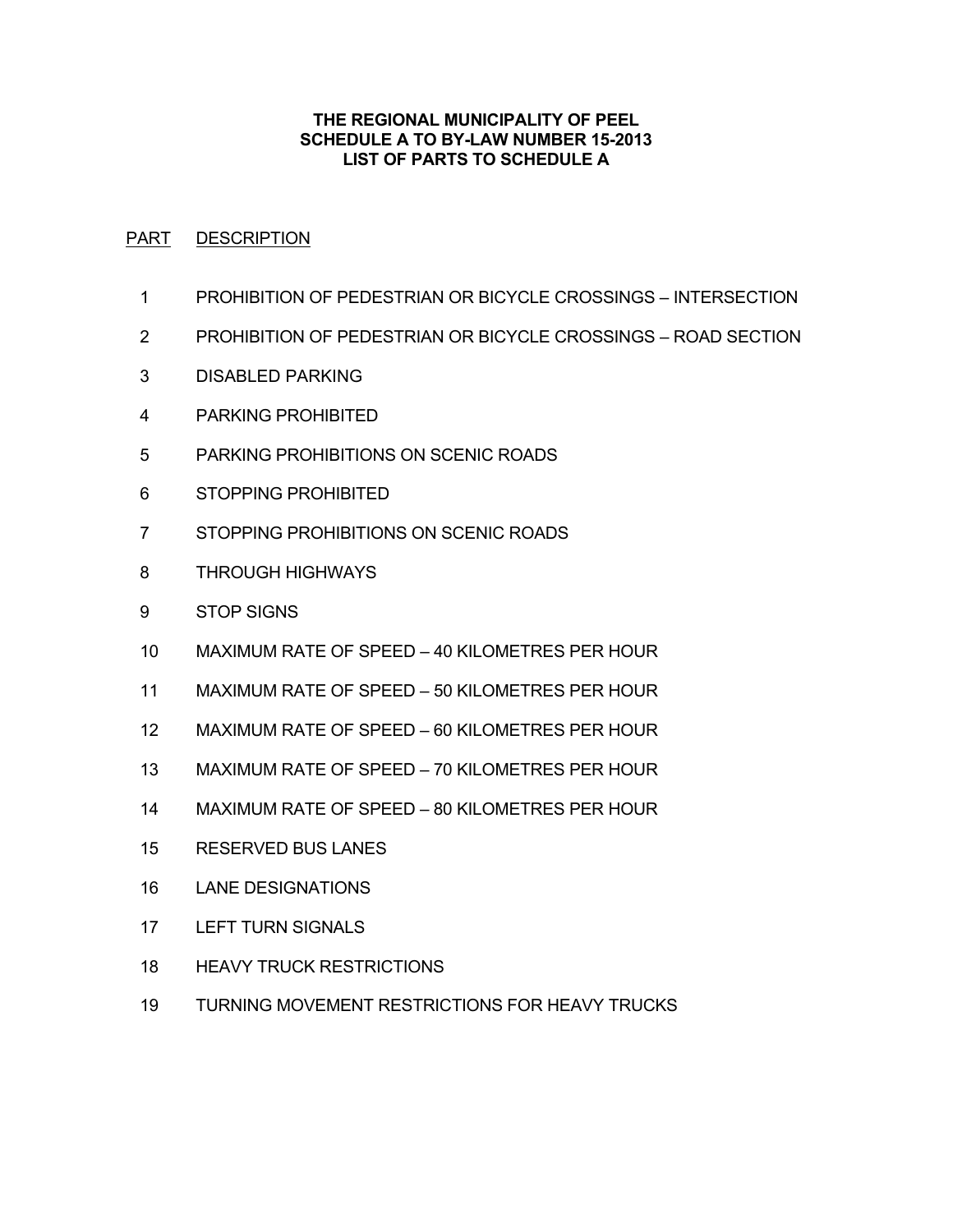- TURNING MOVEMENT RESTRICTIONS FOR HEAVY TRUCKS EXCEPT LOCAL **DELIVERIES**
- LANE RESTRICTIONS FOR HEAVY TRUCKS
- AXLE LOAD WEIGHT RESTRICTIONS
- TURNING MOVEMENTS PROHIBITED
- COMMUNITY SAFETY ZONES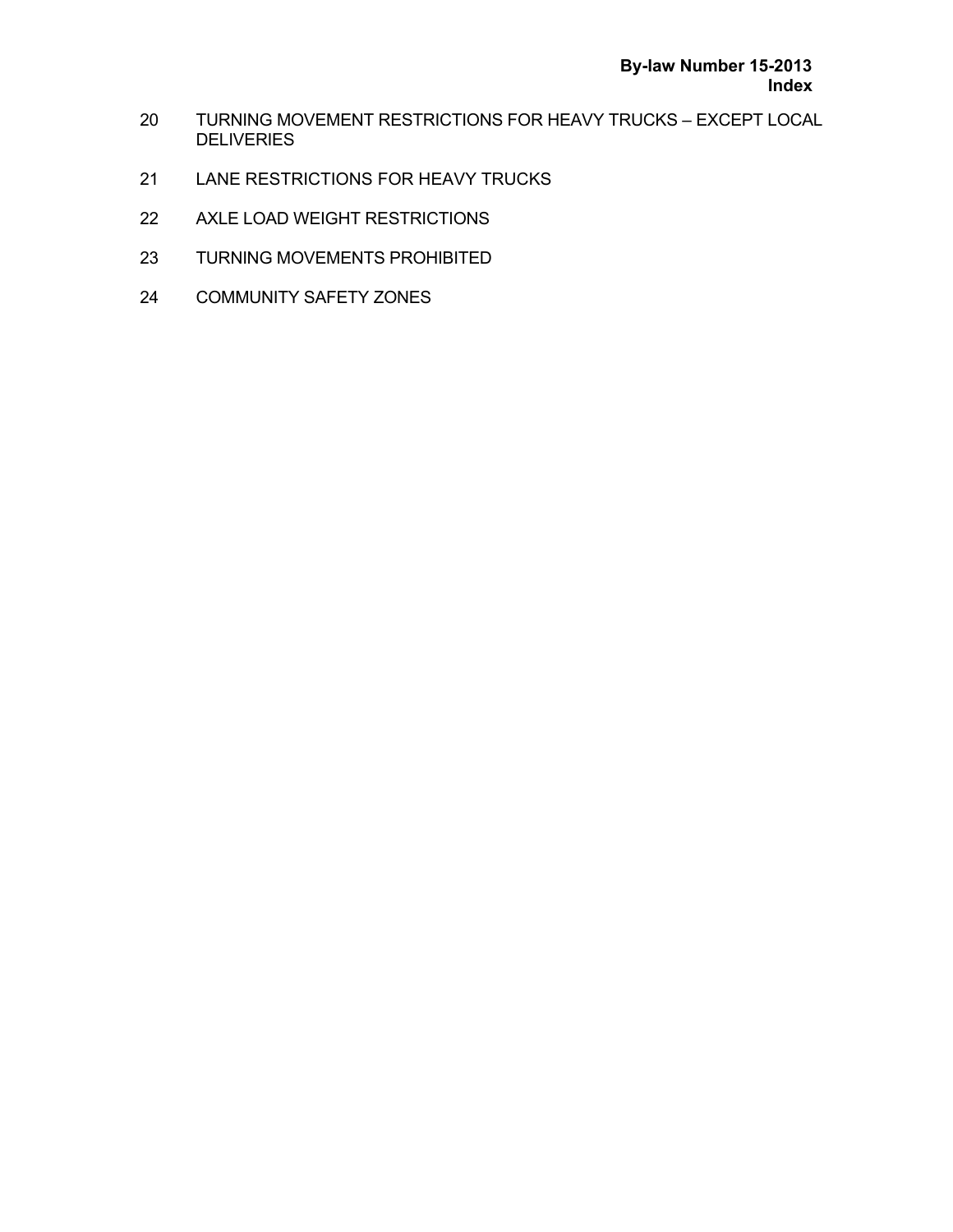### **ABack to Index THE REGIONAL MUNICIPALITY OF PEEL SCHEDULE A PART 1 OF BY-LAW NUMBER 15-2013 PROHIBITION OF PEDESTRIAN OR BICYCLE CROSSINGS** - **INTERSECTION**

| Column 1                           | Column <sub>2</sub>                                                                              | Column 3                    | Column 4                           |
|------------------------------------|--------------------------------------------------------------------------------------------------|-----------------------------|------------------------------------|
| <u>Regional</u><br><u>Road No.</u> | Location                                                                                         | <b>Direction</b>            | Prohibited<br><u>Times or Days</u> |
| $\mathbf{1}$                       | Private access 190 metres<br>north of Credit Valley Road<br>(Credit Valley Hospital<br>Entrance) | East and west on south leg  | Anytime                            |
| $\overline{2}$                     | Regional Road 15                                                                                 | North and south on west leg | Anytime                            |
| 3                                  | <b>Hurontario Street</b>                                                                         | East and west on north leg  | Anytime                            |
| 4                                  | Lakeshore Road East                                                                              | North and south on east leg | Anytime                            |
| 4                                  | Ramp to South Service Road                                                                       | East and west on north leg  | Anytime                            |
| 4                                  | <b>Aerowood Drive</b>                                                                            | East and west on north leg  | Anytime                            |
| 4                                  | Drew Road                                                                                        | East and west on south leg  | Anytime                            |
| 5                                  | Professional Court / Legion<br>Road                                                              | North and south on west leg | Anytime                            |
| 5                                  | <b>Torbram Road</b>                                                                              | North and south on east leg | Anytime                            |
| 5                                  | <b>Torbram Road</b>                                                                              | North and south on west leg | Anytime                            |
| 5                                  | <b>Bramalea Road</b>                                                                             | North and south on east leg | Anytime                            |
| 6                                  | Lockwood Road                                                                                    | North and south on west leg | Anytime                            |
| 7                                  | <b>Northwest Drive</b>                                                                           | East and west on south leg  | Anytime                            |
| $\overline{7}$                     | <b>International Centre</b>                                                                      | East and west on south leg  | Anytime                            |
| $\overline{7}$                     | Intermodal Drive / Woodslea<br>Road                                                              | East and west on south leg  | Anytime                            |
| $\overline{7}$                     | Regional Road 12                                                                                 | East and west on north leg  | Anytime                            |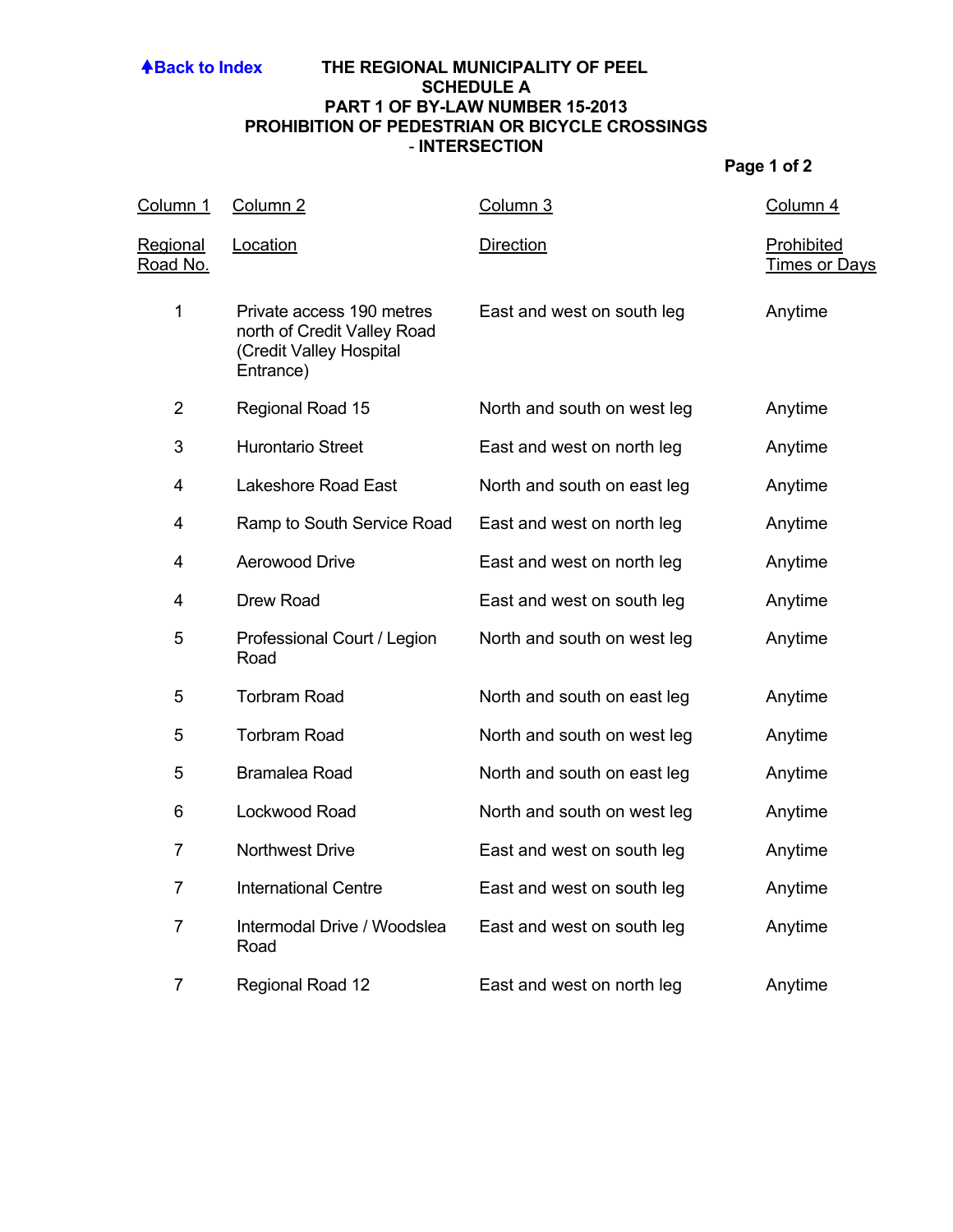## **A**Back to Index **By-law Number 15-2013 Part 1 Page 2 of 2**

| <u>Column 1</u>                    | Column <sub>2</sub>                                                                     | Column 3                    | Column 4                                  |
|------------------------------------|-----------------------------------------------------------------------------------------|-----------------------------|-------------------------------------------|
| <u>Regional</u><br><u>Road No.</u> | Location                                                                                | <b>Direction</b>            | <b>Prohibited</b><br><b>Times or Days</b> |
| 8                                  | Private access 160 metres<br>north of Fitzpatrick Drive                                 | East and west on south leg  | Anytime                                   |
| 9                                  | Old King Road                                                                           | North and south on east leg | Anytime                                   |
| 10                                 | Sunnyvale Gate /<br>Mountainash Road                                                    | North and south on east leg | Anytime                                   |
| 15                                 | Private access 320 metres<br>west of Bramalea Road<br>(Bramalea GO Station<br>Entrance) | North and south on west leg | Anytime                                   |
| 15                                 | First Gulf Boulevard /<br><b>Rutherford Road South</b>                                  | North and south on east leg | Anytime                                   |
| 15                                 | Malta Avenue / McMurchy<br><b>Avenue South</b>                                          | North and south on east leg | Anytime                                   |
| 17                                 | Ramp to Cawthra Road                                                                    | North and south on east leg | Anytime                                   |
| 17                                 | Ramp to Dundas Street East                                                              | East and west on north leg  | Anytime                                   |
| 19                                 | South Sheridan Way                                                                      | East and west on north leg  | Anytime                                   |
| 20                                 | Stavebank Road / Mavis Road                                                             | North and south on east leg | Anytime                                   |
| 50                                 | Countryside Drive / Nashville<br>Road                                                   | North and south on west leg | Anytime                                   |
| 50                                 | <b>Mill Street</b>                                                                      | East and west on north leg  | Anytime                                   |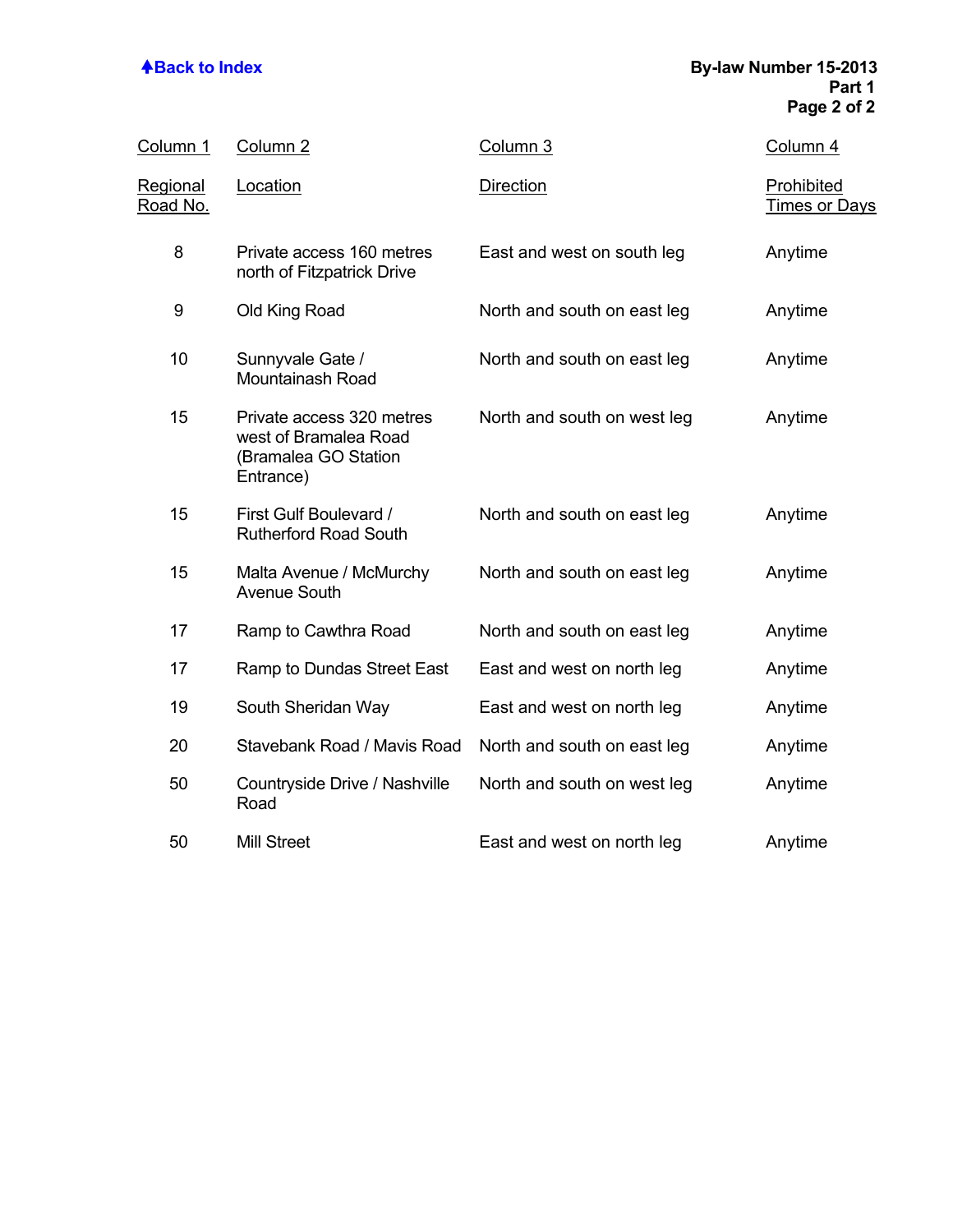### **ABack to Index THE REGIONAL MUNICIPALITY OF PEEL SCHEDULE A PART 2 OF BY-LAW NUMBER 15-2013 PROHIBITION OF PEDESTRIAN OR BICYCLE CROSSINGS - ROAD SECTION**

| Column 1             | Column 2                                 | Column 3                                                                                                        | Column 4                           |
|----------------------|------------------------------------------|-----------------------------------------------------------------------------------------------------------------|------------------------------------|
| Regional<br>Road No. | From                                     | <u>To</u>                                                                                                       | Prohibited<br><b>Times or Days</b> |
|                      | The north limit of Dundas Street<br>West | A point 505 metres north of Dundas<br>Street West (100 metres north of Glen<br>Erin Trail pedestrian underpass) | Anytime                            |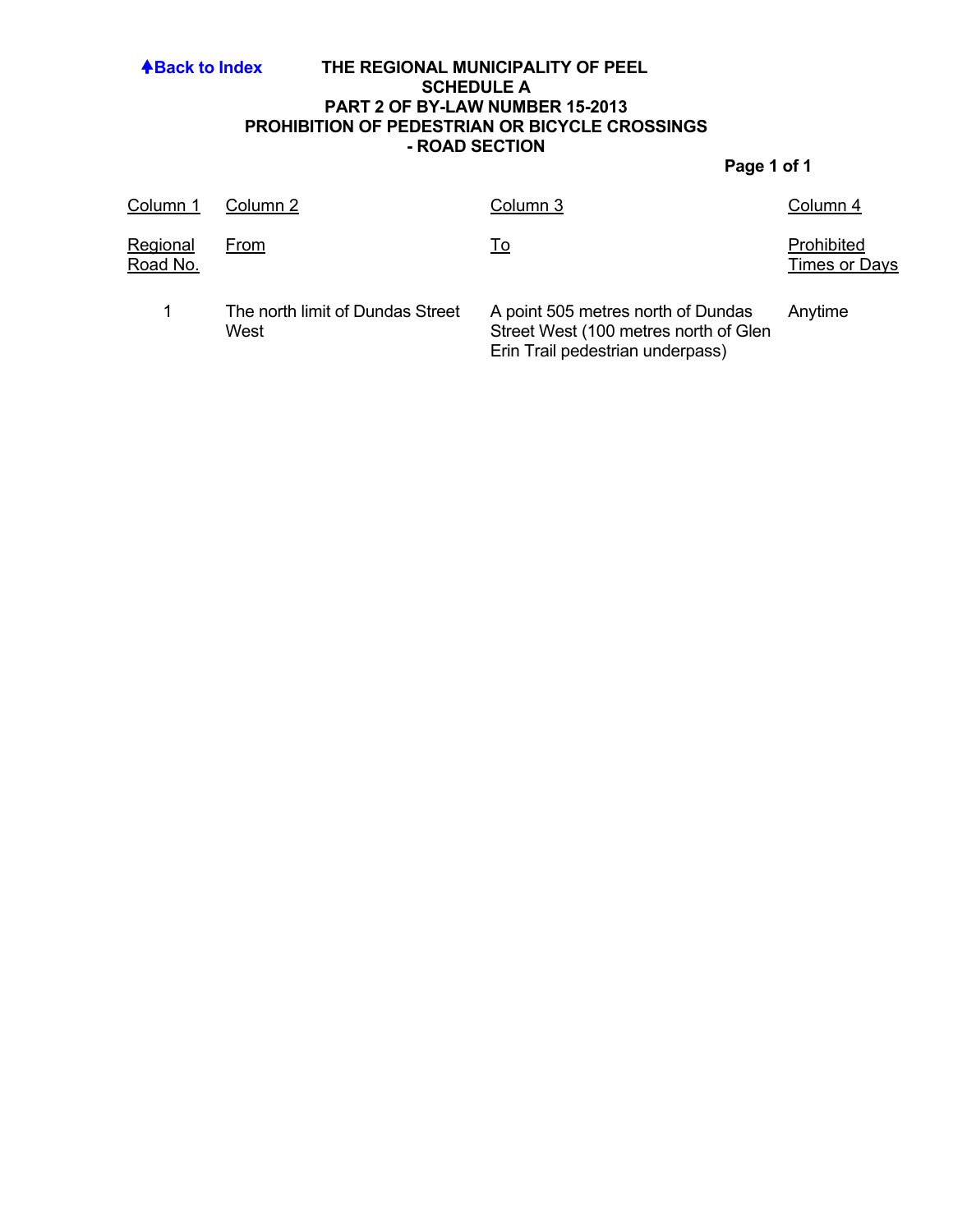| <b>4Back to Index</b> |          | THE REGIONAL MUNICIPALITY OF PEEL<br><b>SCHEDULE A</b><br>PART 3 OF BY-LAW NUMBER 15-2013<br><b>DISABLED PARKING</b> |                   |          | Page 1 of 1   |  |
|-----------------------|----------|----------------------------------------------------------------------------------------------------------------------|-------------------|----------|---------------|--|
| Column 1              | Column 2 | Column 3                                                                                                             | Column 4          |          | Column 5      |  |
| Regional<br>Road No.  | Side     | From                                                                                                                 | <u>To</u>         |          | Times or Days |  |
| 22                    | South    | 70 metres east of                                                                                                    | 60 metres east of | Regional | Anytime       |  |

Road 7

Regional Road 7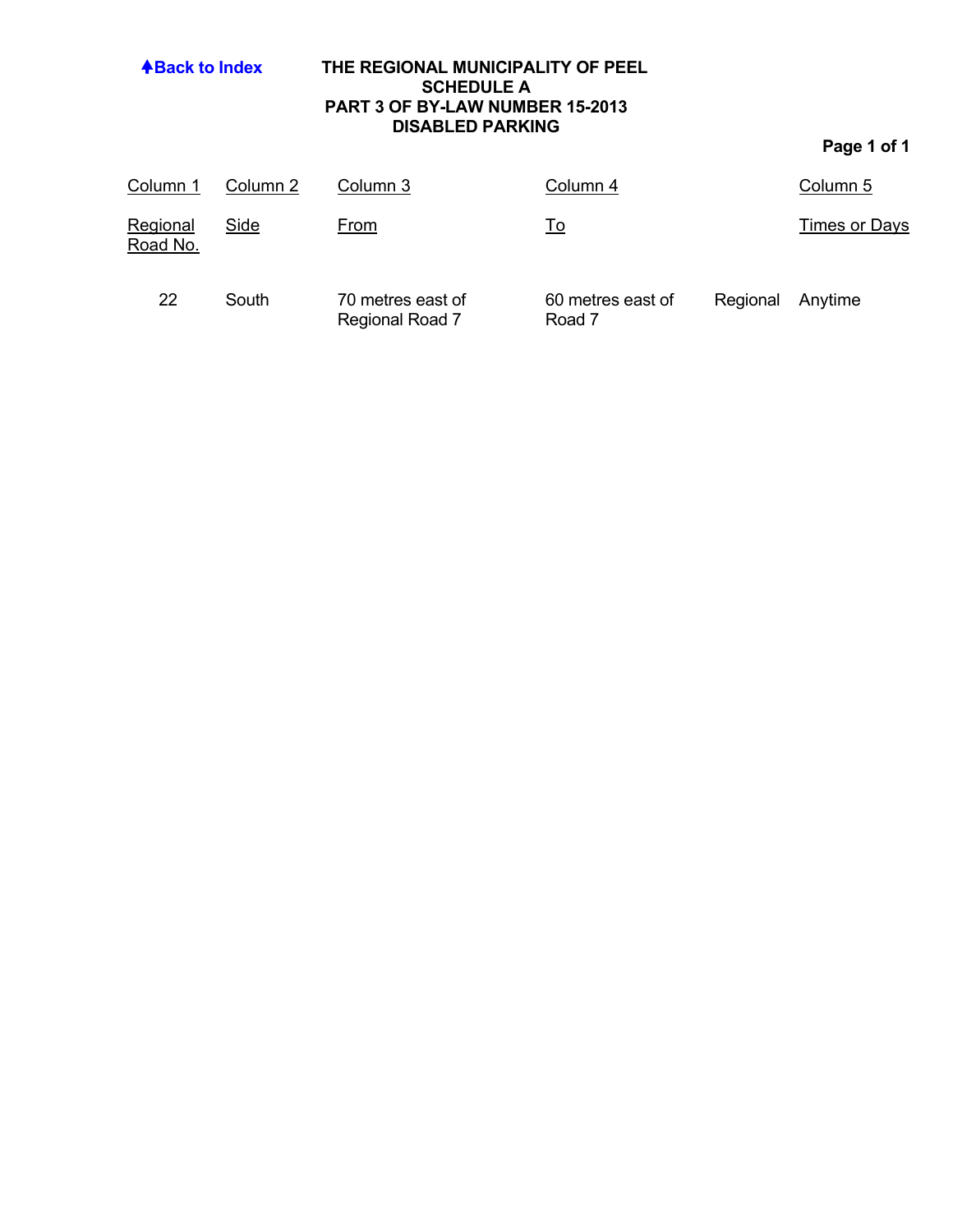## **ABack to Index THE REGIONAL MUNICIPALITY OF PEEL SCHEDULE A PART 4 OF BY-LAW NUMBER 15-2013 PARKING PROHIBITED**

| Column 1                           | Column <sub>2</sub> | Column 3                                                                                          | Column 4                           |
|------------------------------------|---------------------|---------------------------------------------------------------------------------------------------|------------------------------------|
| <b>Regional</b><br><u>Road No.</u> | <b>Side</b>         | <b>Limits</b>                                                                                     | Prohibited<br><b>Times or Days</b> |
| 1                                  | <b>Both</b>         | From the north limit of North Sheridan Way to Dundas Street<br>West                               | Anytime                            |
| 1                                  | <b>Both</b>         | From Credit Valley Road to Eglinton Avenue West                                                   | Anytime                            |
| 3                                  | <b>Both</b>         | From 255 metres west of River Grove Avenue / Tillsdown<br>Drive to Joymar Drive / Millcreek Drive | Anytime                            |
| 3                                  | <b>Both</b>         | From Regional Road 1 to Tenth Line                                                                | Anytime                            |
| 4                                  | <b>Both</b>         | From Larchview Trail to Sherway Drive                                                             | Anytime                            |
| 4                                  | West                | From Regional Road 20 to Caterpillar Road / Ernest<br><b>Samuel Drive</b>                         | Anytime                            |
| 4                                  | <b>Both</b>         | From Caterpillar Road / Ernest Samuel Drive to Blundell<br>Road                                   | Anytime                            |
| 4                                  | <b>Both</b>         | From a point 60 metres south of Regional Road 5 to a<br>point 435 metres south of Drew Road       | Anytime                            |
| 4                                  | <b>Both</b>         | From a point 150 metres south of Regional Road 15 to<br>Regional Road 107                         | Anytime                            |
| 5                                  | <b>Both</b>         | From a point 160 metres east of Regional Road 4 to a<br>point 190 metres west of Regional Road 4  | Anytime                            |
| 5                                  | <b>Both</b>         | From Argentia Road to Winston Churchill Boulevard                                                 | Anytime                            |
| 6                                  | <b>Both</b>         | From McMurchy Avenue to a point 180 metres west of<br>McLaughlin Road                             | Anytime                            |
| 6                                  | North               | From a point 85 metres east of Creditview Road to a point<br>35 metres west of Creditview Road    | Anytime                            |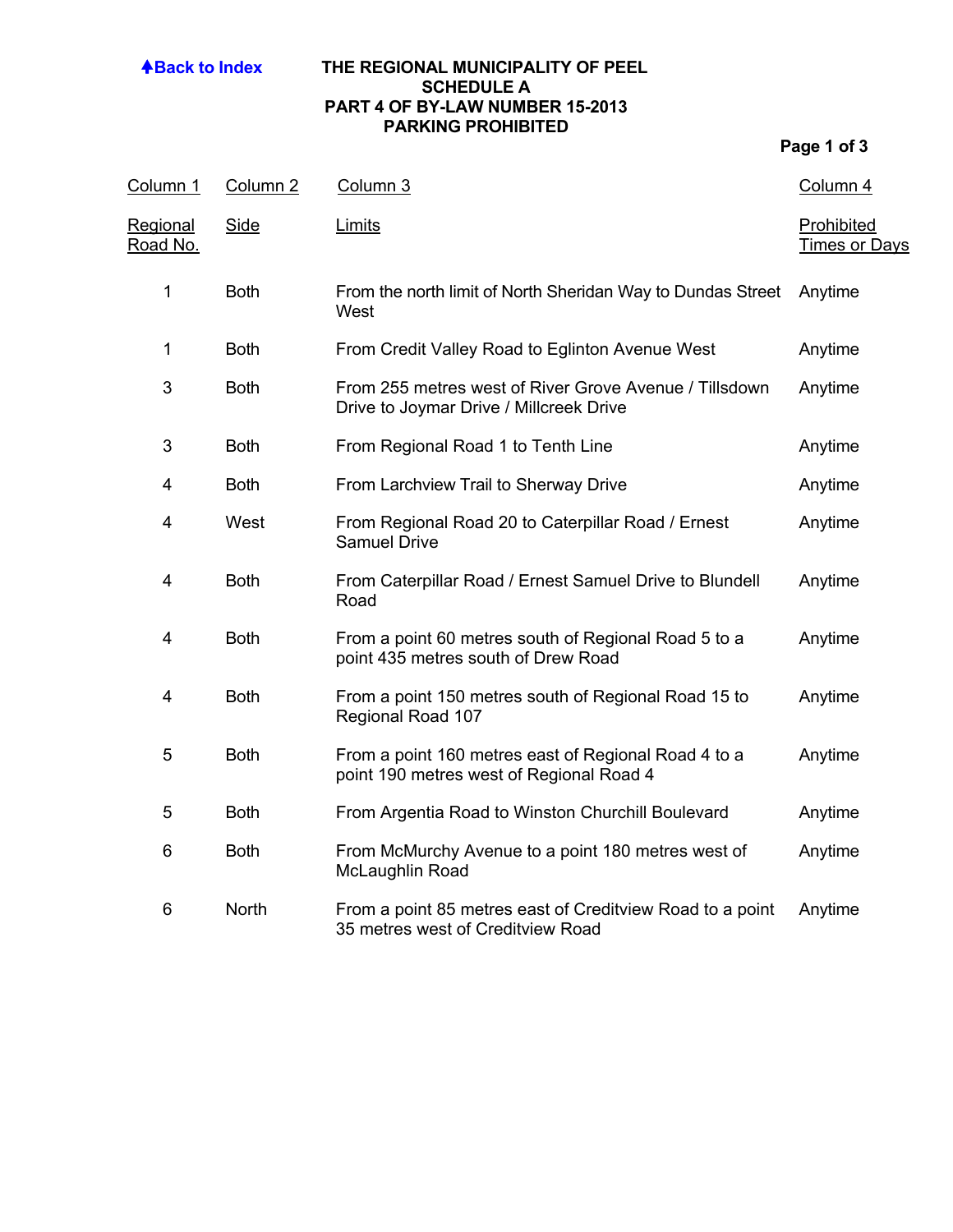### **Back to Index By-law Number 15-2013 Part 4 Page 2 of 3**

| Column 1                    | Column 2    | Column 3                                                                                                                               | Column 4                           |
|-----------------------------|-------------|----------------------------------------------------------------------------------------------------------------------------------------|------------------------------------|
| Regional<br><u>Road No.</u> | <b>Side</b> | Limits                                                                                                                                 | Prohibited<br><b>Times or Days</b> |
| 6                           | North       | From a point 520 metres west of Regional Road 1 to a<br>point 885 metres west of Regional Road 1                                       | Anytime                            |
| $\overline{7}$              | <b>Both</b> | From a point 100 metres north of North Park Drive to a<br>point 300 metres north Castlemore Road / Regional Road<br>10                 | Anytime                            |
| $\overline{7}$              | <b>Both</b> | From a point 75 metres south of Regional Road 9 to a<br>point 75 metres north of Regional Road 9                                       | Anytime                            |
| $\overline{7}$              | <b>Both</b> | From a point 260 metres south of Hilltop Drive to Marion<br><b>Street</b>                                                              | Anytime                            |
| 9                           | <b>Both</b> | From a point 60 metres east of Isabella Street to a point 60<br>metres west of Isabella Street                                         | Anytime                            |
| 10                          | <b>Both</b> | From Regional Road 7 to a point 230 metres east of<br>Sunnyvale Gate / Mountainash Road                                                | Anytime                            |
| 10                          | <b>Both</b> | From a point 70 metres west of Sunnyvale Gate /<br>Mountainash Road to a point 250 metres west of<br>Sunnyvale Gate / Mountainash Road | Anytime                            |
| 12                          | South       | From Regional Road 7 to a point 45 metres west of<br>Regional Road 7                                                                   | Anytime                            |
| 14                          | <b>Both</b> | From a point 455 metres east of Bramalea Road to<br><b>Bramalea Road</b>                                                               | Anytime                            |
| 14                          | <b>Both</b> | From a point 215 metres east of Hurontario Street to<br><b>Hurontario Street</b>                                                       | Anytime                            |
| 15                          | <b>Both</b> | From Regional Road 50 to Regional Road 2 / Gorewood<br><b>Drive</b>                                                                    | Anytime                            |
| 15                          | <b>Both</b> | From a point 120 metres east of Bramalea Road to<br>Regional Road 4                                                                    | Anytime                            |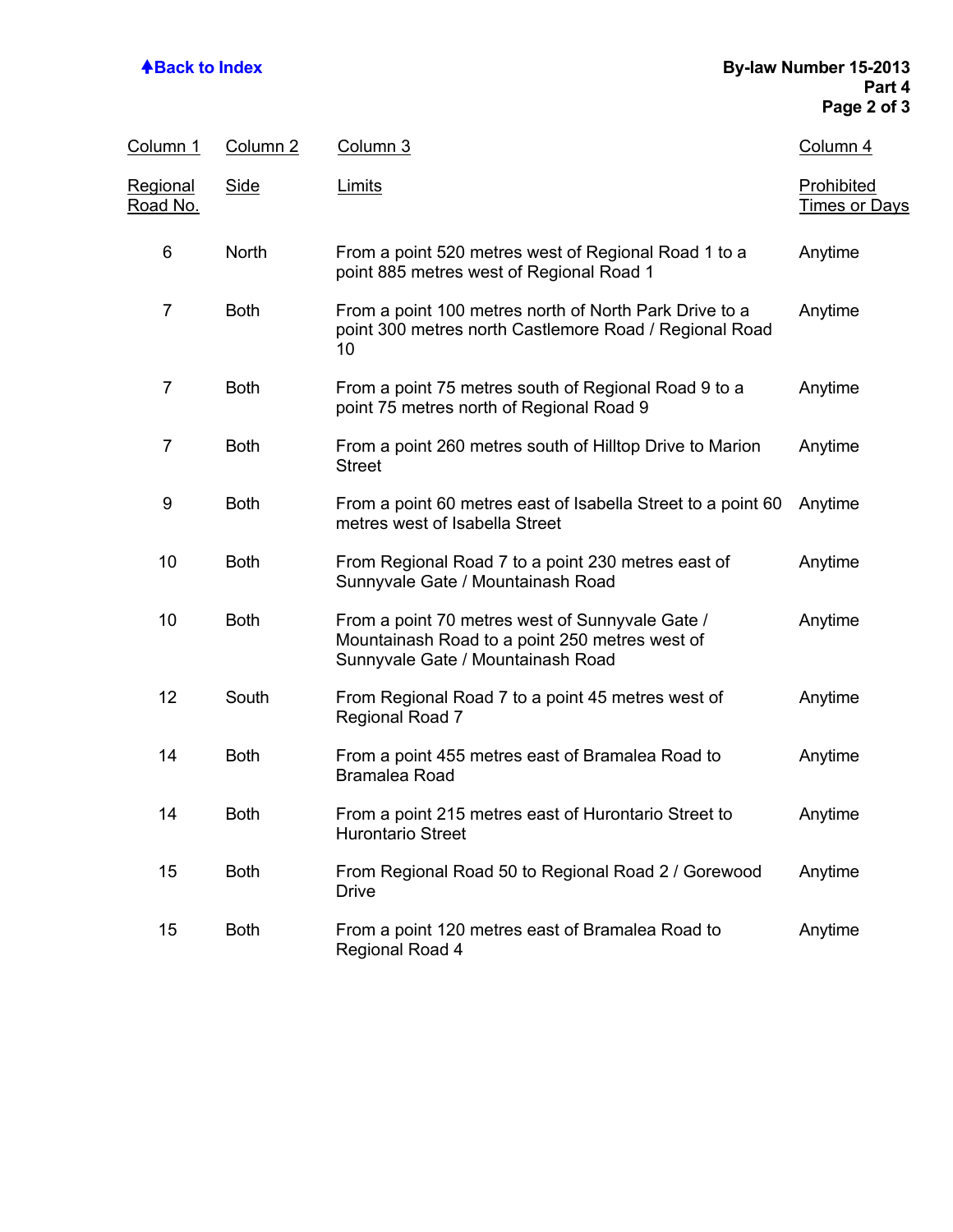| <u>Column 1</u>             | Column <sub>2</sub> | Column 3                                                                                                                          | Column 4                           |
|-----------------------------|---------------------|-----------------------------------------------------------------------------------------------------------------------------------|------------------------------------|
| <b>Regional</b><br>Road No. | <b>Side</b>         | Limits                                                                                                                            | Prohibited<br><u>Times or Days</u> |
| 15                          | <b>Both</b>         | From McLaughlin Road South to Churchville Road                                                                                    | Anytime                            |
| 16                          | <b>Both</b>         | From Regional Road 15 to Queen Street East                                                                                        | Anytime                            |
| 17                          | East                | From Lakeshore Road East to 85 metres north of Third<br>Street (Canadian National Railway Overpass)                               | Anytime                            |
| 17                          | West                | From Third Street to 85 metres north of Third Street<br>(Canadian National Railway Overpass)                                      | Anytime                            |
| 17                          | <b>Both</b>         | From a point 100 metres north of Needham Lane to the<br>south limit of Eastgate Parkway                                           | Anytime                            |
| 19                          | East                | From a point 79 metres north of Guelph Street (Highway 7)<br>to a point 240 metres north of Noble Street (Credit River<br>Bridge) | Anytime                            |
| 19                          | <b>Both</b>         | From a point 510 metres north of Isabella Street to a point<br>1,040 metres north of Isabella Street                              | Anytime                            |
| 20                          | <b>Both</b>         | From the boundary between the City of Toronto and the<br>Region of Peel to a point 170 metres west of Gordon Drive                | Anytime                            |
| 107                         | <b>Both</b>         | From Torbram Road to West Drive / Laurelcrest Street                                                                              | Anytime                            |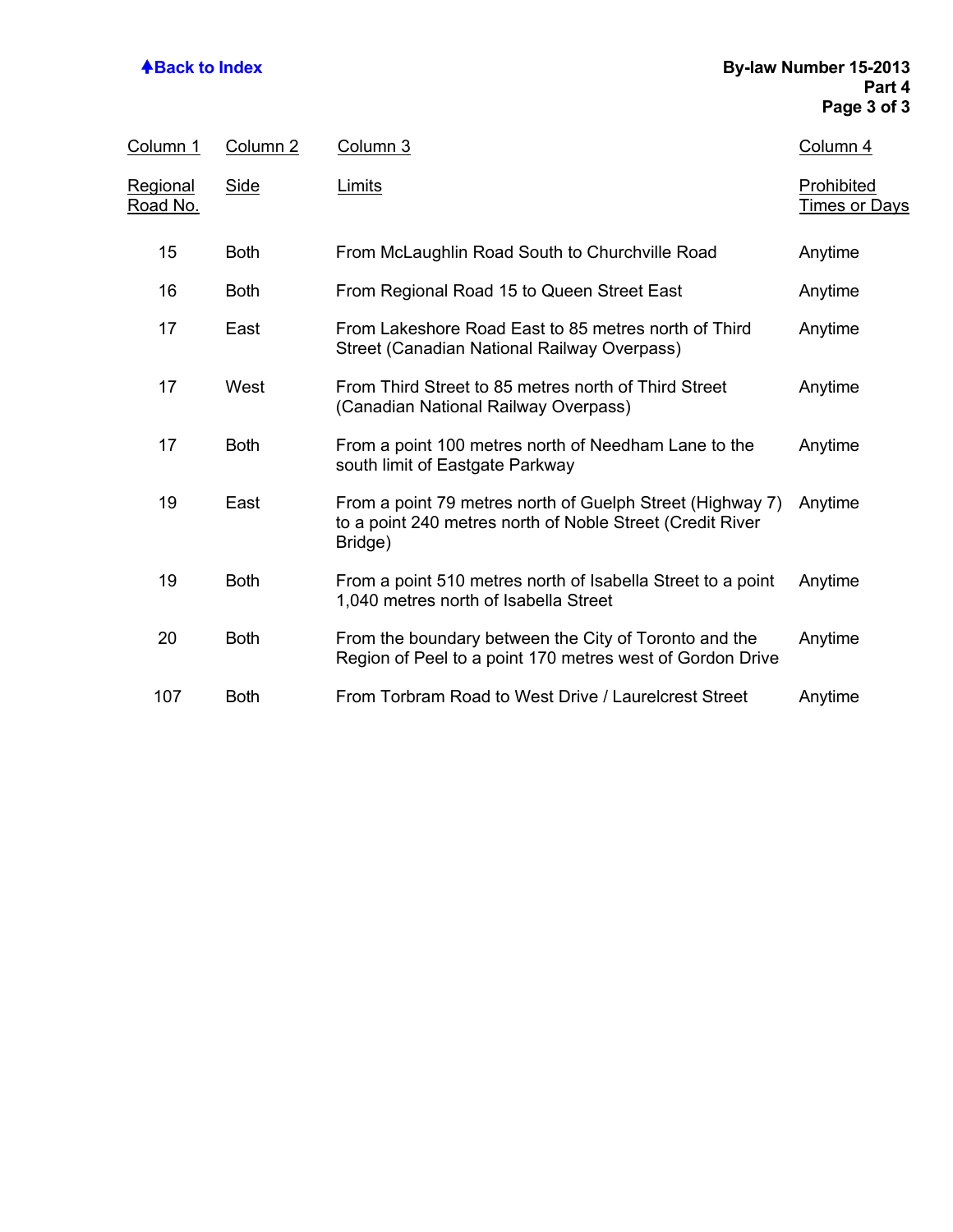| <b>4Back to Index</b> |          | THE REGIONAL MUNICIPALITY OF PEEL<br><b>SCHEDULE A</b><br><b>PART 5 OF BY-LAW NUMBER 15-2013</b><br><b>PARKING PROHIBITION ON SCENIC ROADS</b> |                                    |
|-----------------------|----------|------------------------------------------------------------------------------------------------------------------------------------------------|------------------------------------|
|                       |          |                                                                                                                                                | Page 1 of 1                        |
| Column 1              | Column 2 | Column 3                                                                                                                                       | Column 4                           |
| Regional<br>Road No.  | Side     | Limits                                                                                                                                         | Prohibited<br><b>Times or Days</b> |

11 South From a point 220 metres west of Dominion Street to a point 256 metres west of Dominion Street Anytime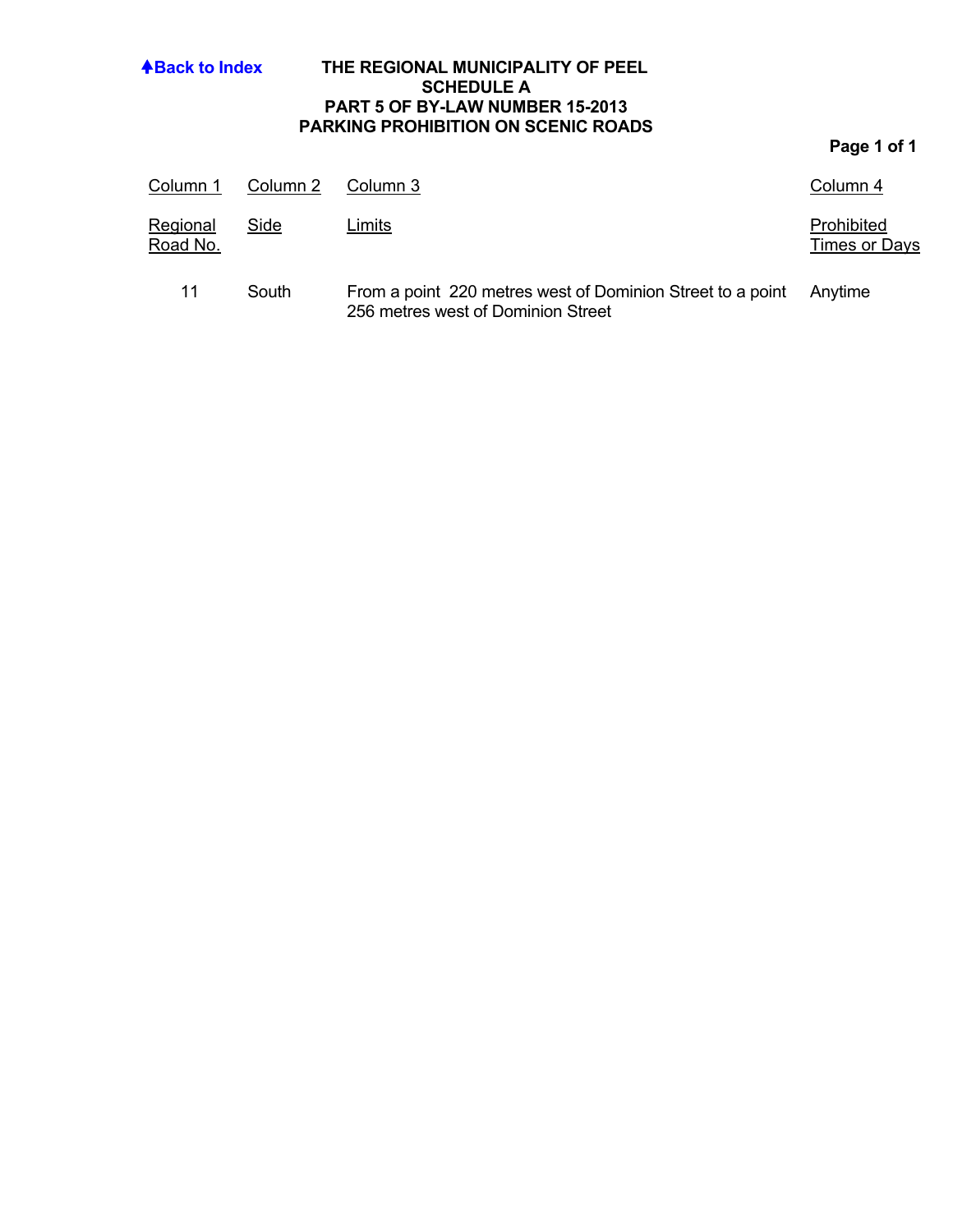## **ABack to Index THE REGIONAL MUNICIPALITY OF PEEL SCHEDULE A PART 6 OF BY-LAW NUMBER 15-2013 STOPPING PROHIBITED**

| Column 1                    | Column <sub>2</sub> | Column 3                                                                                                           | Column 4                           |
|-----------------------------|---------------------|--------------------------------------------------------------------------------------------------------------------|------------------------------------|
| <u>Regional</u><br>Road No. | <b>Side</b>         | Limits                                                                                                             | Prohibited<br><b>Times or Days</b> |
| 1                           | <b>Both</b>         | From Dundas Street West to a point 550 metres north of<br><b>Dundas Street West</b>                                | Anytime                            |
| $\overline{2}$              | <b>Both</b>         | From the west limit of Highway 427 to Regional Road 15                                                             | Anytime                            |
| 3                           | <b>Both</b>         | From Tenth Line to Ninth Line                                                                                      | Anytime                            |
| 4                           | <b>Both</b>         | From Lakeshore Road East to Larchview Trail                                                                        | Anytime                            |
| 4                           | East                | From Regional Road 20 to Caterpillar Road                                                                          | Anytime                            |
| 4                           | East                | From a point 145 metres south of Burnhamthorpe Road<br>East to Burnhamthorpe Road East                             | Anytime                            |
| 4                           | <b>Both</b>         | From Crestlawn Drive to a point 60 metres south of Regional<br>Road 5                                              | Anytime                            |
| 4                           | West                | From Regional Road 10 to a point 250 metres north of<br>Regional Road 10                                           | Anytime                            |
| 4                           | <b>Both</b>         | From a point 300 metres north of Octillo Boulevard to<br><b>Countryside Drive</b>                                  | Anytime                            |
| 5                           | <b>Both</b>         | From the boundary between the City of Toronto and the<br>Region of Peel to a point 500 metres west of Torbram Road | Anytime                            |
| 6                           | <b>Both</b>         | From a point 180 metres west of McLaughlin Road to a point<br>120 metres west of Major William Sharpe Drive        | Anytime                            |
| 6                           | <b>Both</b>         | From Regional Road 1 to Cliffside Drive                                                                            | Anytime                            |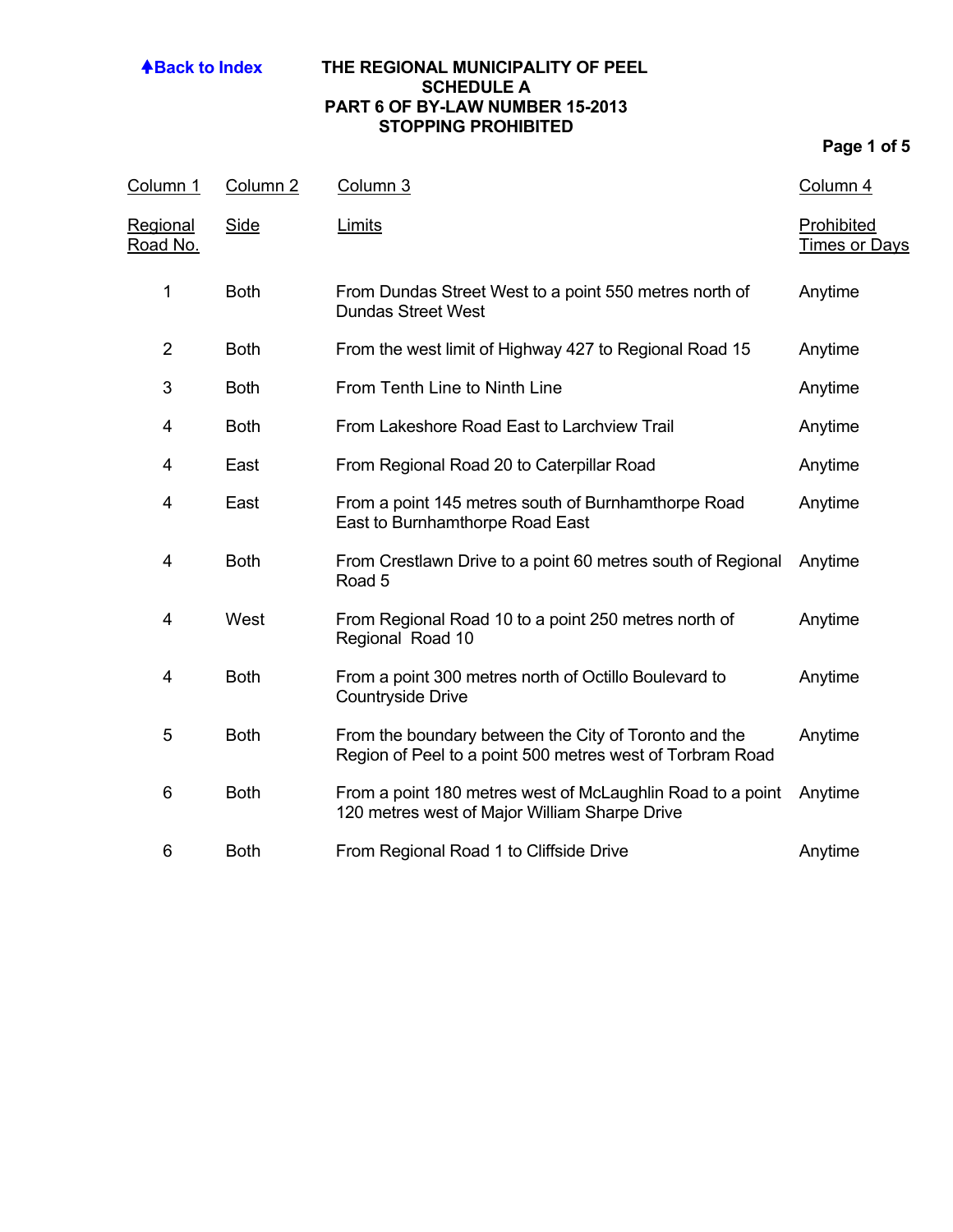### **Back to Index By-law Number 15-2013 Part 6 Page 2 of 5**

| Column 1                    | Column <sub>2</sub> | Column 3                                                                                                                   | Column 4                                  |
|-----------------------------|---------------------|----------------------------------------------------------------------------------------------------------------------------|-------------------------------------------|
| <u>Regional</u><br>Road No. | <b>Side</b>         | Limits                                                                                                                     | <b>Prohibited</b><br><b>Times or Days</b> |
| $\overline{7}$              | <b>Both</b>         | From the boundary between the City of Toronto and the<br>Region of Peel to a point 220 metres north of Regional Road<br>15 | Anytime                                   |
| $\overline{7}$              | <b>Both</b>         | From Nevets Road / Coventry Road to a point 200 metres<br>north of Regional Road 107                                       | Anytime                                   |
| $\overline{7}$              | <b>Both</b>         | From a point 200 metres south of Regional Road 14 to a<br>point 200 metres north of Regional Road 14                       | Anytime                                   |
| $\overline{7}$              | West                | From a point 80 metres south of Regional Road 12 to<br>Regional Road 12                                                    | Anytime                                   |
| $\overline{7}$              | West                | From a point 31 metres south of Regional Road 22 to a point<br>49 metres north of Regional Road 22                         | Anytime                                   |
| $\overline{7}$              | East                | From Regional Road 22 to a point 45 metres north of<br><b>Regional Road 22</b>                                             | Anytime                                   |
| $\overline{7}$              | <b>Both</b>         | From Calmon Drive to Highway 9                                                                                             | Anytime                                   |
| 8                           | <b>Both</b>         | From a point 400 metres north of Ebenezer Road to a point<br>1,000 metres north of Ebenezer Road                           | Anytime                                   |
| 9                           | South               | From John Street to Ann Street                                                                                             | Anytime                                   |
| 9                           | North               | From John Street to a point 28 metres west of Ann Street                                                                   | Anytime                                   |
| 9                           | <b>North</b>        | From a point 62 metres west of Ann Street to Station Road /<br>Deer Valley Drive                                           | Anytime                                   |
| 9                           | South               | From Connaught Crescent (East) to Station Road / Deer<br><b>Valley Drive</b>                                               | Anytime                                   |
| 9                           | <b>Both</b>         | From Highway 10 to a point 230 metres west of Highway 10                                                                   | Anytime                                   |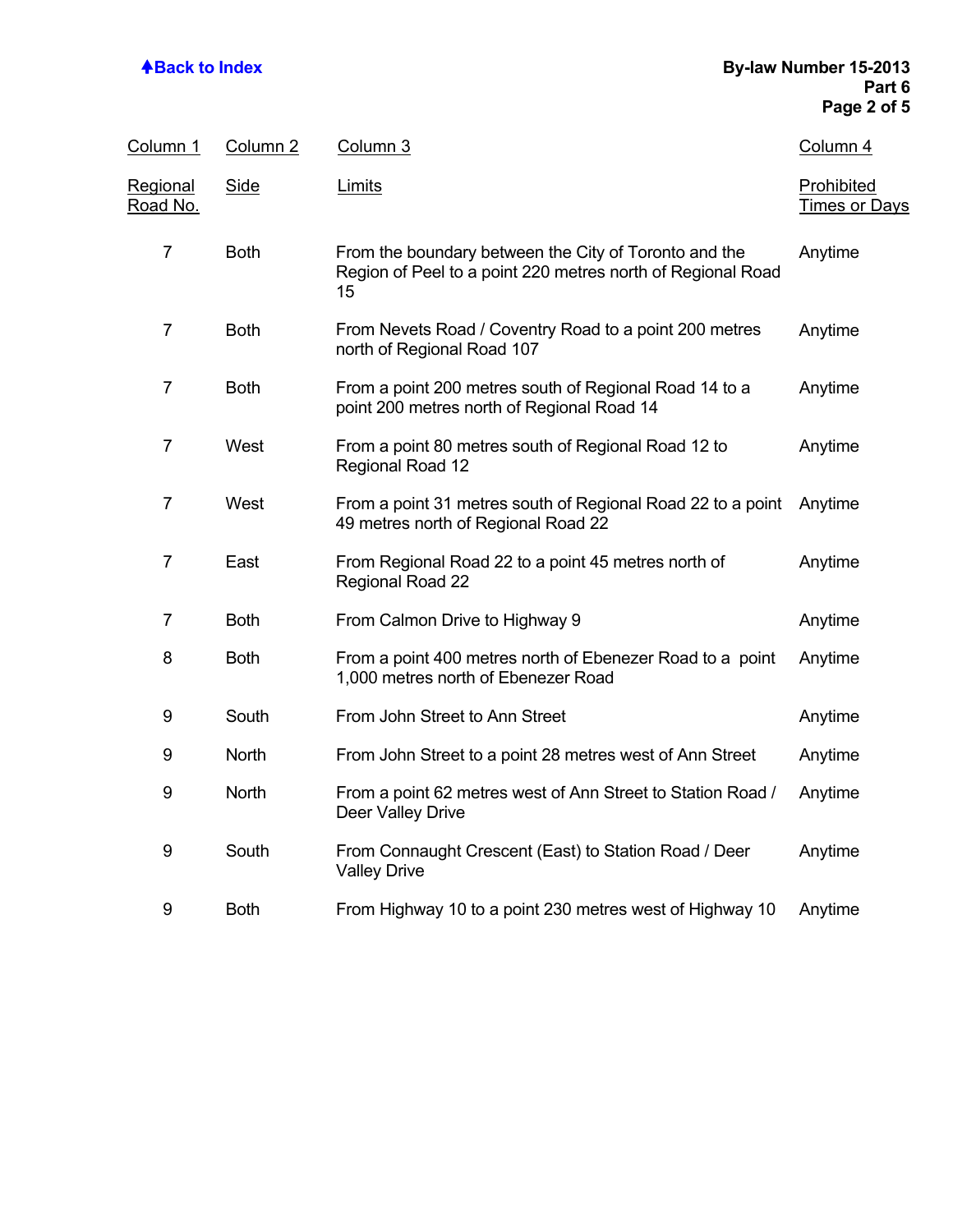## **ABack to Index By-law Number 15-2013 Part 6 Page 3 of 5**

| Column 1                           | Column <sub>2</sub> | Column 3                                                                                                                                              | Column 4                                         |
|------------------------------------|---------------------|-------------------------------------------------------------------------------------------------------------------------------------------------------|--------------------------------------------------|
| <u>Regional</u><br><u>Road No.</u> | <b>Side</b>         | Limits                                                                                                                                                | Prohibited<br><b>Times or Days</b>               |
| 10                                 | <b>Both</b>         | From a point 230 metres east of Sunnyvale Gate /<br>Mountainash Road to a point 70 metres west of Sunnyvale<br>Gate / Mountainash Road                | Anytime                                          |
| 14                                 | <b>Both</b>         | From a point 200 metres east of Regional Road 7 to a point<br>200 metres west of Regional Road 7                                                      | Anytime                                          |
| 14                                 | <b>Both</b>         | From Hurontario Street to a point 200 metres west of<br><b>Hurontario Street</b>                                                                      | Anytime                                          |
| 15                                 | <b>Both</b>         | From a point 60 metres east of Regional Road 7 to a point<br>185 metres west of Regional Road 7                                                       | Anytime                                          |
| 15                                 | <b>Both</b>         | From Regional Road 4 to Tomken Road / West Drive                                                                                                      | Anytime                                          |
| 15                                 | South               | From the west limit of Highway 410 to First Gulf Boulevard /<br><b>Rutherford Road South</b>                                                          | Anytime                                          |
| 15                                 | <b>Both</b>         | From a point 90 metres east of Kennedy Road South /<br>Regional Road 16 to a point 850 metres west of Hurontario<br><b>Street / Main Street South</b> | Anytime                                          |
| 16                                 | <b>Both</b>         | From Regional Road 15 to Rambler Drive                                                                                                                | 4:00 p.m. to<br>6:00 p.m.<br>Monday to<br>Friday |
| 16                                 | <b>Both</b>         | From Queen Street East to Regional Road 107                                                                                                           | Anytime                                          |
| 17                                 | <b>Both</b>         | From Regional Road 20 to a point 100 metres north of<br>Needham Lane                                                                                  | Anytime                                          |
| 18                                 | <b>Both</b>         | From the north limit of Highway 407 to Regional Road 15                                                                                               | Anytime                                          |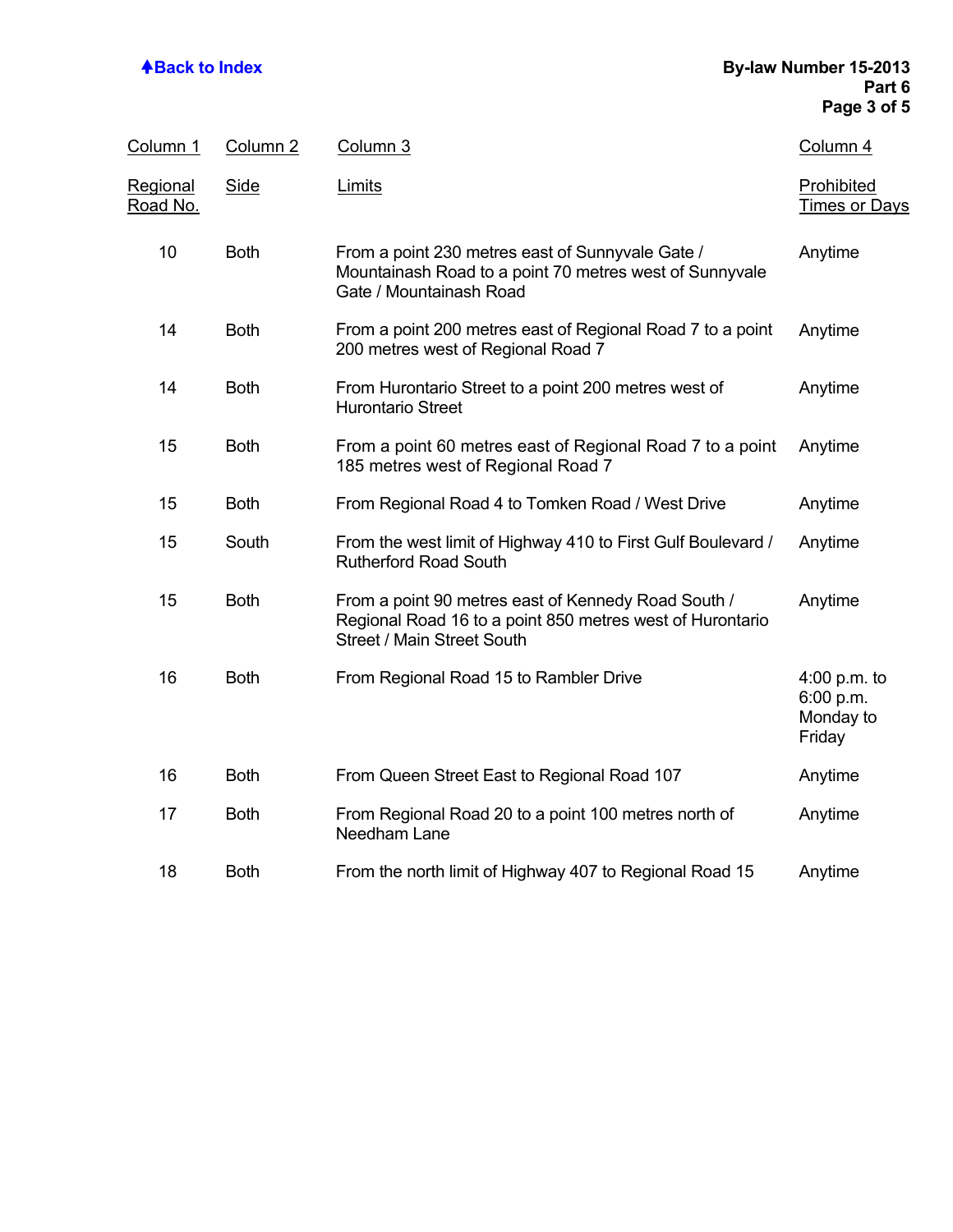## **ABack to Index By-law Number 15-2013 Part 6 Page 4 of 5**

| <u>Column 1</u>                    | Column <sub>2</sub> | Column 3                                                                                                              | Column 4                                             |
|------------------------------------|---------------------|-----------------------------------------------------------------------------------------------------------------------|------------------------------------------------------|
| <b>Regional</b><br><u>Road No.</u> | <b>Side</b>         | Limits                                                                                                                | Prohibited<br><b>Times or Days</b>                   |
| 19                                 | <b>Both</b>         | From Green Street to Guelph Street (Highway 7)                                                                        | Anytime                                              |
| 22                                 | <b>Both</b>         | From a point 305 metres east of Innis Lake Road to a point<br>305 metres west of Innis Lake Road                      | 8:00 a.m. to<br>3:00 p.m.<br>Monday to<br>Friday     |
| 24                                 | <b>North</b>        | From a point 67 metres west of Autumn Drive / Maple Grove<br>Road to Hurontario Street                                | Anytime                                              |
| 24                                 | South               | From a point 113 metres west of Autumn Drive / Maple<br>Grove Road to a point 47 metres east of Hurontario Street     | Anytime                                              |
| 50                                 | <b>Both</b>         | From a point 300 metres south of Ebenezer Road to a point<br>300 metres north of Langstaff Road / Cottrelle Boulevard | Anytime                                              |
| 50                                 | <b>Both</b>         | From Regional Road 14 to McEwan Drive East / McEwan<br><b>Drive West</b>                                              | Anytime                                              |
| 50                                 | <b>Both</b>         | From Elizabeth Street to Regional Road 9                                                                              | Anytime                                              |
| 50                                 | East                | From Regional Road 9 to a point 50 metres north of Mill<br><b>Street</b>                                              | $4:00$ p.m. to<br>7:00 p.m.<br>Monday to<br>Friday   |
| 50                                 | West                | From Regional Road 9 to a point 50 metres north of Mill<br><b>Street</b>                                              | $6:00$ a.m. to<br>$9:00$ a.m.<br>Monday to<br>Friday |
| 50                                 | East                | From Pine Avenue / Church Street East to a point 42<br>metres north of Pine Avenue / Church Street East               | Anytime                                              |
| 107                                | <b>Both</b>         | From Delta Park Boulevard / Maritime Ontario Boulevard to<br>a private access 350 metres west of Regional Road 7      | Anytime                                              |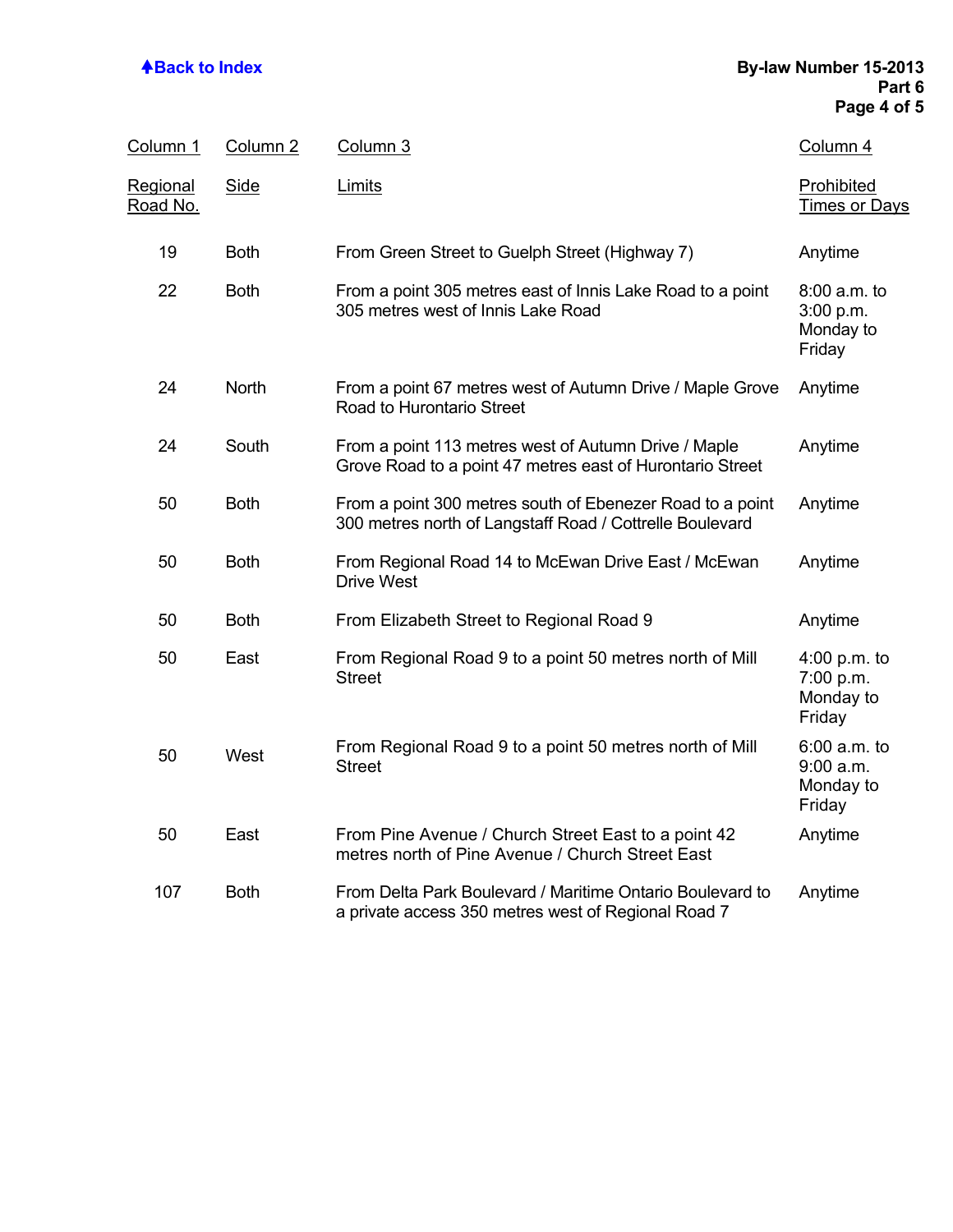## **Back to Index By-law Number 15-2013 Part 6 Page 5 of 5**

| Column 1                           | Column 2    | Column 3                                                                                                                                        | Column 4                           |
|------------------------------------|-------------|-------------------------------------------------------------------------------------------------------------------------------------------------|------------------------------------|
| <u>Regional</u><br><u>Road No.</u> | <b>Side</b> | Limits                                                                                                                                          | Prohibited<br><b>Times or Days</b> |
| 107                                | <b>Both</b> | From Gateway Boulevard / Chrysler Drive to Torbram Road                                                                                         | Anytime                            |
| 107                                | <b>Both</b> | From a point 100 metres east of Southlake Boulevard /<br>Heart Lake Road to a point 325 metres west of Southlake<br>Boulevard / Heart Lake Road | Anytime                            |
| 107                                | North       | From a point 150 metres west of Regional Road 16 /<br>Kennedy Road North to a point 225 metres west of Regional<br>Road 16 / Kennedy Road North | Anytime                            |
| 107                                | South       | From a point 250 metres west of Regional Road 16 /<br>Kennedy Road North to a point 537 metres west of Regional<br>Road 16 / Kennedy Road North | Anytime                            |
| 107                                | South       | From a point 50 metres west of Yellow Brick Road /<br>Sunforest Drive to a point 310 metres west of Yellow Brick<br>Road / Sunforest Drive      | Anytime                            |
| 107                                | South       | From Main Street North / Hurontario Street to a point 250<br>metres west of Main Street North / Hurontario Street                               | Anytime                            |
| 136                                | East        | From a point 85 metres north of McClellan Road to a point<br>138 metres north of McClellan Road                                                 | Anytime                            |
| 136                                | East        | From a point 40 metres south of Queen Street East / Queen<br>Street West to Queen Street East / Queen Street West                               | Anytime                            |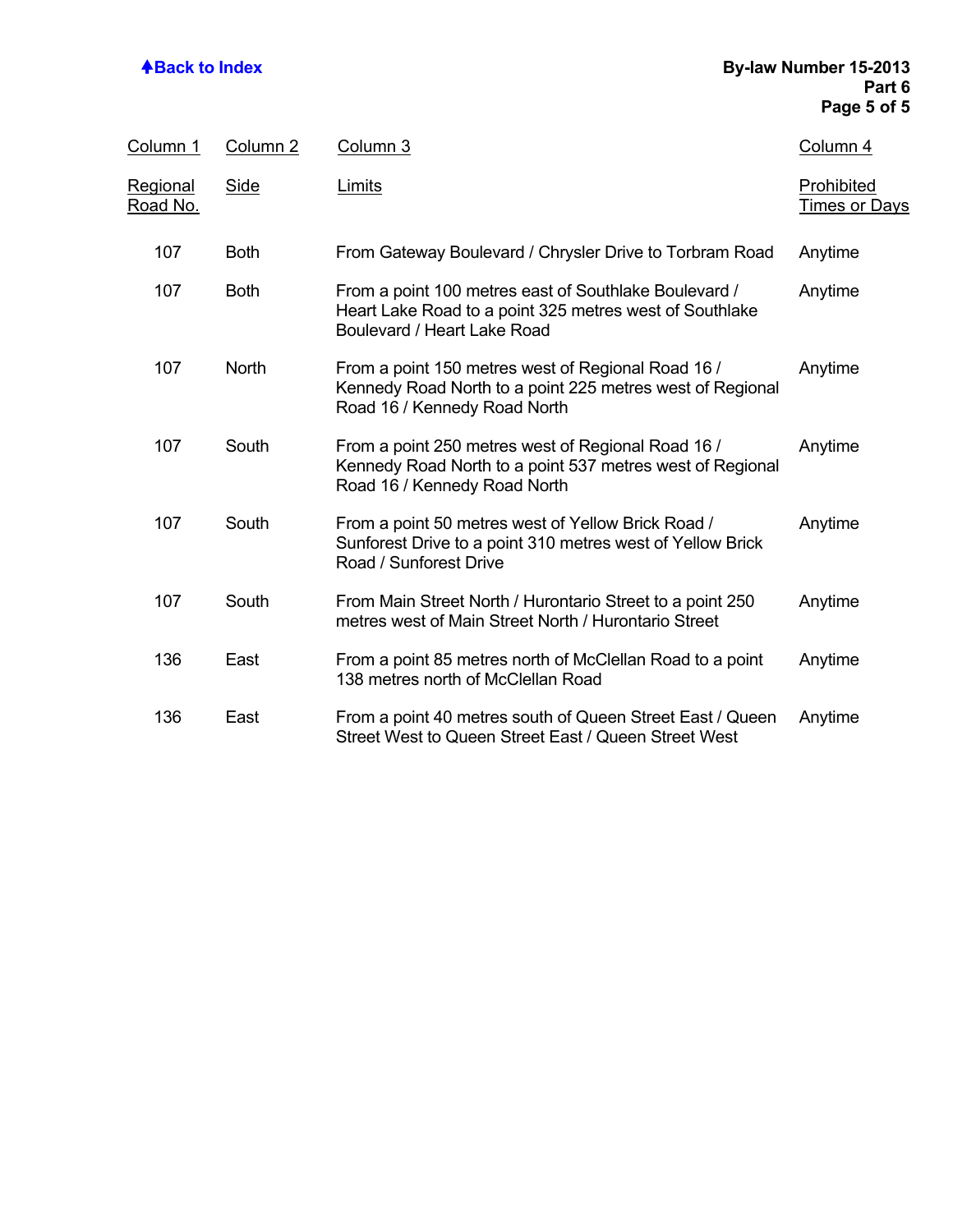### **ABack to Index THE REGIONAL MUNICIPALITY OF PEEL SCHEDULE A PART 7 OF BY-LAW NUMBER 15-2013 STOPPING PROHIBITION ON SCENIC ROADS**

| Column 1             | Column <sub>2</sub> | Column 3                                                                                          | Column 4                           |
|----------------------|---------------------|---------------------------------------------------------------------------------------------------|------------------------------------|
| Regional<br>Road No. | <b>Side</b>         | <b>Limits</b>                                                                                     | Prohibited<br><b>Times or Days</b> |
| 11                   | <b>Both</b>         | From a point 975 metres west of McLaren Road to a point<br>280 metres east of Chisholm Street     | Anytime                            |
| 11                   | North               | From a point 280 metres east of Chisholm Street to a point<br>125 metres east of Chisholm Street  | Anytime                            |
| 11                   | South               | From a 180 metres east of Chisholm Street to a point 220<br>metres west of Dominion Street        | Anytime                            |
| 11                   | <b>North</b>        | From a point 35 metres east of Dominion Street to a point<br>350 metres east of Mississauga Road  | Anytime                            |
| 11                   | South               | From a point 256 metres west of Dominion Street to a point<br>350 metres east of Mississauga Road | Anytime                            |
| 11                   | <b>Both</b>         | From a point 15 metres west of Scott Street to a point 12<br>metres west of Credit Street         | Anytime                            |
| 11                   | South               | From Regional Road 1 to a point 50 metres west of<br>Regional Road 1                              | Anytime                            |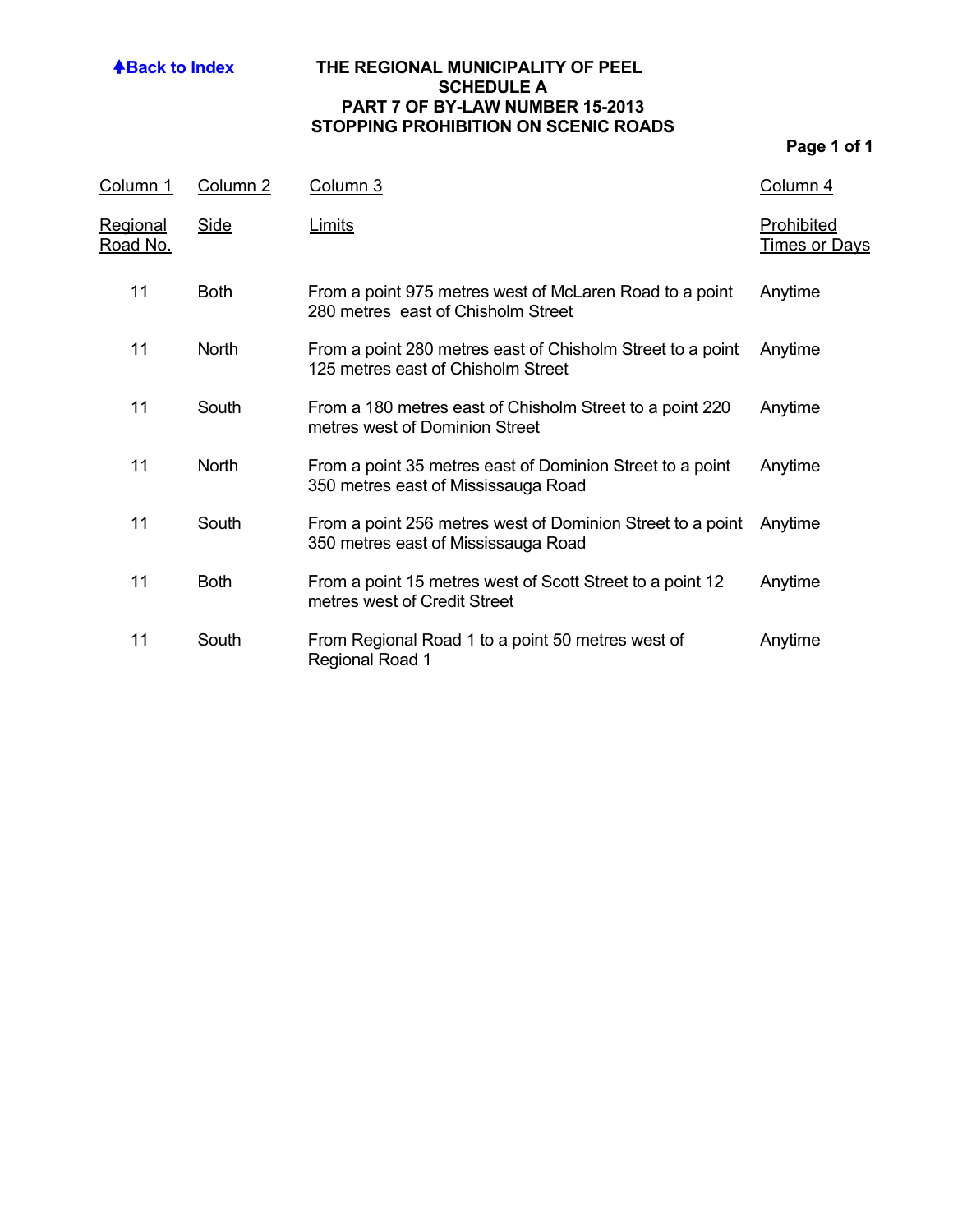## **ABack to Index THE REGIONAL MUNICIPALITY OF PEEL SCHEDULE A PART 8 OF BY-LAW NUMBER 15-2013 THROUGH HIGHWAYS**

| Column 1                           | Column <sub>2</sub>                                                | Column 3                                                            |
|------------------------------------|--------------------------------------------------------------------|---------------------------------------------------------------------|
| <u>Regional</u><br><u>Road No.</u> | <b>From</b>                                                        | <u>To</u>                                                           |
| 1                                  | The north limit of the North Sheridan<br>Way                       | The south limit of Regional Road 11                                 |
| $\overline{2}$                     | The west limit of Highway 427                                      | The south limit of Regional Road 15                                 |
| 3                                  | The east limit of Highway 10                                       | The boundary between the Region of Peel<br>and the Region of Halton |
| 4                                  | The south limit of Lakeshore Road<br>East                          | The south limit of Regional Road 12                                 |
| 5                                  | The boundary between the City of<br>Toronto and the Region of Peel | The boundary between the Region of Peel<br>and the Region of Halton |
| 6                                  | The east limit of McMurchy Avenue                                  | The east limit of Regional Road 1                                   |
| 6                                  | The west limit of Regional Road 1                                  | The centre line of Regional Road 19                                 |
| 7                                  | The boundary between the City of<br>Toronto and the Region of Peel | The south limit of Highway 9                                        |
| 8                                  | The north limit of Regional Road 50                                | The south limit of Highway 9                                        |
| 9                                  | The boundary between the Region<br>of York and the Region of Peel  | The east limit of Regional Road 19 (north<br>leg)                   |
| 9                                  | The west limit of Regional Road 19<br>(north leg)                  | The east limit of Regional Road 19 (south<br>leg)                   |
| 10                                 | The west limit of Regional Road 7                                  | The east limit of Highway 410                                       |
| 11                                 | The west limit of Hurontario Street                                | The east limit of Regional Road 1                                   |
| 11                                 | The west limit of Regional Road 1                                  | The east limit of Shaws Creek Road                                  |
| 11                                 | The west limit of Shaws Creek<br>Road                              | The centre line of Regional Road 19<br>(north leg)                  |
| 12                                 | The west limit of Regional Road 7                                  | The east limit of McLaughlin Road                                   |
| 12                                 | The west limit of McLaughlin Road                                  | The east limit of Creditview Road                                   |
| 12                                 | The west limit of Creditview Road                                  | The east limit of Regional Road 1                                   |
|                                    |                                                                    |                                                                     |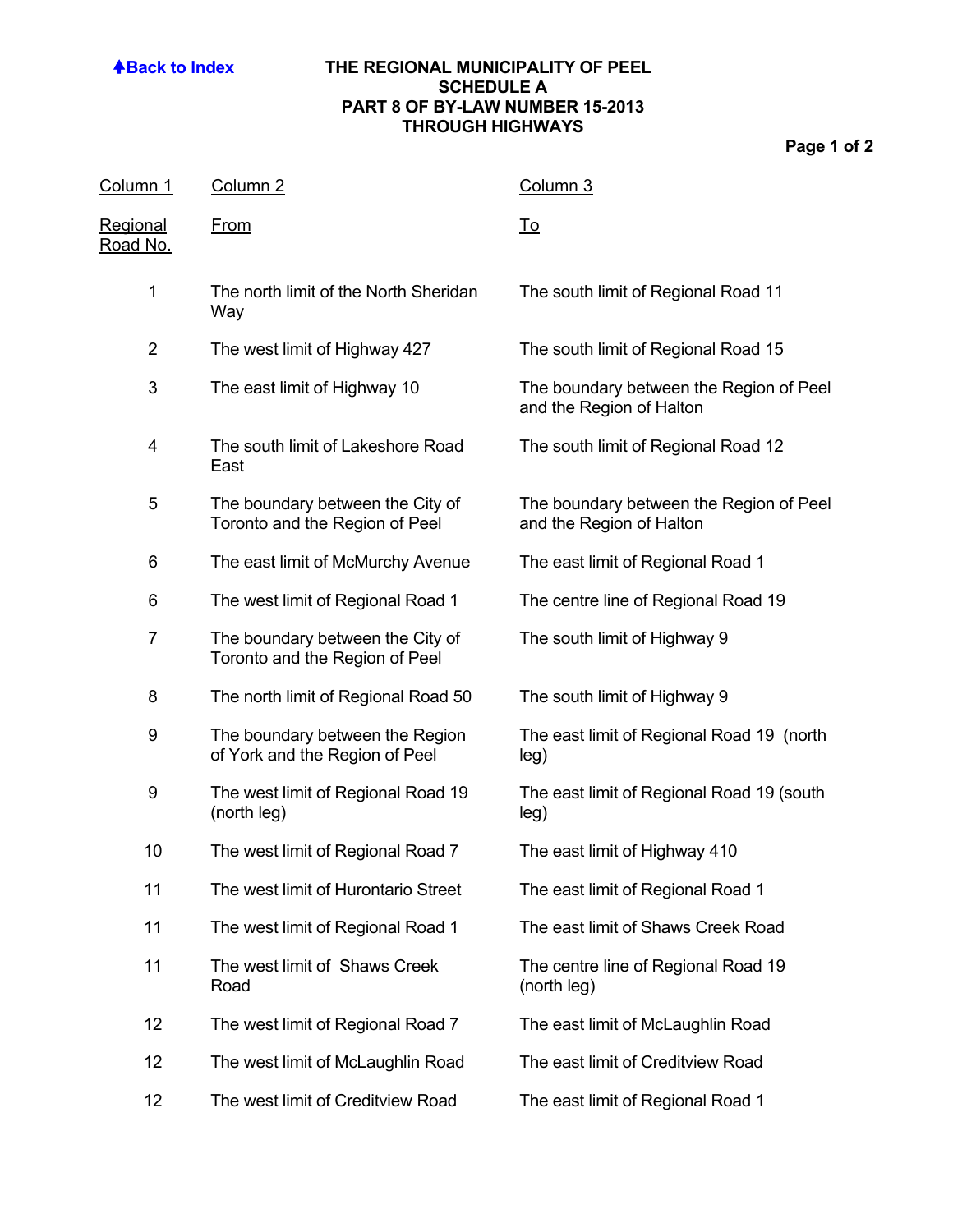| Column 1                           | Column <sub>2</sub>                                                                | Column 3                                                            |
|------------------------------------|------------------------------------------------------------------------------------|---------------------------------------------------------------------|
| <u>Regional</u><br><u>Road No.</u> | <u>From</u>                                                                        | <u>To</u>                                                           |
| 12                                 | The west limit of Regional Road 1                                                  | The centre line of Regional Road 19                                 |
| 14                                 | The west limit of Regional Road 50                                                 | The centre line of Regional Road 19                                 |
| 15                                 | The west limit Regional Road 50                                                    | The centre line of Regional Road 19                                 |
| 16                                 | The north limit of Regional Road 15                                                | The south limit of Regional Road 107                                |
| 17                                 | The north limit of Lakeshore Road<br>East                                          | The south limit of Eastgate Parkway                                 |
| 18                                 | The north limit of Highway 407                                                     | The south limit of Regional Road 15                                 |
| 19                                 | The north limit of Lakeshore Road<br>East                                          | The north limit of Dundas Street West                               |
| 19                                 | The boundary between the City of<br>Mississauga and the City of<br><b>Brampton</b> | The south limit of Regional Road 9                                  |
| 19                                 | The north limit of Regional Road 9                                                 | The south limit of Regional Road 11                                 |
| 20                                 | The boundary between the City of<br>Toronto and the Region of Peel                 | The west limit of Stavebank Road / Mavis<br>Road                    |
| 22                                 | The west limit of Regional Road 50                                                 | The east limit of Regional Road 7                                   |
| 24                                 | The west limit of Regional Road 7                                                  | The centre line of Regional Road 19                                 |
| 50                                 | The north limit of Regional Road 15                                                | The south limit of Highway 9                                        |
| 107                                | The west limit of Regional Road 50                                                 | The east limit of Highway 410                                       |
| 107                                | The west limit of Highway 410                                                      | The boundary between the Region of Peel<br>and the Region of Halton |
| 136                                | The north limit of Regional Road 24                                                | The boundary between the Region of                                  |

Peel and the County of Dufferin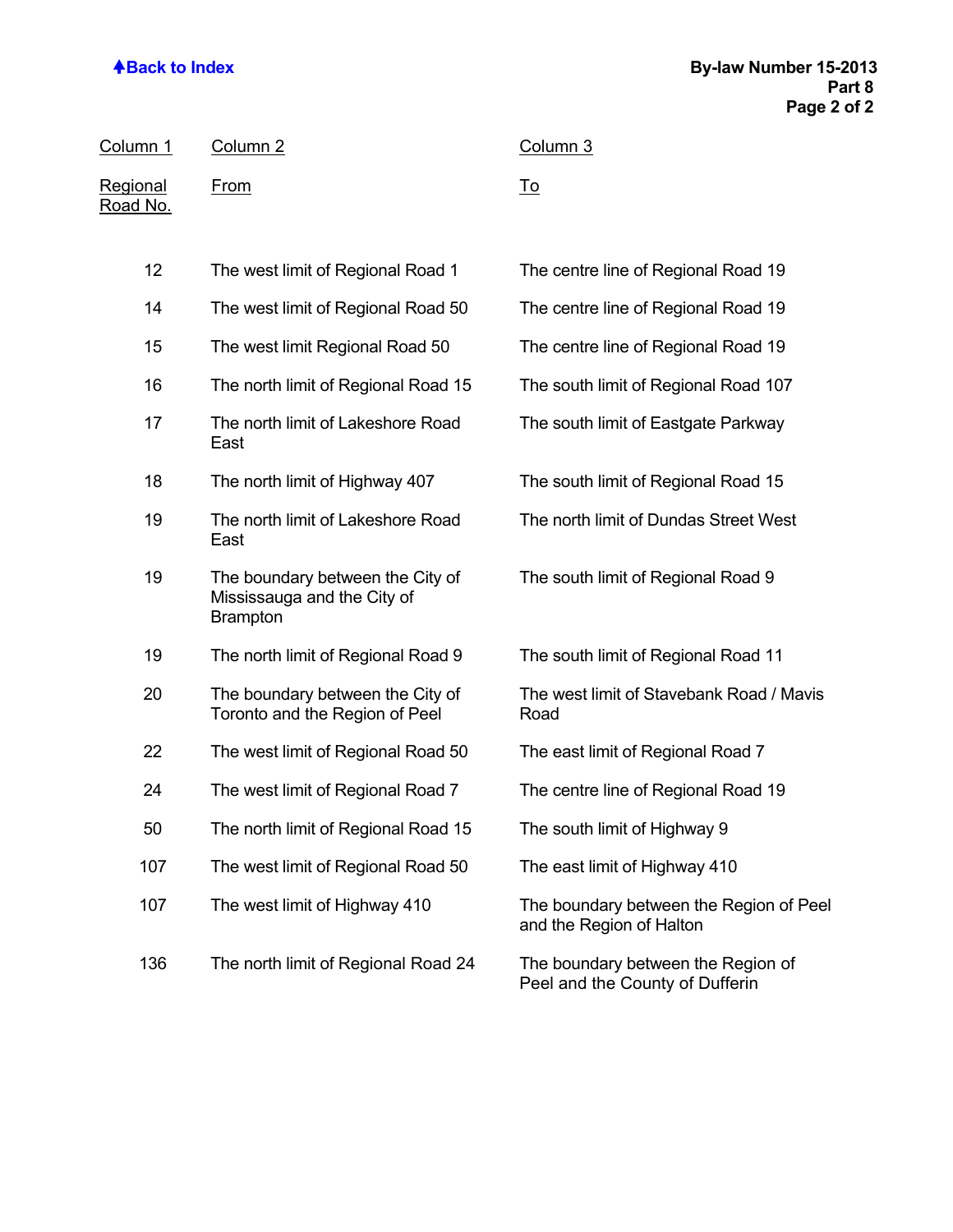### **Back to Index THE REGIONAL MUNICIPALITY OF PEEL SCHEDULE A PART 9 OF BY-LAW NUMBER 15-2013 STOP SIGNS**

### Column 1 Column 2

Regional Road 1 and Regional Road 12 Westbound on Regional Road 12 Regional Road 1 and Regional Road 12 Eastbound on Regional Road 12

Regional Road 1 and Regional Road 11 Northbound on Regional Road 1 Regional Road 1 and Regional Road 11 Southbound on Regional Road 11 Regional Road 1 and Regional Road 11 Eastbound on Regional Road 11

Regional Road 9 and Regional Road 19 (north leg) Southbound on Regional Road 19 Regional Road 9 and Regional Road 19 (north leg) Westbound on Regional Road 9 Regional Road 9 and Regional Road 19 (north leg) Eastbound on Regional Road 19

Regional Road 11 and Shaws Creek Road Northbound on Shaws Creek Road<br>Regional Road 11 and Shaws Creek Road Southbound on Shaws Creek Road Regional Road 11 and Shaws Creek Road Regional Road 11 and Shaws Creek Road Westbound on Regional Road 11 Regional Road 11 and Shaws Creek Road **Eastbound on Regional Road 11** 

Regional Road 11 / Wellington Road 52 and Regional Road 19

Regional Road 12 and McLaughlin Road Northbound on McLaughlin Road Regional Road 12 and McLaughlin Road Southbound on McLaughlin Road Regional Road 12 and McLaughlin Road Westbound on Regional Road 12<br>Regional Road 12 and McLaughlin Road Eastbound on Regional Road 12 Regional Road 12 and McLaughlin Road

Regional Road 12 and Creditview Road Northbound on Creditview Road Regional Road 12 and Creditview Road Southbound on Creditview Road Regional Road 12 and Creditview Road Westbound on Regional Road 12 Regional Road 12 and Creditview Road **Eastbound on Regional Road 12** 

Regional Road 136 and Queen Street West Northbound on Regional Road 136<br>Regional Road 136 and Queen Street West Southbound on Main Street Regional Road 136 and Queen Street West Regional Road 136 and Queen Street West Westbound on Queen Street West<br>Regional Road 136 and Queen Street West Eastbound on Queen Street West Regional Road 136 and Queen Street West

### Intersection **Facing Traffic**

Northbound on Regional Road 19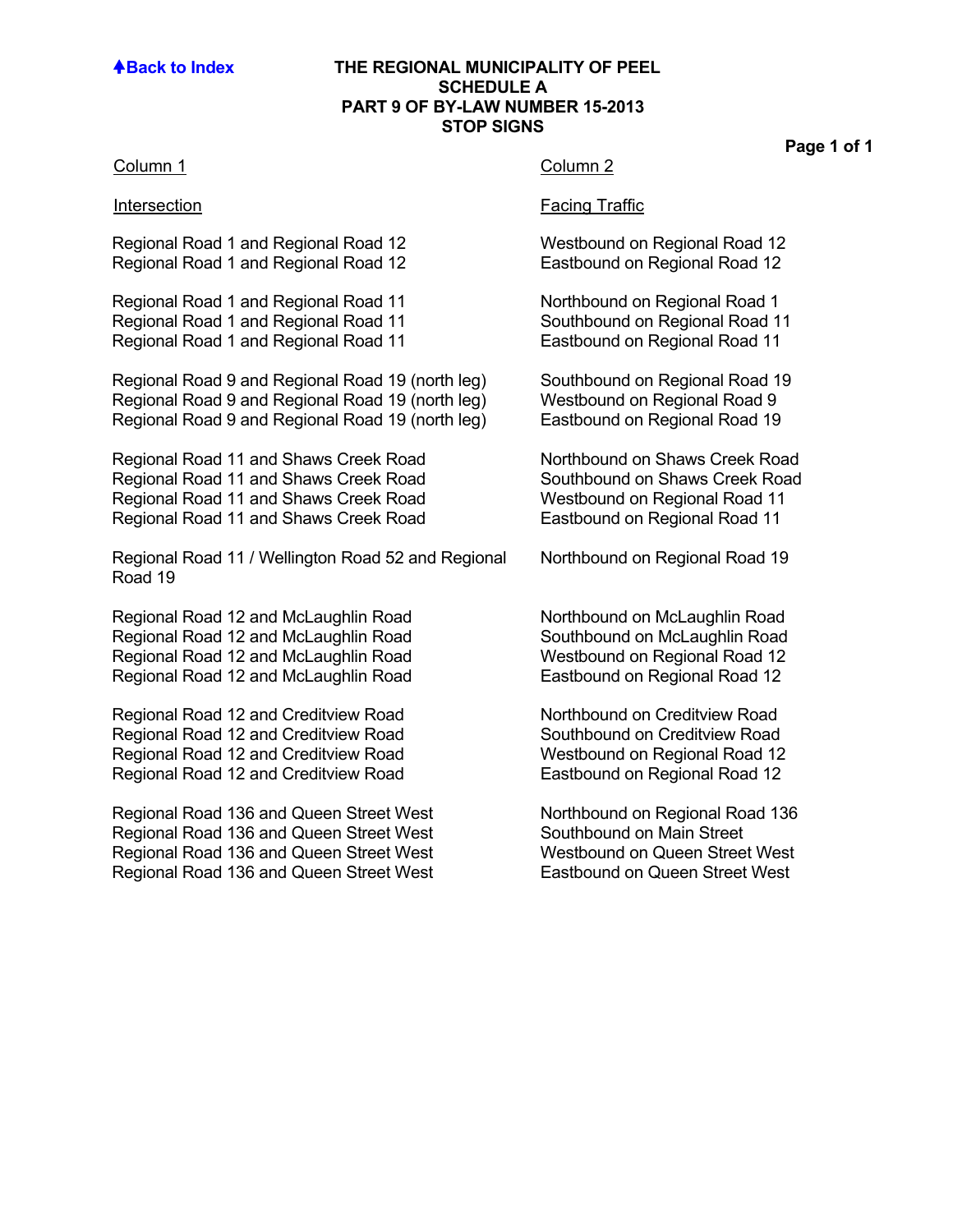## **ABack to Index THE REGIONAL MUNICIPALITY OF PEEL SCHEDULE A PART 10 OF BY-LAW NUMBER 15-2013 MAXIMUM RATE OF SPEED – 40 KILOMETRES PER HOUR**

| Column 1                           | Column <sub>2</sub>                                             | Column 3                                        | Column 4                                                                                                                 |
|------------------------------------|-----------------------------------------------------------------|-------------------------------------------------|--------------------------------------------------------------------------------------------------------------------------|
| <u>Regional</u><br><u>Road No.</u> | From                                                            | <u>To</u>                                       | <b>Times or Days</b>                                                                                                     |
| 1                                  | 320 metres south of Regional<br>Road 9                          | Regional Road 9                                 | 7:30 a.m. to 4:00 p.m.<br>on school days                                                                                 |
| 1                                  | 500 metres south of Regional<br>Road 11                         | Regional Road 11                                | Anytime                                                                                                                  |
| 6                                  | 250 metres west of<br><b>Cliffside Drive</b>                    | 270 metres east of<br>Heritage Road             | $8:30$ a.m. to $9:30$ a.m.<br>3:00 p.m. to 4:00 p.m.<br>on school days                                                   |
| 8                                  | 35 metres north of Fitzpatrick<br><b>Drive</b>                  | 90 metres south of<br><b>Castlemore Road</b>    | 8:30 a.m. to 9:30 a.m.<br>10:40 a.m. to 11:40 a.m.<br>1:20 p.m. to 2:20 p.m.<br>3:15 p.m. to 4:00 p.m.<br>on school days |
| 9                                  | 540 metres west of Heart<br>Lake Road                           | 520 metres east of Kennedy<br>Road              | 8:30 a.m. to 4:00 pm.<br>on school days                                                                                  |
| 11                                 | <b>Scott Street</b>                                             | 150 metres east of Shaws<br><b>Creek Road</b>   | Anytime                                                                                                                  |
| 50                                 | 45 metres south of Gibson<br>Lake Drive / Patterson<br>Sideroad | <b>Brawton Drive</b>                            | 8:00 a.m. to 5:00 p.m.<br>on school days                                                                                 |
| 136                                | 630 metres south of<br><b>Queen Street West</b>                 | 265 metres south of<br><b>Queen Street West</b> | 8:00 a.m. to 3:30 p.m.<br>on school days                                                                                 |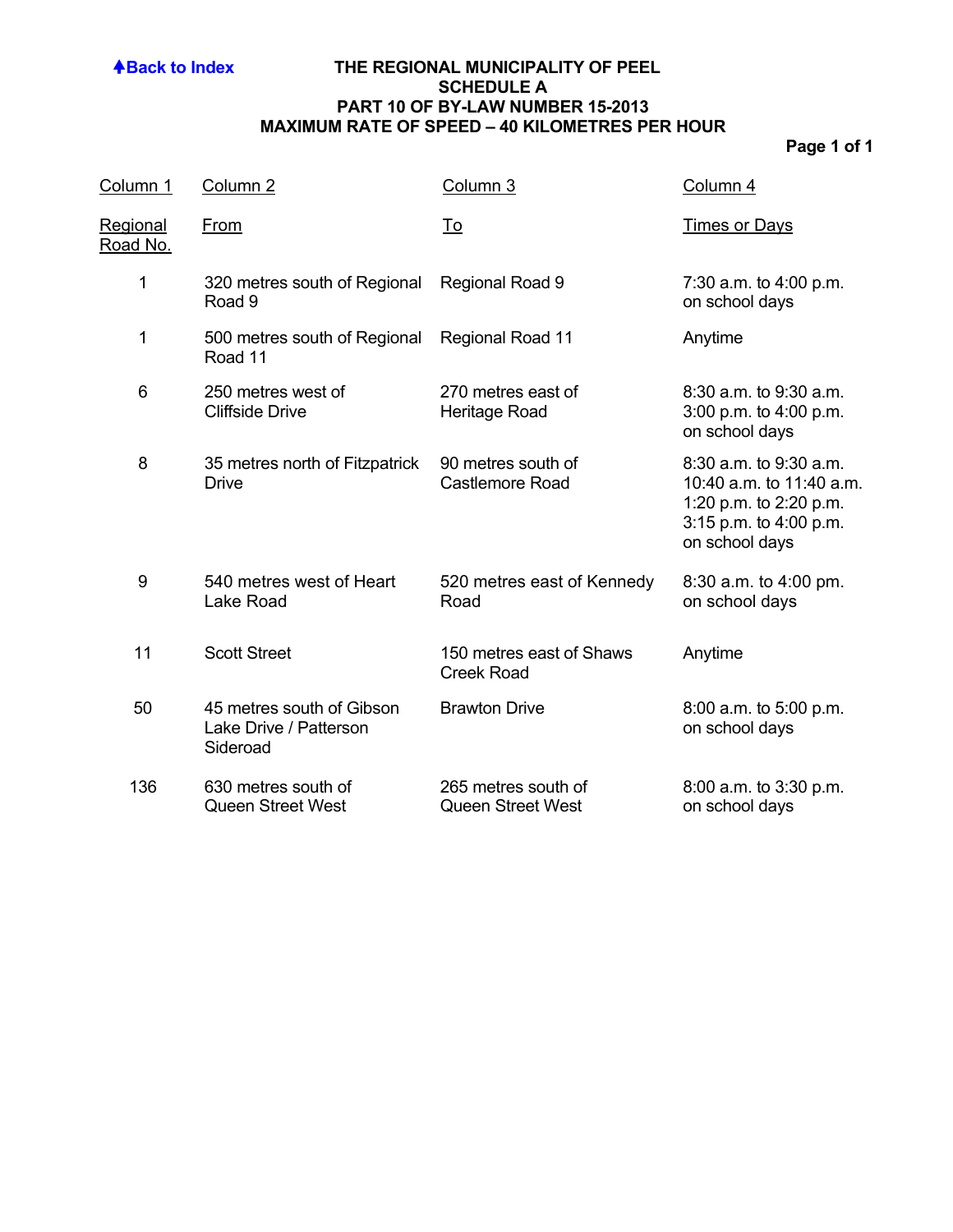## **ABack to Index THE REGIONAL MUNICIPALITY OF PEEL SCHEDULE A PART 11 OF BY-LAW NUMBER 15-2013 MAXIMUM RATE OF SPEED - 50 KILOMETRES PER HOUR**

| Column 1                           |                                                            |                                                                         |                                |
|------------------------------------|------------------------------------------------------------|-------------------------------------------------------------------------|--------------------------------|
|                                    | <b>Column 2</b>                                            | <b>Column 3</b>                                                         | Column 4                       |
| <u>Regional</u><br><u>Road No.</u> | <b>From</b>                                                | <u>To</u>                                                               | <u>Times or</u><br><u>Days</u> |
| 1                                  | 1,190 metres south of Regional<br>Road 6 (Embleton Road)   | 400 metres north of Regional Road 6<br>(Queen Street West) / River Road | Anytime                        |
| 1                                  | <b>Caledon Mountain Drive</b>                              | 500 metres south of Regional Road 11                                    | Anytime                        |
| 3                                  | 195 metres west of River Grove<br>Avenue / Tillsdown Drive | 725 metres east of Regional Road 1                                      | Anytime                        |
| 4                                  | <b>Lakeshore Road East</b>                                 | 260 metres north of Lakeshore Road<br>East                              | Anytime                        |
| 5                                  | 355 metres east of Regional Road 7                         | 715 metres west of Regional Road 7                                      | Anytime                        |
| 6                                  | <b>McMurchy Avenue</b>                                     | 725 metres west of McLaughlin Road                                      | Anytime                        |
| 6                                  | <b>Regional Road 1</b>                                     | Heritage Road                                                           | Anytime                        |
| $\overline{7}$                     | <b>Northwest Drive</b>                                     | 100 metres north of Thamesgate Drive                                    | Anytime                        |
| $\overline{7}$                     | 260 metres south of Hilltop Drive                          | <b>Huntsmill Drive</b>                                                  | Anytime                        |
| 9                                  | 135 metres east of Old King Road                           | 385 metres west of Connaught<br>Crescent (West leg)                     | Anytime                        |
| 9                                  | 230 metres east of High Street                             | The boundary between the Region of<br>Peel and the Region of Halton     | Anytime                        |
| 11                                 | The west limit of Hurontario Street                        | <b>Scott Street</b>                                                     | Anytime                        |
| 11                                 | 150 metres east of Shaws Creek<br>Road                     | 90 metres west of Shaws Creek Road                                      | Anytime                        |
| 12                                 | Regional Road 7                                            | 350 metres west of Regional Road 7                                      | Anytime                        |
| 12                                 | 400 metres west of McLaughlin Road                         | <b>Creditview Road</b>                                                  | Anytime                        |
| 16                                 | Orenda Road / Orenda Court                                 | <b>Vodden Street East</b>                                               | Anytime                        |
| 17                                 | Lakeshore Road East                                        | The south limit of Eastgate Parkway                                     | Anytime                        |
| 19                                 | 1,240 metres south of Regional<br>Road 107                 | 980 metres north of Regional Road 107                                   | Anytime                        |
| 19                                 | 480 metres south of Regional Road<br>9                     | 2,400 metres north of Regional Road 9                                   | Anytime                        |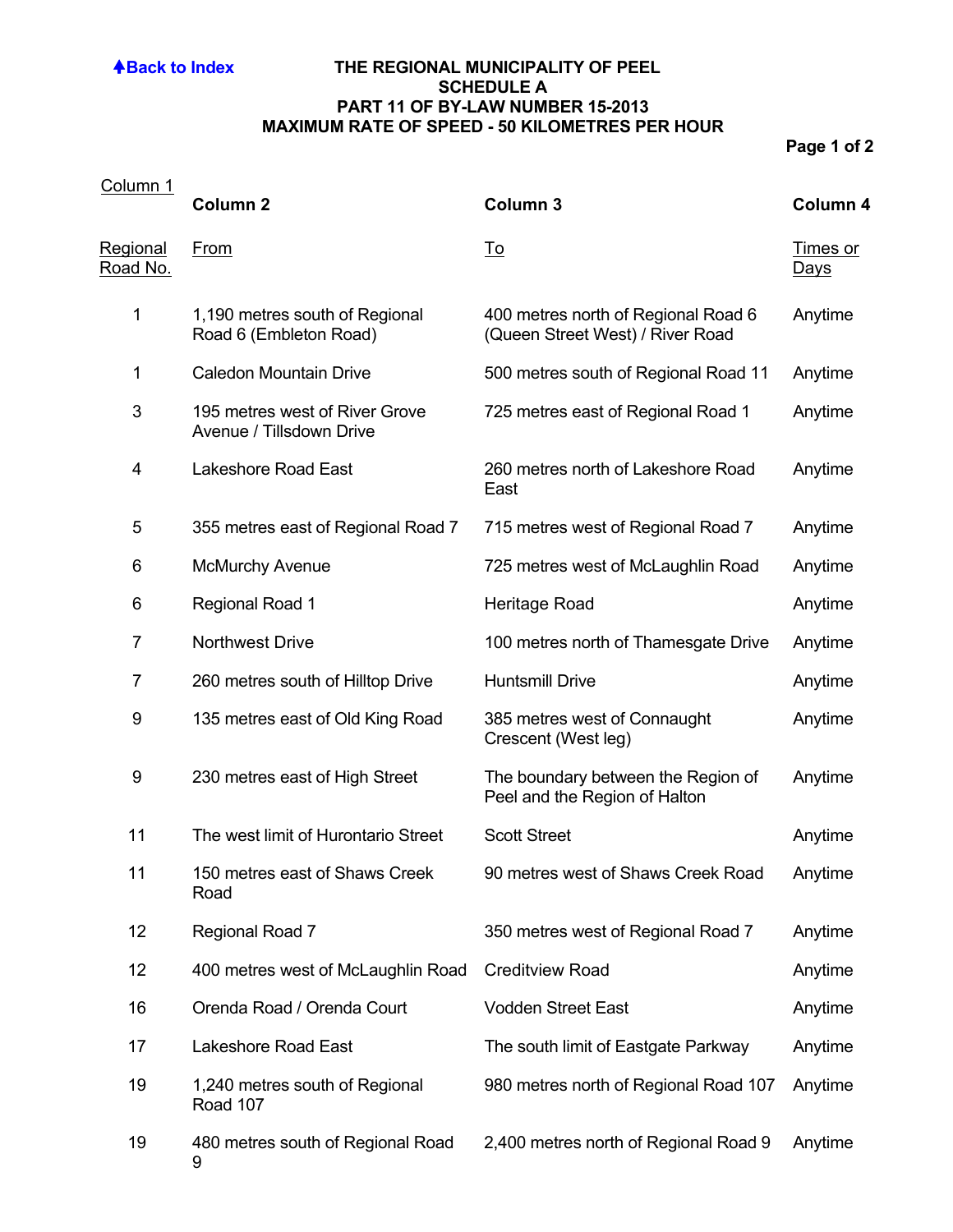| Regional<br>Road No. | Side                                                         | Limits                                                            | Prohibited<br><u>Times or</u><br><b>Days</b> |
|----------------------|--------------------------------------------------------------|-------------------------------------------------------------------|----------------------------------------------|
| 22                   | 500 metres east of Innis Lake Road                           | Regional Road 7                                                   | Anytime                                      |
| 24                   | 200 metres east of Chester Drive                             | 200 metres west of Kevinwood Drive                                | Anytime                                      |
| 50                   | 100 metres south of Allan Drive /<br><b>Wilton Drive</b>     | 500 metres north of Regional Road 9                               | Anytime                                      |
| 50                   | 50 metres south of Gibson Lake<br>Drive / Patterson Sideroad | 210 metres north of Zimmerman Drive                               | Anytime                                      |
| 107                  | 285 metres east of Regional Road<br>19                       | Regional Road 19                                                  | Anytime                                      |
| 136                  | 425 metres north of Beech Grove<br>Sideroad                  | 515 metres east of Main Street                                    | Anytime                                      |
| 136                  | 250 metres south of Regional Road<br>23                      | The boundary of the Region of Peel<br>and the Town of Orangeville | Anytime                                      |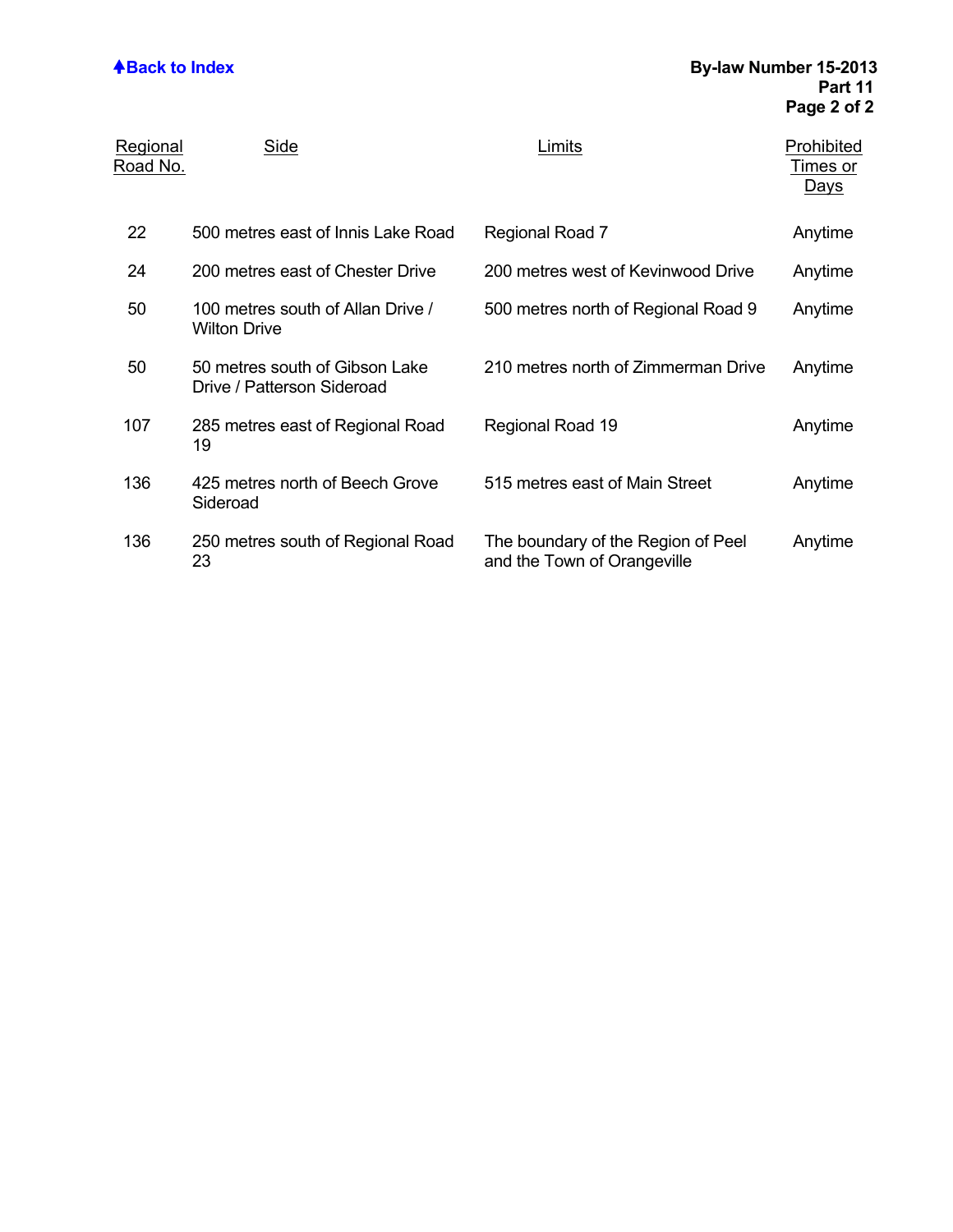## **ABack to Index THE REGIONAL MUNICIPALITY OF PEEL SCHEDULE A PART 12 OF BY- LAW NUMBER 15-2013 MAXIMUM RATE OF SPEED - 60 KILOMETRES PER HOUR**

| Column 1                    | <b>Column 2</b>                                                    | Column 3                                                            | Column 4                                    |
|-----------------------------|--------------------------------------------------------------------|---------------------------------------------------------------------|---------------------------------------------|
| <u>Regional</u><br>Road No. | <b>From</b>                                                        | <u>To</u>                                                           | <u>Times or</u><br><u>Days</u>              |
| $\mathbf 1$                 | 240 metres south of Highway 407                                    | 1,190 metres south of Regional Road<br>6 (Embleton Road)            | Anytime                                     |
| 1                           | 370 metres south of Regional Road<br>9                             | 600 metres north of Regional Road 9                                 | Anytime                                     |
| 1                           | The Grange Sideroad                                                | <b>Caledon Mountain Drive</b>                                       | Anytime                                     |
| $\overline{2}$              | The west limit of Highway 427                                      | 300 metres north of Longo Circle /<br>Darcel Avenue                 | Anytime                                     |
| 3                           | <b>Creditview Road</b>                                             | 195 metres west of River Grove<br>Avenue / Tillsdown Drive          | Anytime                                     |
| 3                           | 725 metres east of Regional Road 1                                 | <b>Regional Road 1</b>                                              | Anytime                                     |
| 4                           | 260 metres north of Lakeshore Road<br>East                         | 300 metres north of Hickory Drive                                   | Anytime                                     |
| 4                           | Regional Road 15                                                   | Regional Road 10                                                    | Anytime                                     |
| 4                           | 230 metres north of Octillo<br><b>Boulevard</b>                    | 239 metres south of Countryside<br><b>Drive</b>                     | 7:30 a.m. to<br>5:00 p.m. on<br>school days |
| 5                           | The boundary between the City of<br>Toronto and the Region of Peel | 355 metres east of Regional Road 7                                  | Anytime                                     |
| 5                           | 715 metres west of Regional Road 7                                 | 460 metres west of Torbram Road                                     | Anytime                                     |
| 5                           | <b>Millcreek Drive</b>                                             | The boundary between the Region of<br>Peel and the Region of Halton | Anytime                                     |
| 6                           | 725 metres west of McLaughlin<br>Road                              | <b>Regional Road 1</b>                                              | Anytime                                     |
| 6                           | Heritage Road                                                      | The boundary between the Region of<br>Peel and the Region of Halton | Anytime                                     |
| 7                           | The boundary between the City of<br>Toronto and the Region of Peel | <b>Northwest Drive</b>                                              | Anytime                                     |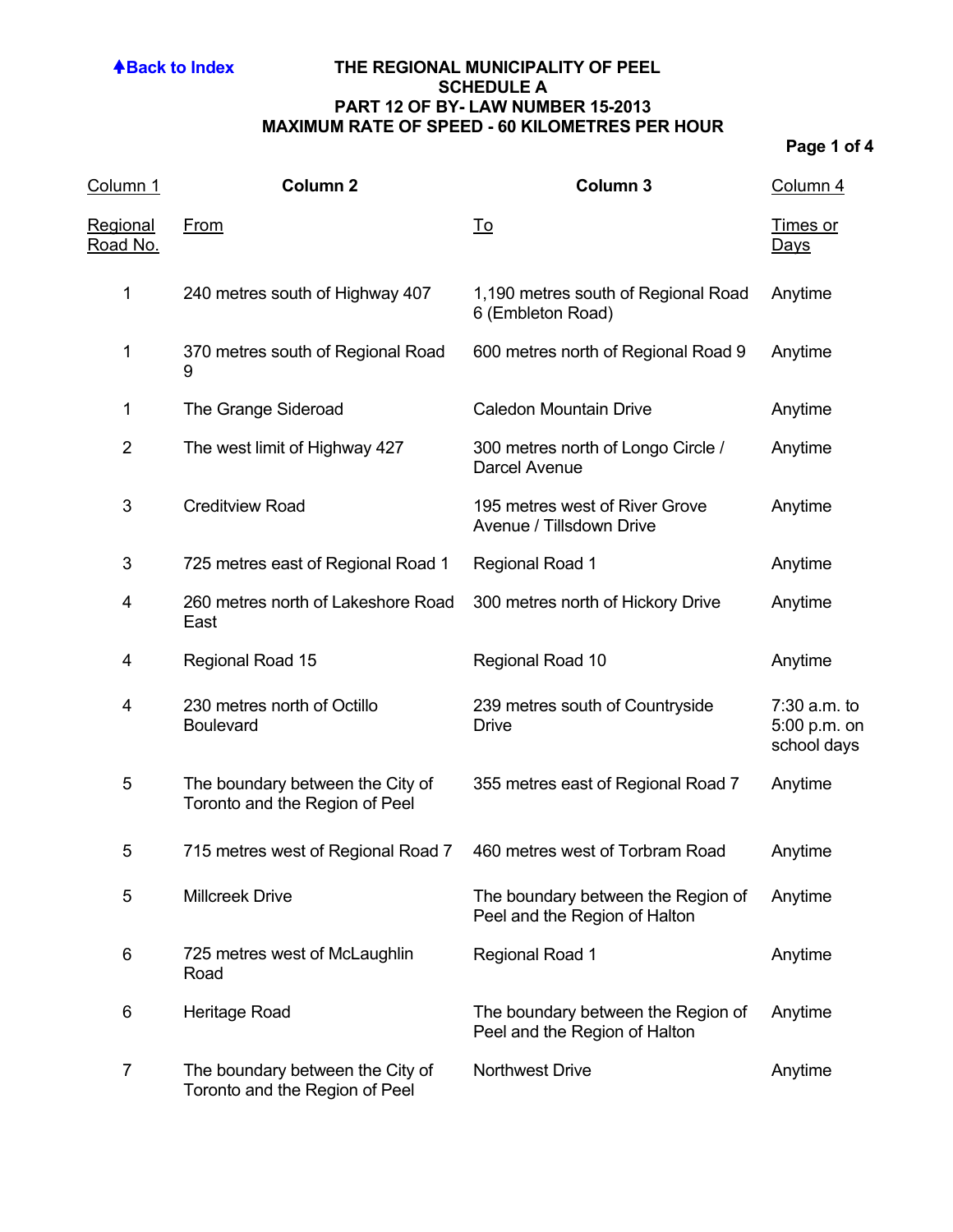| Column 1                           | <b>Column 2</b>                                                   | <b>Column 3</b>                              | Column 4                                      |
|------------------------------------|-------------------------------------------------------------------|----------------------------------------------|-----------------------------------------------|
| <u>Regional</u><br><u>Road No.</u> | <u>From</u>                                                       | <u>To</u>                                    | <u>Times or</u><br><u>Days</u>                |
| $\overline{7}$                     | 305 metres south of Regional Road<br>14                           | 305 metres north of Regional Road<br>14      | Anytime                                       |
| $\overline{7}$                     | 610 metres south of Regional Road<br>9                            | 305 metres north of Regional Road 9          | Anytime                                       |
| $\overline{7}$                     | 635 metres south of Regional Road<br>12                           | 260 metres south of Hilltop Drive            | Anytime                                       |
| $\overline{7}$                     | 1,110 metres south of Highway 9                                   | The south limit of Highway 9                 | Anytime                                       |
| 8                                  | Regional Road 50                                                  | 400 metres north of Regional Road<br>107     | Anytime                                       |
| 8                                  | <b>Castle Oaks Crossing</b>                                       | 365 metres north of Castlemore Road          | Anytime                                       |
| 8                                  | 250 metres south of Countryside<br><b>Drive</b>                   | 1,110 metres north of Regional Road<br>14    | Anytime                                       |
| 8                                  | Regional Road 22                                                  | 1,400 metres north of Regional Road<br>22    | Anytime                                       |
| 9                                  | The boundary between the Region<br>of York and the Region of Peel | 135 metres east of Old King Road             | Anytime                                       |
| 9                                  | 385 metres west of the Connaught<br>Crescent (West leg)           | 315 metres east of Humber Station<br>Road    | Anytime                                       |
| 9                                  | 417 metres west of Regional Road 8                                | 540 metres east of Centreville Creek<br>Road | $8:00$ a.m. to<br>4:15 p.m. on<br>school days |
| 9                                  | 975 metres east of Kennedy Road                                   | 305 metres west of Kennedy Road              | Anytime                                       |
| 9                                  | 830 metres west of Creditview Road                                | 230 metres east of High Street               | Anytime                                       |
| 12                                 | <b>Hurontario Street</b>                                          | 400 metres west of McLaughlin Road           | Anytime                                       |
| 12                                 | <b>Creditview Road</b>                                            | Regional Road 19                             | Anytime                                       |
| 14                                 | Regional Road 50                                                  | 150 metres west of Pillsworth Road           | Anytime                                       |
| 14                                 | 805 metres east of Regional Road 8                                | 315 metres west of Regional Road 8           | Anytime                                       |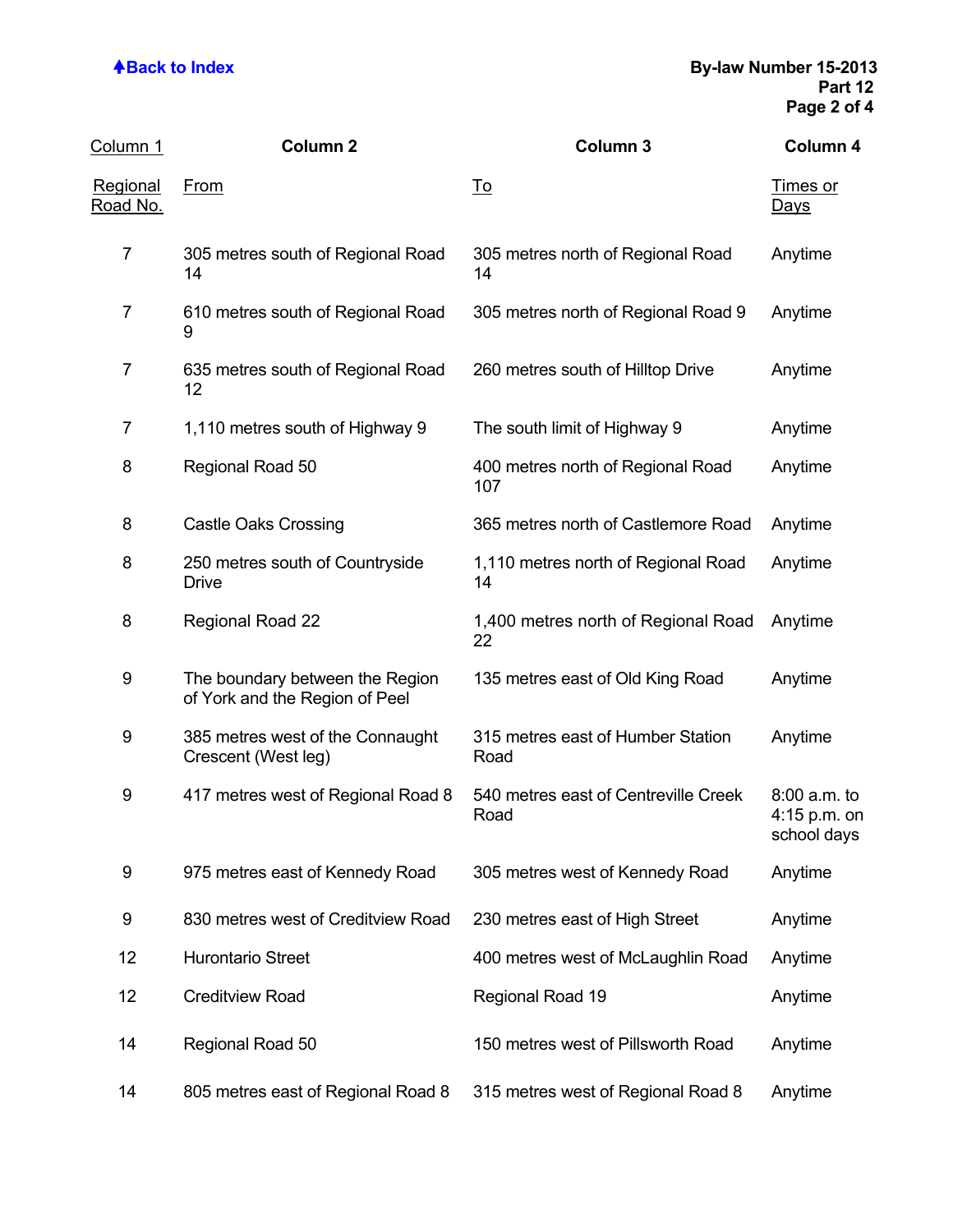| Column 1                    | Column <sub>2</sub>                                                                | Column 3                                      | Column 4                       |
|-----------------------------|------------------------------------------------------------------------------------|-----------------------------------------------|--------------------------------|
| <b>Regional</b><br>Road No. | <b>From</b>                                                                        | <u>To</u>                                     | <b>Times or</b><br><u>Days</u> |
| 14                          | 100 metres east of Goreway Drive /<br>Innis Lake Road                              | 490 metres west of Regional Road 7            | Anytime                        |
| 14                          | 760 metres east of Bramalea Road                                                   | 460 metres west of Bramalea Road              | Anytime                        |
| 14                          | 610 metres east of Hurontario Street                                               | 305 metres west of Hurontario Street          | Anytime                        |
| 14                          | 395 metres west of Creditview Road                                                 | 995 metres west of Creditview Road            | Anytime                        |
| 16                          | Regional Road 15                                                                   | Orenda Road / Orenda Court                    | Anytime                        |
| 16                          | <b>Vodden Street East</b>                                                          | Regional Road 107                             | Anytime                        |
| 19                          | Lakeshore Road West / Lakeshore<br>Road East                                       | <b>Dundas Street West</b>                     | Anytime                        |
| 19                          | The boundary between the City of<br>Mississauga and the City of<br><b>Brampton</b> | 1,610 metres north of Regional Road 1 Anytime |                                |
| 19                          | Regional Road 6                                                                    | 1,240 metres south of Regional Road<br>107    | Anytime                        |
| 19                          | 980 metres north of Regional Road<br>107                                           | <b>Wanless Drive</b>                          | Anytime                        |
| 19                          | 1,080 metres south of Regional<br>Road 9                                           | 480 metres south of Regional Road 9           | Anytime                        |
| 19                          | 2,400 metres north of Region Road<br>9                                             | 100 metres north of Regional Road<br>12       | Anytime                        |
| 19                          | Sideroad 10                                                                        | <b>Regional Road 11</b>                       | Anytime                        |
| 20                          | The boundary between the City of<br>Toronto and the Region of Peel                 | Stavebank Road / Mavis Road                   | Anytime                        |
| 24                          | 450 metres east of Kennedy Road                                                    | 200 metres east of Chester Drive              | Anytime                        |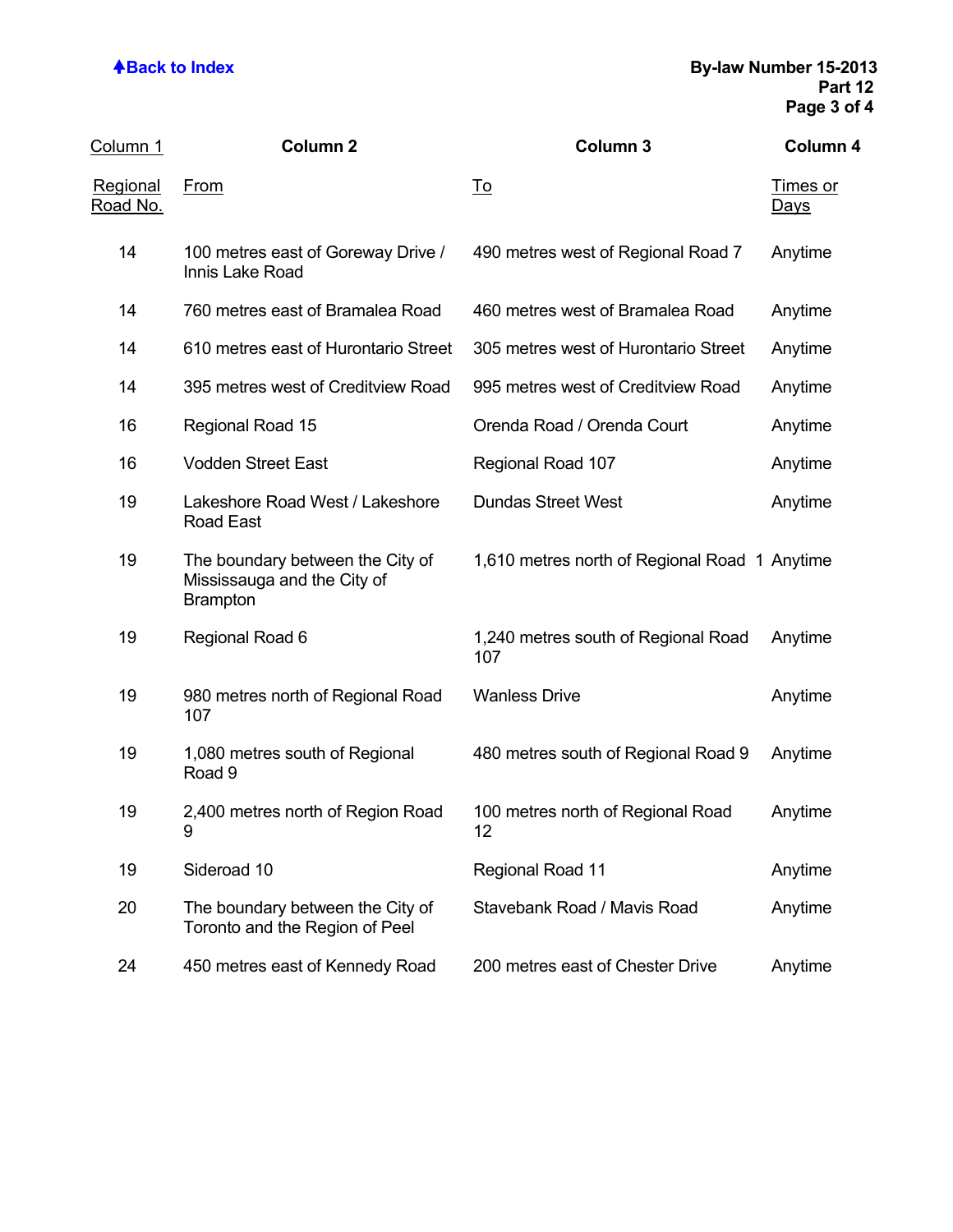| Column 1             | Column <sub>2</sub>                     | Column 3                                                 | Column 4                |
|----------------------|-----------------------------------------|----------------------------------------------------------|-------------------------|
| Regional<br>Road No. | From                                    | <u>To</u>                                                | Times or<br><u>Days</u> |
| 24                   | 200 metres west of Kevinwood Drive      | 50 metres west of Willoughby Road                        | Anytime                 |
| 50                   | 500 metres north of Regional Road<br>14 | 100 metres south of Allan Drive /<br><b>Wilton Drive</b> | Anytime                 |
| 107                  | 460 metres west of Regional Road 7      | The east limit of Highway 410                            | Anytime                 |
| 107                  | 730 metres west of Heritage Road        | 285 metres east of Regional Road 19                      | Anytime                 |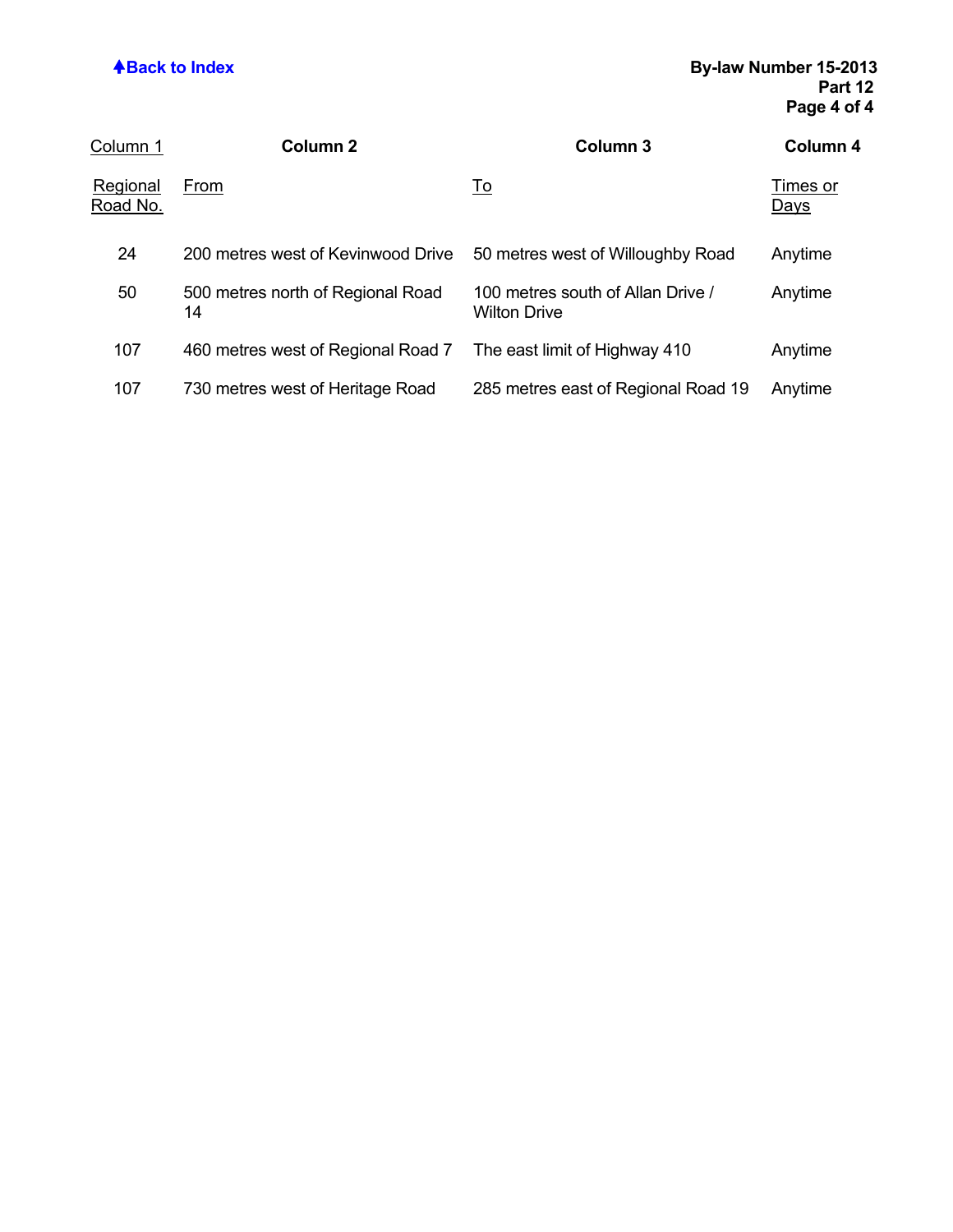## **ABack to Index THE REGIONAL MUNICIPALITY OF PEEL SCHEDULE A PART 13 OF BY-LAW NUMBER 15-2013 MAXIMUM RATE OF SPEED - 70 KILOMETRES PER HOUR**

| Column 1                    | Column <sub>2</sub>                       | Column 3                                                            | Column 4                |
|-----------------------------|-------------------------------------------|---------------------------------------------------------------------|-------------------------|
| Regional<br><u>Road No.</u> | <u>From</u>                               | <u>To</u>                                                           | Times or<br><b>Days</b> |
| 1                           | The north limit of North Sheridan<br>Way  | 240 metres south of Highway 407                                     | Anytime                 |
| 1                           | 500 metres south of Regional<br>Road 12   | The Grange Sideroad                                                 | Anytime                 |
| 3                           | Terry Fox Way / Silken Laumann<br>Way     | <b>Creditview Road</b>                                              | Anytime                 |
| 3                           | <b>Regional Road 1</b>                    | The boundary between the Region of<br>Peel and the Region of Halton | Anytime                 |
| 4                           | 300 metres north of Hickory Drive         | Regional Road 15                                                    | Anytime                 |
| 4                           | Regional Road 10                          | 305 metres south of Regional Road 14                                | Anytime                 |
| 5                           | 460 metres west of Torbram Road           | <b>Millcreek Drive</b>                                              | Anytime                 |
| 7                           | Castlemore Road / Regional Road<br>10     | 305 metres south of Regional Road 14                                | Anytime                 |
| 8                           | 400 metres north of Regional<br>Road 107  | <b>Castle Oaks Crossing</b>                                         | Anytime                 |
| 8                           | 365 metres north of Castlemore<br>Road    | 250 metres south of Countryside Drive                               | Anytime                 |
| 8                           | Regional Road 9                           | Regional Road 22                                                    | Anytime                 |
| 8                           | 1,400 metres north of Regional<br>Road 22 | The south limit of Highway 9                                        | Anytime                 |
| 9                           | Regional Road 8                           | <b>Centreville Creek Road</b>                                       | Anytime                 |
| 9                           | 700 metres east of Regional Road<br>7     | 700 metres west of Regional Road 7                                  | Anytime                 |
| 9                           | 305 metres west of Kennedy<br>Road        | 400 metres west of Hurontario Street                                | Anytime                 |
| 10                          | Regional Road 7                           | The east limit of Highway 410                                       | Anytime                 |
| 12                          | Regional Road 4 / Horseshoe Hill<br>Road  | <b>Heart Lake Road</b>                                              | Anytime                 |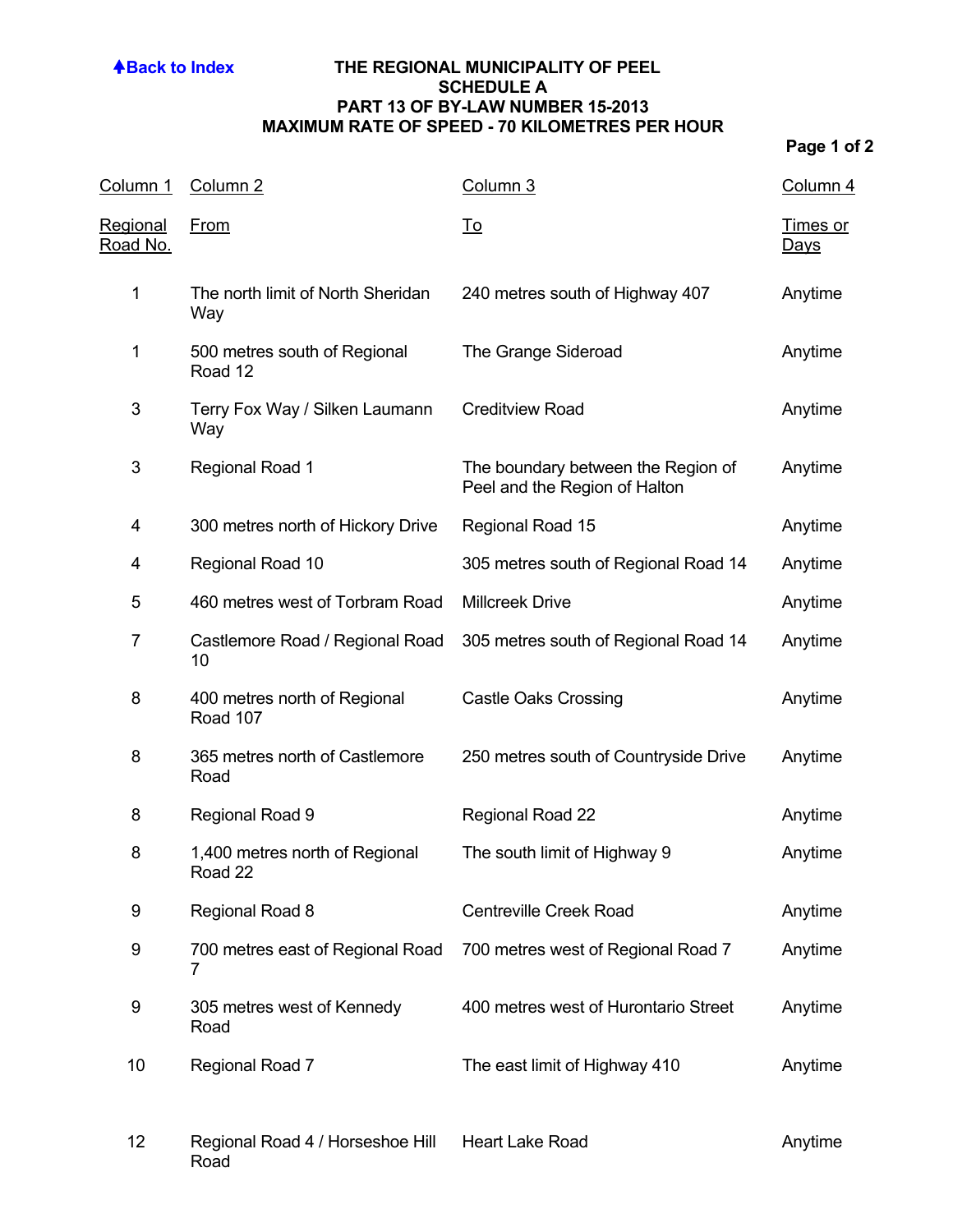| Column 1             | Column 2                                        | Column 3                             | Column 4                |
|----------------------|-------------------------------------------------|--------------------------------------|-------------------------|
| Regional<br>Road No. | From                                            | <u>To</u>                            | Times or<br><u>Days</u> |
| 15                   | First Gulf Boulevard / Rutherford<br>Road South | Regional Road 18 / Chinguacousy Road | Anytime                 |
| 18                   | The north limit of Highway 407                  | Regional Road 15                     | Anytime                 |
| 19                   | 100 metres north of Regional<br>Road 12         | Sideroad 10                          | Anytime                 |
| 50                   | 500 metres north of Regional<br>Road 9          | Columbia Way                         | Anytime                 |
| 107                  | The west limit of Highway 410                   | 730 metres west of Heritage Road     | Anytime                 |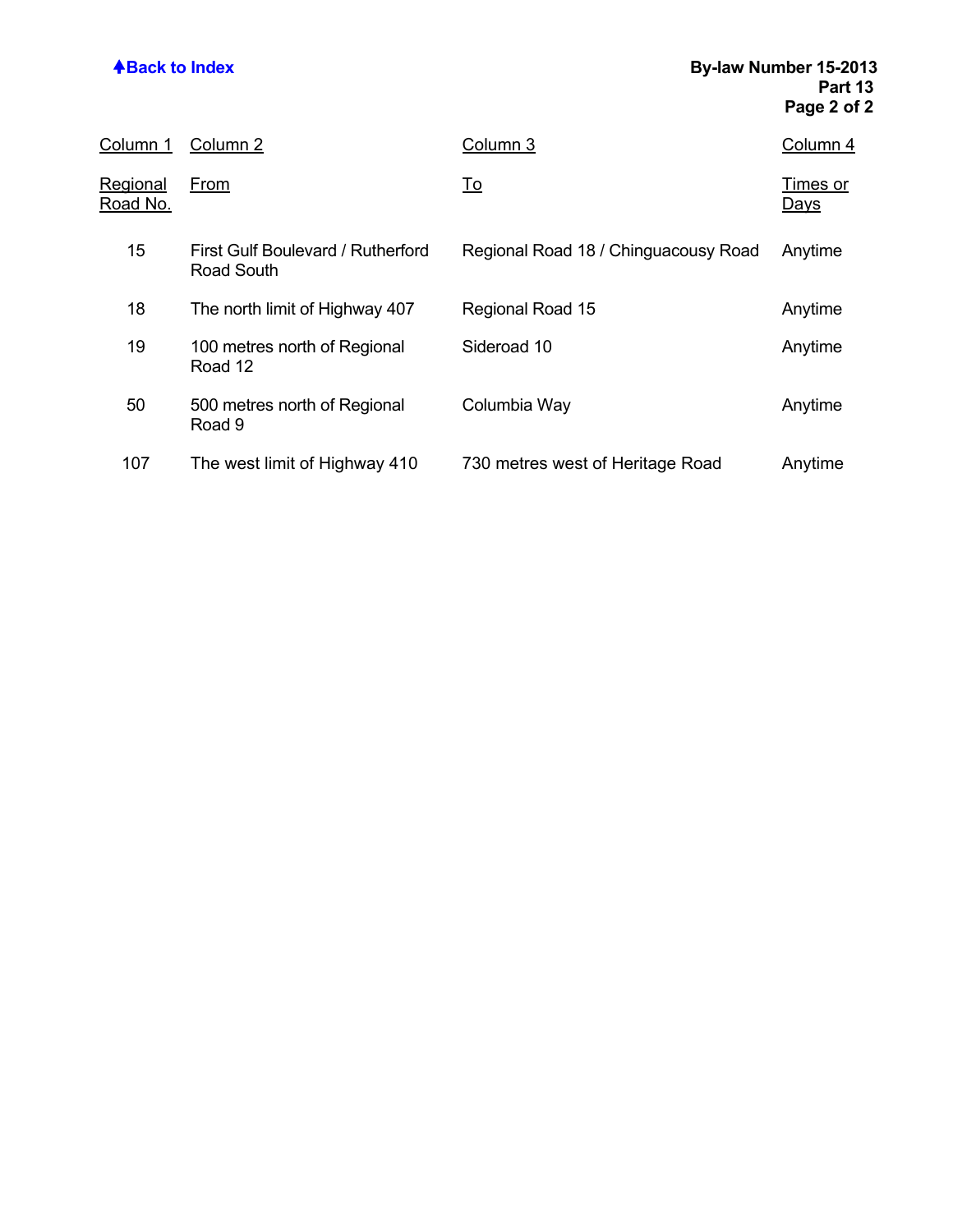## **ABack to Index THE REGIONAL MUNICIPALITY OF PEEL SCHEDULE A PART 14 OF BY-LAW NUMBER 15-2013 MAXIMUM RATE OF SPEED - 80 KILOMETRES PER HOUR**

| <u>Column 1</u>             | Column <sub>2</sub>                                                     | Column 3                                                                | <u>Column 4</u>         |
|-----------------------------|-------------------------------------------------------------------------|-------------------------------------------------------------------------|-------------------------|
| <u>Regional</u><br>Road No. | <b>From</b>                                                             | <u>To</u>                                                               | Times or<br><u>Days</u> |
| $\mathbf 1$                 | 400 metres north of Regional Road 6<br>(Queen Street West) / River Road | 370 metres south of Regional Road 9                                     | Anytime                 |
| 1                           | 600 metres north of Regional Road 9                                     | 500 metres south of Regional Road<br>12                                 | Anytime                 |
| $\overline{2}$              | 300 metres north of Longo Circle /<br>Darcel Avenue                     | Regional Road 15                                                        | Anytime                 |
| 3                           | <b>Hurontario Street</b>                                                | Terry Fox Way / Silken Laumann Way                                      | Anytime                 |
| 4                           | 305 metres south of Regional Road<br>14                                 | Regional Road 12                                                        | Anytime                 |
| $\overline{7}$              | 100 metres north of Thamesgate<br><b>Drive</b>                          | Castlemore Road / Regional Road 10                                      | Anytime                 |
| 7                           | 305 metres north of Regional Road 14                                    | 610 metres south of Regional Road 9                                     | Anytime                 |
| $\overline{7}$              | 305 metres north of Regional Road 9                                     | 635 metres south of Regional Road<br>12                                 | Anytime                 |
| $\overline{7}$              | <b>Huntsmill Drive</b>                                                  | 1,110 metres south Highway 9                                            | Anytime                 |
| 8                           | 1,110 metres north of Regional Road<br>14                               | Regional Road 9                                                         | Anytime                 |
| 9                           | 315 metres east of Humber Station<br>Road                               | Regional Road 8                                                         | Anytime                 |
| 9                           | <b>Centreville Creek Road</b>                                           | 700 metres east of Regional Road 7                                      | Anytime                 |
| 9                           | 700 metres west of Regional Road 7                                      | 975 metres east of Kennedy Road                                         | Anytime                 |
| 9                           | 400 metres west of Hurontario Street                                    | 830 metres west of Creditview Road                                      | Anytime                 |
| 11                          | 90 metres west of Shaws Creek Road                                      | The boundary between the Region of<br>Peel and the County of Wellington | Anytime                 |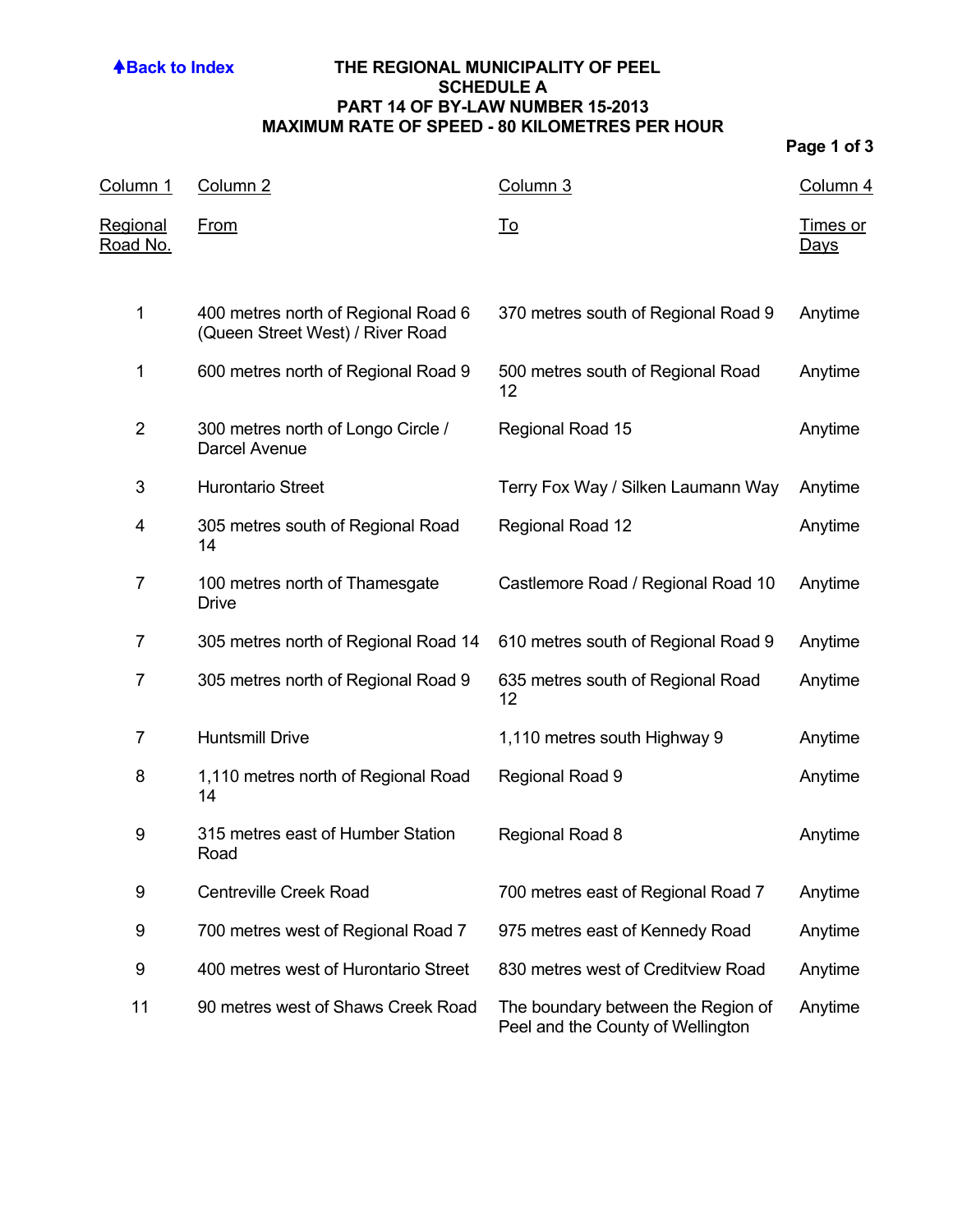## **ABack to Index By-law Number 15-2013 Part 14 Page 2 of 3**

| <u>Column 1</u>                    | Column 2                                  | Column 3                                                     | Column 4                       |
|------------------------------------|-------------------------------------------|--------------------------------------------------------------|--------------------------------|
| <u>Regional</u><br><u>Road No.</u> | <b>From</b>                               | <u>To</u>                                                    | <u>Times or</u><br><u>Days</u> |
| 12                                 | 350 metres west of Regional Road 7        | Regional Road 4 / Horseshoe Hill<br>Road                     | Anytime                        |
| 12                                 | <b>Heart Lake Road</b>                    | <b>Hurontario Street</b>                                     | Anytime                        |
| 14                                 | 150 metres west of Pillsworth Road        | 805 metres east of Regional Road 8                           | Anytime                        |
| 14                                 | 315 metres west of Regional Road 8        | 100 metres east of Goreway Drive /<br>Innis Lake Road        | Anytime                        |
| 14                                 | 490 metres west of Regional Road 7        | 760 metres east of Bramalea Road                             | Anytime                        |
| 14                                 | 460 metres west of Bramalea Road          | 610 metres east of Hurontario Street                         | Anytime                        |
| 14                                 | 305 metres west of Hurontario Street      | 395 metres west of Creditview Road                           | Anytime                        |
| 14                                 | 995 metres west of Creditview Road        | Regional Road 19                                             | Anytime                        |
| 15                                 | Regional Road 50                          | First Gulf Boulevard / Rutherford Road<br>South              | Anytime                        |
| 15                                 | Regional Road 18 / Chinguacousy<br>Road   | Regional Road 19                                             | Anytime                        |
| 19                                 | 1,610 metres north of Regional Road<br>15 | Regional Road 6                                              | Anytime                        |
| 19                                 | <b>Wanless Drive</b>                      | 1,080 metres south of Regional Road<br>9                     | Anytime                        |
| 22                                 | Regional Road 50                          | 500 metres east of Innis Lake Road                           | Anytime                        |
| 24                                 | Regional Road 7                           | 450 metres east of Kennedy Road                              | Anytime                        |
| 24                                 | 50 metres west of Willoughby Road         | Regional Road 19                                             | Anytime                        |
| 50                                 | Regional Road 15                          | 500 metres north of Regional Road 14                         | Anytime                        |
| 50                                 | Columbia Way                              | 50 metres south of Gibson Lake Drive<br>/ Patterson Sideroad | Anytime                        |
| 50                                 | 210 metres north of Zimmerman Drive       | The south limit of Highway 9                                 | Anytime                        |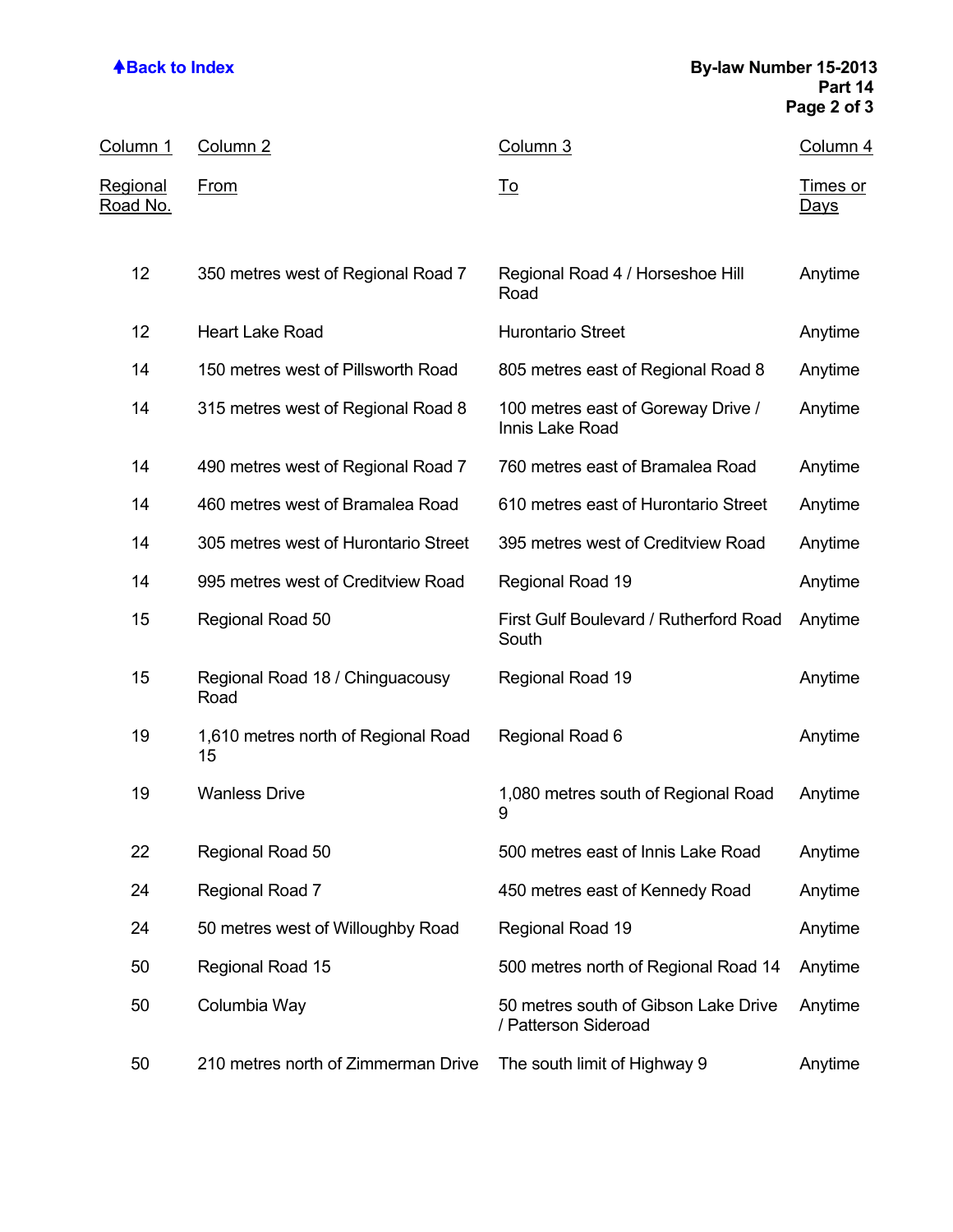# **ABack to Index By-law Number 15-2013 Part 14 Page 3 of 3**

| Column 1             | Column 2                       | Column 3                                    | Column 4                |
|----------------------|--------------------------------|---------------------------------------------|-------------------------|
| Regional<br>Road No. | From                           | <u>To</u>                                   | Times or<br><u>Days</u> |
| 107                  | Regional Road 50               | 460 metres west of Regional Road 7          | Anytime                 |
| 136                  | <b>Regional Road 24</b>        | 425 metres north of Beech Grove<br>Sideroad | Anytime                 |
| 136                  | 515 metres east of Main Street | 250 metres south of Regional Road<br>23     | Anytime                 |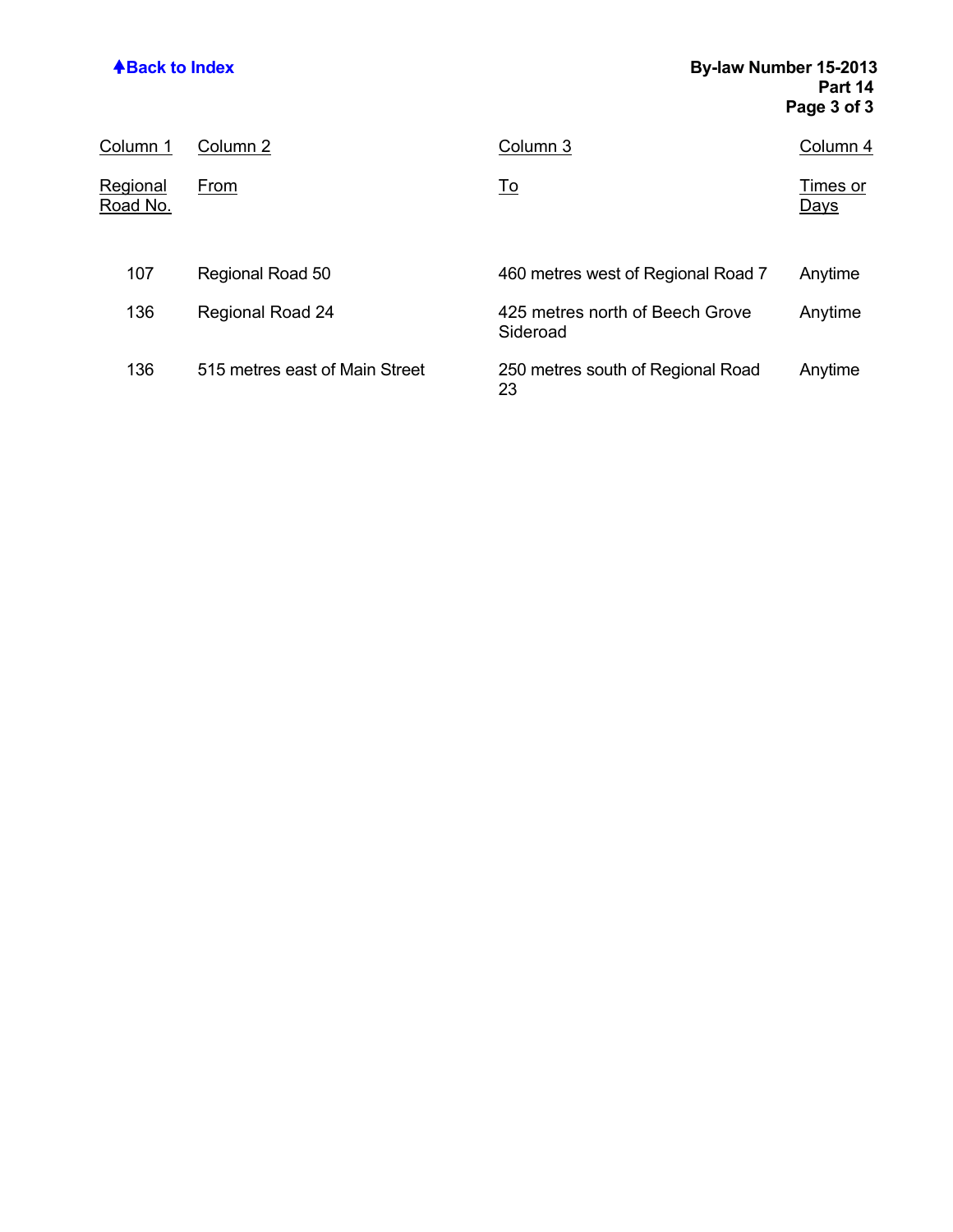### **ABack to Index THE REGIONAL MUNICIPALITY OF PEEL SCHEDULE A PART 15 OF BY-LAW NUMBER 15-2013 RESERVED BUS LANES**

| Column <sub>1</sub>                              | Column <sub>2</sub>                                  | Column 3                        | Column 4                       |
|--------------------------------------------------|------------------------------------------------------|---------------------------------|--------------------------------|
| Intersection                                     | <b>Reserved Lane</b>                                 | Direction of<br><b>Movement</b> | <u>Times or</u><br><u>Days</u> |
| Regional Road 1 and<br>Regional Road 15          | East curb lane                                       | Northbound<br>through           | Anytime                        |
| Regional Road 1 and<br>Regional Road 15          | Adjacent to the<br>westbound<br>channelized islands  | Southbound<br>through           | Anytime                        |
| Regional Road 1 and<br>Regional Road 15          | Adjacent to the<br>northbound<br>channelized islands | Westbound<br>through            | Anytime                        |
| Regional Road 4 and<br>Regional Road 107         | Adjacent to the<br>northbound<br>channelized islands | Westbound<br>through            | Anytime                        |
| Regional Road 4 and<br>Regional Road 107         | Adjacent to the<br>southbound<br>channelized islands | Eastbound<br>through            | Anytime                        |
| Regional Road 7 and<br>Regional Road 107         | Adjacent to the<br>northbound<br>channelized islands | Westbound<br>through            | Anytime                        |
| Regional Road 7 and<br>Regional Road 107         | Adjacent to the<br>southbound<br>channelized islands | Eastbound<br>through            | Anytime                        |
| Regional Road 8 and<br>Regional Road 107         | Adjacent to the<br>northbound<br>channelized islands | Westbound<br>through            | Anytime                        |
| Regional Road 8 and<br>Regional Road 107         | Adjacent to the<br>southbound<br>channelized islands | Eastbound<br>through            | Anytime                        |
| Regional Road 15 and<br><b>Advance Boulevard</b> | Adjacent to the<br>southbound<br>channelized islands | Eastbound<br>through            | Anytime                        |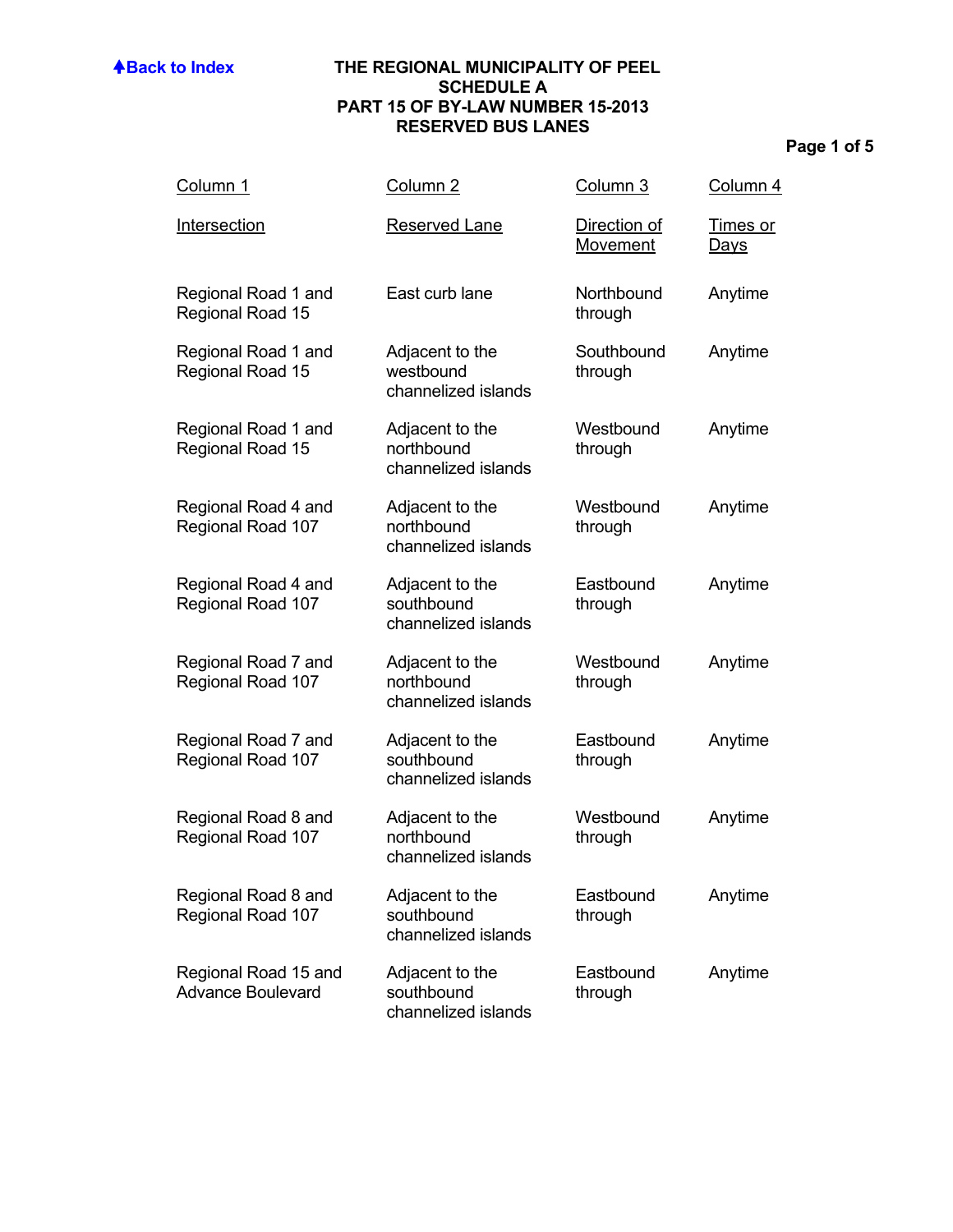| <u>Column 1</u>                                                                | Column <sub>2</sub>                                  | Column 3                 | Column 4                       |
|--------------------------------------------------------------------------------|------------------------------------------------------|--------------------------|--------------------------------|
| Intersection                                                                   | Reserved Lane                                        | Direction of<br>Movement | <u>Times or</u><br><u>Days</u> |
| Regional Road 15 and<br>Tomken Road / West<br><b>Drive</b>                     | Adjacent to the<br>northbound<br>channelized islands | Westbound<br>through     | Anytime                        |
| Regional Road 15 and<br>Tomken Road / West<br><b>Drive</b>                     | Adjacent to the<br>southbound<br>channelized island  | Eastbound<br>through     | Anytime                        |
| Regional Road 15 and<br>First Gulf Boulevard /<br><b>Rutherford Road South</b> | Adjacent to the<br>northbound<br>channelized islands | Westbound<br>through     | Anytime                        |
| Regional Road 15 and<br>First Gulf Boulevard /<br><b>Rutherford Road South</b> | Adjacent to the<br>southbound<br>channelized islands | Eastbound<br>through     | Anytime                        |
| Regional Road 16 and<br><b>Queen Street East</b>                               | West curb lane                                       | Southbound<br>through    | Anytime                        |
| Regional Road 16 and<br><b>Queen Street East</b>                               | North curb lane                                      | Westbound<br>through     | Anytime                        |
| Regional Road 16 and<br><b>Queen Street East</b>                               | South curb lane                                      | Eastbound<br>through     | Anytime                        |
| Regional Road 16 /<br>Kennedy Road North and<br>Regional Road 107              | Adjacent to the<br>northbound<br>channelized islands | Westbound<br>through     | Anytime                        |
| Regional Road 16 /<br>Kennedy Road North and<br>Regional Road 107              | Adjacent to the<br>southbound<br>channelized islands | Eastbound<br>through     | Anytime                        |
| Regional Road 50 and<br>Regional Road 107                                      | Adjacent to the<br>northbound<br>channelized islands | Westbound<br>through     | Anytime                        |
| Regional Road 50 and<br>Regional Road 107                                      | Adjacent to the<br>southbound<br>channelized islands | Eastbound<br>through     | Anytime                        |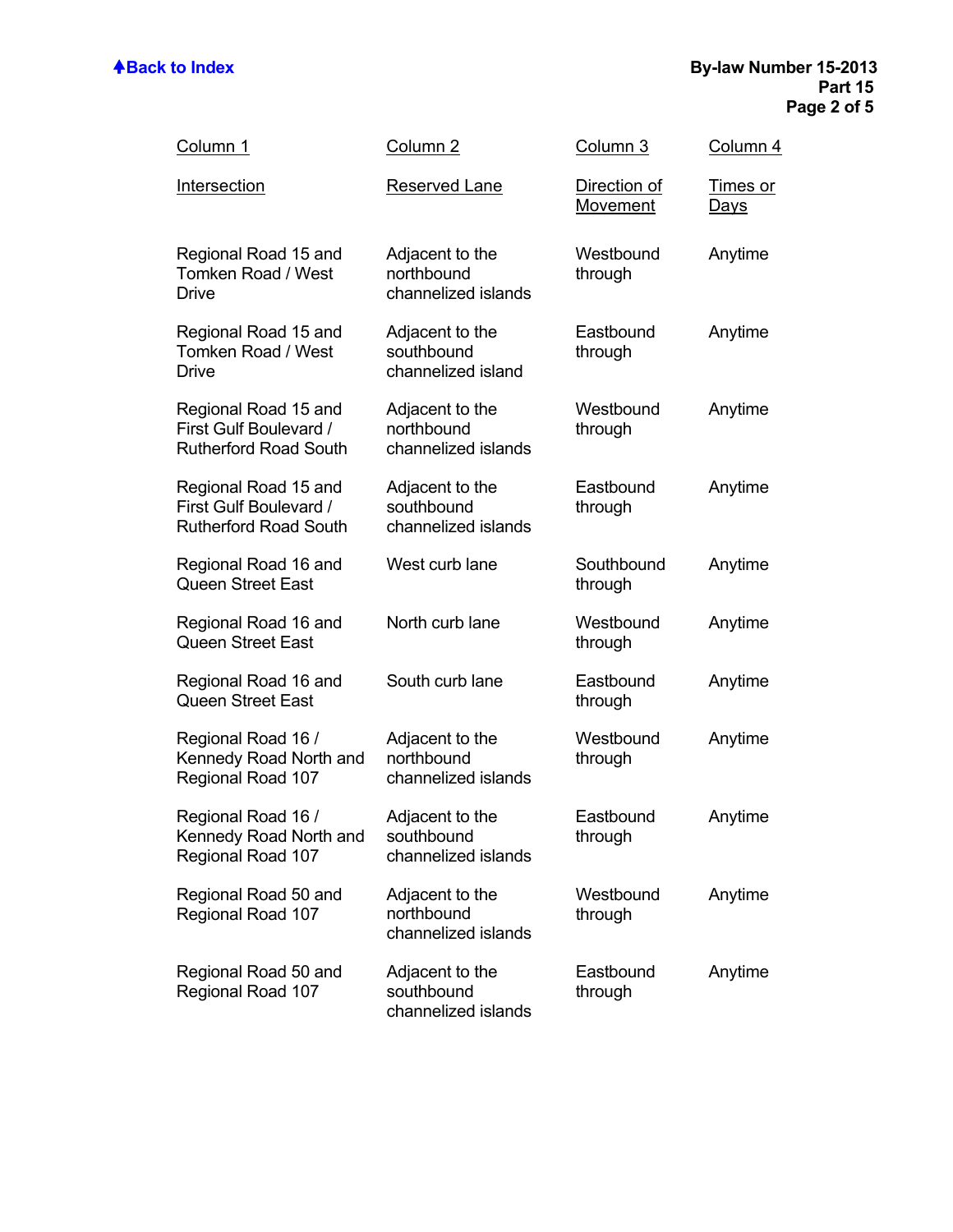| <b>Column 1</b>                                                                                | Column <sub>2</sub>                                  | Column 3                 | Column 4                       |
|------------------------------------------------------------------------------------------------|------------------------------------------------------|--------------------------|--------------------------------|
| Intersection                                                                                   | Reserved Lane                                        | Direction of<br>Movement | <u>Times or</u><br><u>Days</u> |
| Regional Road 107 and<br>Beaumaris Drive /<br>Palleschi Drive                                  | Adjacent to the<br>northbound<br>channelized islands | Westbound<br>through     | Anytime                        |
| Regional Road 107 and<br><b>Claireville Conservation</b><br>Road / McVean Drive                | Adjacent to the<br>northbound<br>channelized islands | Westbound<br>through     | Anytime                        |
| Regional Road 107 and<br><b>Claireville Conservation</b><br>Road / McVean Drive                | Adjacent to the<br>southbound<br>channelized islands | Eastbound<br>through     | Anytime                        |
| Regional Road 107 and<br>Goreway Drive /<br>Humberwest Parkway                                 | Adjacent to the<br>northbound<br>channelized islands | Westbound<br>through     | Anytime                        |
| Regional Road 107 and<br>Goreway Drive /<br>Humberwest Parkway                                 | Adjacent to the<br>southbound<br>channelized islands | Eastbound<br>through     | Anytime                        |
| Regional Road 107 and<br>Delta Park Boulevard /<br><b>Maritime Ontario</b><br><b>Boulevard</b> | Adjacent to the<br>southbound<br>channelized islands | Eastbound<br>through     | Anytime                        |
| Regional Road 107 and<br><b>Torbram Road</b>                                                   | Adjacent to the<br>northbound<br>channelized islands | Westbound<br>through     | Anytime                        |
| Regional Road 107 and<br><b>Torbram Road</b>                                                   | Adjacent to the<br>southbound<br>channelized islands | Eastbound<br>through     | Anytime                        |
| Regional Road 107 and<br>Finchgate Boulevard /<br><b>Glenvale Boulevard</b>                    | Adjacent to the<br>northbound<br>channelized islands | Westbound<br>through     | Anytime                        |
| Regional Road 107 and<br>Finchgate Boulevard /<br><b>Glenvale Boulevard</b>                    | Adjacent to the<br>southbound<br>channelized islands | Eastbound<br>through     | Anytime                        |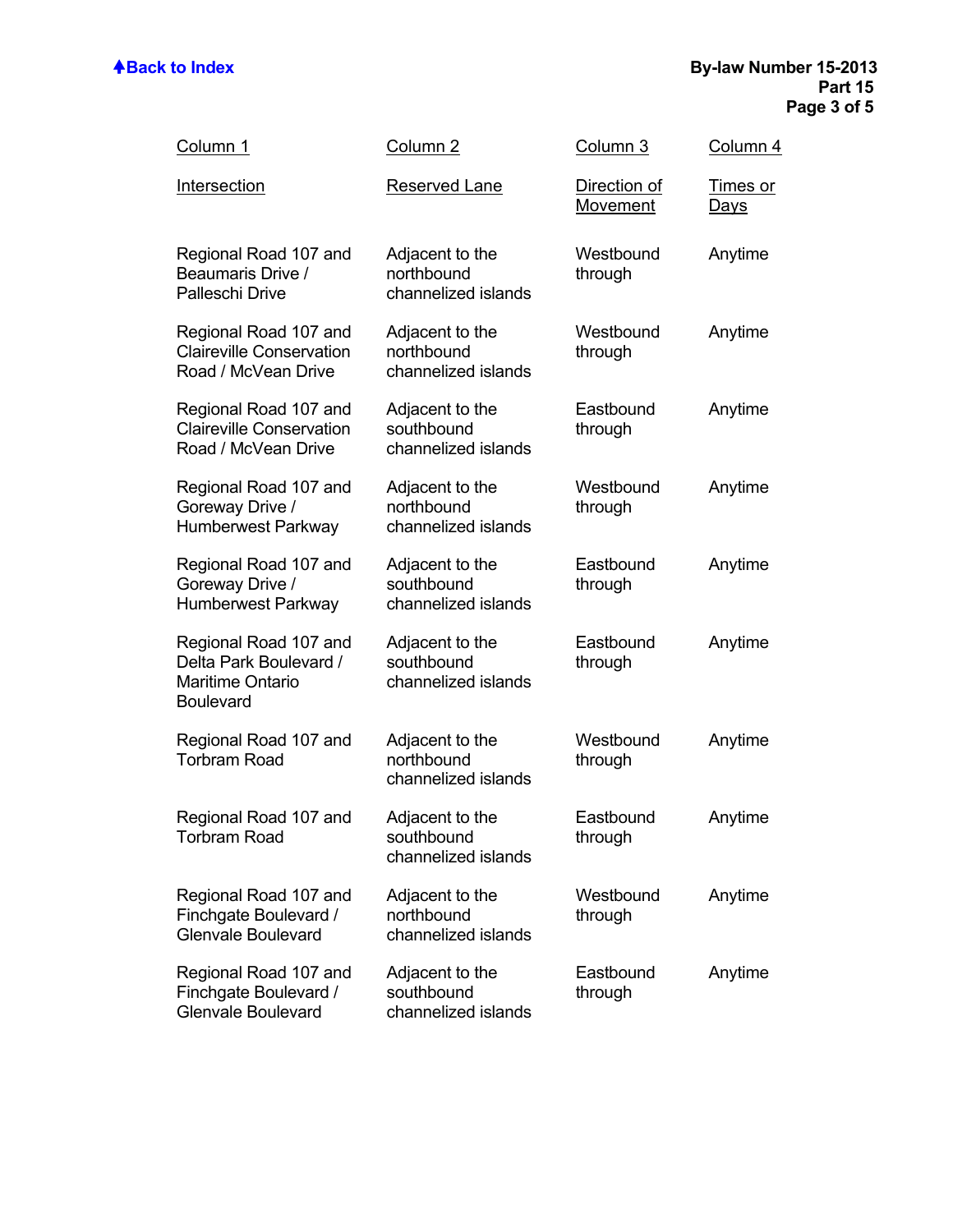| Column 1                                                                  | Column <sub>2</sub>                                  | Column 3                                | Column 4                       |
|---------------------------------------------------------------------------|------------------------------------------------------|-----------------------------------------|--------------------------------|
| Intersection                                                              | <b>Reserved Lane</b>                                 | Direction of<br>Movement                | <u>Times or</u><br><u>Days</u> |
| Regional Road 107 and<br><b>Bramalea Road</b>                             | Adjacent to the<br>northbound<br>channelized islands | Westbound<br>through                    | Anytime                        |
| Regional Road 107 and<br><b>Bramalea Road</b>                             | Adjacent to the<br>southbound<br>channelized islands | Eastbound<br>through                    | Anytime                        |
| Regional Road 107 and<br><b>Central Park Drive</b>                        | 2 <sup>nd</sup> lane east of centre<br>median        | Northbound to<br>westbound left<br>turn | Anytime                        |
| Regional Road 107 and<br><b>Central Park Drive</b>                        | 2 <sup>nd</sup> lane north of centre<br>median       | Westbound to<br>southbound left<br>turn | Anytime                        |
| Regional Road 107 and<br><b>Central Park Drive</b>                        | Adjacent to the<br>southbound<br>channelized islands | Westbound<br>through                    | Anytime                        |
| Regional Road 107 and<br><b>Central Park Drive</b>                        | Adjacent to the<br>southbound<br>channelized islands | Eastbound<br>through                    | Anytime                        |
| Regional Road 107 and<br><b>West Drive / Laurelcrest</b><br><b>Street</b> | Adjacent to the<br>northbound<br>channelized islands | Westbound<br>through                    | Anytime                        |
| Regional Road 107 and<br>West Drive / Laurelcrest<br><b>Street</b>        | Adjacent to the<br>southbound<br>channelized islands | Eastbound<br>through                    | Anytime                        |
| Regional Road 107 and<br>Yellow Brick Road /<br><b>Sunforest Drive</b>    | Adjacent to the<br>northbound<br>channelized islands | Westbound<br>through                    | Anytime                        |
| Regional Road 107 and<br>Yellow Brick Road /<br><b>Sunforest Drive</b>    | Adjacent to the<br>southbound<br>channelized islands | Eastbound<br>through                    | Anytime                        |
| Regional Road 107 at<br>Main Street North /<br><b>Hurontario Street</b>   | Adjacent to the<br>eastbound channelized<br>islands  | Northbound<br>through                   | Anytime                        |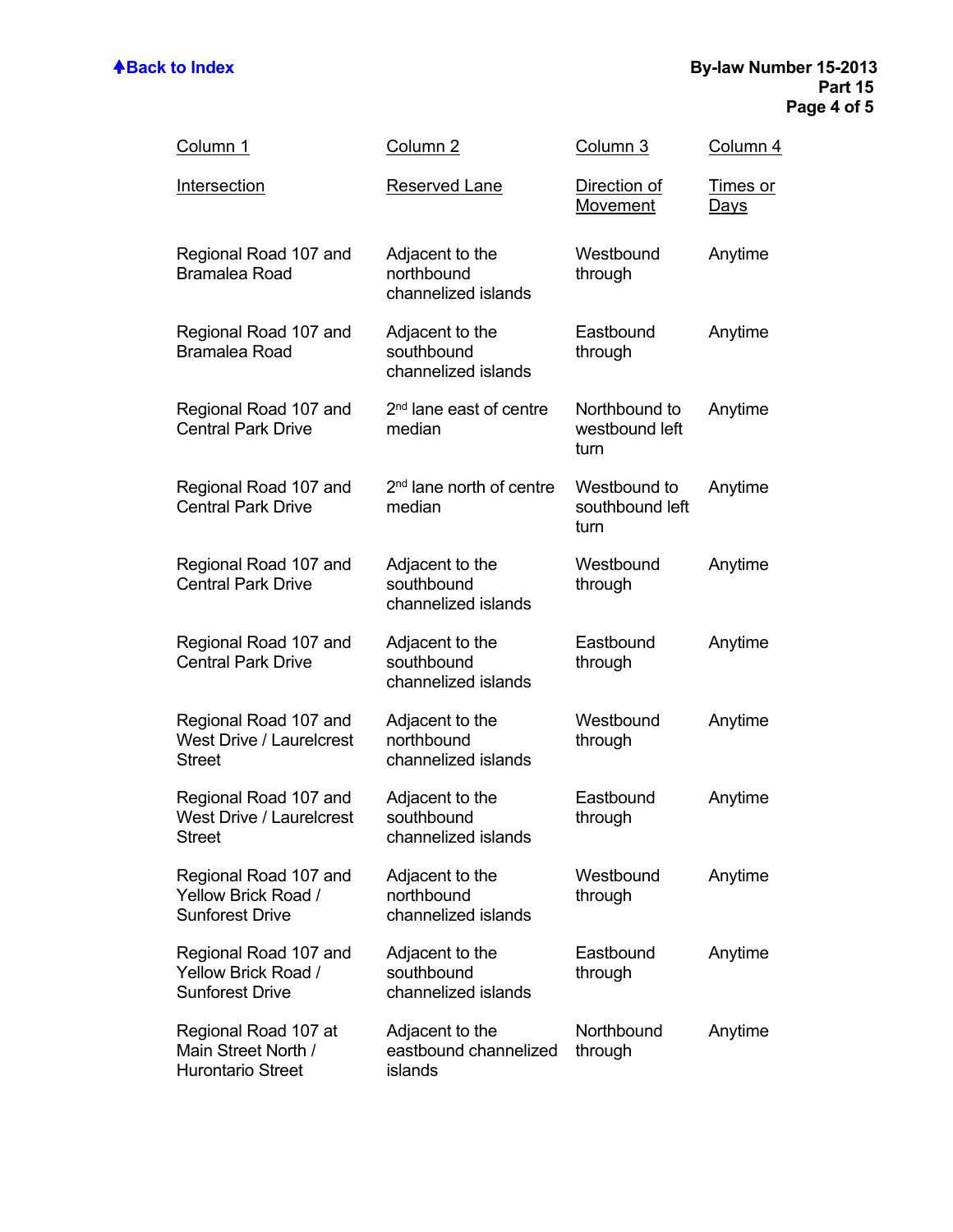| Column 1                                                                | Column <sub>2</sub>                                  | Column 3                 | Column 4                |
|-------------------------------------------------------------------------|------------------------------------------------------|--------------------------|-------------------------|
| Intersection                                                            | <b>Reserved Lane</b>                                 | Direction of<br>Movement | Times or<br><u>Days</u> |
| Regional Road 107 at<br>Main Street North /<br><b>Hurontario Street</b> | Adjacent to the<br>westbound<br>channelized islands  | Southbound<br>through    | Anytime                 |
| Regional Road 107 at<br>Main Street North /<br><b>Hurontario Street</b> | Adjacent to the north<br>channelized island          | Westbound<br>through     | Anytime                 |
| Regional Road 107 at<br>Main Street North /<br><b>Hurontario Street</b> | Adjacent to the<br>southbound<br>channelized islands | Eastbound<br>through     | Anytime                 |
| Regional Road 107 and<br><b>Gillingham Drive</b>                        | Adjacent to the<br>northbound<br>channelized islands | Westbound<br>through     | Anytime                 |
| Regional Road 107 and<br>Royal Orchard Drive /<br><b>Van Kirk Drive</b> | Adjacent to the<br>northbound<br>channelized islands | Westbound<br>through     | Anytime                 |
| Regional Road 107 and<br>Royal Orchard Drive /<br><b>Van Kirk Drive</b> | Adjacent to the<br>southbound<br>channelized islands | Eastbound<br>through     | Anytime                 |
| Regional Road 107 and<br>McLaughlin Road                                | Adjacent to the<br>southbound<br>channelized islands | Eastbound<br>through     | Anytime                 |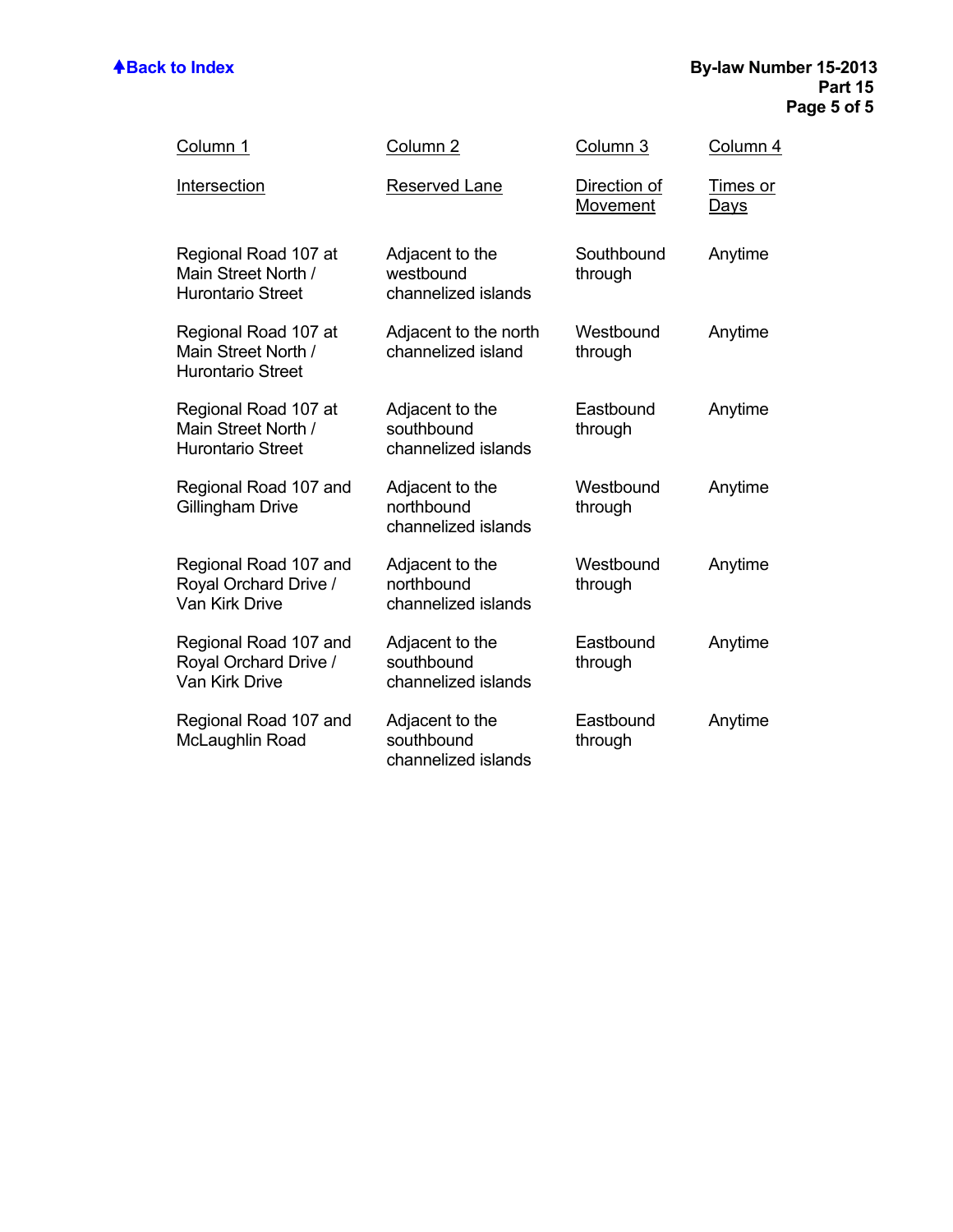### **ABack to Index THE REGIONAL MUNICIPALITY OF PEEL SCHEDULE A PART 16 OF BY-LAW NUMBER 15-2013 LANE DESIGNATIONS**

# **Page 1 of 35**

| Column 1                                                                           | Column <sub>2</sub>                                | Column 3                                       | Column 4                                | Column <sub>5</sub>     |
|------------------------------------------------------------------------------------|----------------------------------------------------|------------------------------------------------|-----------------------------------------|-------------------------|
| Highway                                                                            | <u>Limit</u>                                       | <u>Lane</u>                                    | Direction of<br><u>Movement</u>         | Times or<br><u>Days</u> |
| Private access<br>located 220<br>metres south of<br><b>Eglinton Avenue</b><br>West | Regional Road 1 to 30<br>metres east               | 1 <sup>st</sup> lane north of<br>centre median | Westbound to<br>southbound left<br>turn | Anytime                 |
| Private access<br>located 220<br>metres south of<br><b>Eglinton Avenue</b><br>West | Regional Road 1 to 30<br>metres east               | 2 <sup>nd</sup> lane north of<br>centre median | Westbound to<br>southbound left<br>turn | Anytime                 |
| Regional Road 1                                                                    | <b>Eglinton Avenue West to</b><br>130 metres south | 1 <sup>st</sup> lane east of<br>centre median  | Northbound to<br>westbound left<br>turn | Anytime                 |
| Regional Road 1                                                                    | <b>Eglinton Avenue West to</b><br>130 metres south | $2nd$ lane east of<br>centre median            | Northbound to<br>westbound left<br>turn | Anytime                 |
| <b>Regional Road 1</b>                                                             | <b>Eglinton Avenue West to</b><br>175 metres north | 1 <sup>st</sup> lane west of<br>centre median  | Southbound to<br>eastbound left<br>turn | Anytime                 |
| Regional Road 1                                                                    | <b>Eglinton Avenue West to</b><br>175 metres north | 2 <sup>nd</sup> lane west of<br>centre median  | Southbound to<br>eastbound left<br>turn | Anytime                 |
| <b>Eglinton Avenue</b><br>West                                                     | Regional Road 1 to 30<br>metres east               | 1 <sup>st</sup> lane north of<br>centre median | Westbound to<br>southbound left<br>turn | Anytime                 |
| <b>Eglinton Avenue</b><br>West                                                     | Regional Road 1 to 30<br>metres east               | 2 <sup>nd</sup> lane north of<br>centre median | Westbound to<br>southbound left<br>turn | Anytime                 |
| Regional Road 1                                                                    | Regional Road 3 to 85<br>metres south              | 1 <sup>st</sup> lane east of<br>centre median  | Northbound to<br>westbound left<br>turn | Anytime                 |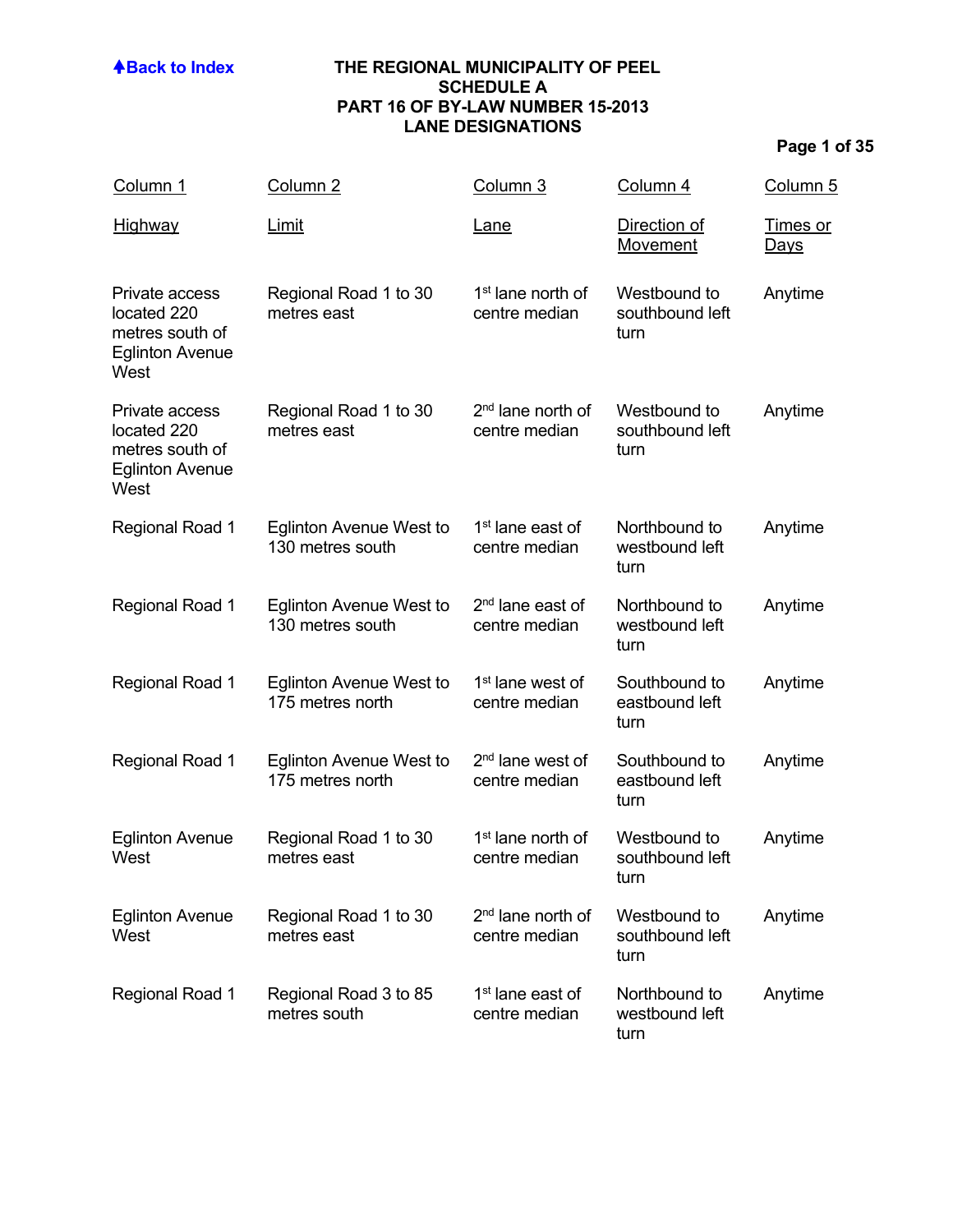### **ABack to Index By-law Number 15-2013 Part 16 Page 2 of 35**

| Column 1               | Column <sub>2</sub>                    | Column 3                                       | Column 4                                | Column 5                       |
|------------------------|----------------------------------------|------------------------------------------------|-----------------------------------------|--------------------------------|
| <u>Highway</u>         | Limit                                  | <u>Lane</u>                                    | Direction of<br>Movement                | <b>Times or</b><br><u>Days</u> |
| <b>Regional Road 1</b> | Regional Road 3 to 170<br>metres south | 2 <sup>nd</sup> lane east of<br>centre median  | Northbound to<br>westbound left<br>turn | Anytime                        |
| <b>Battleford Road</b> | Regional Road 1 to 30<br>metres west   | 1 <sup>st</sup> lane south of<br>centre median | Eastbound to<br>northbound left<br>turn | Anytime                        |
| <b>Battleford Road</b> | Regional Road 1 to 30<br>metres west   | 2 <sup>nd</sup> lane south of<br>centre median | Eastbound to<br>northbound left<br>turn | Anytime                        |
| Regional Road 1        | Millcreek Drive to 78<br>metres north  | 1 <sup>st</sup> lane west of<br>centre median  | Southbound to<br>eastbound left<br>turn | Anytime                        |
| Regional Road 1        | Millcreek Drive to 114<br>metres north | 2 <sup>nd</sup> lane west of<br>centre median  | Southbound to<br>eastbound left<br>turn | Anytime                        |
| <b>Regional Road 1</b> | Argentia Road to 150<br>metres north   | 1 <sup>st</sup> lane west of<br>centre median  | Southbound to<br>eastbound left<br>turn | Anytime                        |
| <b>Regional Road 1</b> | Argentia Road to 150<br>metres north   | 2 <sup>nd</sup> lane west of<br>centre median  | Southbound to<br>eastbound left<br>turn | Anytime                        |
| <b>Regional Road 1</b> | Regional Road 5 to 140<br>metres south | 1 <sup>st</sup> lane east of<br>centre median  | Northbound to<br>westbound left<br>turn | Anytime                        |
| <b>Regional Road 1</b> | Regional Road 5 to 140<br>metres south | 2 <sup>nd</sup> lane east of<br>centre median  | Northbound to<br>westbound left<br>turn | Anytime                        |
| <b>Regional Road 1</b> | Regional Road 5 to 180<br>metres north | 1 <sup>st</sup> lane west of<br>centre median  | Southbound to<br>eastbound left<br>turn | Anytime                        |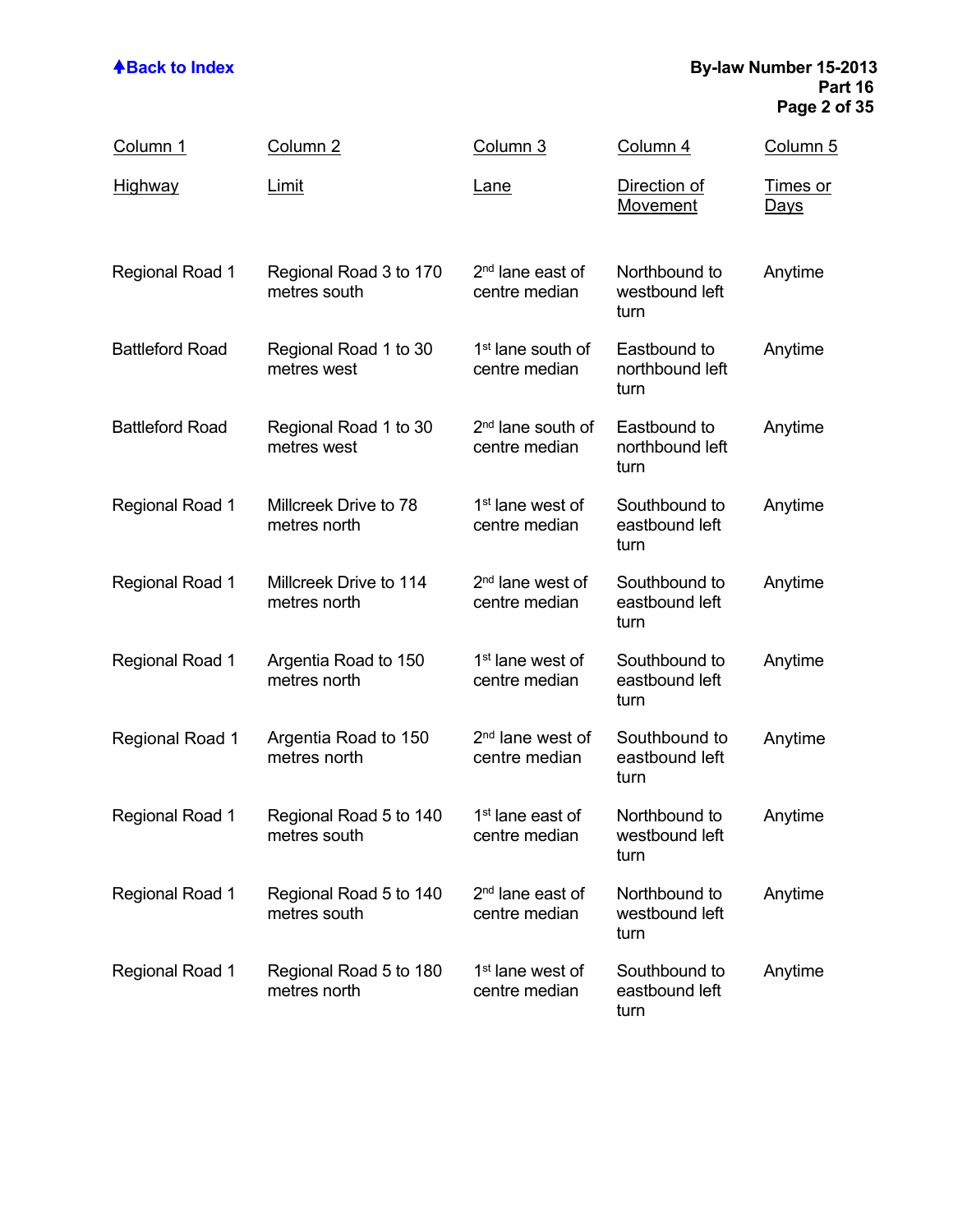### **ABack to Index By-law Number 15-2013 Part 16 Page 3 of 35**

| Column 1               | Column <sub>2</sub>                                       | Column 3                                       | Column 4                                 | Column 5                       |
|------------------------|-----------------------------------------------------------|------------------------------------------------|------------------------------------------|--------------------------------|
| <b>Highway</b>         | Limit                                                     | Lane                                           | Direction of<br>Movement                 | <b>Times or</b><br><u>Days</u> |
| <b>Regional Road 1</b> | Regional Road 5 to 180<br>metres north                    | 2 <sup>nd</sup> lane west of<br>centre median  | Southbound to<br>eastbound left<br>turn  | Anytime                        |
| <b>Regional Road 1</b> | Meadowvale Boulevard<br>to 65 metres south                | 1 <sup>st</sup> lane east of<br>centre median  | Northbound to<br>westbound left<br>turn  | Anytime                        |
| <b>Regional Road 1</b> | Meadowvale Boulevard<br>to 65 metres south                | 2 <sup>nd</sup> lane east of<br>centre median  | Northbound to<br>westbound left<br>turn  | Anytime                        |
| Regional Road 1        | Meadowvale Boulevard<br>to 135 metres north               | 1 <sup>st</sup> lane west of<br>centre median  | Southbound to<br>eastbound left<br>turn  | Anytime                        |
| <b>Regional Road 1</b> | Meadowvale Boulevard<br>to 135 metres north               | 2 <sup>nd</sup> lane west of<br>centre median  | Southbound to<br>eastbound left<br>turn  | Anytime                        |
| Regional Road 1        | Hallstone Road /<br>Hereford Street to 80<br>metres south | 1 <sup>st</sup> lane east of<br>centre median  | Northbound to<br>westbound left<br>turn  | Anytime                        |
| Regional Road 1        | Hallstone Road /<br>Hereford Street to 80<br>metres south | 2 <sup>nd</sup> lane east of<br>centre median  | Northbound to<br>westbound left<br>turn  | Anytime                        |
| Regional Road 1        | Regional Road 15 to 120<br>metres south                   | 6 <sup>th</sup> lane east of<br>centre median  | Northbound to<br>eastbound right<br>turn | Anytime                        |
| <b>Regional Road 1</b> | Regional Road 15 to 80<br>metres north                    | 6 <sup>th</sup> lane west of<br>centre median  | Southbound to<br>westbound right<br>turn | Anytime                        |
| <b>Regional Road 2</b> | Longo Circle / Darcel<br>Avenue to 140 metres<br>east     | 1 <sup>st</sup> lane north of<br>centre median | Westbound to<br>southbound left<br>turn  | Anytime                        |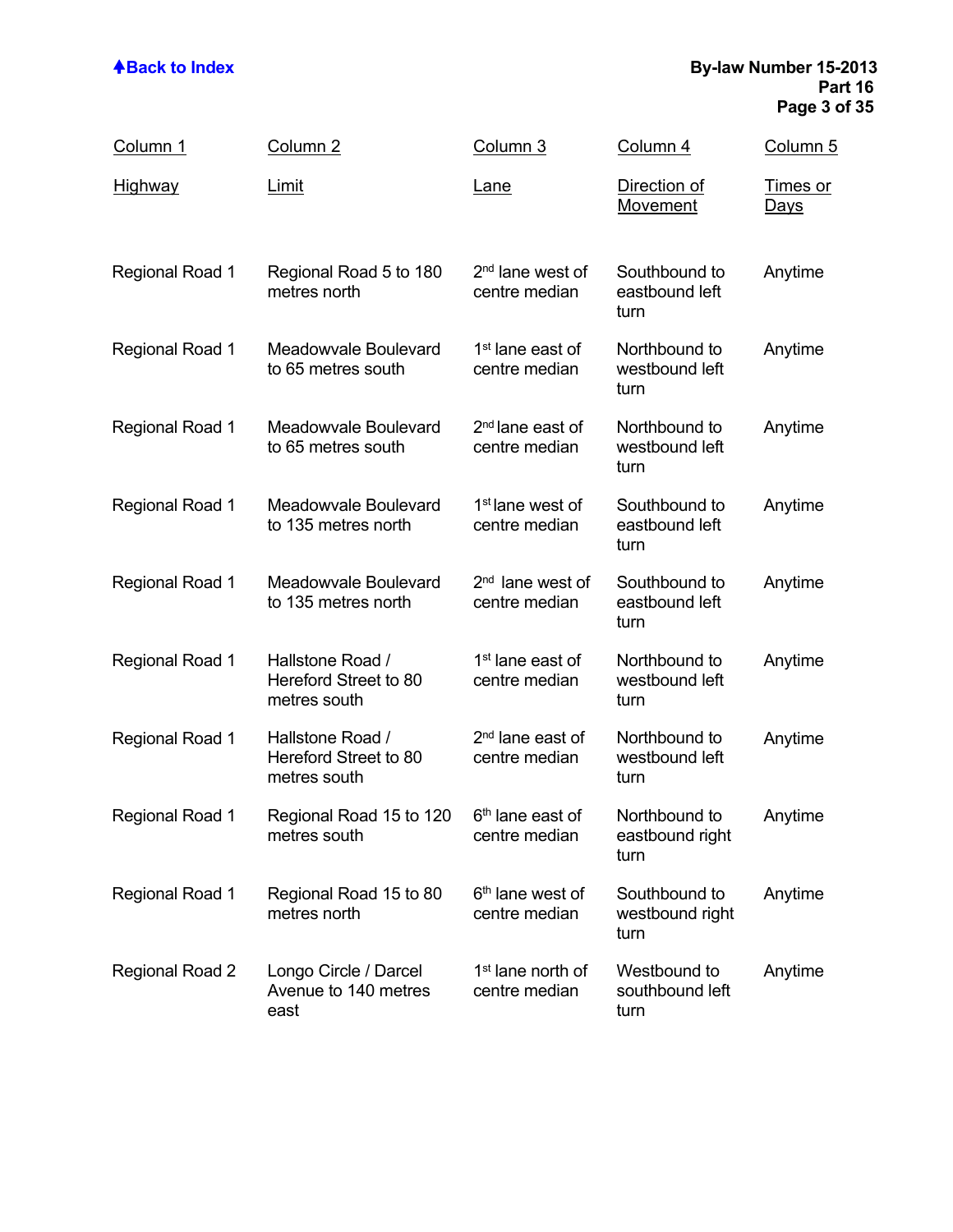### **ABack to Index By-law Number 15-2013 Part 16 Page 4 of 35**

| Column 1                 | Column <sub>2</sub>                                   | Column 3                                       | Column 4                                                                                                       | Column <sub>5</sub>            |
|--------------------------|-------------------------------------------------------|------------------------------------------------|----------------------------------------------------------------------------------------------------------------|--------------------------------|
| <b>Highway</b>           | <u>Limit</u>                                          | <u>Lane</u>                                    | Direction of<br>Movement                                                                                       | <u>Times or</u><br><u>Days</u> |
| Regional Road 2          | Longo Circle / Darcel<br>Avenue to 170 metres<br>east | 2 <sup>nd</sup> lane north of<br>centre median | Westbound to<br>southbound left<br>turn                                                                        | Anytime                        |
| Regional Road 2          | Regional Road 15 to 100<br>metres south               | 1 <sup>st</sup> lane east of<br>centre median  | Northbound to<br>westbound left<br>turn                                                                        | Anytime                        |
| <b>Regional Road 2</b>   | Regional Road15 to 100<br>metres south                | 2 <sup>nd</sup> lane east of<br>centre median  | Northbound to<br>westbound left<br>turn, northbound<br>through and<br>northbound to<br>eastbound right<br>turn | Anytime                        |
| <b>Hurontario Street</b> | Regional Road 3 to 30<br>metres north                 | 1 <sup>st</sup> lane west of<br>centre median  | Southbound to<br>eastbound left<br>turn                                                                        | Anytime                        |
| <b>Hurontario Street</b> | Regional Road 3 to 30<br>metres north                 | 2 <sup>nd</sup> lane west of<br>centre median  | Southbound to<br>eastbound left<br>turn                                                                        | Anytime                        |
| Regional Road 3          | Hurontario Street to 95<br>metres west                | 1 <sup>st</sup> lane south of<br>centre median | Eastbound to<br>northbound left<br>turn                                                                        | Anytime                        |
| Regional Road 3          | Hurontaro Street to 280<br>metres west                | 2 <sup>nd</sup> lane south of<br>centre median | Eastbound to<br>northbound left<br>turn                                                                        | Anytime                        |
| Regional Road 3          | Hurontario Street to 115<br>metres west               | 5 <sup>th</sup> lane south of<br>centre median | Eastbound to<br>southbound right<br>turn                                                                       | Anytime                        |
| Regional Road 3          | McLaughlin Road to 225<br>metres east                 | 1 <sup>st</sup> lane north of<br>centre median | Westbound to<br>southbound left<br>turn                                                                        | Anytime                        |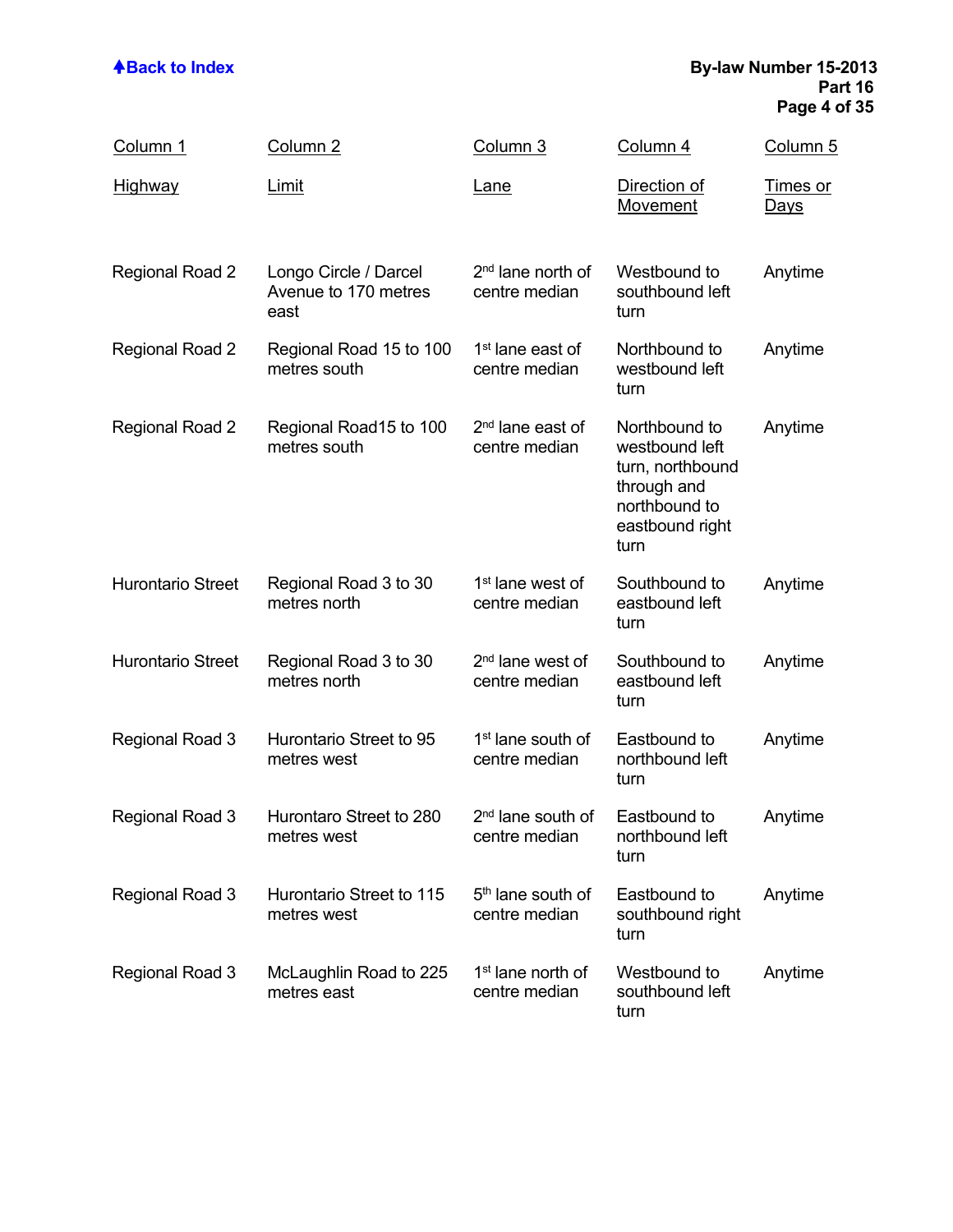### **ABack to Index By-law Number 15-2013 Part 16 Page 5 of 35**

| <u>Column 1</u>        | Column <sub>2</sub>                                 | Column 3                                       | Column 4                                 | Column 5                       |
|------------------------|-----------------------------------------------------|------------------------------------------------|------------------------------------------|--------------------------------|
| <b>Highway</b>         | Limit                                               | <u>Lane</u>                                    | Direction of<br>Movement                 | <u>Times or</u><br><u>Days</u> |
| <b>Mavis Road</b>      | Regional Road 3 to 30<br>metres south               | 1 <sup>st</sup> lane east of<br>centre median  | Northbound to<br>westbound left<br>turn  | Anytime                        |
| Mavis Road             | Regional Road 3 to 30<br>metres south               | 2 <sup>nd</sup> lane east of<br>centre median  | Northbound to<br>westbound left<br>turn  | Anytime                        |
| <b>Mavis Road</b>      | Regional Road 3 to 30<br>metres north               | 1 <sup>st</sup> lane west of<br>centre median  | Southbound to<br>eastbound left<br>turn  | Anytime                        |
| <b>Mavis Road</b>      | Regional Road 3 to 30<br>metres north               | 2 <sup>nd</sup> lane west of<br>centre median  | Southbound to<br>eastbound left<br>turn  | Anytime                        |
| <b>Mavis Road</b>      | Regional Road 3 to 30<br>metres north               | 6 <sup>th</sup> lane west of<br>centre median  | Southbound to<br>westbound right<br>turn | Anytime                        |
| Regional Road 3        | Mavis Road to 115<br>metres east                    | 1 <sup>st</sup> lane north of<br>centre median | Westbound to<br>southbound left<br>turn  | Anytime                        |
| Regional Road 3        | Mavis Road to 115<br>metres east                    | 2 <sup>nd</sup> lane north of<br>centre median | Westbound to<br>southbound left<br>turn  | Anytime                        |
| Regional Road 3        | Mavis Road to 125<br>metres west                    | 1 <sup>st</sup> lane south of<br>centre median | Eastbound to<br>northbound left<br>turn  | Anytime                        |
| <b>Regional Road 3</b> | Mavis Road to 125<br>metres west                    | 2 <sup>nd</sup> lane south of<br>centre median | Eastbound to<br>northbound left<br>turn  | Anytime                        |
| Regional Road 3        | Latimer Drive / private<br>access to 45 metres west | 1 <sup>st</sup> lane south of<br>centre median | Eastbound to<br>northbound left<br>turn  | Anytime                        |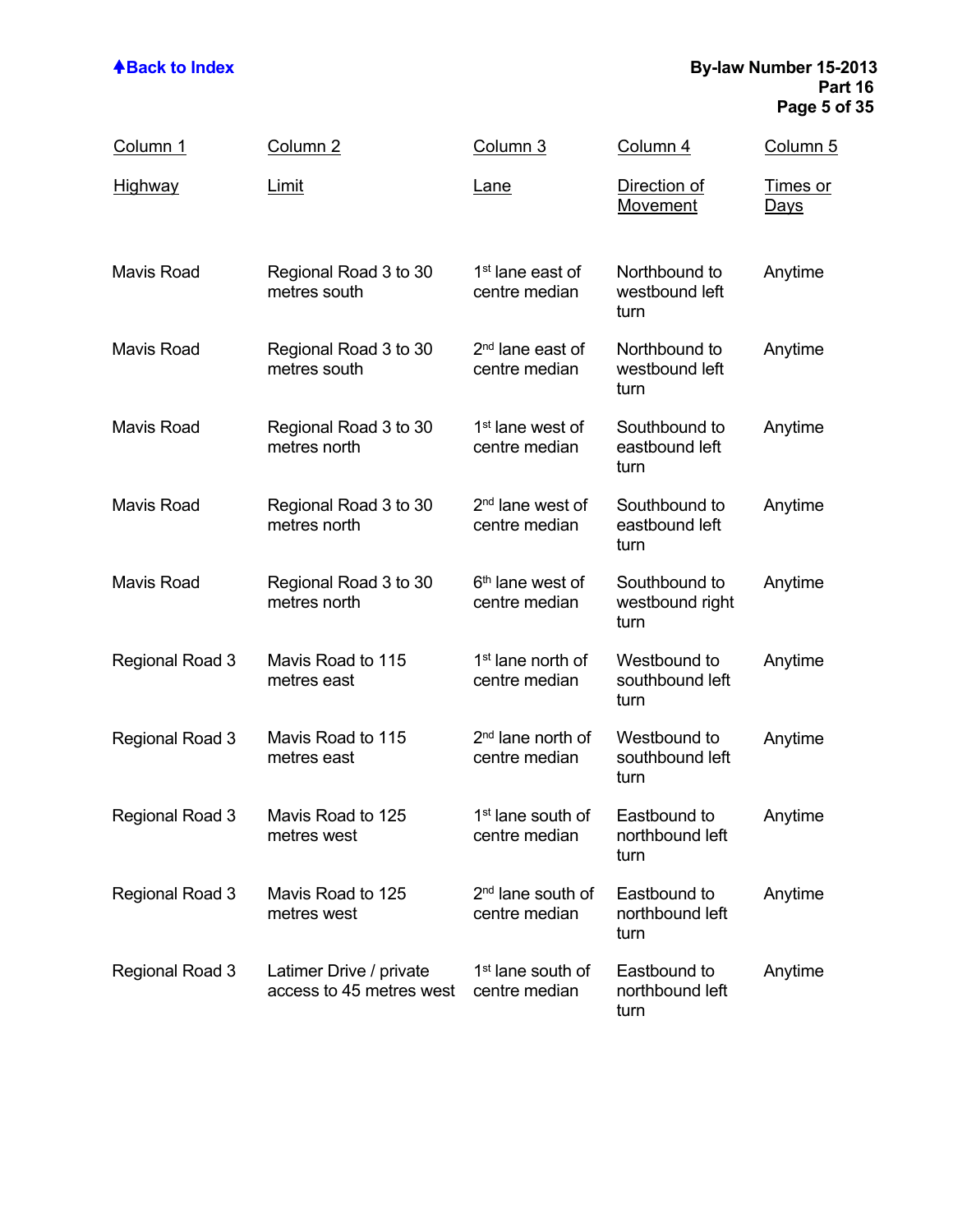### **ABack to Index By-law Number 15-2013 Part 16 Page 6 of 35**

| Column 1               | Column <sub>2</sub>                                                                      | <u>Column 3</u>                                | Column 4                                 | <u>Column 5</u>                |
|------------------------|------------------------------------------------------------------------------------------|------------------------------------------------|------------------------------------------|--------------------------------|
| <b>Highway</b>         | Limit                                                                                    | <u>Lane</u>                                    | Direction of<br>Movement                 | <u>Times or</u><br><u>Days</u> |
| Regional Road 3        | Latimer Drive / private<br>access to 45 metres west                                      | 2 <sup>nd</sup> lane south of<br>centre median | Eastbound to<br>northbound left<br>turn  | Anytime                        |
| <b>Creditview Road</b> | Regional Road 3 to 30<br>metres north                                                    | 1 <sup>st</sup> lane west of<br>centre median  | Southbound to<br>eastbound left<br>turn  | Anytime                        |
| <b>Creditview Road</b> | Regional Road 3 to 30<br>metres north                                                    | 2 <sup>nd</sup> lane west of<br>centre median  | Southbound to<br>eastbound left<br>turn  | Anytime                        |
| Regional Road 3        | Creditview Road to 110<br>metres east                                                    | 1 <sup>st</sup> lane north of<br>centre median | Westbound to<br>southbound left<br>turn  | Anytime                        |
| Regional Road 3        | Creditview Road to 110<br>metres east                                                    | 2 <sup>nd</sup> lane north of<br>centre median | Westbound to<br>southbound left<br>turn  | Anytime                        |
| Regional Road 3        | Creditview Road to 60<br>metres east                                                     | 5 <sup>th</sup> lane north of<br>centre median | Westbound to<br>northbound right<br>turn | Anytime                        |
| Regional Road 3        | Ardsley Street to Arch<br>Road                                                           | Centre                                         | Eastbound and<br>westbound left<br>turns | Anytime                        |
| <b>Queen Street</b>    | Regional Road 3 to 30<br>metres north                                                    | 3 <sup>rd</sup> lane west of<br>centre line    | Southbound to<br>westbound right<br>turn | Anytime                        |
| Regional Road 3        | 130 metres west of<br>Queen Street South to 60<br>metres west of Pioneer<br><b>Drive</b> | Centre                                         | Eastbound and<br>westbound left<br>turns | Anytime                        |
| Regional Road 3        | Theodore Drive to<br><b>Turney Drive</b>                                                 | Centre                                         | Eastbound and<br>westbound left<br>turns | Anytime                        |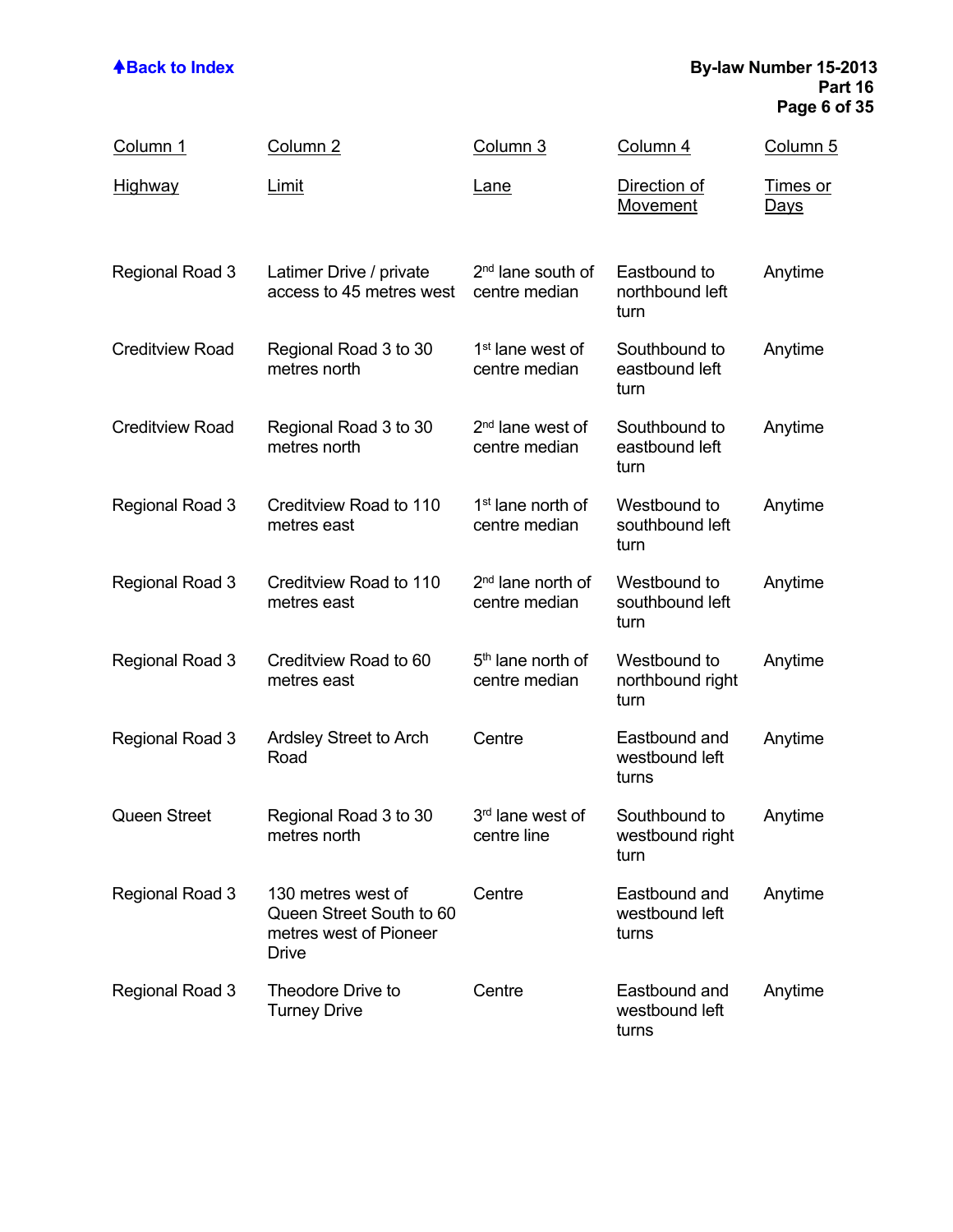### **ABack to Index By-law Number 15-2013 Part 16 Page 7 of 35**

| Column 1               | Column 2                                                | Column 3                                       | Column 4                                                            | <u>Column 5</u>                |
|------------------------|---------------------------------------------------------|------------------------------------------------|---------------------------------------------------------------------|--------------------------------|
| <u>Highway</u>         | Limit                                                   | <u>Lane</u>                                    | Direction of<br>Movement                                            | <u>Times or</u><br><u>Days</u> |
| Regional Road 3        | Regional Road 1 to 165<br>metres east                   | 1 <sup>st</sup> lane north of<br>centre median | Westbound to<br>southbound left<br>turn                             | Anytime                        |
| Regional Road 3        | Regional Road 1 to 120<br>metres east                   | 2 <sup>nd</sup> lane north of<br>centre median | Westbound to<br>southbound left<br>turn                             | Anytime                        |
| Regional Road 3        | Regional Road 1 to 85<br>metres west                    | 1 <sup>st</sup> lane south of<br>centre median | Eastbound to<br>northbound left<br>turn                             | Anytime                        |
| Regional Road 3        | Regional Road 1 to 230<br>metres west                   | 2 <sup>nd</sup> lane south of<br>centre median | Eastbound to<br>northbound left<br>turn                             | Anytime                        |
| Regional Road 4        | Sherway Drive / Regional<br>Road 4 to 50 metres<br>west | 1 <sup>st</sup> lane south of<br>centre median | Eastbound to<br>northbound left<br>turn                             | Anytime                        |
| Regional Road 4        | Sherway Drive / Regional<br>Road 4 to 50 metres<br>west | 2 <sup>nd</sup> lane south of<br>centre median | Eastbound to<br>northbound left<br>turn and<br>eastbound<br>through | Anytime                        |
| Regional Road 4        | <b>Blundell Road to Dundas</b><br><b>Street East</b>    | Centre                                         | Northbound and<br>southbound left<br>turns                          | Anytime                        |
| Regional Road 4        | Dundas Street East to 45<br>metres north                | 1 <sup>st</sup> lane west of<br>centre median  | Southbound to<br>eastbound left<br>turn                             | Anytime                        |
| <b>Regional Road 4</b> | Dundas Street East to 45<br>metres north                | 2 <sup>nd</sup> lane west of<br>centre median  | Southbound to<br>eastbound left<br>turn                             | Anytime                        |
| <b>Regional Road 4</b> | <b>Bloor Street to Winding</b><br>Trail                 | Centre                                         | Northbound and<br>southbound left<br>turns                          | Anytime                        |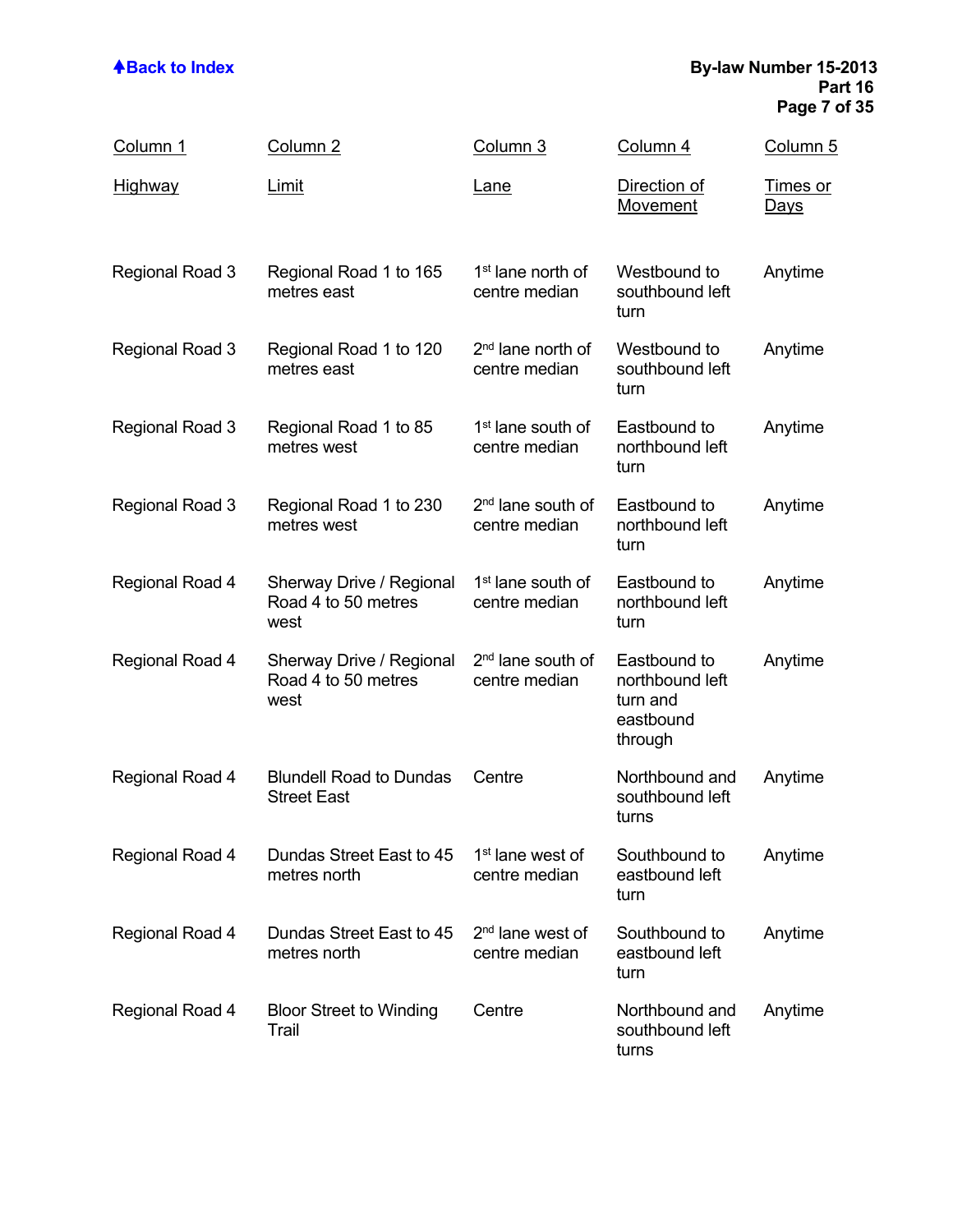### **ABack to Index By-law Number 15-2013 Part 16 Page 8 of 35**

| <u>Column 1</u>                   | Column <sub>2</sub>                                  | Column 3                                       | Column 4                                | Column 5                       |
|-----------------------------------|------------------------------------------------------|------------------------------------------------|-----------------------------------------|--------------------------------|
| <b>Highway</b>                    | Limit                                                | <u>Lane</u>                                    | Direction of<br><b>Movement</b>         | <u>Times or</u><br><u>Days</u> |
| Regional Road 4                   | Eastgate Parkway to 45<br>metres south               | 1 <sup>st</sup> lane east of<br>centre median  | Northbound to<br>westbound left<br>turn | Anytime                        |
| Regional Road 4                   | Eastgate Parkway to 45<br>metres south               | 2 <sup>nd</sup> lane east of<br>centre median  | Northbound to<br>westbound left<br>turn | Anytime                        |
| Regional Road 4                   | <b>Matheson Boulevard</b><br>East to 75 metres north | 1 <sup>st</sup> lane west of<br>centre median  | Southbound to<br>eastbound left<br>turn | Anytime                        |
| Regional Road 4                   | <b>Matheson Boulevard</b><br>East to 75 metres north | 2 <sup>nd</sup> lane west of<br>centre median  | Southbound to<br>eastbound left<br>turn | Anytime                        |
| Matheson<br><b>Boulevard East</b> | Regional Road 4 to 30<br>metres west                 | 1 <sup>st</sup> lane south of<br>centre median | Eastbound to<br>northbound left<br>turn | Anytime                        |
| Matheson<br><b>Boulevard East</b> | Regional Road 4 to 30<br>metres west                 | 2 <sup>nd</sup> lane south of<br>centre median | Eastbound to<br>northbound left<br>turn | Anytime                        |
| <b>Aerowood Drive</b>             | Regional Road 4 to 30<br>metres west                 | 1 <sup>st</sup> lane south of<br>centre median | Eastbound to<br>northbound left<br>turn | Anytime                        |
| <b>Aerowood Drive</b>             | Regional Road 4 to 30<br>metres west                 | 2 <sup>nd</sup> lane south of<br>centre median | Eastbound to<br>northbound left<br>turn | Anytime                        |
| <b>Shawson Drive</b>              | Regional Road 4 to 30<br>metres east                 | 1 <sup>st</sup> lane north of<br>centre median | Westbound to<br>southbound left<br>turn | Anytime                        |
| <b>Shawson Drive</b>              | Regional Road 4 to 30<br>metres east                 | 2 <sup>nd</sup> lane north of<br>centre median | Westbound to<br>southbound left<br>turn | Anytime                        |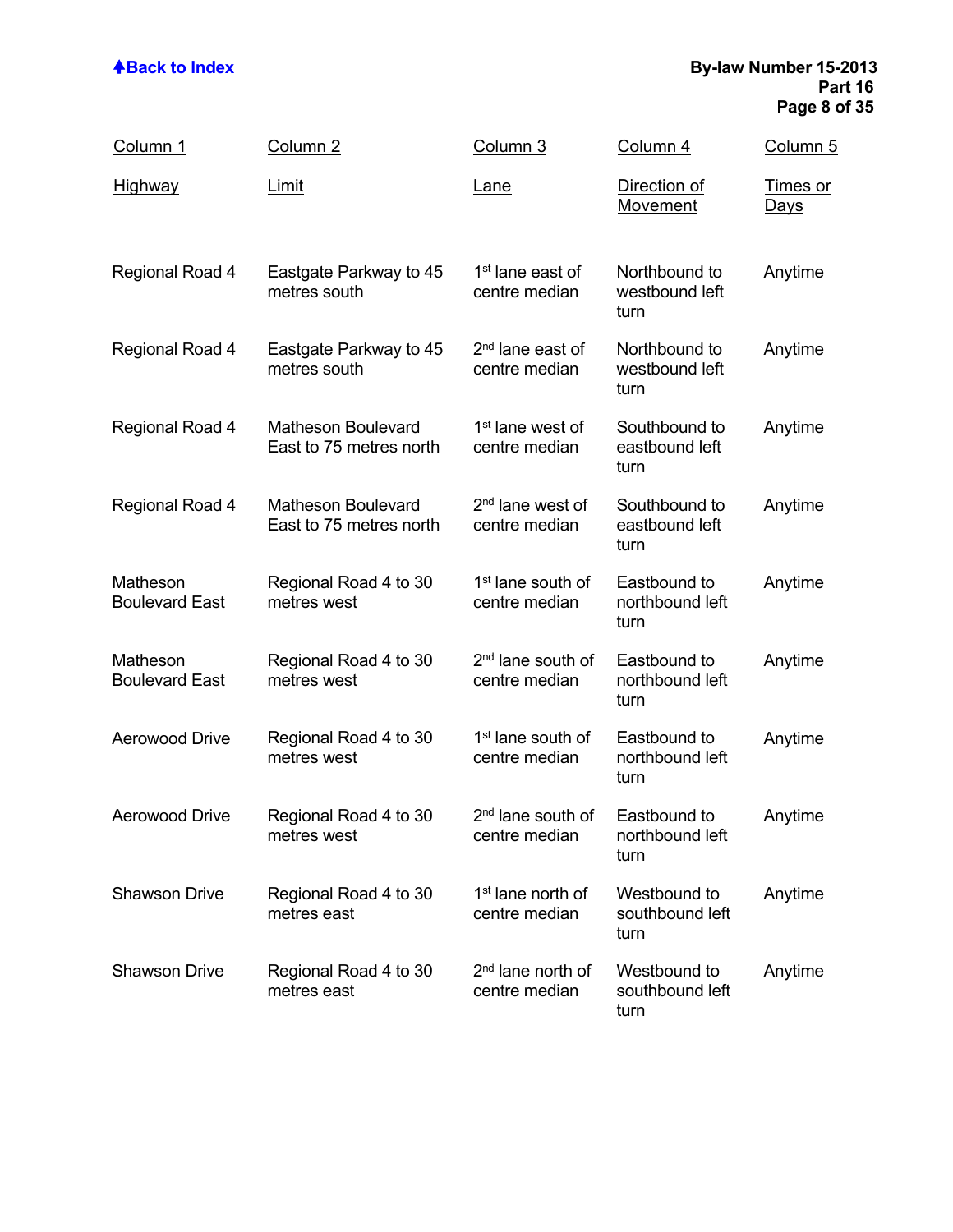### **ABack to Index By-law Number 15-2013 Part 16 Page 9 of 35**

| <u>Column 1</u>                   | Column <sub>2</sub>                                  | Column 3                                       | Column 4                                                            | Column 5                       |
|-----------------------------------|------------------------------------------------------|------------------------------------------------|---------------------------------------------------------------------|--------------------------------|
| <u>Highway</u>                    | Limit                                                | <u>Lane</u>                                    | Direction of<br><u>Movement</u>                                     | <u>Times or</u><br><u>Days</u> |
| <b>Britannia Road</b><br>East     | Regional Road 4 to 30<br>metres east                 | 1 <sup>st</sup> lane north of<br>centre median | Westbound to<br>southbound left<br>turn                             | Anytime                        |
| <b>Britannia Road</b><br>East     | Regional Road 4 to 30<br>metres east                 | 2 <sup>nd</sup> lane north of<br>centre median | Westbound to<br>southbound left<br>turn                             | Anytime                        |
| Regional Road 4                   | Courtneypark Drive East<br>to 67 metres north        | 1 <sup>st</sup> lane west of<br>centre median  | Southbound to<br>eastbound left<br>turn                             | Anytime                        |
| Regional Road 4                   | <b>Courtneypark Drive East</b><br>to 67 metres north | 2 <sup>nd</sup> lane west of<br>centre median  | Southbound to<br>eastbound left<br>turn                             | Anytime                        |
| Courtneypark<br><b>Drive East</b> | Regional Road 4 to 30<br>metres west                 | 1 <sup>st</sup> lane south of<br>centre median | Eastbound to<br>northbound left<br>turn                             | Anytime                        |
| Courtneypark<br><b>Drive East</b> | Regional Road 4 to 30<br>metres west                 | 2 <sup>nd</sup> lane south of<br>centre median | Eastbound to<br>northbound left<br>turn and<br>eastbound<br>through | Anytime                        |
| Regional Road 4                   | Regional Road 5 to 68<br>metres south                | 1 <sup>st</sup> lane east of<br>centre median  | Northbound to<br>westbound left<br>turn                             | Anytime                        |
| Regional Road 4                   | Regional Road 5 to 68<br>metres south                | 2 <sup>nd</sup> lane east of<br>centre median  | Northbound to<br>westbound left<br>turn                             | Anytime                        |
| Regional Road 4                   | Regional Road 5 to 122<br>metres north               | 1 <sup>st</sup> lane west of<br>centre median  | Southbound to<br>eastbound left<br>turn                             | Anytime                        |
| Regional Road 4                   | Regional Road 5 to 122<br>metres north               | 2 <sup>nd</sup> lane west of<br>centre median  | Southbound to<br>eastbound left<br>turn                             | Anytime                        |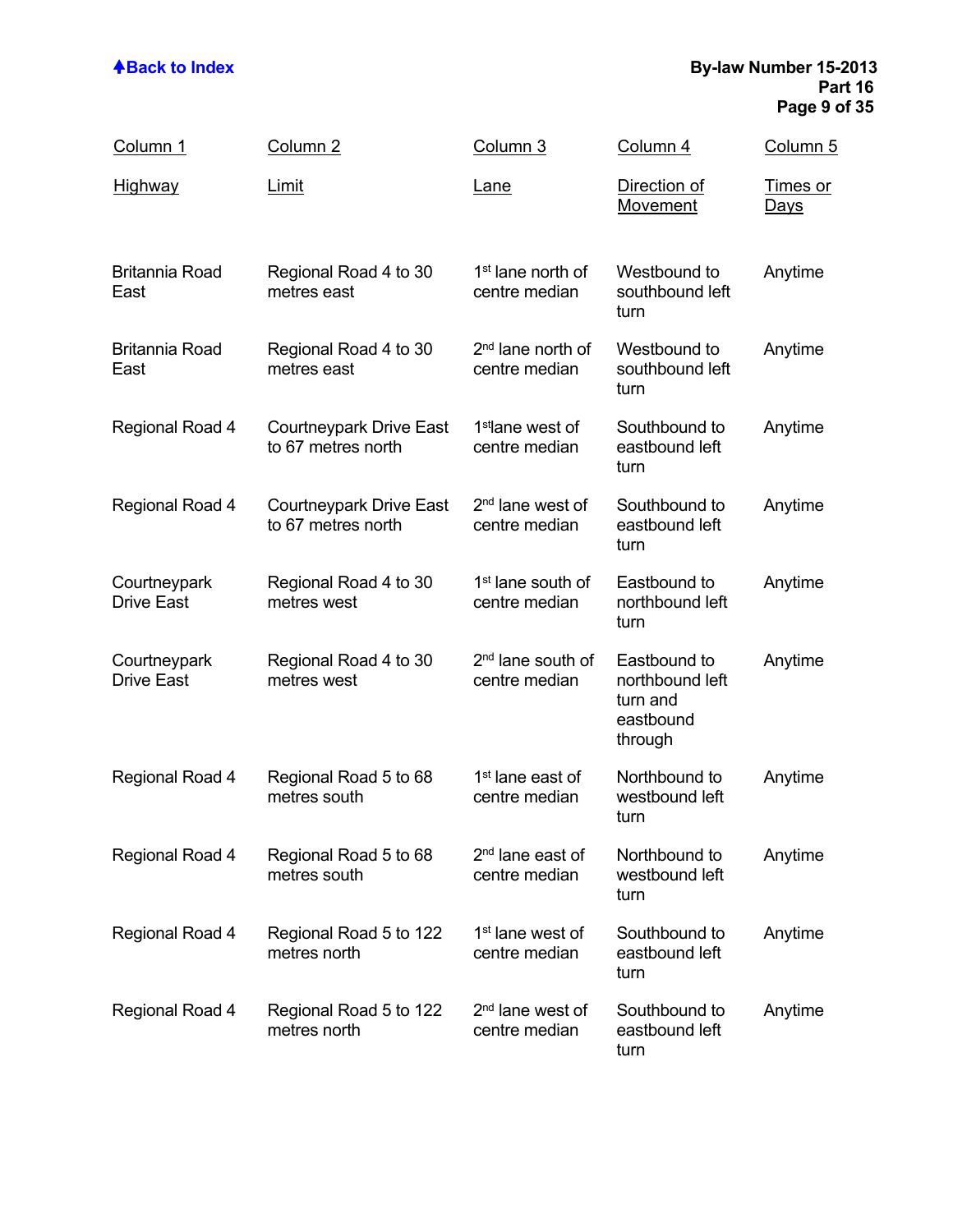### **ABack to Index By-law Number 15-2013 Part 16 Page 10 of 35**

| Column 1                        | Column <sub>2</sub>                                | Column 3                                       | Column 4                                 | Column 5                       |
|---------------------------------|----------------------------------------------------|------------------------------------------------|------------------------------------------|--------------------------------|
| <u>Highway</u>                  | <b>Limit</b>                                       | <u>Lane</u>                                    | Direction of<br>Movement                 | <u>Times or</u><br><u>Days</u> |
| Drew Road /<br>private access   | Regional Road 4 to 30<br>metres east               | 1 <sup>st</sup> lane north of<br>centre median | Westbound to<br>southbound left<br>turn  | Anytime                        |
| Drew Road /<br>private access   | Regional Road 4 to 30<br>metres east               | 2 <sup>nd</sup> lane north of<br>centre median | Westbound to<br>southbound left<br>turn  | Anytime                        |
| Birchbank Road /<br>Orenda Road | Regional Road 4 to 30<br>metres west               | 3rd lane south of<br>the centre<br>median      | Eastbound to<br>southbound right<br>turn | Anytime                        |
| Regional Road 4                 | Private access / Lisa<br>Street to 75 metres north | 1 <sup>st</sup> lane west of<br>centre median  | Southbound to<br>eastbound left<br>turn  | Anytime                        |
| Regional Road 4                 | Private access / Lisa<br>Street to 75 metres north | 2 <sup>nd</sup> lane west<br>centre of median  | Southbound to<br>eastbound left<br>turn  | Anytime                        |
| Regional Road 4                 | Regional Road 107 to 75<br>metres south            | 1 <sup>st</sup> lane east of<br>centre median  | Northbound to<br>westbound left<br>turn  | Anytime                        |
| Regional Road 4                 | Regional Road 107 to 75<br>metres south            | 2 <sup>nd</sup> lane east of<br>centre median  | Northbound to<br>westbound left<br>turn  | Anytime                        |
| Regional Road 4                 | Regional Road 107 to 55<br>metres north            | 1 <sup>st</sup> lane west of<br>centre median  | Southbound to<br>eastbound left<br>turn  | Anytime                        |
| Regional Road 4                 | Regional Road 107 to 55<br>metres north            | 2 <sup>nd</sup> lane west of<br>centre median  | Southbound to<br>eastbound left<br>turn  | Anytime                        |
| Regional Road 4                 | Countryside Drive to 120<br>metres south           | 3rd lane east of<br>centre line                | Northbound to<br>eastbound right<br>turn | Anytime                        |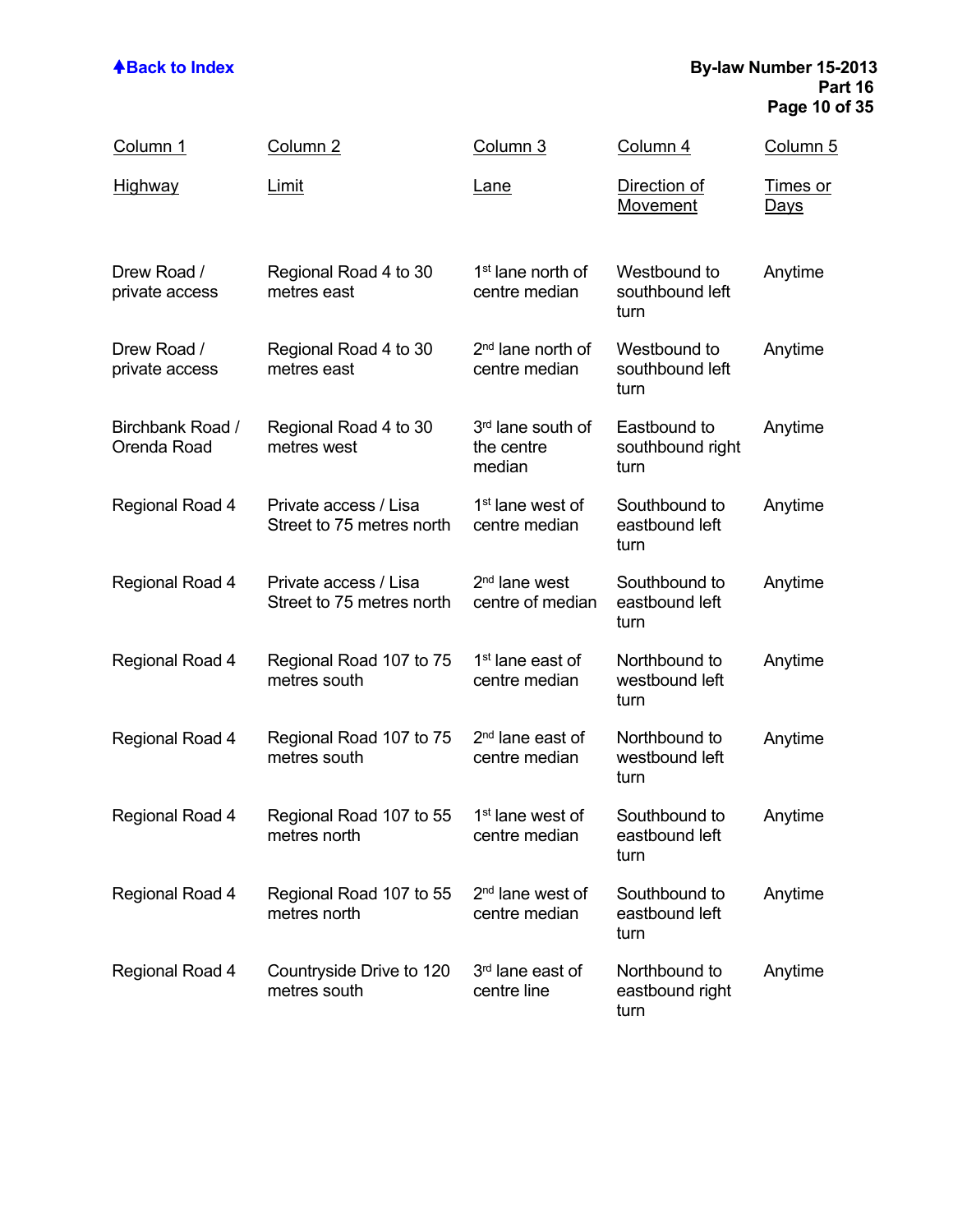### **ABack to Index By-law Number 15-2013 Part 16 Page 11 of 35**

| <u>Column 1</u>      | Column <sub>2</sub>                   | Column 3                                       | Column 4                                                                                | <u>Column 5</u>                |
|----------------------|---------------------------------------|------------------------------------------------|-----------------------------------------------------------------------------------------|--------------------------------|
| <u>Highway</u>       | <b>Limit</b>                          | <u>Lane</u>                                    | Direction of<br>Movement                                                                | <u>Times or</u><br><u>Days</u> |
| <b>Torbram Road</b>  | Regional Road 5 to 30<br>metres north | 1 <sup>st</sup> lane west of<br>centre median  | Southbound to<br>eastbound left<br>turn                                                 | Anytime                        |
| <b>Torbram Road</b>  | Regional Road 5 to 30<br>metres north | 2 <sup>nd</sup> lane west of<br>centre median  | Southbound to<br>eastbound left<br>turn and<br>southbound to<br>westbound right<br>turn | Anytime                        |
| <b>Bramalea Road</b> | Regional Road 5 to 30<br>metres north | 1 <sup>st</sup> lane west of<br>centre line    | Southbound to<br>eastbound left<br>turn                                                 | Anytime                        |
| <b>Bramalea Road</b> | Regional Road 5 to 30<br>metres north | 2 <sup>nd</sup> lane west of<br>centre line    | Southbound to<br>eastbound left<br>turn and<br>southbound<br>through                    | Anytime                        |
| Regional Road 5      | Regional Road 4 to 215<br>metres east | 1 <sup>st</sup> lane north of<br>centre median | Westbound to<br>southbound left<br>turn                                                 | Anytime                        |
| Regional Road 5      | Regional Road 4 to 215<br>metres east | 2 <sup>nd</sup> lane north of<br>centre median | Westbound to<br>southbound left<br>turn                                                 | Anytime                        |
| Regional Road 5      | Regional Road 4 to 170<br>metres west | 1 <sup>st</sup> lane south of<br>centre median | Eastbound to<br>northbound left<br>turn                                                 | Anytime                        |
| Regional Road 5      | Regional Road 4 to 170<br>metres west | 2 <sup>nd</sup> lane south of<br>centre median | Eastbound to<br>northbound left<br>turn                                                 | Anytime                        |
| <b>Tomken Road</b>   | Regional Road 5 to 30<br>metres south | 1 <sup>st</sup> lane east of<br>centre median  | Northbound to<br>westbound left<br>turn                                                 | Anytime                        |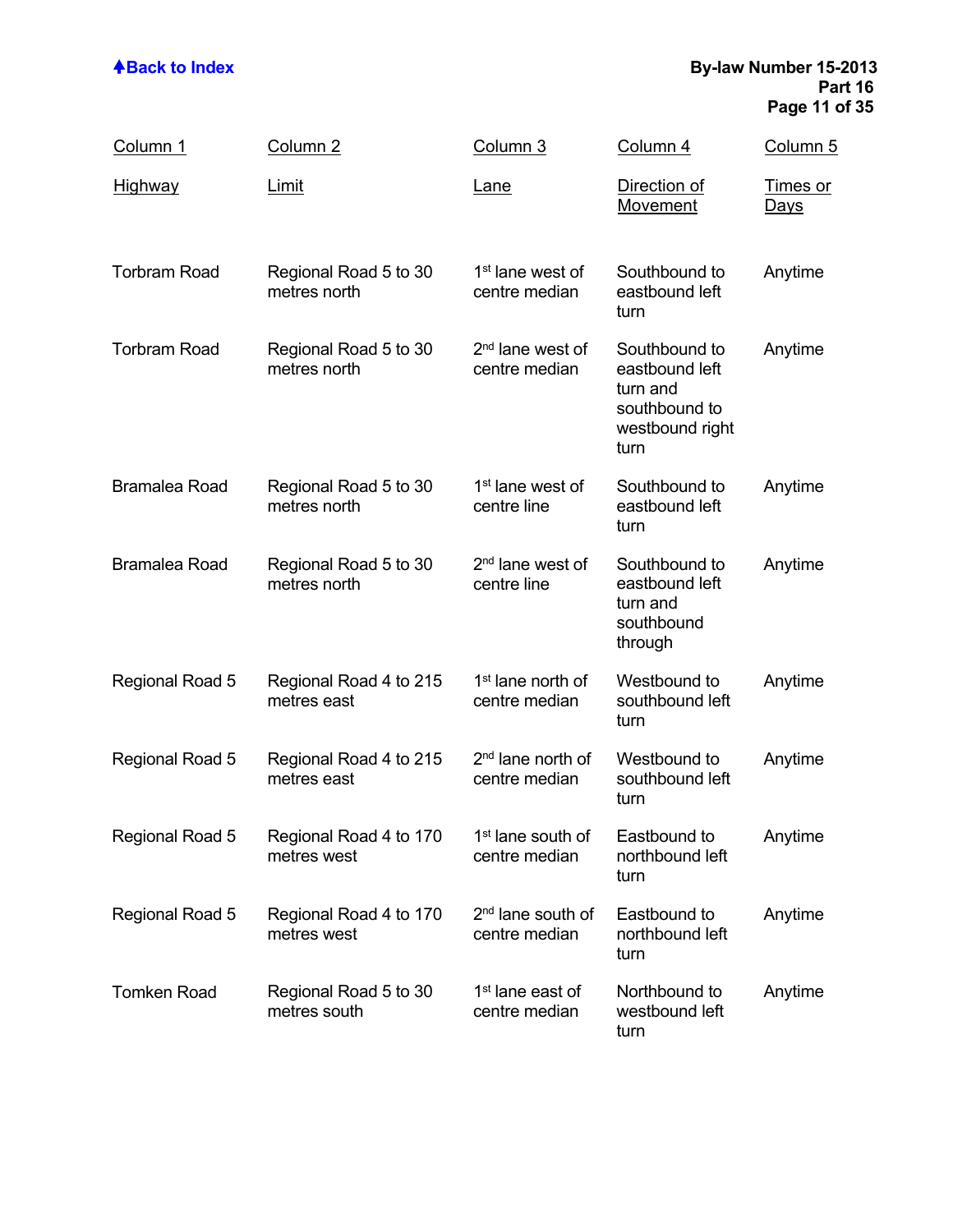### **ABack to Index By-law Number 15-2013 Part 16 Page 12 of 35**

| <u>Column 1</u>                           | Column 2                              | Column 3                                       | Column 4                                                              | Column 5                       |
|-------------------------------------------|---------------------------------------|------------------------------------------------|-----------------------------------------------------------------------|--------------------------------|
| <u>Highway</u>                            | <b>Limit</b>                          | <u>Lane</u>                                    | Direction of<br>Movement                                              | <u>Times or</u><br><u>Days</u> |
| <b>Tomken Road</b>                        | Regional Road 5 to 30<br>metres south | 2 <sup>nd</sup> lane east of<br>centre median  | Northbound to<br>westbound left<br>turn                               | Anytime                        |
| Regional Road 5                           | Kennedy Road to 45<br>metres east     | 1 <sup>st</sup> lane north of<br>centre median | Westbound to<br>southbound left<br>turn                               | Anytime                        |
| Regional Road 5                           | Kennedy Road to 45<br>metres east     | 2 <sup>nd</sup> lane north of<br>centre median | Westbound to<br>southbound left<br>turn                               | Anytime                        |
| Maritz Drive /<br><b>Derrycrest Drive</b> | Regional Road 5 to 30<br>metres south | 1 <sup>st</sup> lane east of<br>centre line    | Northbound to<br>westbound left<br>turn                               | Anytime                        |
| Maritz Drive /<br><b>Derrycrest Drive</b> | Regional Road 5 to 30<br>metres south | 2 <sup>nd</sup> lane east of<br>centre line    | Northbound<br>through and<br>northbound to<br>eastbound right<br>turn | Anytime                        |
| Regional Road 5                           | Mavis Road to 70 metres<br>east       | 1 <sup>st</sup> lane north of<br>centre median | Westbound to<br>southbound left<br>turn                               | Anytime                        |
| Regional Road 5                           | Mavis Road to 70 metres<br>east       | 2 <sup>nd</sup> lane north of<br>centre median | Westbound to<br>southbound left<br>turn                               | Anytime                        |
| Regional Road 5                           | Regional Road 1 to 90<br>metres east  | 1 <sup>st</sup> lane north of<br>centre median | Westbound to<br>southbound left<br>turn                               | Anytime                        |
| Regional Road 5                           | Regional Road 1 to 160<br>metres east | 2 <sup>nd</sup> lane north of<br>centre median | Westbound to<br>southbound left<br>turn                               | Anytime                        |
| Syntex Court /<br><b>Syntex Drive</b>     | Regional Road 5 to 30<br>metres south | 3 <sup>rd</sup> lane east of<br>centre median  | Northbound to<br>eastbound right<br>turn                              | Anytime                        |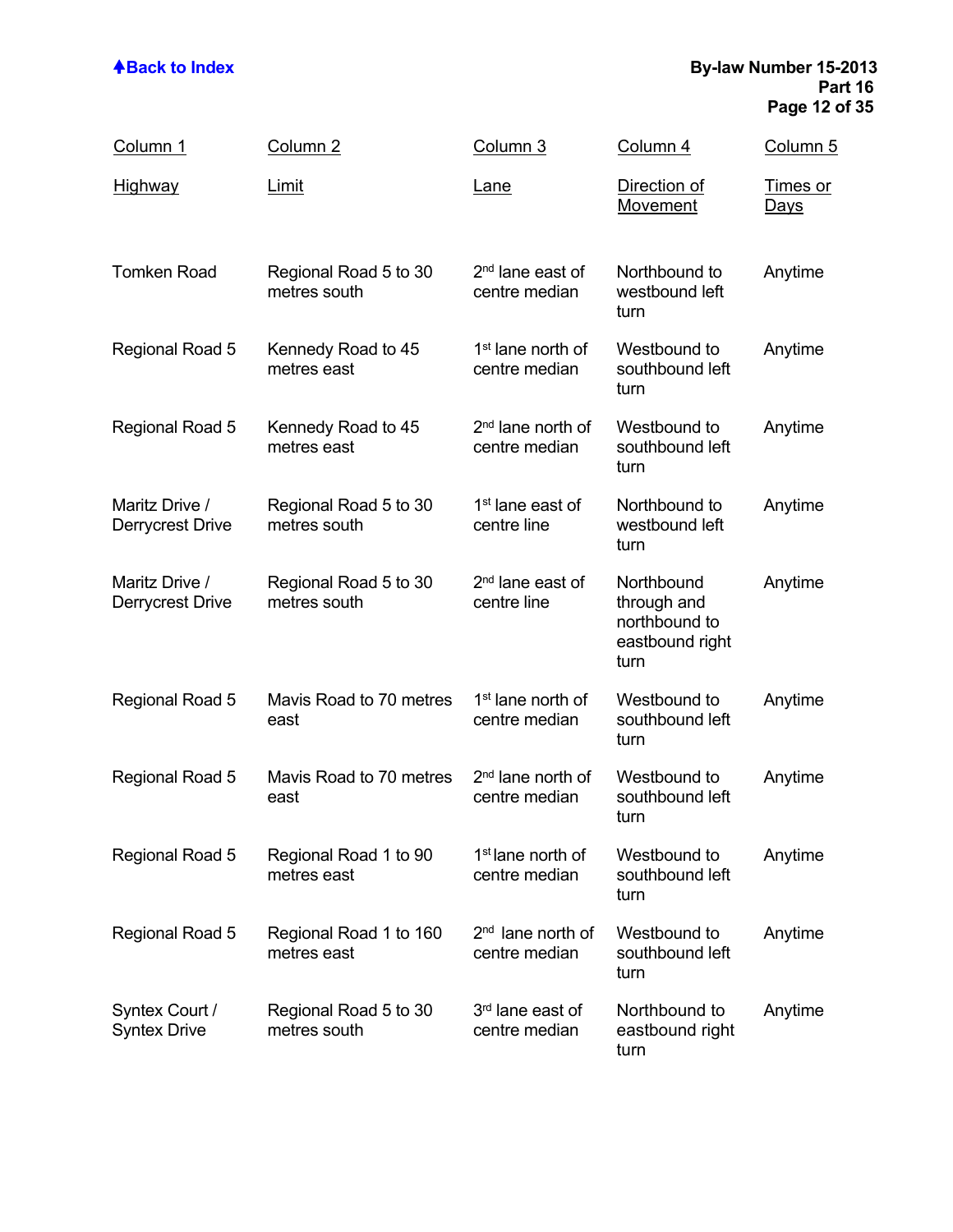### **Back to Index By-law Number 15-2013 Part 16 Page 13 of 35**

| Column 1                                     | Column 2                                                                                                 | Column 3                                       | Column 4                                   | Column 5                       |
|----------------------------------------------|----------------------------------------------------------------------------------------------------------|------------------------------------------------|--------------------------------------------|--------------------------------|
| <u>Highway</u>                               | Limit                                                                                                    | <u>Lane</u>                                    | Direction of<br><b>Movement</b>            | <u>Times or</u><br><u>Days</u> |
| Argentia Road                                | Regional Road 5 to 30<br>metres south                                                                    | 3 <sup>rd</sup> lane east of<br>centre median  | Northbound to<br>eastbound right<br>turn   | Anytime                        |
| <b>Millcreek Drive</b>                       | Regional Road 5 to 30<br>metres north                                                                    | 1 <sup>st</sup> lane west of<br>centre median  | Southbound to<br>eastbound left<br>turn    | Anytime                        |
| <b>Winston Churchill</b><br><b>Boulevard</b> | Regional Road 5 to 30<br>metres north                                                                    | 1 <sup>st</sup> lane west of<br>centre median  | Southbound to<br>eastbound left<br>turn    | Anytime                        |
| <b>Winston Churchill</b><br><b>Boulevard</b> | Regional Road 5 to 30<br>metres north                                                                    | 2 <sup>nd</sup> lane west of<br>centre median  | Southbound to<br>eastbound left<br>turn    | Anytime                        |
| Regional Road 5                              | <b>Winston Churchill</b><br>Boulevard to 150 metres<br>west                                              | 1 <sup>st</sup> lane south of<br>centre median | Eastbound to<br>northbound left<br>turn    | Anytime                        |
| Regional Road 5                              | <b>Winston Churchill</b><br>Boulevard to 150 metres<br>west                                              | 2 <sup>nd</sup> lane south of<br>centre median | Eastbound to<br>northbound left<br>turn    | Anytime                        |
| Regional Road 7                              | Private access located<br>250 metres north of<br>Highway 409 westbound<br>off ramp to 50 metres<br>south | 4 <sup>th</sup> lane east of<br>centre median  | Northbound to<br>eastbound right<br>turn   | Anytime                        |
| <b>American Drive</b>                        | Regional Road 7 to 30<br>metres west                                                                     | 1 <sup>st</sup> lane south of<br>centre median | Eastbound to<br>northbound left<br>turn    | Anytime                        |
| <b>American Drive</b>                        | Regional Road 7 to 30<br>metres west                                                                     | 2 <sup>nd</sup> lane south of<br>centre median | Eastbound to<br>northbound left<br>turn    | Anytime                        |
| Regional Road 7                              | 300 metres south of<br>Regional Road 5 to 80<br>metres south                                             | Centre                                         | Northbound and<br>southbound left<br>turns | Anytime                        |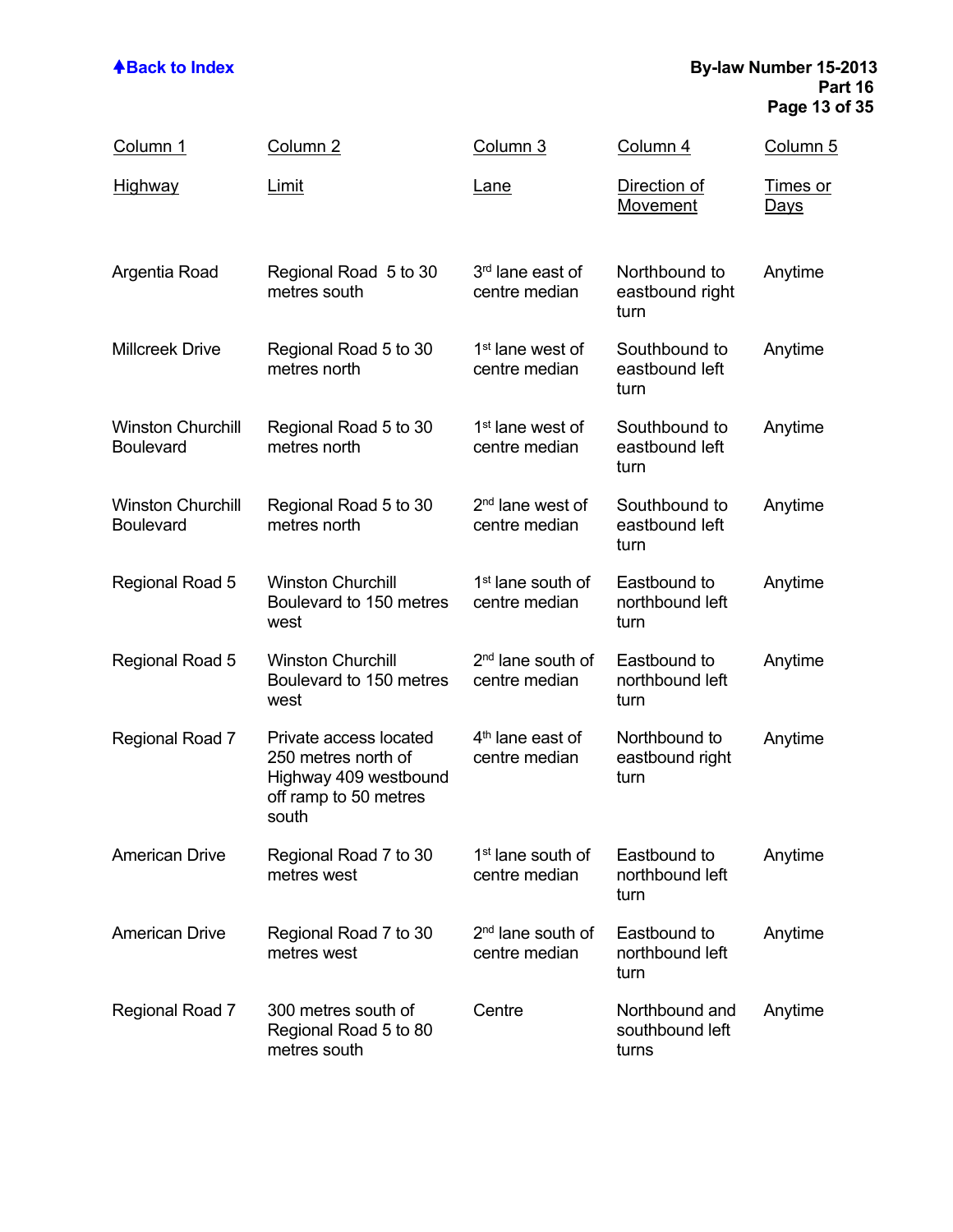### **ABack to Index By-law Number 15-2013 Part 16 Page 14 of 35**

| Column 1                                                            | Column <sub>2</sub>                      | Column 3                                       | Column 4                                | Column 5                       |
|---------------------------------------------------------------------|------------------------------------------|------------------------------------------------|-----------------------------------------|--------------------------------|
| <b>Highway</b>                                                      | Limit                                    | <u>Lane</u>                                    | Direction of<br>Movement                | <u>Times or</u><br><u>Days</u> |
| Private access<br>located 180<br>metres south of<br>Regional Road 5 | Regional Road 7 to 30<br>metres east     | 1 <sup>st</sup> lane north of<br>centre median | Westbound to<br>southbound left<br>turn | Anytime                        |
| Private access<br>located 180<br>metres south of<br>Regional Road 5 | Regional Road 7 to 30<br>metres east     | 2 <sup>nd</sup> lane north of<br>centre median | Westbound to<br>southbound left<br>turn | Anytime                        |
| Regional Road 7                                                     | Regional Road 5 to 60<br>metres south    | 1 <sup>st</sup> lane east of<br>centre median  | Northbound to<br>westbound left<br>turn | Anytime                        |
| Regional Road 7                                                     | Regional Road 5 to 60<br>metres south    | 2 <sup>nd</sup> lane east of<br>centre median  | Northbound to<br>westbound left<br>turn | Anytime                        |
| Intermodal Drive /<br>Woodslea Road                                 | Regional Road 7 to 30<br>metres east     | 1 <sup>st</sup> lane north of<br>centre median | Westbound to<br>southbound left<br>turn | Anytime                        |
| Intermodal Drive /<br>Woodslea Road                                 | Regional Road 7 to 30<br>metres east     | 2 <sup>nd</sup> lane north of<br>centre median | Westbound to<br>southbound left<br>turn | Anytime                        |
| Regional Road 7                                                     | Regional Road 107 to<br>150 metres south | 1 <sup>st</sup> lane east of<br>centre median  | Northbound to<br>westbound left<br>turn | Anytime                        |
| Regional Road 7                                                     | Regional Road 107 to<br>150 metres south | 2 <sup>nd</sup> lane east of<br>centre median  | Northbound to<br>westbound left<br>turn | Anytime                        |
| Regional Road 7                                                     | Regional Road 107 to<br>150 metres north | 1 <sup>st</sup> lane west of<br>centre median  | Southbound to<br>eastbound left<br>turn | Anytime                        |
| Regional Road 7                                                     | Regional Road 107 to<br>150 metres north | 2 <sup>nd</sup> lane west of<br>centre median  | Southbound to<br>eastbound left<br>turn | Anytime                        |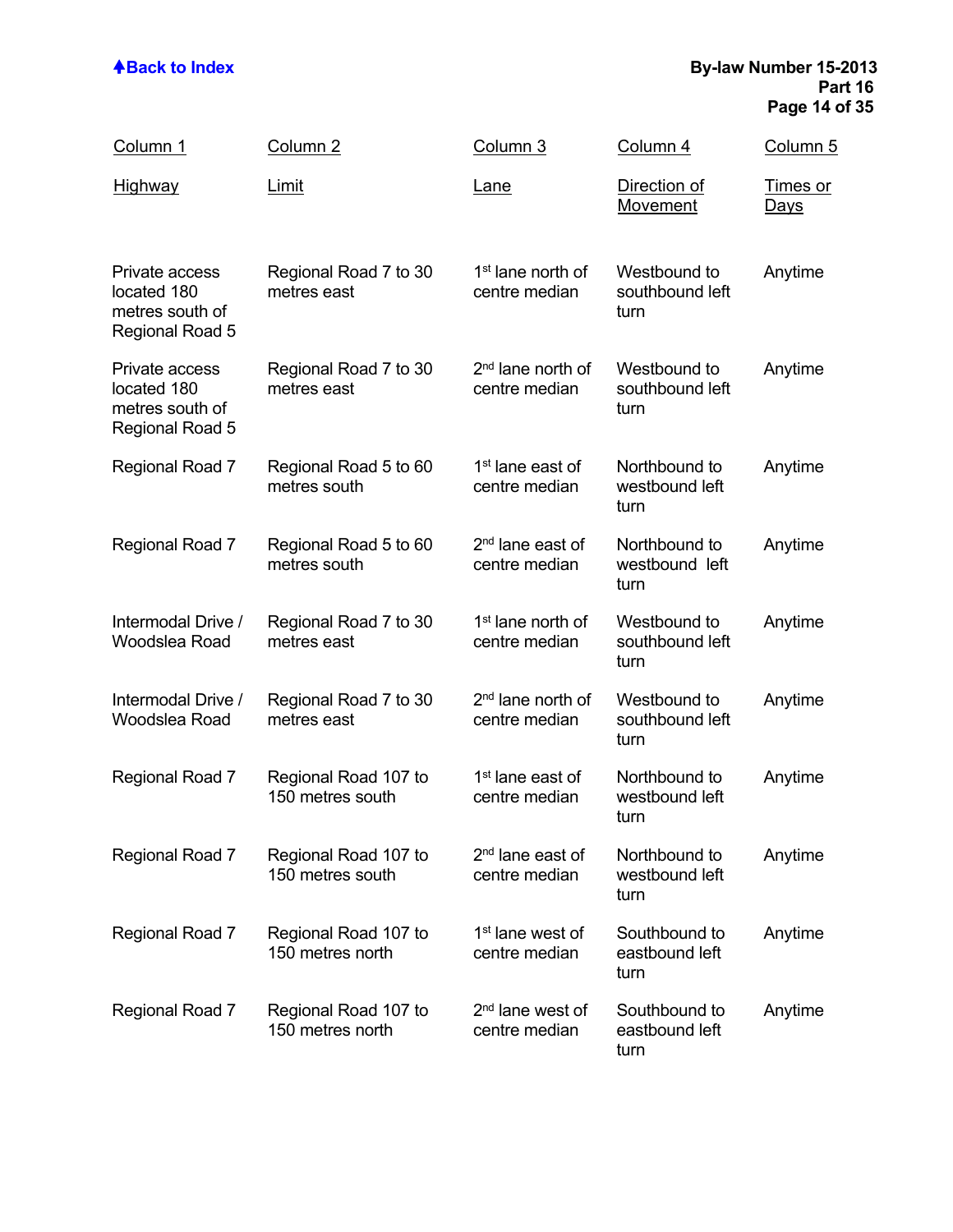### **ABack to Index By-law Number 15-2013 Part 16 Page 15 of 35**

| Column 1                                        | Column <sub>2</sub>                                           | Column 3                                       | Column 4                                 | Column 5                       |
|-------------------------------------------------|---------------------------------------------------------------|------------------------------------------------|------------------------------------------|--------------------------------|
| <b>Highway</b>                                  | Limit                                                         | <u>Lane</u>                                    | Direction of<br>Movement                 | <u>Times or</u><br><u>Days</u> |
| Regional Road 7                                 | Castlemore Road /<br>Regional Road 10 to 125<br>metres south  | 1 <sup>st</sup> lane east of<br>centre median  | Northbound to<br>westbound left<br>turn  | Anytime                        |
| Regional Road 7                                 | Castlemore Road /<br>Regional Road 10 to 155<br>metres south  | 2 <sup>nd</sup> lane east of<br>centre median  | Northbound to<br>westbound left<br>turn  | Anytime                        |
| Regional Road 7                                 | Castlemore Road /<br>Regional Road 10 to 105<br>metres north  | 1 <sup>st</sup> lane west of<br>centre median  | Southbound to<br>eastbound left<br>turn  | Anytime                        |
| Regional Road 7                                 | Castlemore Road /<br>Regional Road 10 to 130<br>metres north  | 2 <sup>nd</sup> lane west of<br>centre median  | Southbound to<br>eastbound left<br>turn  | Anytime                        |
| Regional Road 7                                 | Braydon Boulevard /<br>Stonecrest Drive to 85<br>metres south | 4 <sup>th</sup> lane east of<br>centre median  | Northbound to<br>eastbound right<br>turn | Anytime                        |
| Regional Road 8                                 | Regional Road 107 to 90<br>metres north                       | 1 <sup>st</sup> lane west of<br>centre line    | Southbound to<br>eastbound left<br>turn  | Anytime                        |
| Regional Road 8                                 | Regional Road 107 to 90<br>metres north                       | 2 <sup>nd</sup> lane west of<br>centre line    | Southbound to<br>eastbound left<br>turn  | Anytime                        |
| <b>Regional Road 8</b>                          | Regional Road 107 to 90<br>metres north                       | 3rd lane west of<br>centre line                | Southbound<br>through                    | Anytime                        |
| Regional Road 8                                 | Regional Road 107 to 90<br>metres north                       | 4 <sup>th</sup> lane west of<br>centre line    | Southbound to<br>westbound right<br>turn | Anytime                        |
| Regional Road 9                                 | James Street to 40<br>metres east of Regional<br>Road 50      | Centre                                         | Eastbound and<br>westbound left<br>turns | Anytime                        |
| <b>Castlemore Road</b><br>/ Regional Road<br>10 | Regional Road 7 to 115<br>metres west                         | 4 <sup>th</sup> lane south of<br>centre median | Eastbound to<br>southbound right<br>turn | Anytime                        |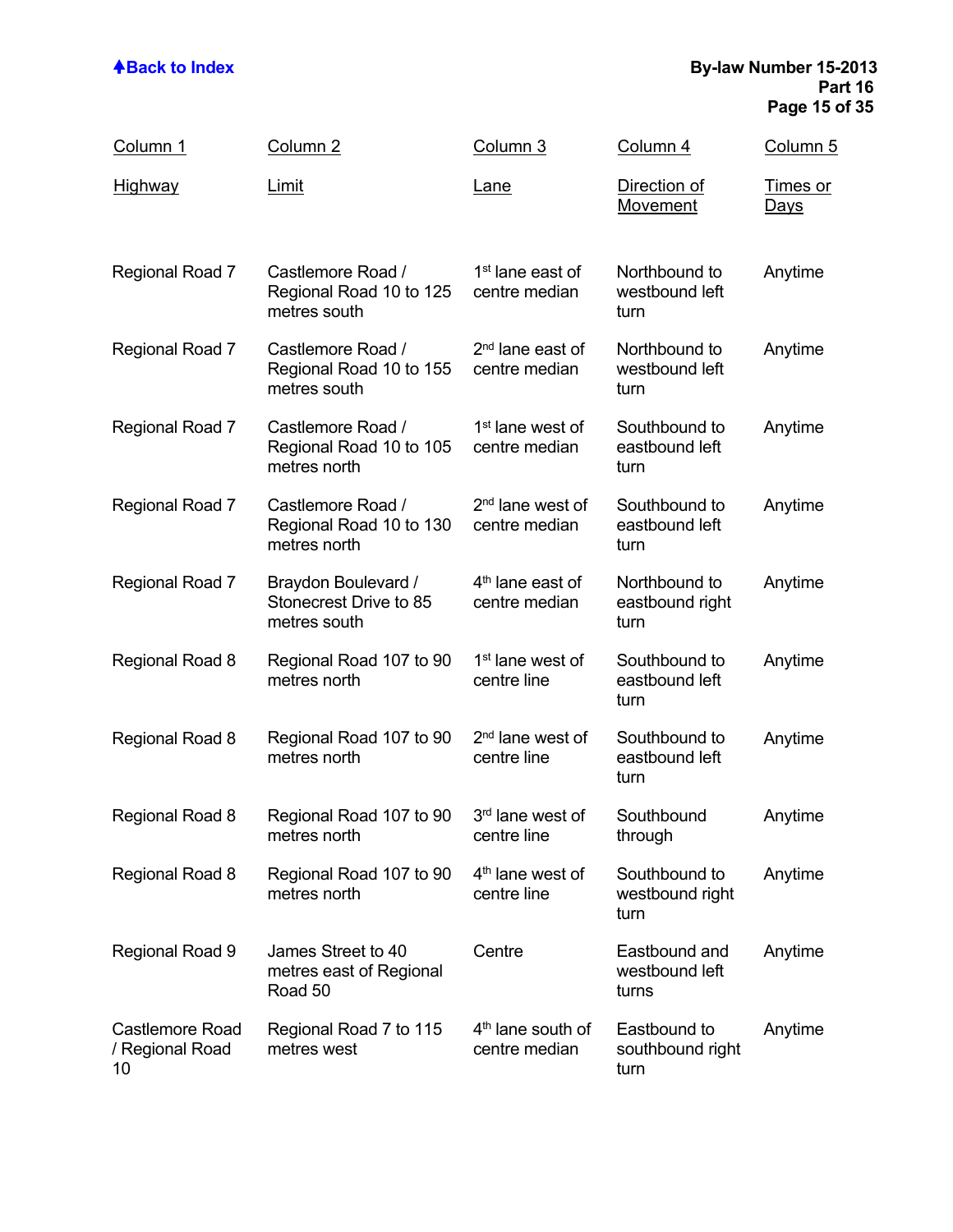### **Back to Index By-law Number 15-2013 Part 16 Page 16 of 35**

| Column 1                                     | Column <sub>2</sub>                                                   | Column 3                                       | Column 4                                                              | Column 5                       |
|----------------------------------------------|-----------------------------------------------------------------------|------------------------------------------------|-----------------------------------------------------------------------|--------------------------------|
| <u>Highway</u>                               | Limit                                                                 | <u>Lane</u>                                    | Direction of<br>Movement                                              | <u>Times or</u><br><u>Days</u> |
| Sunnyvale Gate /<br>Mountainash<br>Road      | Regional Road 10 to 30<br>metres north                                | 1 <sup>st</sup> lane west of<br>centre median  | Southbound to<br>eastbound left<br>turn                               | Anytime                        |
| Sunnyvale Gate /<br>Mountainash<br>Road      | Regional Road 10 to 30<br>metres north                                | 2 <sup>nd</sup> lane west of<br>centre median  | Southbound to<br>eastbound left<br>turn and<br>southbound<br>through  | Anytime                        |
| Sunnyvale Gate /<br>Mountainash<br>Road      | Regional Road 10 to 30<br>metres north                                | 3rd lane west of<br>centre median              | Southbound to<br>westbound right<br>turn and<br>southbound<br>through | Anytime                        |
| Nasmith Street /<br><b>Great Lakes Drive</b> | Regional Road 10 to 30<br>metres north                                | 3 <sup>rd</sup> lane west of<br>centre line    | Southbound to<br>westbound right<br>turn                              | Anytime                        |
| Regional Road 14                             | Heart Lake Road to 182<br>metres west                                 | 5 <sup>th</sup> lane south of<br>centre median | Eastbound to<br>southbound right<br>turn                              | Anytime                        |
| Regional Road 14                             | 50 metres west of<br>Valleyview Road to<br><b>Summer Valley Drive</b> | Centre                                         | Eastbound and<br>westbound left<br>turns                              | Anytime                        |
| <b>Regional Road 14</b>                      | <b>Colonel Bertram Road to</b><br>80 metres west                      | 4 <sup>th</sup> lane south of<br>centre median | Eastbound to<br>southbound right<br>turn                              | Anytime                        |
| <b>Hurontario Street</b>                     | Regional Road 14 to 30<br>metres north                                | 1 <sup>st</sup> lane west of<br>centre median  | Southbound to<br>eastbound left<br>turn                               | Anytime                        |
| Regional Road 14                             | Hurontario Street to 50<br>metres east                                | 1 <sup>st</sup> lane north of<br>centre median | Westbound to<br>southbound left<br>turn                               | Anytime                        |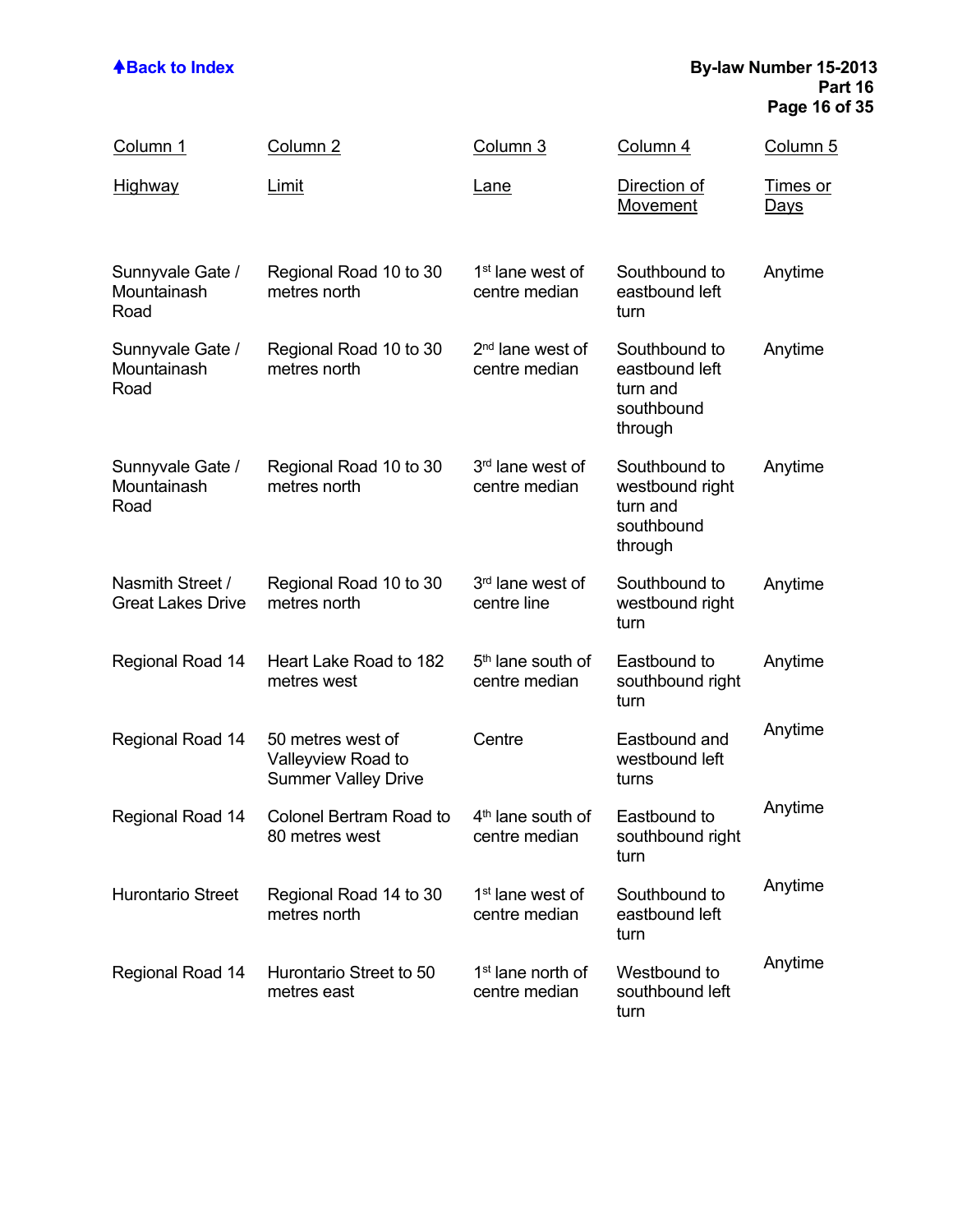### **ABack to Index By-law Number 15-2013 Part 16 Page 17 of 35**

| Column 1                | Column 2                                    | Column 3                                       | Column 4                                                                                | Column 5                       |
|-------------------------|---------------------------------------------|------------------------------------------------|-----------------------------------------------------------------------------------------|--------------------------------|
| <u>Highway</u>          | <u>Limit</u>                                | <u>Lane</u>                                    | Direction of<br>Movement                                                                | <u>Times or</u><br><u>Days</u> |
| Regional Road 14        | Hurontario Street to 50<br>metres east      | 2 <sup>nd</sup> lane north of<br>centre median | Westbound to<br>southbound left<br>turn                                                 | Anytime                        |
| Regional Road 14        | Hurontario Street to 110<br>metres west     | 4 <sup>th</sup> lane south of<br>centre median | Eastbound to<br>southbound right<br>turn                                                | Anytime                        |
| Parkhurst Square        | Regional Road 15 to 30<br>metres north      | 1 <sup>st</sup> lane west of<br>centre median  | Southbound to<br>eastbound left<br>turn                                                 | Anytime                        |
| Parkhurst Square        | Regional Road 15 to 30<br>metres north      | 2 <sup>nd</sup> lane west of<br>centre median  | Southbound to<br>eastbound left<br>turn and<br>southbound to<br>westbound right<br>turn | Anytime                        |
| <b>Parkhurst Square</b> | Regional Road 15 to 30<br>metres north      | 3rd lane west of<br>centre median              | Southbound to<br>westbound right<br>turn                                                | Anytime                        |
| <b>Torbram Road</b>     | Regional Road 15 to 30<br>metres north      | 1 <sup>st</sup> lane west of<br>centre median  | Southbound to<br>eastbound left<br>turns                                                | Anytime                        |
| <b>Torbram Road</b>     | Regional Road 15 to 30<br>metres north      | 2 <sup>nd</sup> lane west of<br>centre median  | Southbound to<br>eastbound left<br>turns                                                | Anytime                        |
| Regional Road 15        | Melanie Drive (east leg)<br>to Torbram Road | Centre                                         | Eastbound and<br>westbound left<br>turns                                                | Anytime                        |
| Regional Road 15        | Bramalea Road to 50<br>metres west          | 1 <sup>st</sup> lane south of<br>centre median | Eastbound to<br>northbound left<br>turn                                                 | Anytime                        |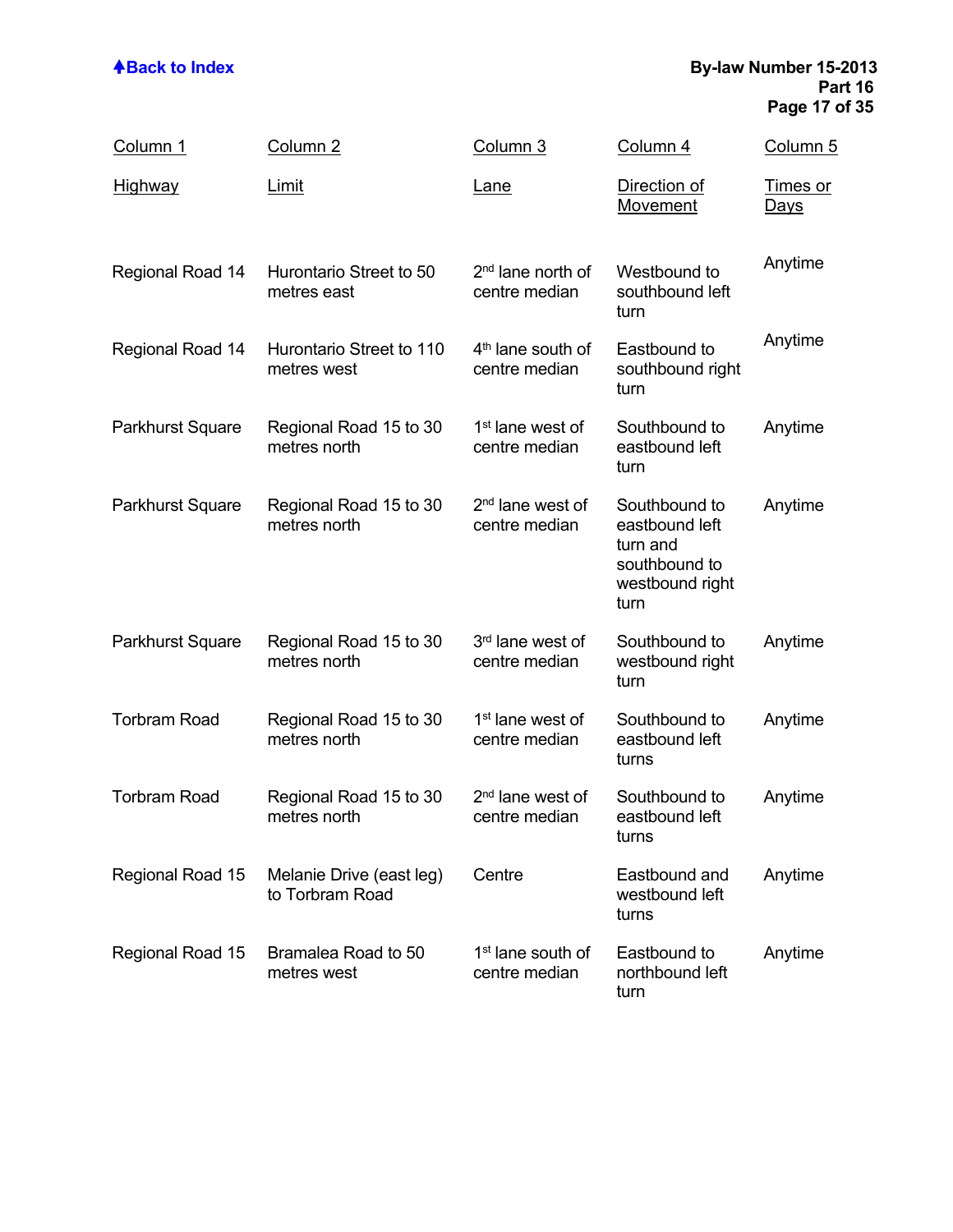### **ABack to Index By-law Number 15-2013 Part 16 Page 18 of 35**

| Column 1                                                                | Column <sub>2</sub>                            | Column 3                                       | Column 4                                 | Column 5                       |
|-------------------------------------------------------------------------|------------------------------------------------|------------------------------------------------|------------------------------------------|--------------------------------|
| <u>Highway</u>                                                          | <u>Limit</u>                                   | <u>Lane</u>                                    | Direction of<br><b>Movement</b>          | <u>Times or</u><br><u>Days</u> |
| Regional Road 15                                                        | Bramalea Road to 50<br>metres west             | 2 <sup>nd</sup> lane south of<br>centre median | Eastbound to<br>northbound left<br>turn  | Anytime                        |
| Private access<br>located 320<br>metres west of<br><b>Bramalea Road</b> | Regional Road 15 to 30<br>metres south         | 1 <sup>st</sup> lane east of<br>centre median  | Northbound to<br>westbound left<br>turn  | Anytime                        |
| Private access<br>located 320<br>metres west of<br><b>Bramalea Road</b> | Regional Road 15 to 30<br>metres south         | 2 <sup>nd</sup> lane east of<br>centre median  | Northbound to<br>westbound left<br>turn  | Anytime                        |
| Private access<br>located 320<br>metres west of<br><b>Bramalea Road</b> | Regional Road 15 to 30<br>metres south         | 3 <sup>rd</sup> lane east of<br>centre median  | Northbound to<br>eastbound right<br>turn | Anytime                        |
| Private access<br>located 320<br>metres west of<br><b>Bramalea Road</b> | Regional Road 15 to 30<br>metres south         | 4 <sup>th</sup> lane east of<br>centre median  | Northbound to<br>eastbound right<br>turn | Anytime                        |
| Regional Road 15                                                        | Advance Boulevard to<br>120 metres east        | 1 <sup>st</sup> lane north of<br>centre median | Westbound to<br>southbound left<br>turn  | Anytime                        |
| Regional Road 15                                                        | <b>Advance Boulevard to</b><br>120 metres east | 2 <sup>nd</sup> lane north of<br>centre median | Westbound to<br>southbound left<br>turn  | Anytime                        |
| Regional Road 15                                                        | Advance Boulevard to<br>100 metres west        | 6 <sup>th</sup> lane south of<br>centre median | Eastbound to<br>southbound right<br>turn | Anytime                        |
| Tomken Road /<br><b>West Drive</b>                                      | Regional Road 15 to 30<br>metres south         | 1 <sup>st</sup> lane east of<br>centre median  | Northbound to<br>westbound left<br>turn  | Anytime                        |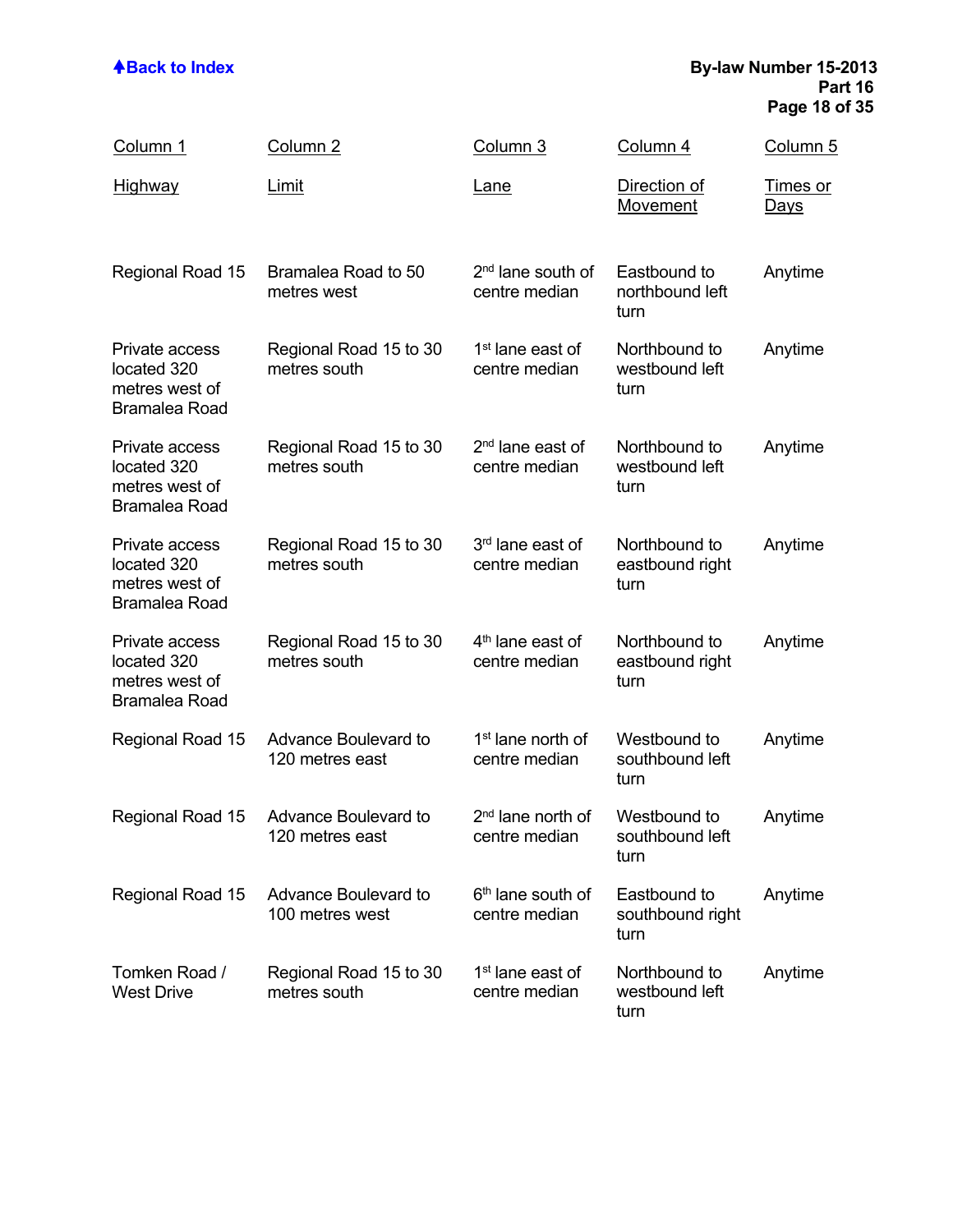### **ABack to Index By-law Number 15-2013 Part 16 Page 19 of 35**

| Column 1                                                            | Column <sub>2</sub>                                                          | Column 3                                       | Column 4                                                             | <u>Column 5</u>                |
|---------------------------------------------------------------------|------------------------------------------------------------------------------|------------------------------------------------|----------------------------------------------------------------------|--------------------------------|
| <b>Highway</b>                                                      | <b>Limit</b>                                                                 | <u>Lane</u>                                    | Direction of<br>Movement                                             | <u>Times or</u><br><u>Days</u> |
| Tomken Road /<br><b>West Drive</b>                                  | Regional Road 15 to 30<br>metres south                                       | 2 <sup>nd</sup> lane east of<br>centre median  | Northbound to<br>westbound left<br>turn                              | Anytime                        |
| Regional Road 15                                                    | <b>Tomken Road / West</b><br>Drive to 60 metres east                         | 5 <sup>th</sup> lane north of<br>centre median | Westbound to<br>northbound right<br>turn                             | Anytime                        |
| Regional Road 15                                                    | Tomken Road / West<br>Drive to 150 metres west                               | 5 <sup>th</sup> lane south of<br>centre median | Eastbound to<br>southbound right<br>turn                             | Anytime                        |
| <b>First Gulf</b><br>Boulevard /<br><b>Rutherford Road</b><br>South | Regional Road 15 to 30<br>metres south                                       | 1 <sup>st</sup> lane east of<br>centre median  | Northbound to<br>westbound left<br>turn                              | Anytime                        |
| <b>First Gulf</b><br>Boulevard /<br><b>Rutherford Road</b><br>South | Regional Road 15 to 30<br>metres south                                       | 2 <sup>nd</sup> lane east of<br>centre median  | Northbound to<br>westbound left<br>turn and<br>northbound<br>through | Anytime                        |
| <b>First Gulf</b><br>Boulevard /<br><b>Rutherford Road</b><br>South | Regional Road 15 to 30<br>metres north                                       | 1 <sup>st</sup> lane west of<br>centre median  | Southbound to<br>eastbound left<br>turn                              | Anytime                        |
| <b>First Gulf</b><br>Boulevard /<br><b>Rutherford Road</b><br>South | Regional Road 15 to 30<br>metres north                                       | 2 <sup>nd</sup> lane west of<br>centre median  | Southbound to<br>eastbound left<br>turn and<br>southbound<br>through | Anytime                        |
| Regional Road 15                                                    | First Gulf Boulevard /<br><b>Rutherford Road South</b><br>to 215 metres east | 1 <sup>st</sup> lane north of<br>centre median | Westbound to<br>southbound left<br>turn                              | Anytime                        |
| Regional Road 15                                                    | First Gulf Boulevard /<br><b>Rutherford Road South</b><br>to 215 metres east | 2 <sup>nd</sup> lane north of<br>centre median | Westbound to<br>southbound left<br>turn                              | Anytime                        |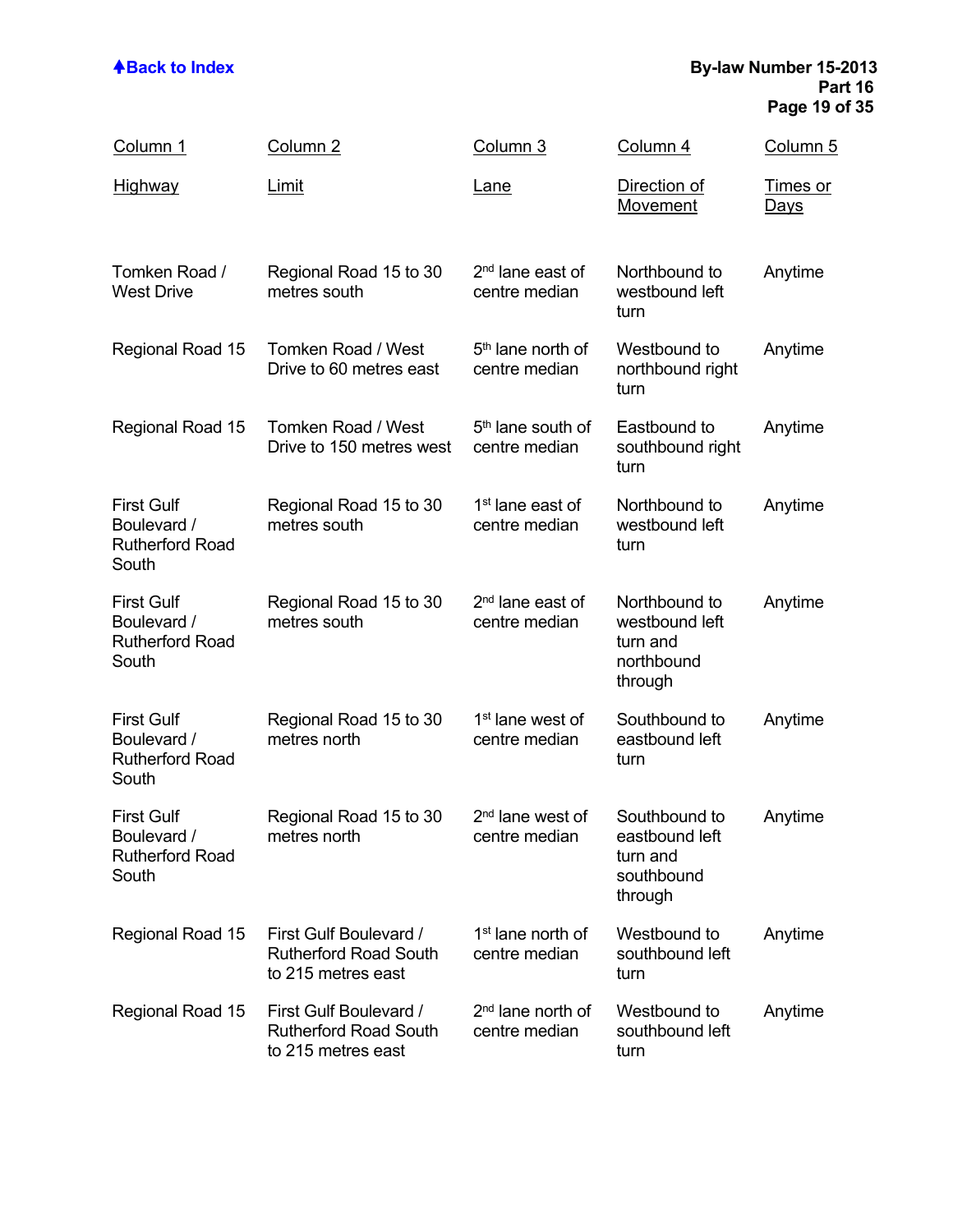### **ABack to Index By-law Number 15-2013 Part 16 Page 20 of 35**

| Column 1                                        | Column <sub>2</sub>                                                          | Column 3                                       | Column 4                                 | Column 5                       |
|-------------------------------------------------|------------------------------------------------------------------------------|------------------------------------------------|------------------------------------------|--------------------------------|
| <b>Highway</b>                                  | Limit                                                                        | <u>Lane</u>                                    | Direction of<br>Movement                 | <b>Times or</b><br><u>Days</u> |
| Regional Road 15                                | First Gulf Boulevard /<br><b>Rutherford Road South</b><br>to 135 metres east | 6 <sup>th</sup> lane north of<br>centre median | Westbound to<br>northbound right<br>turn | Anytime                        |
| Regional Road 15                                | First Gulf Boulevard /<br><b>Rutherford Road South</b><br>to 125 metres west | 6 <sup>th</sup> lane south of<br>centre median | Eastbound to<br>southbound right<br>turn | Anytime                        |
| Hurontario Street /<br>Main Street South        | Regional Road 15 to 30<br>metres south                                       | 1 <sup>st</sup> lane east of<br>centre median  | Northbound to<br>westbound left<br>turn  | Anytime                        |
| Hurontario Street /<br><b>Main Street South</b> | Regional Road 15 to 30<br>metres south                                       | 2 <sup>nd</sup> lane east of<br>centre median  | Northbound to<br>westbound left<br>turn  | Anytime                        |
| Hurontario Street /<br><b>Main Street South</b> | Regional Road 15 to 30<br>metres north                                       | 1 <sup>st</sup> lane west of<br>centre median  | Southbound to<br>eastbound left<br>turn  | Anytime                        |
| Hurontario Street /<br>Main Street South        | Regional Road 15 to 30<br>metres north                                       | 2 <sup>nd</sup> lane west of<br>centre median  | Southbound to<br>eastbound left<br>turn  | Anytime                        |
| Regional Road 15                                | Hurontario Street / Main<br>Street South to 70<br>metres east                | 1 <sup>st</sup> lane north of<br>centre median | Westbound to<br>southbound left<br>turn  | Anytime                        |
| Regional Road 15                                | Hurontario Street / Main<br>Street South to 70<br>metres east                | 2 <sup>nd</sup> lane north of<br>centre median | Westbound to<br>southbound left<br>turn  | Anytime                        |
| Regional Road 15                                | Hurontario Street / Main<br>Street South to 100<br>metres west               | 1 <sup>st</sup> lane south of<br>centre median | Eastbound to<br>northbound left<br>turn  | Anytime                        |
| Regional Road 15                                | Hurontario Street / Main<br>Street South to 100<br>metres west               | 2 <sup>nd</sup> lane south of<br>centre median | Eastbound to<br>northbound left<br>turn  | Anytime                        |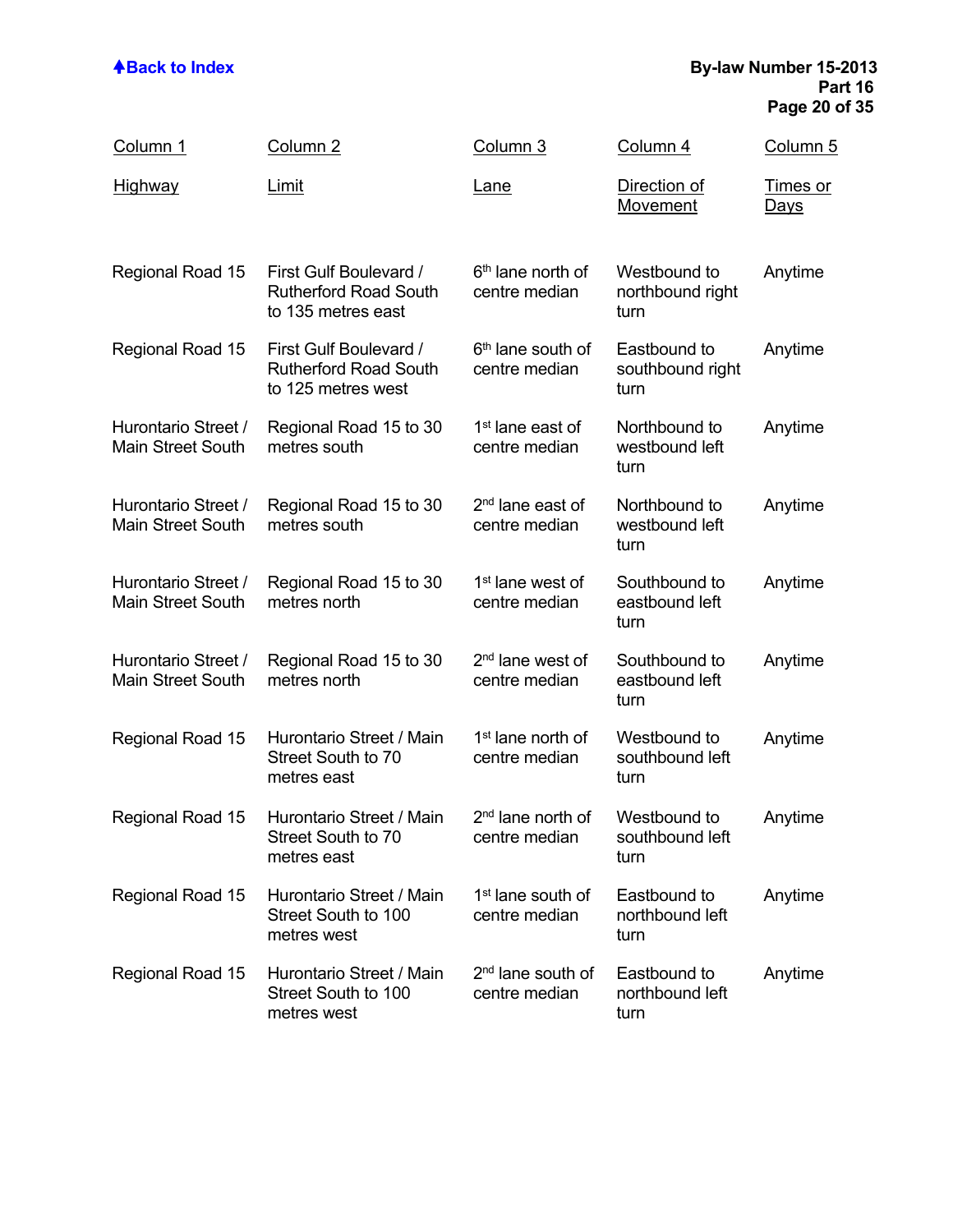### **ABack to Index By-law Number 15-2013 Part 16 Page 21 of 35**

| Column 1                                          | Column <sub>2</sub>                                           | Column 3                                       | Column 4                                | <u>Column 5</u>                |
|---------------------------------------------------|---------------------------------------------------------------|------------------------------------------------|-----------------------------------------|--------------------------------|
| <u>Highway</u>                                    | <b>Limit</b>                                                  | <u>Lane</u>                                    | Direction of<br>Movement                | <u>Times or</u><br><u>Days</u> |
| Malta Avenue /<br><b>McMurchy Avenue</b><br>South | Regional Road 15 to 30<br>metres north                        | 1 <sup>st</sup> lane west of<br>centre median  | Southbound to<br>eastbound left<br>turn | Anytime                        |
| Malta Avenue /<br><b>McMurchy Avenue</b><br>South | Regional Road 15 to 30<br>metres north                        | 2 <sup>nd</sup> lane west of<br>centre median  | Southbound to<br>eastbound left<br>turn | Anytime                        |
| McLaughlin Road<br>South                          | Regional Road 15 to 30<br>metres north                        | 1 <sup>st</sup> lane west of<br>centre median  | Southbound to<br>eastbound left<br>turn | Anytime                        |
| McLaughlin Road<br>South                          | Regional Road 15 to 30<br>metres north                        | 2 <sup>nd</sup> lane west of<br>centre median  | Southbound to<br>eastbound left<br>turn | Anytime                        |
| Regional Road 15                                  | <b>McLaughlin Road South</b><br>to 87 metres east             | 1 <sup>st</sup> lane north of<br>centre median | Westbound to<br>southbound left<br>turn | Anytime                        |
| Regional Road 15                                  | <b>McLaughlin Road South</b><br>to 103 metres east            | 2 <sup>nd</sup> lane north of<br>centre median | Westbound to<br>southbound left<br>turn | Anytime                        |
| Regional Road 15                                  | <b>McLaughlin Road South</b><br>to 75 metres west             | 1 <sup>st</sup> lane south of<br>centre median | Eastbound to<br>northbound left<br>turn | Anytime                        |
| Regional Road 15                                  | <b>McLaughlin Road South</b><br>to 130 metres west            | 2 <sup>nd</sup> lane south of<br>centre median | Eastbound to<br>northbound left<br>turn | Anytime                        |
| Regional Road 15                                  | Regional Road 18 /<br>Chinguacousy Road to<br>98 metres west  | 1 <sup>st</sup> lane south of<br>centre median | Eastbound to<br>northbound left<br>turn | Anytime                        |
| Regional Road 15                                  | Regional Road 18 /<br>Chinguacousy Road to<br>130 metres west | 2 <sup>nd</sup> lane south of<br>centre median | Eastbound to<br>northbound left<br>turn | Anytime                        |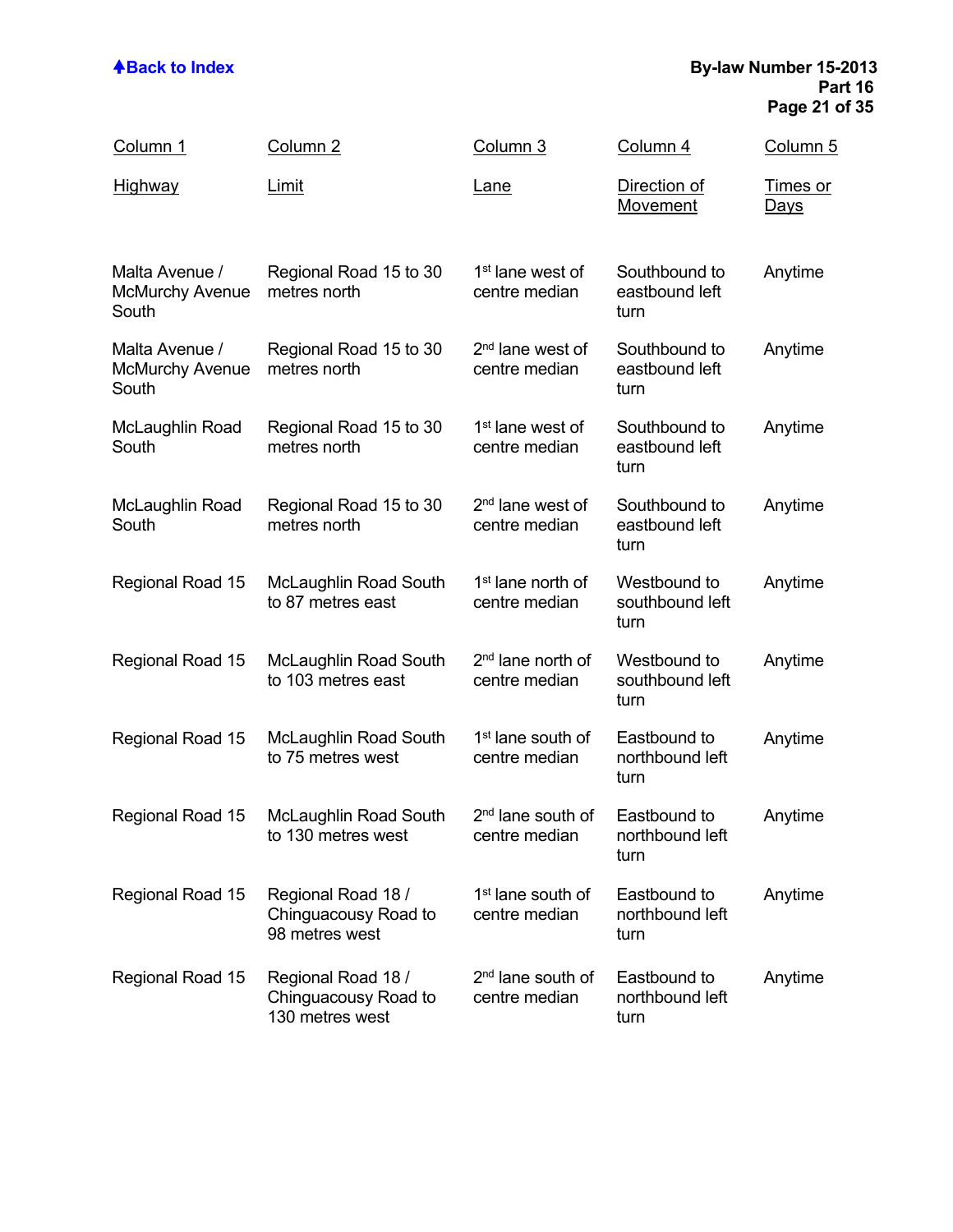### **ABack to Index By-law Number 15-2013 Part 16 Page 22 of 35**

| Column 1                                        | Column 2                                                                                                      | Column 3                                       | Column 4                                   | <u>Column 5</u>         |
|-------------------------------------------------|---------------------------------------------------------------------------------------------------------------|------------------------------------------------|--------------------------------------------|-------------------------|
| Highway                                         | <u>Limit</u>                                                                                                  | <u>Lane</u>                                    | Direction of<br>Movement                   | Times or<br><u>Days</u> |
| Regional Road 15                                | Regional Road 1 to 150<br>metres east                                                                         | 6 <sup>th</sup> lane north of<br>centre median | Westbound to<br>northbound right<br>turn   | Anytime                 |
| Regional Road 15<br>/ Halton Regional<br>Road 8 | Regional Road 19 to 105<br>metres east                                                                        | 1 <sup>st</sup> lane north of<br>centre median | Westbound to<br>southbound left<br>turn    | Anytime                 |
| Regional Road 15<br>/ Halton Regional<br>Road 8 | Regional Road 19 to 105<br>metres east                                                                        | 2 <sup>nd</sup> lane north of<br>centre median | Westbound to<br>southbound left<br>turn    | Anytime                 |
| Regional Road 16                                | Chamney Court / Glidden<br>Road to Clarence Street                                                            | Centre                                         | Northbound and<br>southbound left<br>turns | Anytime                 |
| Regional Road 16                                | <b>Clarence Street to 291</b><br>metres north                                                                 | 4 <sup>th</sup> lane west of<br>centre median  | Southbound to<br>westbound right<br>turn   | Anytime                 |
| Regional Road 16                                | Orenda Road / Orenda<br>Court to 288 metres<br>south                                                          | 3 <sup>rd</sup> lane east of<br>centre median  | Northbound to<br>eastbound right<br>turn   | Anytime                 |
| Regional Road 16                                | 55 metres north of Orenda Centre<br>Road / Orenda Court to<br>125 metres south of<br><b>Queen Street East</b> |                                                | Northbound and<br>southbound left<br>turns | Anytime                 |
| Regional Road 16                                | Queen Street East to 60<br>metres south                                                                       | 1 <sup>st</sup> lane east of<br>centre median  | Northbound to<br>westbound left<br>turn    | Anytime                 |
| Regional Road 16                                | Queen Street East to 60<br>metres south                                                                       | 2 <sup>nd</sup> lane east of<br>centre median  | Northbound to<br>westbound left<br>turn    | Anytime                 |
| Regional Road 16                                | Queen Street East to 60<br>metres north                                                                       | 1 <sup>st</sup> lane west of<br>centre median  | Southbound to<br>eastbound left<br>turn    | Anytime                 |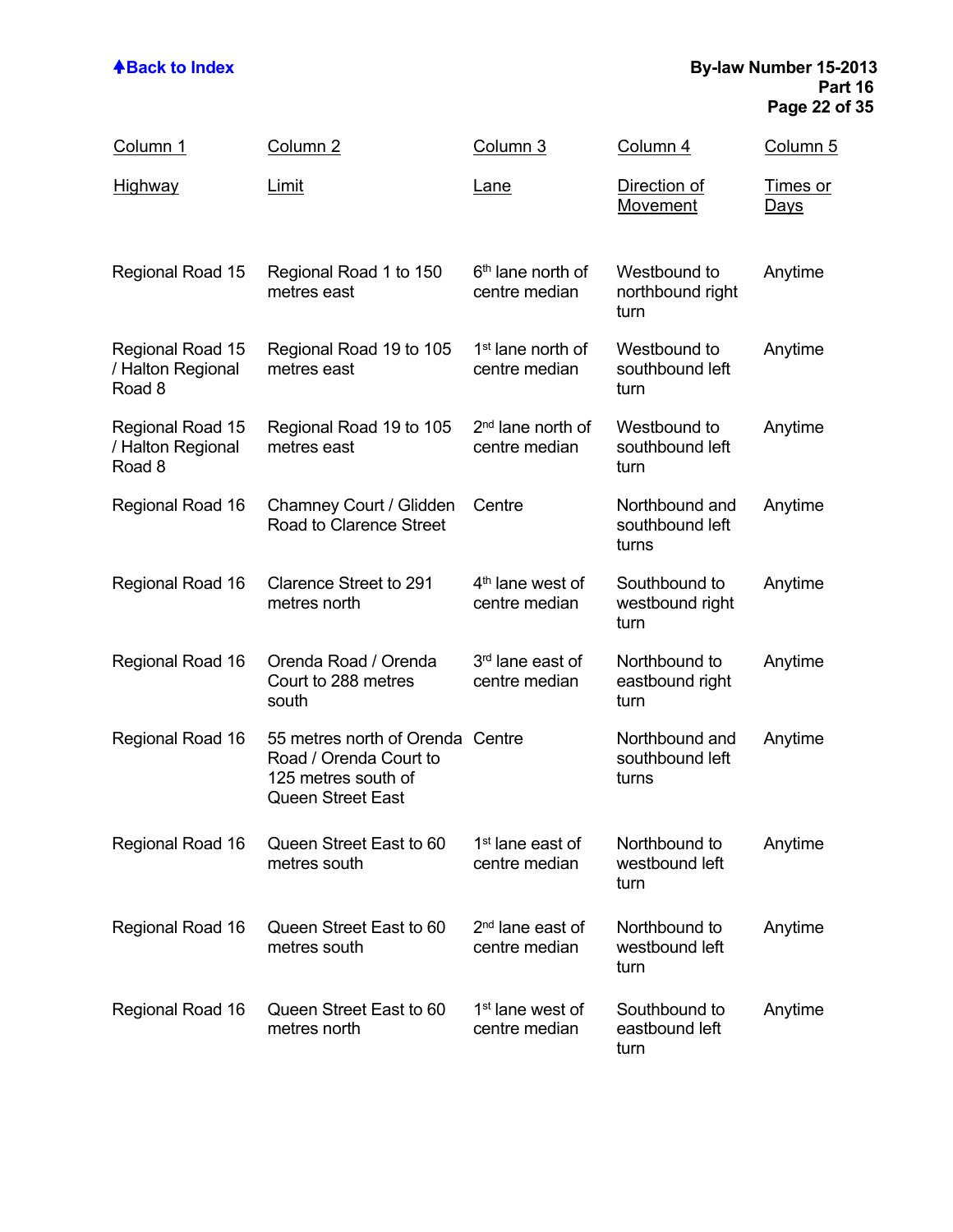### **ABack to Index By-law Number 15-2013 Part 16 Page 23 of 35**

| Column 1                                    | Column 2                                  | Column 3                                       | Column 4                                                             | Column 5                       |
|---------------------------------------------|-------------------------------------------|------------------------------------------------|----------------------------------------------------------------------|--------------------------------|
| <b>Highway</b>                              | <b>Limit</b>                              | <u>Lane</u>                                    | Direction of<br><b>Movement</b>                                      | <u>Times or</u><br><u>Days</u> |
| Regional Road 16                            | Queen Street East to 60<br>metres north   | 2 <sup>nd</sup> lane west of<br>centre median  | Southbound to<br>eastbound left<br>turn                              | Anytime                        |
| Regional Road 16                            | Queen Street East to 47<br>metres north   | 5 <sup>th</sup> lane west of<br>centre median  | Southbound to<br>westbound right<br>turn                             | Anytime                        |
| Queen Street East                           | Regional Road 16 to 30<br>metres east     | 4 <sup>th</sup> lane north of<br>centre median | Westbound to<br>Northbound right<br>turn                             | Anytime                        |
| Queen Street East                           | Regional Road 16 to 30<br>metres west     | $4th$ lane south of<br>centre median           | Eastbound to<br>southbound right<br>turn                             | Anytime                        |
| Regional Road 16<br>/ Kennedy Road<br>North | Regional Road 107 to<br>155 metres south  | 1 <sup>st</sup> lane east of<br>centre median  | Northbound to<br>westbound left<br>turn                              | Anytime                        |
| Regional Road 16<br>/ Kennedy Road<br>North | Regional Road 107 to<br>155 metres south  | 2 <sup>nd</sup> lane east of<br>centre median  | Northbound to<br>westbound left<br>turn                              | Anytime                        |
| Regional Road 16<br>/ Kennedy Road<br>North | Regional Road 107 to 30<br>metres north   | 1 <sup>st</sup> lane west of<br>centre median  | Southbound to<br>eastbound left<br>turn                              | Anytime                        |
| Regional Road 16<br>/ Kennedy Road<br>North | Regional Road 107 to 30<br>metres north   | 2 <sup>nd</sup> lane west of<br>centre median  | Southbound to<br>eastbound left<br>turn                              | Anytime                        |
| Regional Road 17                            | Lakeshore Road East to<br>60 metres north | 1 <sup>st</sup> lane west of<br>centre median  | Southbound to<br>eastbound left<br>turn                              | Anytime                        |
| Regional Road 17                            | Lakeshore Road East to<br>60 metres north | 2 <sup>nd</sup> lane west of<br>centre median  | Southbound to<br>eastbound left<br>turn and<br>southbound<br>through | Anytime                        |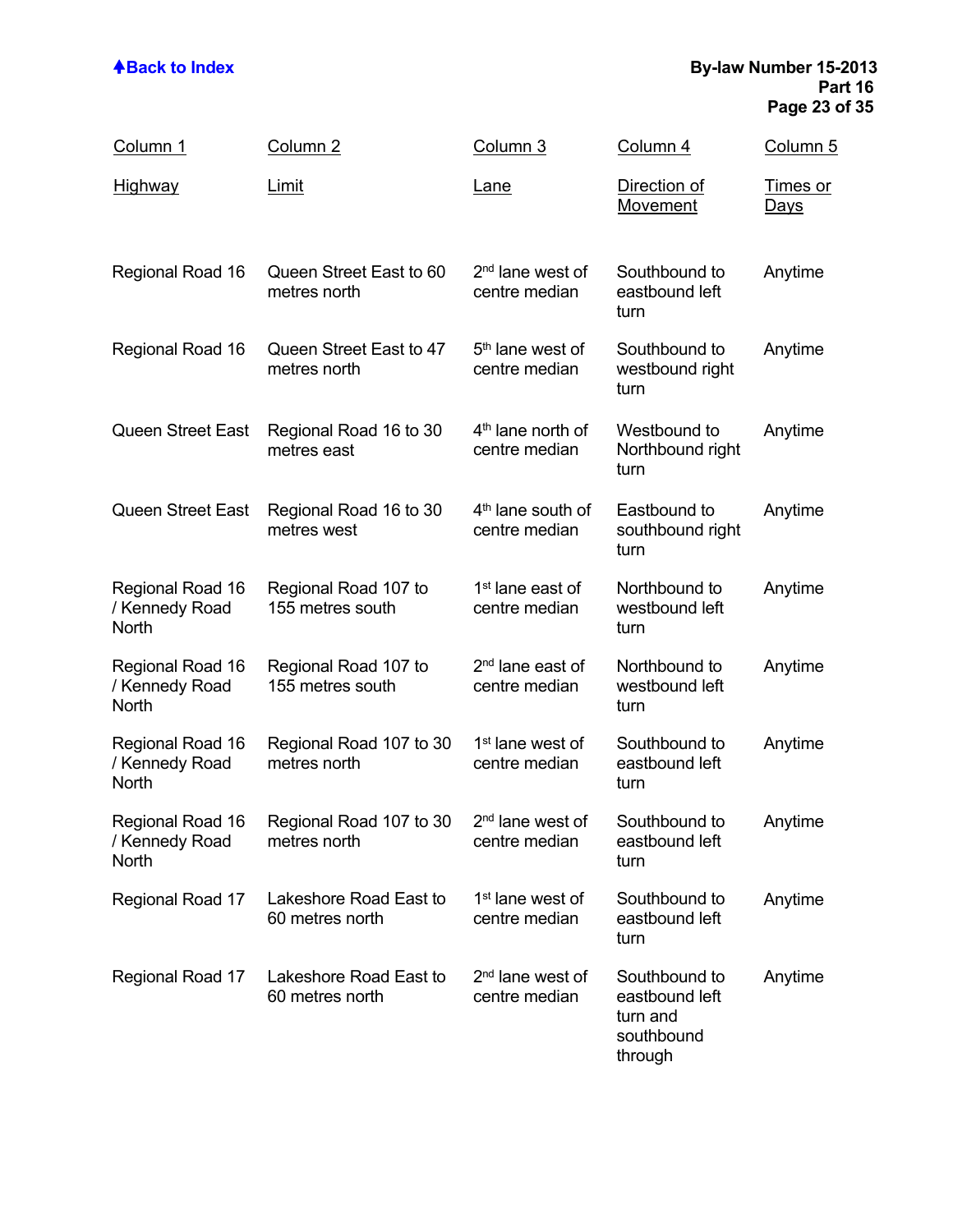### **ABack to Index By-law Number 15-2013 Part 16 Page 24 of 35**

| Column 1                                                  | Column <sub>2</sub>                                                                             | Column 3                                       | Column 4                                                             | Column 5                       |
|-----------------------------------------------------------|-------------------------------------------------------------------------------------------------|------------------------------------------------|----------------------------------------------------------------------|--------------------------------|
| <u>Highway</u>                                            | Limit                                                                                           | <u>Lane</u>                                    | Direction of<br>Movement                                             | <u>Times or</u><br><u>Days</u> |
| Regional Road 17                                          | Lakeshore Road East to<br>60 metres north                                                       | 3 <sup>rd</sup> lane west of<br>centre median  | Southbound to<br>westbound right<br>turn                             | Anytime                        |
| Regional Road 17                                          | 65 metres north of<br>Lakeshore Road East to<br>70 metres south of South<br><b>Service Road</b> | Centre                                         | Northbound and<br>southbound left<br>turns                           | Anytime                        |
| <b>North Service</b><br>Road                              | Regional Road 17 to 30<br>metres east                                                           | 1 <sup>st</sup> lane north of<br>centre median | Westbound to<br>southbound left<br>turn                              | Anytime                        |
| <b>North Service</b><br>Road                              | Regional Road 17 to 30<br>metres east                                                           | 2 <sup>nd</sup> lane north of<br>centre median | Westbound<br>through and<br>westbound to<br>northbound right<br>turn | Anytime                        |
| Regional Road 17                                          | Regional Road 20 to 62<br>metres north                                                          | 1 <sup>st</sup> lane west of<br>centre median  | Southbound to<br>eastbound left<br>turn                              | Anytime                        |
| Regional Road 17                                          | Regional Road 20 to 62<br>metres north                                                          | 2 <sup>nd</sup> lane west of<br>centre median  | Southbound to<br>eastbound left<br>turn                              | Anytime                        |
| Ramp from<br>Regional Road 17<br>to Dundas Street<br>East | Dundas Street East to 30<br>metres north                                                        | 1 <sup>st</sup> lane west of<br>centre median  | Southbound to<br>eastbound left<br>turn                              | Anytime                        |
| Ramp from<br>Regional Road 17<br>to Dundas Street<br>East | Dundas Street East to 30<br>metres north                                                        | 2 <sup>nd</sup> lane west of<br>centre median  | Southbound to<br>eastbound left<br>turn and<br>southbound<br>through | Anytime                        |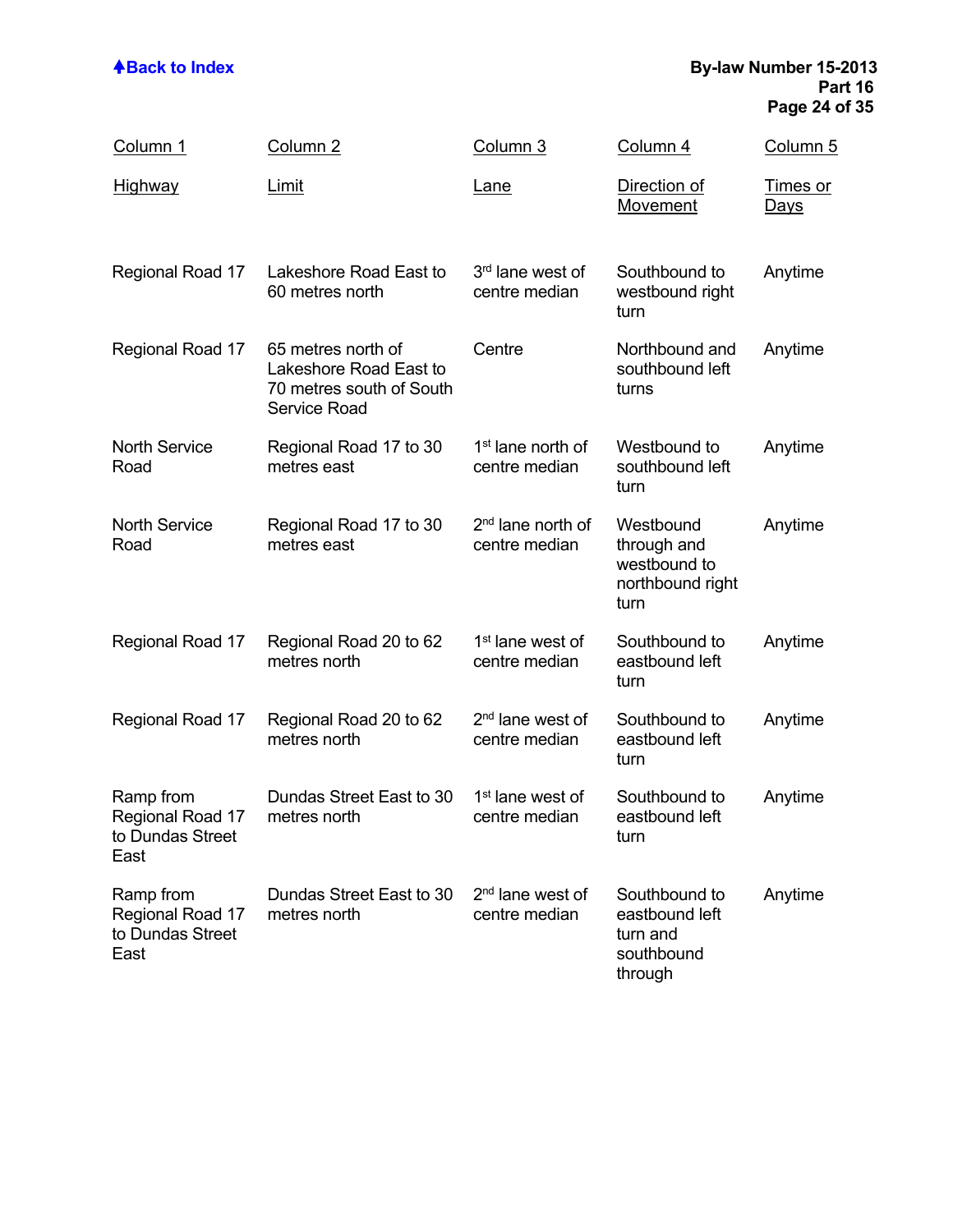### **ABack to Index By-law Number 15-2013 Part 16 Page 25 of 35**

| Column 1                                                         | Column <sub>2</sub>                                                          | Column 3                                       | Column 4                                                            | Column 5                       |
|------------------------------------------------------------------|------------------------------------------------------------------------------|------------------------------------------------|---------------------------------------------------------------------|--------------------------------|
| <u>Highway</u>                                                   | Limit                                                                        | <b>Lane</b>                                    | Direction of<br>Movement                                            | <u>Times or</u><br><u>Days</u> |
| Ramp from<br><b>Dundas Street</b><br>East to Regional<br>Road 17 | Regional Road 17 to 30<br>metres west                                        | 1 <sup>st</sup> lane south of<br>centre median | Eastbound to<br>northbound left<br>turn                             | Anytime                        |
| Ramp from<br><b>Dundas Street</b><br>East to Regional<br>Road 17 | Regional Road 17 to 30<br>metres west                                        | 2 <sup>nd</sup> lane south of<br>centre median | Eastbound to<br>northbound left<br>turn and<br>eastbound<br>through | Anytime                        |
| Regional Road 17                                                 | Silver Creek Boulevard to<br><b>Burnhamthorpe Road</b><br>East               | Centre                                         | Northbound and<br>southbound left<br>turns                          | Anytime                        |
| Regional Road 18<br>/ Chinguacousy<br>Road                       | Regional Road 15 to 30<br>metres south                                       | 1 <sup>st</sup> lane east of<br>centre median  | Northbound to<br>westbound left<br>turn                             | Anytime                        |
| Regional Road 18<br>/ Chinguacousy<br>Road                       | Regional Road 15 to 30<br>metres south                                       | 2 <sup>nd</sup> lane east of<br>centre median  | Northbound to<br>westbound left<br>turn                             | Anytime                        |
| Regional Road 19                                                 | Royal Windsor Drive to<br>40 metres north                                    | 1 <sup>st</sup> lane west of<br>centre median  | Southbound to<br>eastbound left<br>turn                             | Anytime                        |
| Regional Road 19                                                 | Royal Windsor Drive to<br>40 metres north                                    | 2 <sup>nd</sup> lane west of<br>centre median  | Southbound to<br>eastbound left<br>turn                             | Anytime                        |
| Regional Road 19                                                 | North Sheridan Way /<br><b>Upper Middle Road East</b><br>to 50 metres south  | 1 <sup>st</sup> lane east of<br>centre median  | Northbound to<br>westbound left<br>turn                             | Anytime                        |
| Regional Road 19                                                 | North Sheridan Way /<br><b>Upper Middle Road East</b><br>to 140 metres south | 2 <sup>nd</sup> lane east of<br>centre median  | Northbound to<br>westbound left<br>turn                             | Anytime                        |
| <b>Dundas Street</b><br>West                                     | Regional Road 19 to 30<br>metres west                                        | 1 <sup>st</sup> lane south of<br>centre median | Eastbound to<br>northbound left<br>turn                             | Anytime                        |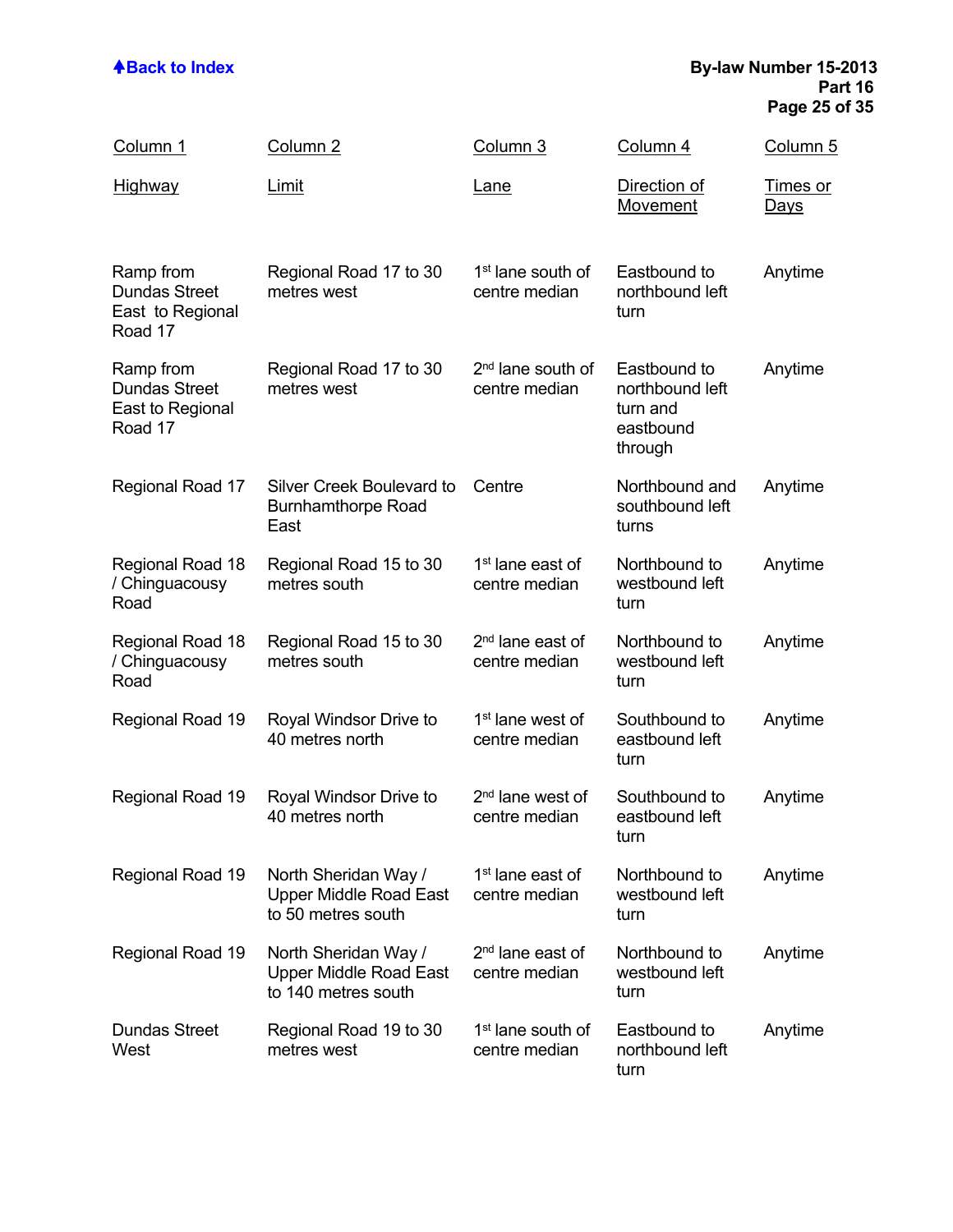### **ABack to Index By-law Number 15-2013 Part 16 Page 26 of 35**

| Column 1                       | Column <sub>2</sub>                                                 | Column 3                                       | Column 4                                 | Column 5                       |
|--------------------------------|---------------------------------------------------------------------|------------------------------------------------|------------------------------------------|--------------------------------|
| <b>Highway</b>                 | Limit                                                               | <u>Lane</u>                                    | Direction of<br>Movement                 | <b>Times or</b><br><u>Days</u> |
| <b>Dundas Street</b><br>West   | Regional Road 19 to 30<br>metres west                               | 2 <sup>nd</sup> lane south of<br>centre median | Eastbound to<br>northbound left<br>turn  | Anytime                        |
| Meadowpine<br><b>Boulevard</b> | Regional Road 19 to 30<br>metres east                               | 1 <sup>st</sup> lane north of<br>centre median | Westbound to<br>southbound left<br>turn  | Anytime                        |
| Meadowpine<br><b>Boulevard</b> | Regional Road 19 to 30<br>metres east                               | 2 <sup>nd</sup> lane north of<br>centre median | Westbound to<br>southbound left<br>turn  | Anytime                        |
| Meadowpine<br><b>Boulevard</b> | Regional Road 19 to 30<br>metres east                               | 3rd lane north of<br>centre line               | Westbound to<br>northbound right<br>turn | Anytime                        |
| Regional Road 19               | Regional Road 15 /<br>Halton Regional Road 8<br>to 114 metres south | 1 <sup>st</sup> lane east of<br>centre median  | Northbound to<br>westbound left<br>turn  | Anytime                        |
| Regional Road 19               | Regional Road 15 /<br>Halton Regional Road 8<br>to 114 metres south | 2 <sup>nd</sup> lane east of<br>centre median  | Northbound to<br>westbound left<br>turn  | Anytime                        |
| Regional Road 20               | Regional Road 17 to 74<br>metres east                               | 1 <sup>st</sup> lane north of<br>centre median | Westbound to<br>southbound left<br>turn  | Anytime                        |
| Regional Road 20               | Regional Road 17 to 74<br>metres east                               | 2 <sup>nd</sup> lane north of<br>centre median | Westbound to<br>southbound left<br>turn  | Anytime                        |
| <b>Hurontario Street</b>       | Regional Road 20 to 30<br>metres south                              | 1 <sup>st</sup> lane east of<br>centre median  | Northbound to<br>westbound left<br>turn  | Anytime                        |
| <b>Hurontario Street</b>       | Regional Road 20 to 30<br>metres south                              | 2 <sup>nd</sup> lane east of<br>centre median  | Northbound to<br>westbound left<br>turn  | Anytime                        |
| Stavebank Road /<br>Mavis Road | Regional Road 20 to 30<br>metres north                              | 1 <sup>st</sup> lane west of<br>centre median  | Southbound to<br>eastbound left<br>turn  | Anytime                        |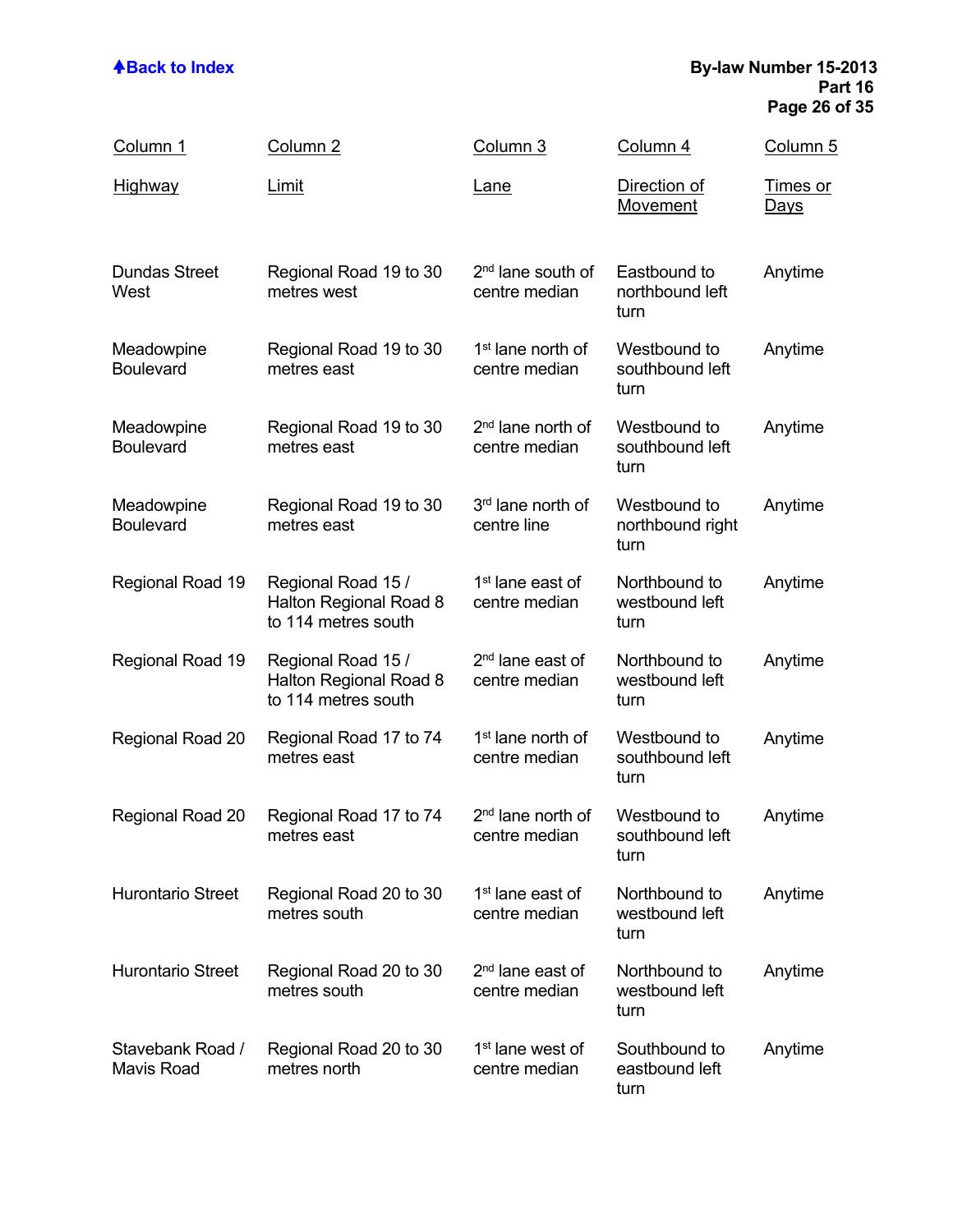### **ABack to Index By-law Number 15-2013 Part 16 Page 27 of 35**

| Column 1                              | Column 2                                                                               | Column 3                                      | Column 4                                   | Column 5                       |
|---------------------------------------|----------------------------------------------------------------------------------------|-----------------------------------------------|--------------------------------------------|--------------------------------|
| <u>Highway</u>                        | <b>Limit</b>                                                                           | Lane                                          | Direction of<br>Movement                   | <u>Times or</u><br><u>Days</u> |
| Stavebank Road /<br><b>Mavis Road</b> | Regional Road 20 to 30<br>metres north                                                 | 2 <sup>nd</sup> lane west of<br>centre median | Southbound to<br>eastbound left<br>turn    | Anytime                        |
| Regional Road 20                      | Stavebank Road / Mavis<br>Road to 160 metres east                                      | 3rd lane north of<br>centre median            | Westbound to<br>northbound right<br>turn   | Anytime                        |
| Regional Road 50                      | 300 metres north of<br>Regional Road 15 to 400<br>metres south of Regional<br>Road 107 | Centre                                        | Northbound and<br>southbound left<br>turns | Anytime                        |
| Regional Road 50                      | Regional Road 107 to<br>100 metres south                                               | 1 <sup>st</sup> lane east of<br>centre median | Northbound to<br>westbound left<br>turn    | Anytime                        |
| Regional Road 50                      | Regional Road 107 to<br>100 metres south                                               | 3rd lane east of<br>centre median             | Northbound throug Anytime                  |                                |
| Regional Road 50                      | Regional Road 107 to<br>100 metres south                                               | 4 <sup>th</sup> lane east of<br>centre median | Northbound throug Anytime                  |                                |
| Regional Road 50                      | Regional Road 107 to<br>100 metres south                                               | 5 <sup>th</sup> lane east of<br>centre median | Northbound to<br>eastbound right tu        | Anytime                        |
| Regional Road 50                      | Regional Road 107 to<br>100 metres north                                               | 1 <sup>st</sup> lane west of<br>centre median | Southbound to<br>eastbound left tul        | Anytime                        |
| Regional Road 50                      | Regional Road 107 to<br>100 metres north                                               | 2 <sup>nd</sup> lane west of<br>centre median | Southbound to<br>eastbound left<br>tuı     | Anytime                        |
| Regional Road 50                      | Regional Road 107 to<br>100 metres south                                               | 3rd lane west of<br>centre median             | Southbound<br>through                      | Anytime                        |
| Regional Road 50                      | Regional Road 107 to<br>100 metres south                                               | 4 <sup>th</sup> lane west of<br>centre median | Southbound<br>through                      | Anytime                        |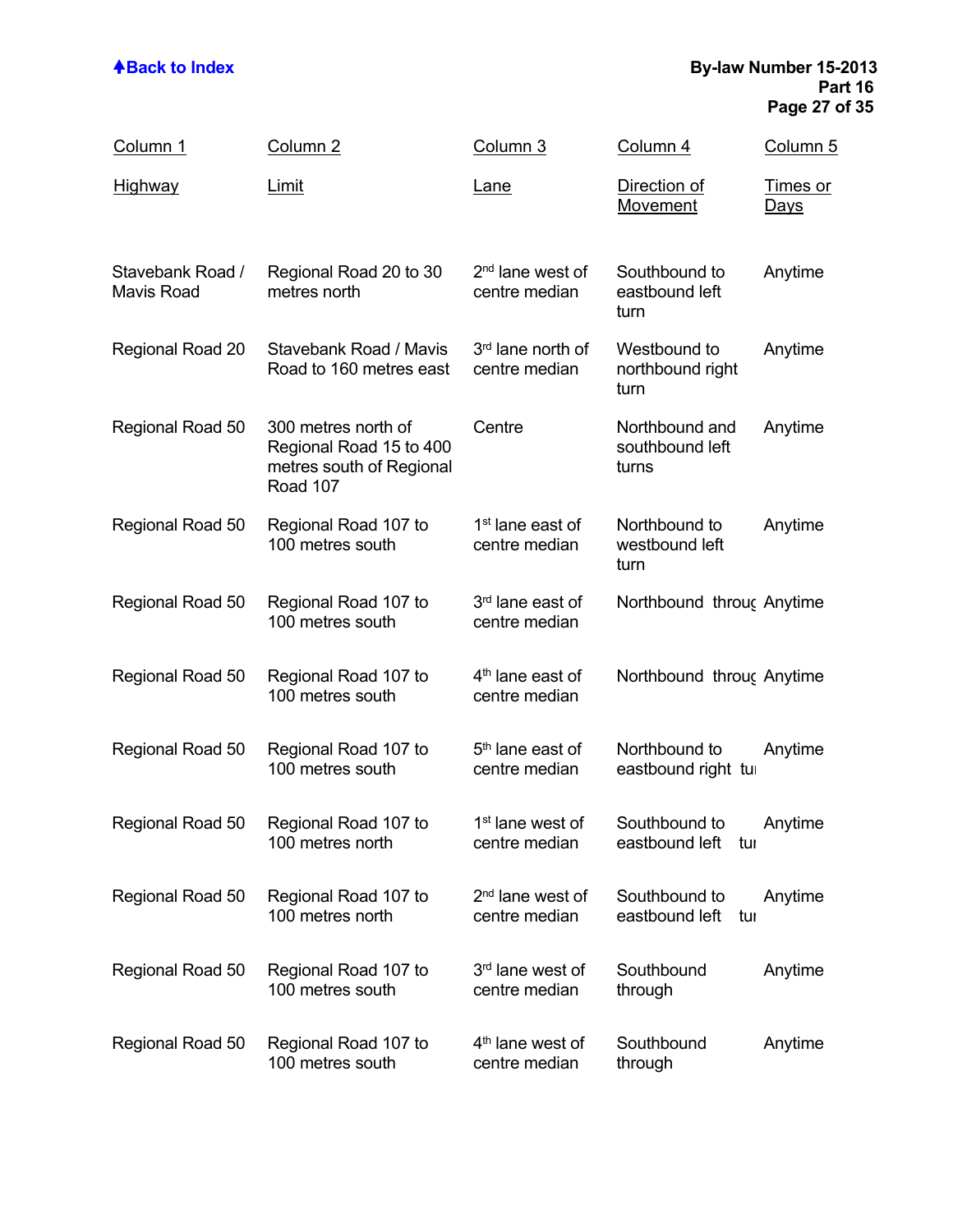### **ABack to Index By-law Number 15-2013 Part 16 Page 28 of 35**

| Column 1                                                                                          | Column <sub>2</sub>                                                                                                  | Column 3                                      | Column 4                                   | Column 5                |
|---------------------------------------------------------------------------------------------------|----------------------------------------------------------------------------------------------------------------------|-----------------------------------------------|--------------------------------------------|-------------------------|
| <u>Highway</u>                                                                                    | Limit                                                                                                                | <u>Lane</u>                                   | Direction of<br>Movement                   | Times or<br><u>Days</u> |
| Regional Road 50                                                                                  | Regional Road 107 to<br>100 metres north                                                                             | 5 <sup>th</sup> lane west of<br>centre median | Southbound to<br>westbound right<br>turn   | Anytime                 |
| Regional Road 50                                                                                  | 400 metres north of<br>Regional Road 107 to<br>150 metres south of<br>Langstaff Road / Cottrelle<br><b>Boulevard</b> | Centre                                        | Northbound and<br>southbound left<br>turns | Anytime                 |
| Regional Road 50                                                                                  | 150 metres north of<br>Langstaff Road to 300<br>metres south of<br>Rutherford Road /<br><b>Castlemore Road</b>       | Centre                                        | Northbound and<br>southbound left<br>turns | Anytime                 |
| Private access<br>located 1,200<br>metres north of<br>Rutherford Road /<br><b>Castlemore Road</b> | Regional Road 50 to 30<br>metres east                                                                                | 1 <sup>st</sup> lane north of<br>centre line  | Westbound to<br>southbound left<br>turn    | Anytime                 |
| Private access<br>located 1,200<br>metres north of<br>Rutherford Road /<br><b>Castlemore Road</b> | Regional Road 50 to 30<br>metres east                                                                                | $2nd$ lane north of<br>centre line            | Westbound to<br>southbound left<br>turn    | Anytime                 |
| Private access<br>located 1,200<br>metres north of<br>Rutherford Road /<br><b>Castlemore Road</b> | Regional Road 50 to 30<br>metres east                                                                                | 3 <sup>rd</sup> lane north of<br>centre line  | Westbound to<br>northbound right<br>turn   | Anytime                 |
| Regional Road 50                                                                                  | 70 metres north of<br>Regional Road 14 to 60<br>metres south of McEwan<br><b>Drive West</b>                          | Centre                                        | Northbound and<br>southbound left<br>turns | Anytime                 |
| George Bolton<br>Parkway                                                                          | Regional Road 50 to 30<br>metres west                                                                                | 1 <sup>st</sup> lane south of<br>centre line  | Eastbound to<br>northbound left<br>turn    | Anytime                 |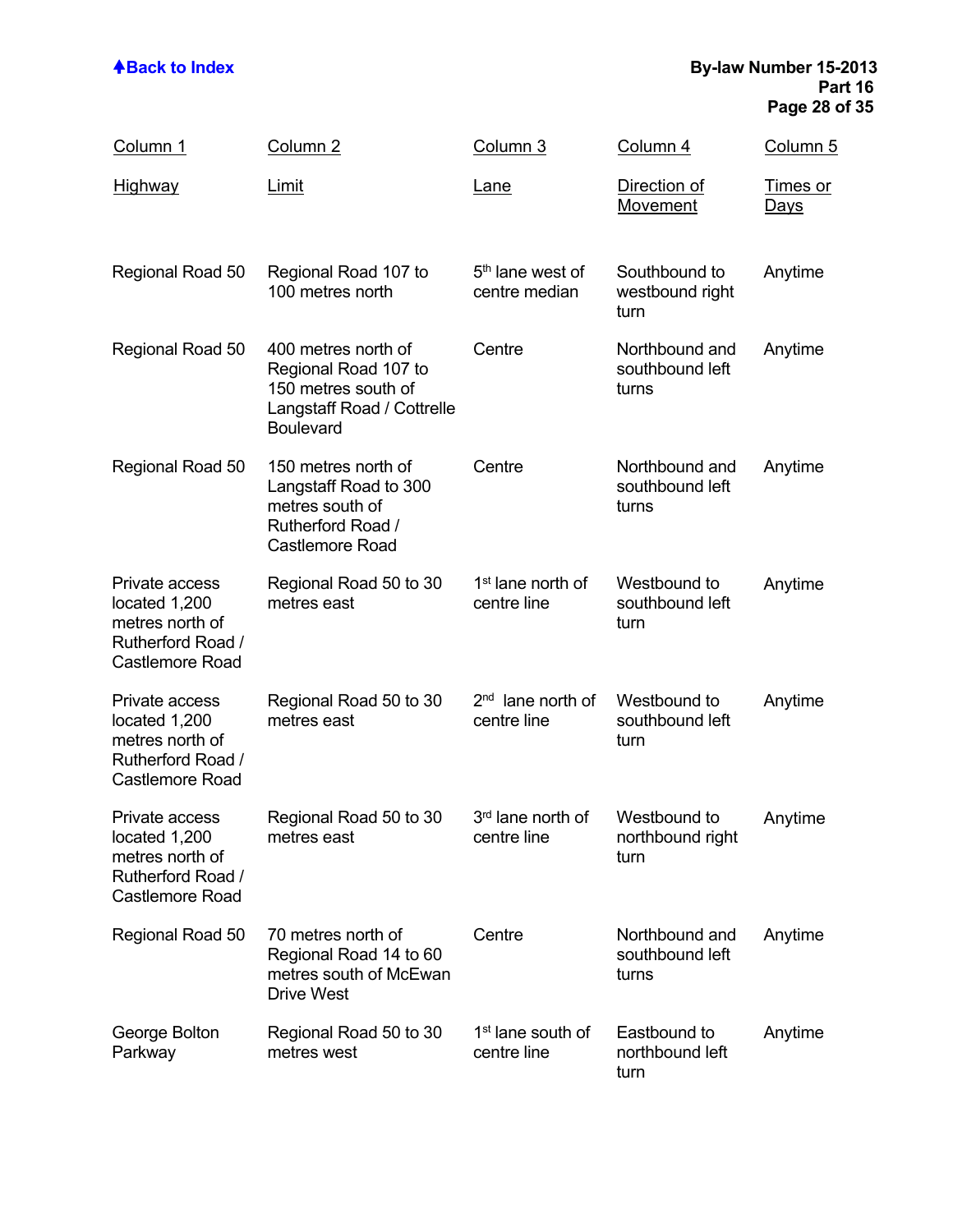### **ABack to Index By-law Number 15-2013 Part 16 Page 29 of 35**

| Column 1                                                  | Column <sub>2</sub>                                                      | Column 3                                       | Column 4                                                        | Column 5                |
|-----------------------------------------------------------|--------------------------------------------------------------------------|------------------------------------------------|-----------------------------------------------------------------|-------------------------|
| <u>Highway</u>                                            | <u>Limit</u>                                                             | <u>Lane</u>                                    | Direction of<br>Movement                                        | Times or<br><u>Days</u> |
| George Bolton<br>Parkway                                  | Regional Road 50 to 30<br>metres west                                    | 2 <sup>nd</sup> lane south of<br>centre line   | Eastbound to<br>southbound right<br>turn                        | Anytime                 |
| <b>McEwan Drive</b><br>East / McEwan<br><b>Drive West</b> | Regional Road 50 to 30<br>metres east                                    | 1 <sup>st</sup> lane north of<br>centre median | Westbound to<br>southbound left tui                             | Anytime                 |
| <b>McEwan Drive</b><br>East / McEwan<br><b>Drive West</b> | Regional Road 50 to 30<br>metres east                                    | 2 <sup>nd</sup> lane north of<br>centre median | Westbound to<br>southbound left tui                             | Anytime                 |
| Regional Road 50                                          | Queensgate Boulevard /<br>private access to 150<br>metres south          | 4 <sup>th</sup> lane east of<br>centre median  | Northbound to<br>eastbound right tur                            | Anytime                 |
| Queensgate<br>Boulevard / private<br>access               | Regional Road 50 to 30<br>metres east                                    | 1 <sup>st</sup> lane north of<br>centre median | Westbound to<br>southbound left tui                             | Anytime                 |
| Queensgate<br>Boulevard / private<br>access               | Regional Road 50 to 30<br>metres east                                    | 2 <sup>nd</sup> lane north of<br>centre median | Westbound to<br>southbound left tui<br>and westbound<br>through | Anytime                 |
| Queensgate<br>Boulevard / private<br>access               | Regional Road 50 to 30<br>metres east                                    | 3rd lane north of<br>centre median             | Westbound to<br>northbound right<br>turn                        | Anytime                 |
| Regional Road 50                                          | Queensgate Boulevard /<br>private access to 169<br>metres north          | 3 <sup>rd</sup> lane east of<br>centre median  | Northbound to<br>eastbound right tur                            | Anytime                 |
| Regional Road 50                                          | Allan Drive / Wilton Drive<br>to 226 metres south                        | 4 <sup>th</sup> lane east of<br>centre median  | Northbound to<br>eastbound right tur                            | Anytime                 |
| Regional Road 50                                          | 100 metres north of Allan<br>Drive / Wilton Drive to<br>Norton Boulevard | Centre                                         | Northbound and<br>southbound left<br>turns                      | Anytime                 |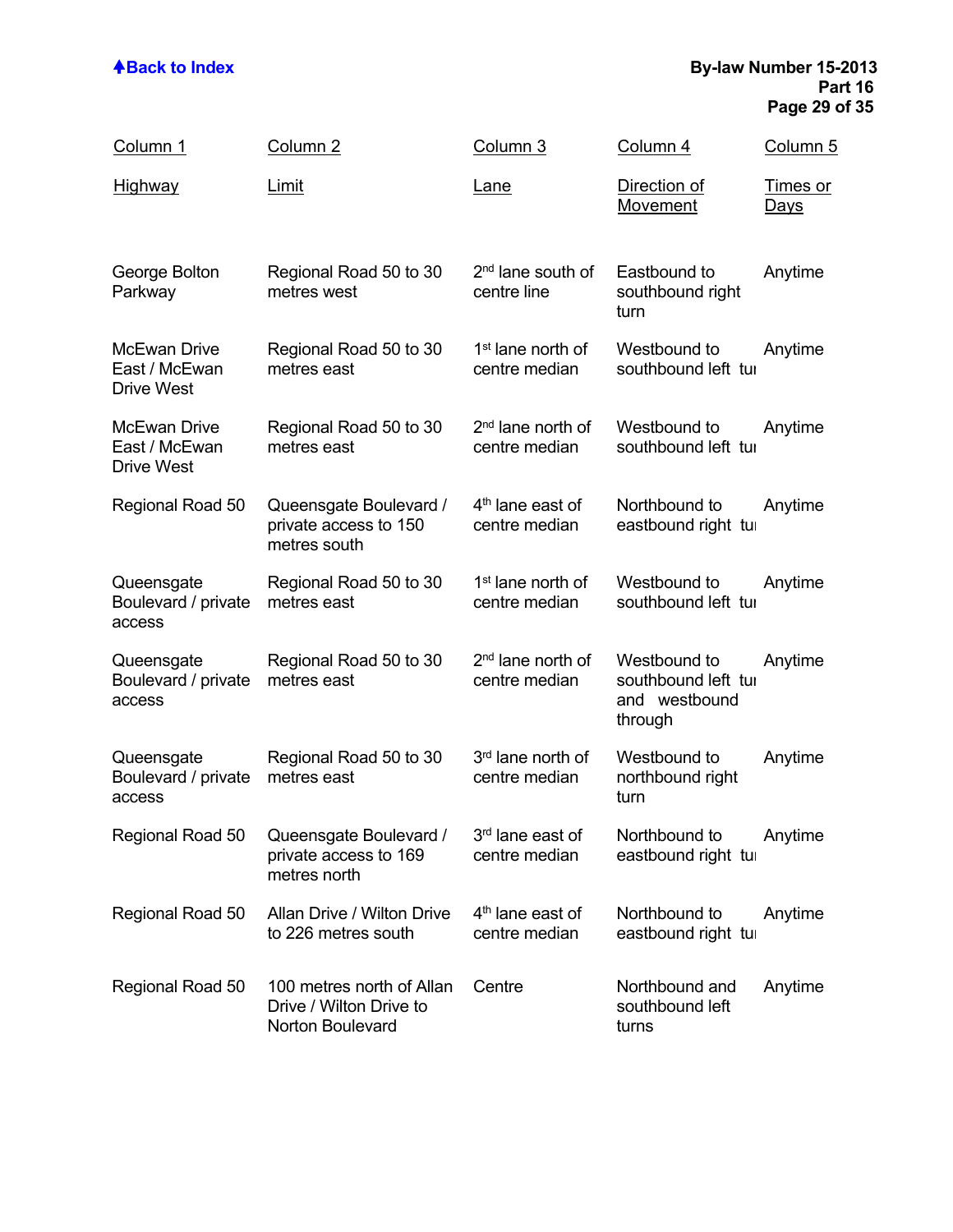### **ABack to Index By-law Number 15-2013 Part 16 Page 30 of 35**

| Column 1                                        | Column 2                                                                    | Column 3                                       | Column 4                                 | Column 5                       |
|-------------------------------------------------|-----------------------------------------------------------------------------|------------------------------------------------|------------------------------------------|--------------------------------|
| <u>Highway</u>                                  | Limit                                                                       | <u>Lane</u>                                    | Direction of<br><b>Movement</b>          | <u>Times or</u><br><u>Days</u> |
| Regional Road 50                                | Columbia Way / private<br>access to 140 metres<br>south                     | 3 <sup>rd</sup> lane east of<br>centre line    | Northbound to<br>eastbound right tur     | Anytime                        |
| <b>Regional Road</b><br>107                     | Regional Road 50 to 110<br>metres east                                      | 5 <sup>th</sup> lane north of<br>centre median | Westbound to<br>northbound right<br>turn | Anytime                        |
| <b>Regional Road</b><br>107                     | Regional Road 50 to 110<br>metres west                                      | 5 <sup>th</sup> lane south of<br>centre median | Eastbound to<br>southbound right<br>turn | Anytime                        |
| <b>Regional Road</b><br>107                     | Regional Road 8 to 90<br>metres east                                        | 5 <sup>th</sup> lane north of<br>centre median | Westbound to<br>northbound right<br>turn | Anytime                        |
| <b>Regional Road</b><br>107                     | Regional Road 8 to 90<br>metres west                                        | 5 <sup>th</sup> lane south of<br>centre median | Eastbound to<br>southbound right<br>turn | Anytime                        |
| <b>Regional Road</b><br>107                     | Beaumaris Drive /<br>Palleschi Drive to 45<br>metres east                   | 5 <sup>th</sup> lane north of<br>centre median | Westbound to<br>northbound right<br>turn | Anytime                        |
| <b>Regional Road</b><br>107                     | Beaumaris Drive /<br>Palleschi Drive to 45<br>metres west                   | 5 <sup>th</sup> lane south of<br>centre median | Eastbound to<br>southbound right<br>turn | Anytime                        |
| <b>Regional Road</b><br>107                     | <b>Claireville Conservation</b><br>Road / McVean Drive to<br>50 metres east | 5 <sup>th</sup> lane north of<br>centre median | Westbound to<br>northbound right<br>turn | Anytime                        |
| <b>Regional Road</b><br>107                     | <b>Claireville Conservation</b><br>Road / McVean Drive to<br>50 metres west | 5 <sup>th</sup> lane south of<br>centre median | Eastbound to<br>southbound right<br>turn | Anytime                        |
| Goreway Drive /<br>Humberwest<br>Parkway        | Regional Road 107 to 30<br>metres south                                     | 1 <sup>st</sup> lane east of<br>centre median  | Northbound to<br>westbound left<br>turn  | Anytime                        |
| Goreway Drive /<br><b>Humberwest</b><br>Parkway | Regional Road 107 to 30<br>metres south                                     | 2 <sup>nd</sup> lane east of<br>centre median  | Northbound to<br>westbound left<br>turn  | Anytime                        |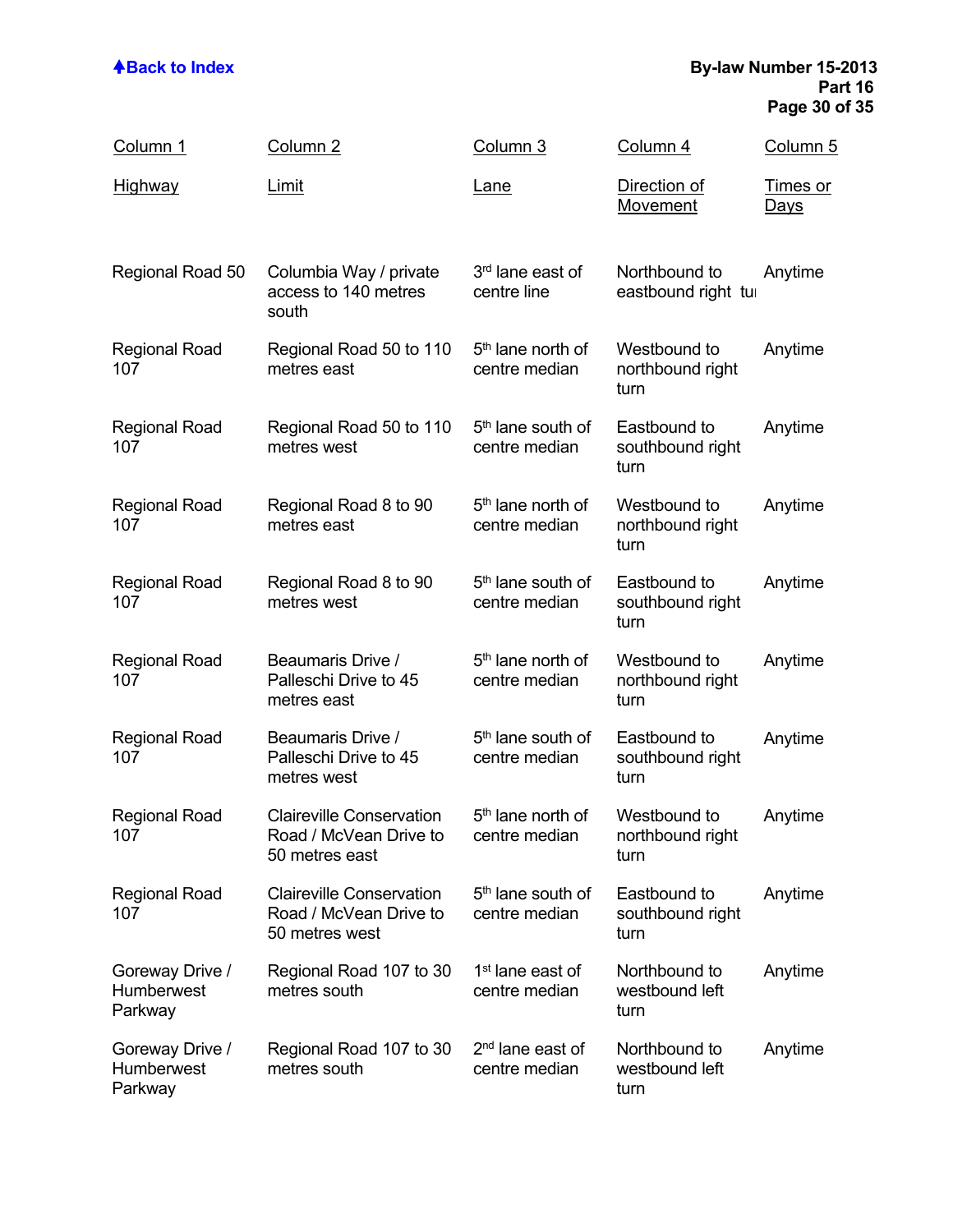### **ABack to Index By-law Number 15-2013 Part 16 Page 31 of 35**

| Column 1                                        | Column <sub>2</sub>                                                                 | Column 3                                       | Column 4                                 | Column 5                       |
|-------------------------------------------------|-------------------------------------------------------------------------------------|------------------------------------------------|------------------------------------------|--------------------------------|
| <u>Highway</u>                                  | <u>Limit</u>                                                                        | <u>Lane</u>                                    | Direction of<br>Movement                 | <u>Times or</u><br><u>Days</u> |
| Goreway Drive /<br>Humberwest<br>Parkway        | Regional Road 107 to 30<br>metres north                                             | 1 <sup>st</sup> lane west of<br>centre median  | Southbound to<br>eastbound left<br>turn  | Anytime                        |
| Goreway Drive /<br><b>Humberwest</b><br>Parkway | Regional Road 107 to 30<br>metres north                                             | 2 <sup>nd</sup> lane west of<br>centre median  | Southbound to<br>eastbound left<br>turn  | Anytime                        |
| <b>Regional Road</b><br>107                     | Goreway Drive /<br>Humberwest Parkway to<br>100 metres east                         | 5 <sup>th</sup> lane north of<br>centre median | Westbound to<br>northbound right<br>turn | Anytime                        |
| <b>Regional Road</b><br>107                     | Goreway Drive /<br>Humberwest Parkway to<br>100 metres west                         | 5 <sup>th</sup> lane south of<br>centre median | Eastbound to<br>southbound right<br>turn | Anytime                        |
| <b>Regional Road</b><br>107                     | Delta Park Boulevard /<br><b>Maritime Ontario</b><br>Boulevard to 50 metres<br>east | 5 <sup>th</sup> lane north of<br>centre median | Westbound to<br>northbound right<br>turn | Anytime                        |
| <b>Regional Road</b><br>107                     | Delta Park Boulevard /<br><b>Maritime Ontario</b><br>Boulevard to 50 metres<br>west | 5 <sup>th</sup> lane south of<br>centre median | Eastbound to<br>southbound right<br>turn | Anytime                        |
| <b>Regional Road</b><br>107                     | Regional Road 7 to 100<br>metres east                                               | 1 <sup>st</sup> lane north of<br>centre median | Westbound to<br>southbound left<br>turn  | Anytime                        |
| <b>Regional Road</b><br>107                     | Regional Road 7 to 100<br>metres east                                               | 2 <sup>nd</sup> lane north of<br>centre median | Westbound to<br>southbound left<br>turn  | Anytime                        |
| <b>Regional Road</b><br>107                     | Regional Road 7 to 110<br>metres east                                               | 6 <sup>th</sup> lane north of<br>centre median | Westbound to<br>northbound right<br>turn | Anytime                        |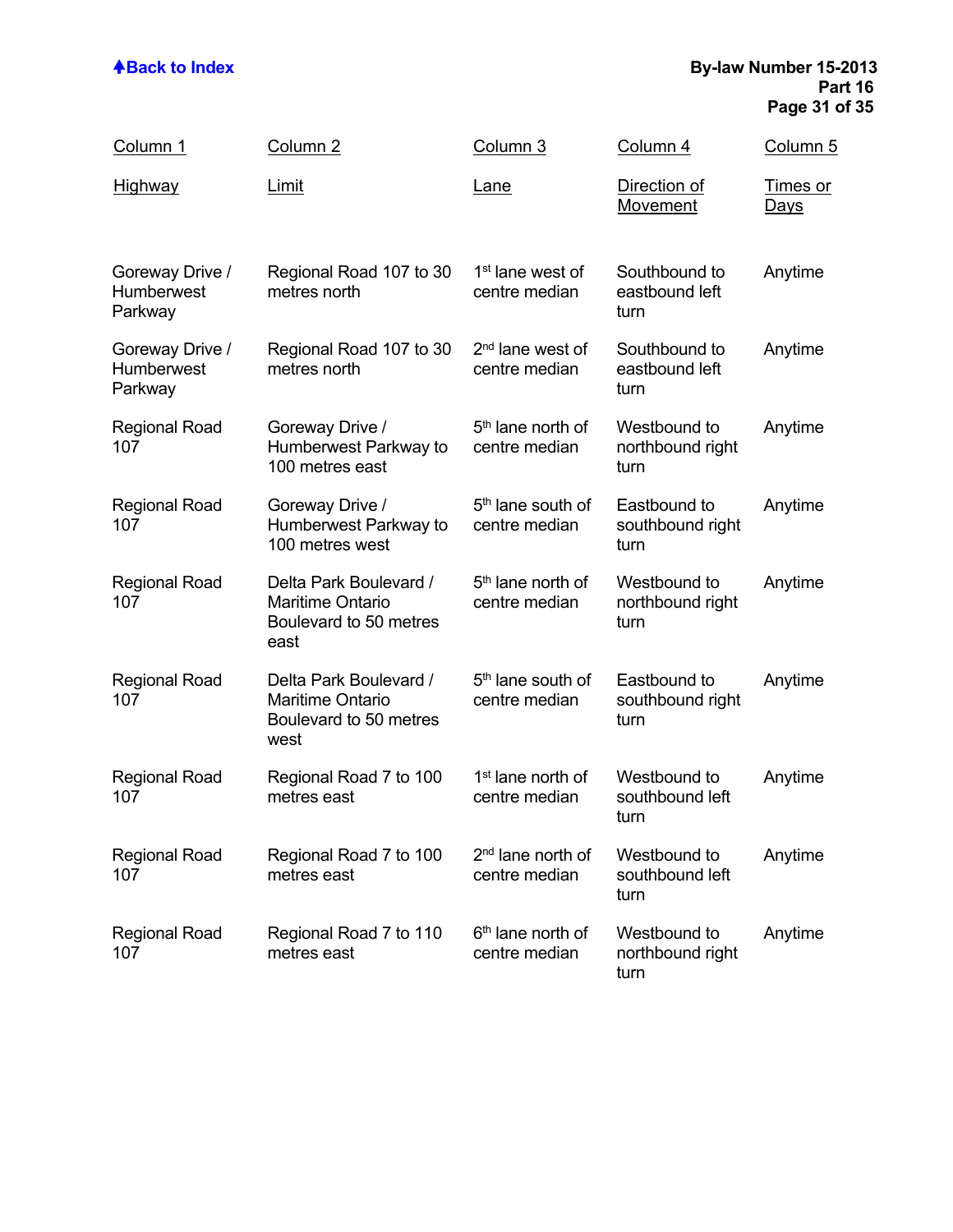### **ABack to Index By-law Number 15-2013 Part 16 Page 32 of 35**

| Column 1                    | Column <sub>2</sub>                                               | Column 3                                       | Column 4                                 | Column 5                       |
|-----------------------------|-------------------------------------------------------------------|------------------------------------------------|------------------------------------------|--------------------------------|
| <u>Highway</u>              | Limit                                                             | <u>Lane</u>                                    | Direction of<br>Movement                 | <u>Times or</u><br><u>Days</u> |
| <b>Regional Road</b><br>107 | Regional Road 7 to 110<br>metres west                             | 1 <sup>st</sup> lane south of<br>centre median | Eastbound to<br>northbound left<br>turn  | Anytime                        |
| <b>Regional Road</b><br>107 | Regional Road 7 to 110<br>metres west                             | 2 <sup>nd</sup> lane south of<br>centre median | Eastbound to<br>northbound left<br>turn  | Anytime                        |
| <b>Regional Road</b><br>107 | Regional Road 7 to 110<br>metres west                             | 6 <sup>th</sup> lane south of<br>centre median | Eastbound to<br>southbound right<br>turn | Anytime                        |
| <b>Regional Road</b><br>107 | Torbram Road to 110<br>metres east                                | 5 <sup>th</sup> lane north of<br>centre median | Westbound to<br>northbound right<br>turn | Anytime                        |
| <b>Regional Road</b><br>107 | Torbram Road to 90<br>metres west                                 | 5 <sup>th</sup> lane south of<br>centre median | Eastbound to<br>southbound right<br>turn | Anytime                        |
| <b>Regional Road</b><br>107 | Finchgate Boulevard /<br>Glenvale Boulevard to 95<br>metres east  | 5 <sup>th</sup> lane north of<br>centre median | Westbound to<br>northbound right<br>turn | Anytime                        |
| <b>Regional Road</b><br>107 | Finchgate Boulevard /<br>Glenvale Boulevard to<br>110 metres west | 5 <sup>th</sup> lane south of<br>centre median | Eastbound to<br>southbound right<br>turn | Anytime                        |
| <b>Regional Road</b><br>107 | Bramalea Road to 45<br>metres east                                | 5 <sup>th</sup> lane north of<br>centre median | Westbound to<br>northbound right<br>turn | Anytime                        |
| <b>Regional Road</b><br>107 | Bramalea Road to 55<br>metres west                                | 5 <sup>th</sup> lane south of<br>centre median | Eastbound to<br>southbound right<br>turn | Anytime                        |
| <b>Central Park Drive</b>   | Regional Road 107 to 30<br>metres south                           | 1 <sup>st</sup> lane east of<br>centre median  | Northbound to<br>westbound left<br>turn  | Anytime                        |
| <b>Central Park Drive</b>   | Regional Road 107 to 30<br>metres south                           | 2 <sup>nd</sup> lane east of<br>centre median  | Northbound to<br>westbound left<br>turn  | Anytime                        |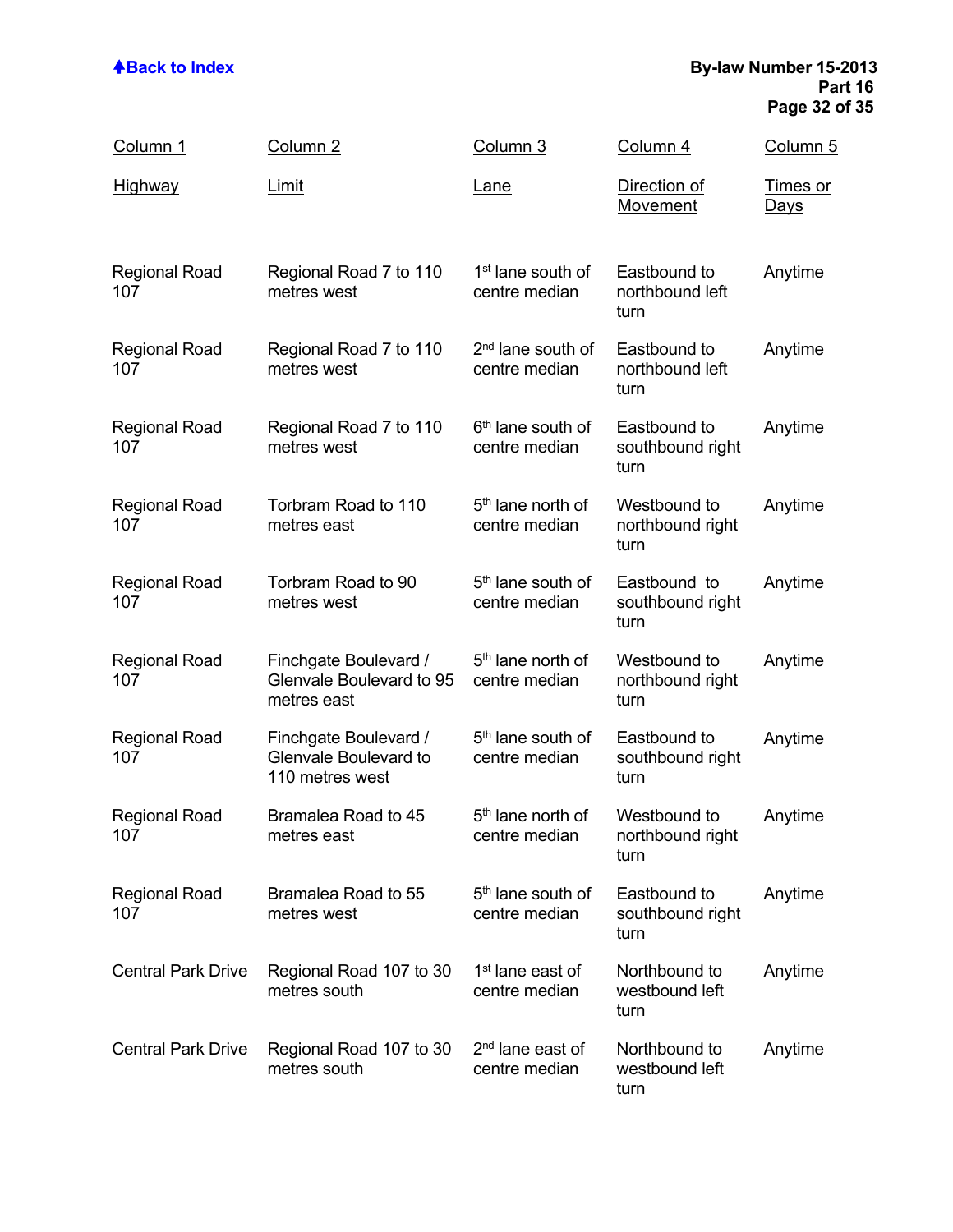### **ABack to Index By-law Number 15-2013 Part 16 Page 33 of 35**

| Column 1                    | Column 2                                                                                 | Column 3                                       | Column 4                                 | Column 5                       |
|-----------------------------|------------------------------------------------------------------------------------------|------------------------------------------------|------------------------------------------|--------------------------------|
| <u>Highway</u>              | <u>Limit</u>                                                                             | <u>Lane</u>                                    | Direction of<br>Movement                 | <u>Times or</u><br><u>Days</u> |
| <b>Regional Road</b><br>107 | Central Park Drive to 110<br>metres east                                                 | 1 <sup>st</sup> lane north of<br>centre median | Westbound to<br>southbound left<br>turn  | Anytime                        |
| <b>Regional Road</b><br>107 | Central Park Drive to 110<br>metres east                                                 | 2 <sup>nd</sup> lane north of<br>centre median | Westbound to<br>southbound left<br>turn  | Anytime                        |
| <b>Regional Road</b><br>107 | Central Park Drive to 34<br>metres east                                                  | 6 <sup>th</sup> lane north of<br>centre median | Westbound to<br>northbound right<br>turn | Anytime                        |
| <b>Regional Road</b><br>107 | Central Park Drive to 33<br>metres west                                                  | 6 <sup>th</sup> lane south of<br>centre median | Eastbound to<br>southbound right<br>turn | Anytime                        |
| <b>Regional Road</b><br>107 | Private access located<br>400 metres west of<br>Central Park Drive to 345<br>metres west | 4 <sup>th</sup> lane south of<br>centre median | Eastbound to<br>southbound right<br>turn | Anytime                        |
| <b>Regional Road</b><br>107 | Regional Road 4 to 450<br>metres east                                                    | 5 <sup>th</sup> lane north of<br>centre median | Westbound to<br>northbound right<br>turn | Anytime                        |
| <b>Regional Road</b><br>107 | Regional Road 4 to 125<br>metres west                                                    | 5 <sup>th</sup> lane south of<br>centre median | Eastbound to<br>southbound right<br>turn | Anytime                        |
| <b>Regional Road</b><br>107 | <b>West Drive / Laurelcrest</b><br>Street to 58 metres east                              | 5 <sup>th</sup> lane north of<br>centre median | Westbound to<br>northbound right<br>turn | Anytime                        |
| <b>Regional Road</b><br>107 | West Drive / Laurelcrest<br>Street to 70 metres west                                     | 5 <sup>th</sup> lane south of<br>centre median | Eastbound to<br>southbound right<br>turn | Anytime                        |
| <b>Regional Road</b><br>107 | Regional Road 16 /<br>Kennedy Road North to<br>145 metres east                           | 5 <sup>th</sup> lane north of<br>centre median | Westbound to<br>northbound right<br>turn | Anytime                        |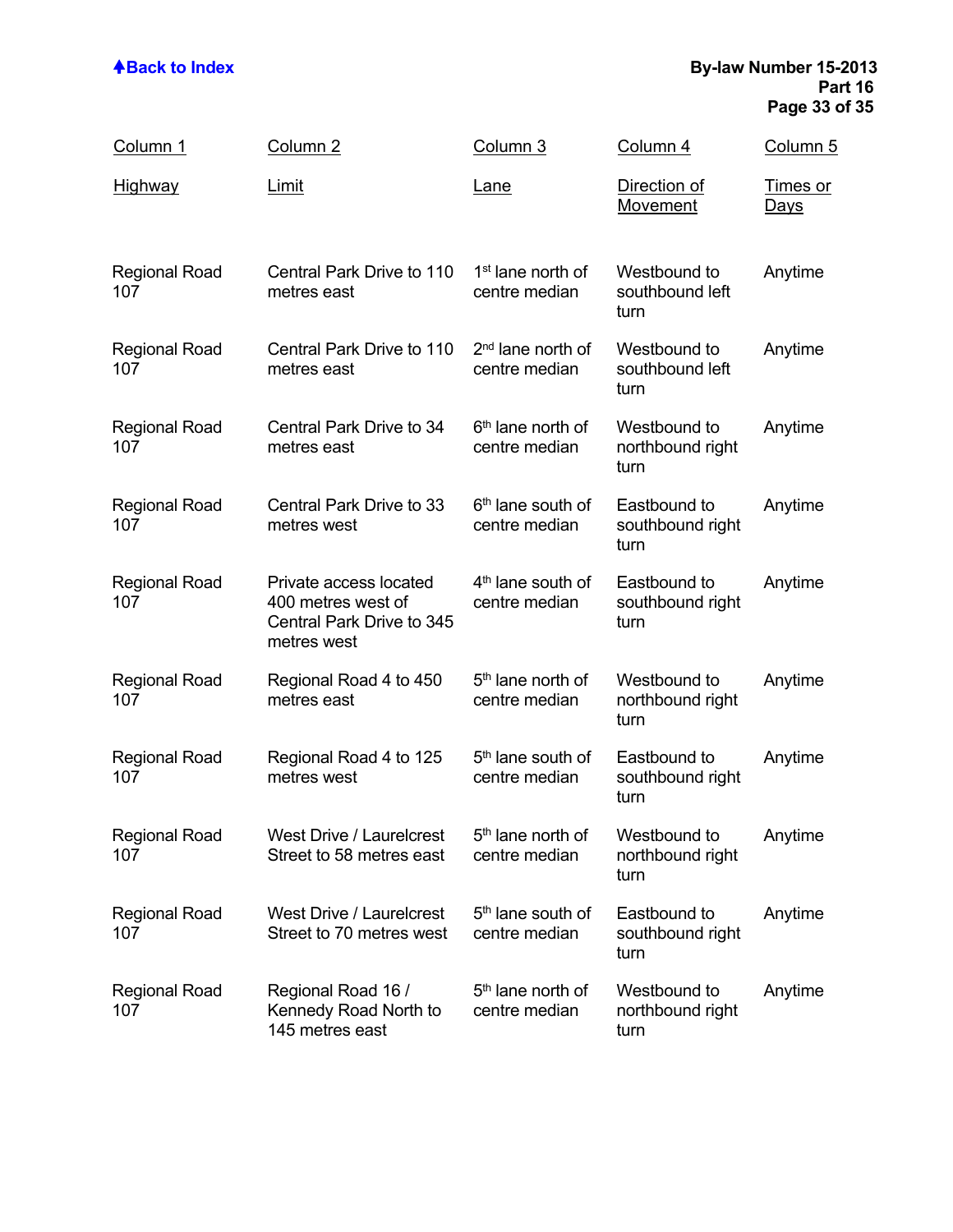### **ABack to Index By-law Number 15-2013 Part 16 Page 34 of 35**

| Column 1                                        | Column <sub>2</sub>                                            | Column 3                                       | Column 4                                 | Column 5                       |
|-------------------------------------------------|----------------------------------------------------------------|------------------------------------------------|------------------------------------------|--------------------------------|
| <u>Highway</u>                                  | <b>Limit</b>                                                   | <u>Lane</u>                                    | Direction of<br>Movement                 | <u>Times or</u><br><u>Days</u> |
| <b>Regional Road</b><br>107                     | Regional Road 16 /<br>Kennedy Road North to<br>115 metres west | 5 <sup>th</sup> lane south of<br>centre median | Eastbound to<br>southbound right<br>turn | Anytime                        |
| <b>Regional Road</b><br>107                     | Yellow Brick Road /<br>Sunforest Drive to 63<br>metres east    | 5 <sup>th</sup> lane north of<br>centre median | Westbound to<br>northbound right<br>turn | Anytime                        |
| <b>Regional Road</b><br>107                     | Yellow Brick Road /<br>Sunforest Drive to 68<br>metres west    | 5 <sup>th</sup> lane south of<br>centre median | Eastbound to<br>southbound right<br>turn | Anytime                        |
| <b>Main Street North</b><br>/ Hurontario Street | Regional Road 107 to 30<br>metres south                        | 1 <sup>st</sup> lane east of<br>centre median  | Northbound to<br>westbound left<br>turn  | Anytime                        |
| <b>Main Street North</b><br>/ Hurontario Street | Regional Road 107 to 30<br>metres south                        | 2 <sup>nd</sup> lane east of<br>centre median  | Northbound to<br>westbound left<br>turn  | Anytime                        |
| <b>Main Street North</b><br>/ Hurontario Street | Regional Road 107 to 30<br>metres south                        | 5 <sup>th</sup> lane east of<br>centre median  | Northbound to<br>eastbound right<br>turn | Anytime                        |
| <b>Main Street North</b><br>/ Hurontario Street | Regional Road 107 to 30<br>metres north                        | 1 <sup>st</sup> lane west of<br>centre median  | Southbound to<br>eastbound left<br>turn  | Anytime                        |
| <b>Main Street North</b><br>/ Hurontario Street | Regional Road 107 to 30<br>metres north                        | 2 <sup>nd</sup> lane west of<br>centre median  | Southbound to<br>eastbound left<br>turn  | Anytime                        |
| Main Street North<br>/ Hurontario Street        | Regional Road 107 to 30<br>metres north                        | 5 <sup>th</sup> lane west of<br>centre median  | Southbound to<br>westbound right<br>turn | Anytime                        |
| <b>Regional Road</b><br>107                     | Main Street North /<br>Hurontario Street to 150<br>metres east | 1 <sup>st</sup> lane north of<br>centre median | Westbound to<br>southbound left<br>turn  | Anytime                        |
| <b>Regional Road</b><br>107                     | Main Street North /<br>Hurontario Street to 180<br>metres east | 2 <sup>nd</sup> lane north of<br>centre median | Westbound to<br>southbound left<br>turn  | Anytime                        |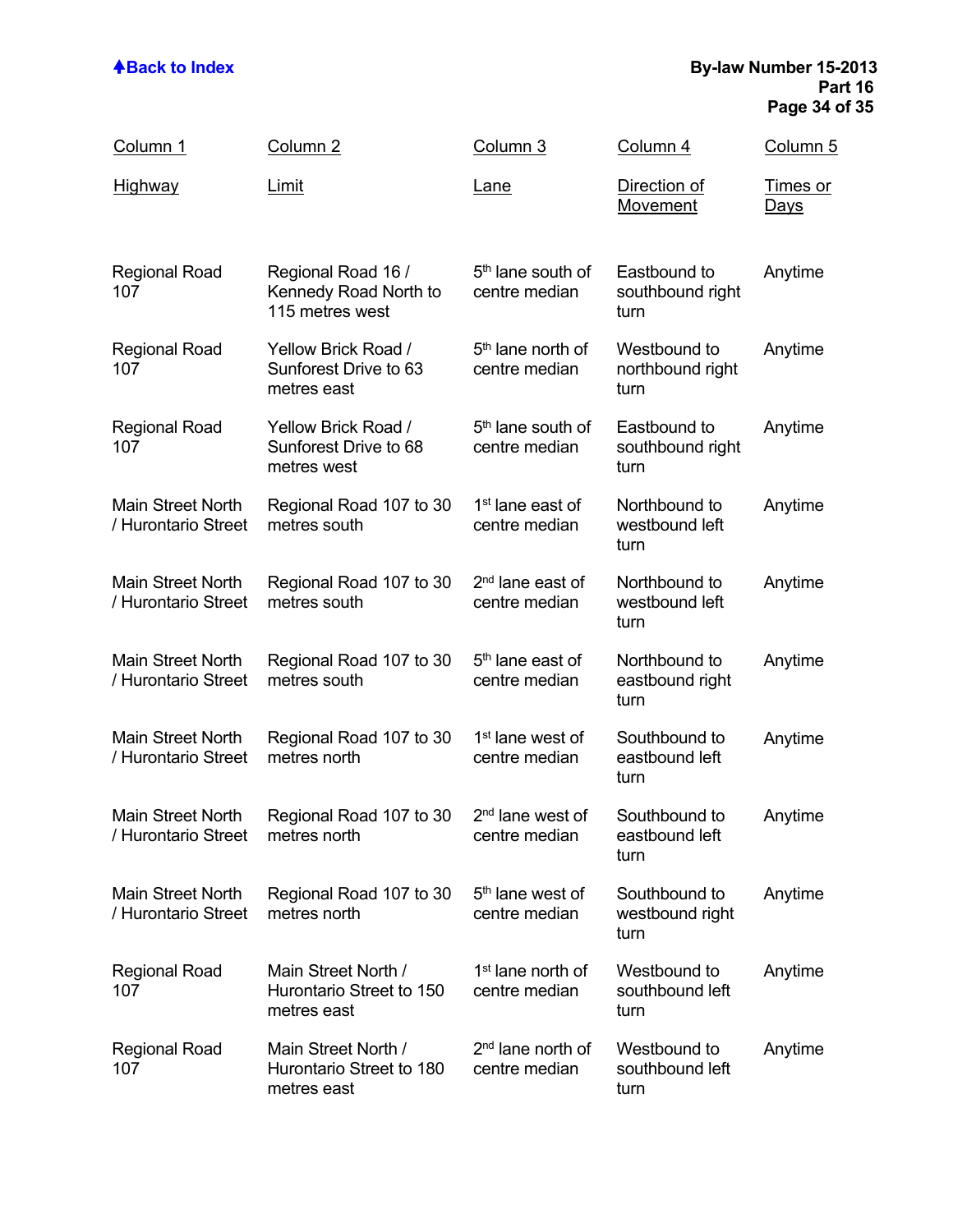### **ABack to Index By-law Number 15-2013 Part 16 Page 35 of 35**

| Column 1                                                 | Column 2                                                                                              | Column 3                                       | Column 4                                 | Column 5                       |
|----------------------------------------------------------|-------------------------------------------------------------------------------------------------------|------------------------------------------------|------------------------------------------|--------------------------------|
| <u>Highway</u>                                           | Limit                                                                                                 | <u>Lane</u>                                    | Direction of<br>Movement                 | <u>Times or</u><br><u>Days</u> |
| <b>Regional Road</b><br>107                              | Main Street North /<br>Hurontario Street to 160<br>metres east                                        | 6 <sup>th</sup> lane north of<br>centre median | Westbound to<br>northbound right<br>turn | Anytime                        |
| <b>Regional Road</b><br>107                              | Main Street North /<br>Hurontario Street to 150<br>metres west                                        | 6 <sup>th</sup> lane south of<br>centre median | Eastbound to<br>southbound right<br>turn | Anytime                        |
| <b>Regional Road</b><br>107                              | 30 metres west of Main<br>Street North / Hurontario<br>Street to 60 metre east of<br>Gillingham Drive | Centre                                         | Eastbound and<br>westbound left<br>turns | Anytime                        |
| <b>Regional Road</b><br>107                              | Gillingham Drive to 65<br>metres east                                                                 | 5 <sup>th</sup> lane north of<br>centre median | Westbound to<br>northbound right<br>turn | Anytime                        |
| <b>Royal Orchard</b><br>Drive / Van Kirk<br><b>Drive</b> | Regional Road 107 to 30<br>metres north                                                               | 1 <sup>st</sup> lane west of<br>centre median  | Southbound to<br>eastbound left<br>turn  | Anytime                        |
| <b>Royal Orchard</b><br>Drive / Van Kirk<br>Drive        | Regional Road 107 to 30<br>metres north                                                               | 2 <sup>nd</sup> lane west of<br>centre median  | Southbound to<br>eastbound left<br>turn  | Anytime                        |
| <b>Regional Road</b><br>107                              | Royal Orchard Drive /<br>Van Kirk Drive to 88<br>metres east                                          | 5 <sup>th</sup> lane north of<br>centre median | Westbound to<br>northbound right<br>turn | Anytime                        |
| <b>Regional Road</b><br>107                              | Royal Orchard Drive /<br>Van Kirk Drive to 60<br>metres west                                          | 5 <sup>th</sup> lane south of<br>centre median | Eastbound to<br>southbound right<br>turn | Anytime                        |
| <b>Regional Road</b><br>107                              | McLaughlin Road to 70<br>metres west                                                                  | 5 <sup>th</sup> lane south of<br>centre median | Eastbound to<br>southbound right<br>turn | Anytime                        |
| Ashby Field Road<br>/ private access                     | Regional Road 107 to 30<br>metres north                                                               | 1 <sup>st</sup> lane west of<br>centre median  | Southbound to<br>eastbound left<br>turn  | Anytime                        |
| Ashby Field Road<br>/ private access                     | Regional Road 107 to 30<br>metres north                                                               | 2 <sup>nd</sup> lane west of<br>centre median  | Southbound to<br>eastbound left<br>turn  | Anytime                        |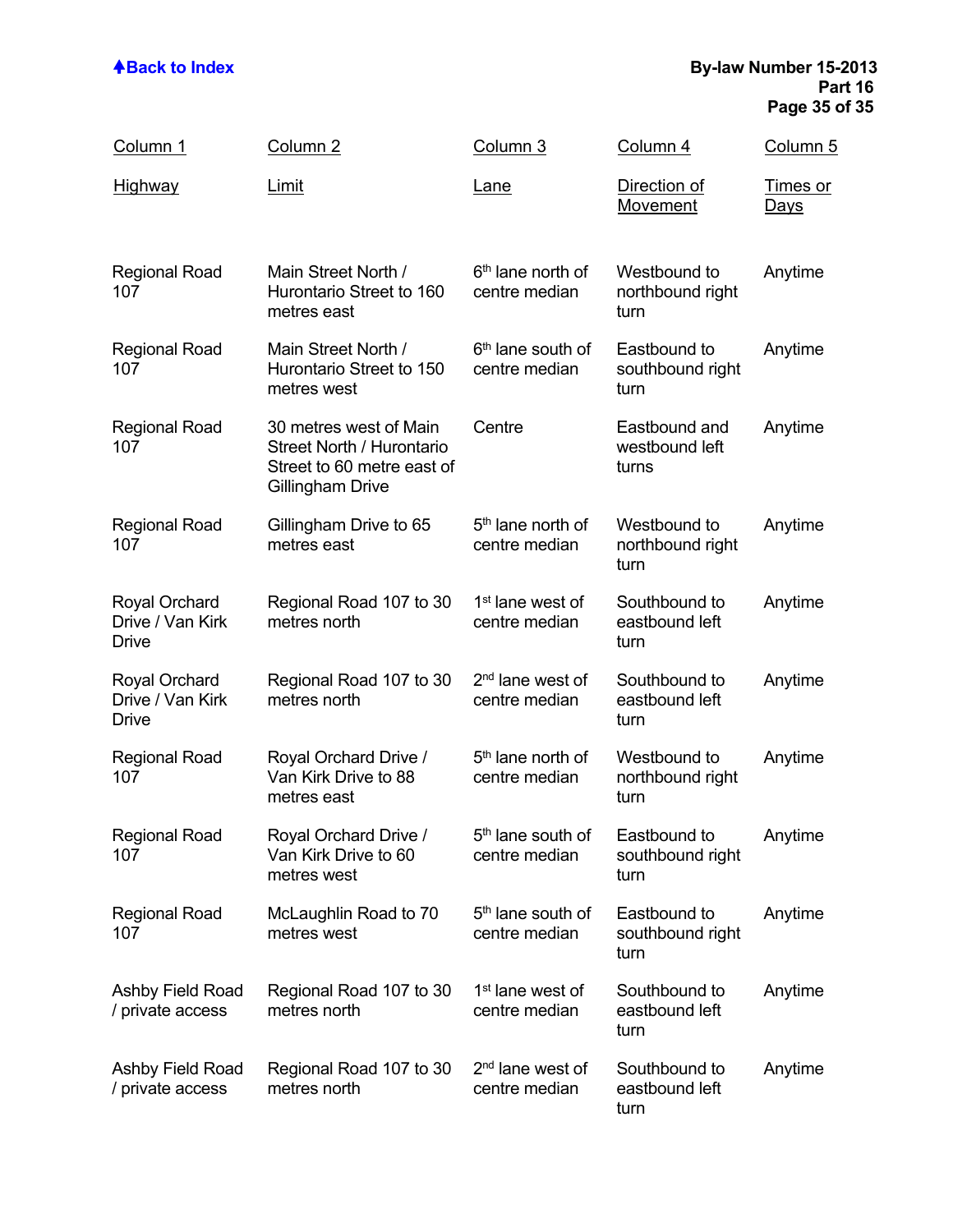### **ABack to Index THE REGIONAL MUNICIPALITY OF PEEL SCHEDULE A PART 17 OF BY-LAW NUMBER 15-2013 LEFT TURN SIGNALS**

## **Page 1 of 4**

| <u>Column 1</u>                                      | Column <sub>2</sub>                                                                                      |
|------------------------------------------------------|----------------------------------------------------------------------------------------------------------|
| <b>Intersection</b>                                  | <b>Direction of Movement</b>                                                                             |
| Regional Road 1 and Folkway Drive                    | Southbound to eastbound                                                                                  |
| Regional Road 1 and Eglinton Avenue West             | Northbound to westbound<br>Southbound to eastbound<br>Westbound to southbound<br>Eastbound to northbound |
| Regional Road 1 and Regional Road 3                  | Northbound to westbound<br>Westbound to southbound<br>Eastbound to northbound                            |
| Regional Road 1 and Battleford Road                  | Westbound to southbound<br>Eastbound to northbound                                                       |
| Regional Road 1 and Millcreek Drive                  | Southbound to eastbound                                                                                  |
| Regional Road 1 and Argentia Road                    | Southbound to eastbound                                                                                  |
| Regional Road 1 and Regional Road 5                  | Northbound to westbound<br>Southbound to eastbound<br>Westbound to southbound                            |
| Regional Road 1 and Meadowvale Boulevard             | Northbound to westbound<br>Southbound to eastbound                                                       |
| Regional Road 1 and Hallstone Road / Hereford Street | Northbound to westbound                                                                                  |
| Regional Road 2 and Longo Circle / Darcel Avenue     | Westbound to southbound                                                                                  |
| Regional Road 3 and Hurontario Street                | Southbound to eastbound<br>Eastbound to northbound                                                       |
| Regional Road 3 and Mavis Road                       | Northbound to westbound<br>Southbound to eastbound<br>Westbound to southbound<br>Eastbound to northbound |
| Regional Road 3 and Latimer Drive / private access   | Eastbound to northbound                                                                                  |
| Regional Road 3 and Creditview Road                  | Southbound to eastbound<br>Westbound to southbound                                                       |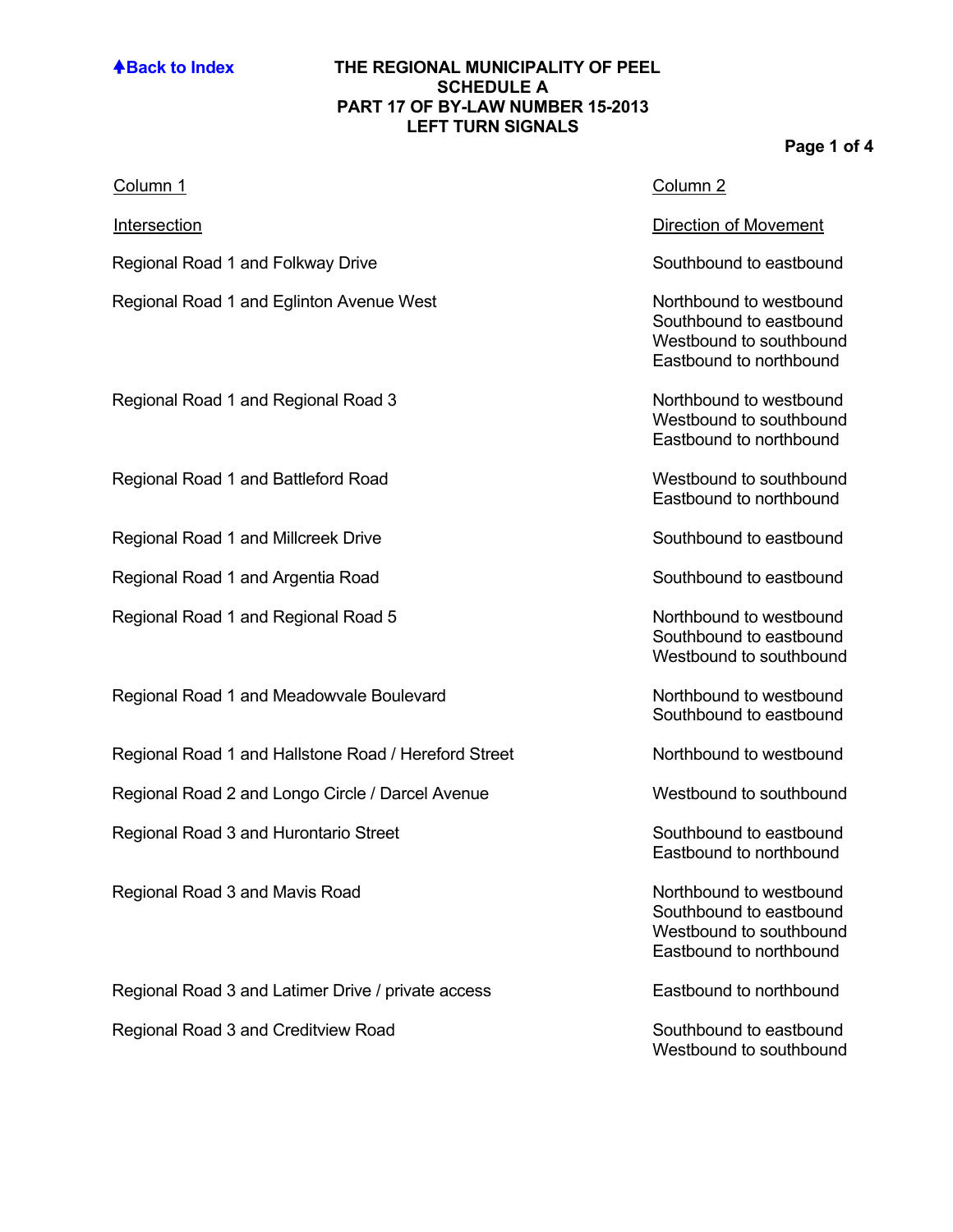## **ABack to Index By-law Number 15-2013 Part 17 Page 2 of 4**

| Column 1                                         | Column <sub>2</sub>                                                                                      |
|--------------------------------------------------|----------------------------------------------------------------------------------------------------------|
| Intersection                                     | <b>Direction of Movement</b>                                                                             |
| Regional Road 4 and Regional Road 20             | Westbound to southbound<br>Eastbound to northbound                                                       |
| Regional Road 4 and Dundas Street East           | Southbound to eastbound                                                                                  |
| Regional Road 4 and Eastgate Parkway             | Northbound to westbound                                                                                  |
| Regional Road 4 and Matheson Boulevard East      | Southbound to eastbound<br>Eastbound to northbound                                                       |
| Regional Road 4 and Shawson Drive                | Westbound to southbound                                                                                  |
| Regional Road 4 and Britannia Road East          | Westbound to southbound                                                                                  |
| Regional Road 4 and Courtneypark Drive East      | Southbound to eastbound                                                                                  |
| Regional Road 4 and Regional Road 5              | Northbound to westbound<br>Southbound to eastbound<br>Westbound to southbound<br>Eastbound to northbound |
| Regional Road 4 and private access / Lisa Street | Southbound to eastbound                                                                                  |
| Regional Road 4 and Regional Road 107            | Northbound to westbound<br>Southbound to eastbound                                                       |
| Regional Road 5 and Goreway Drive                | Eastbound to northbound                                                                                  |
| Regional Road 5 and Torbram Road                 | Eastbound to northbound                                                                                  |
| Regional Road 5 and Tomken Road                  | Northbound to westbound                                                                                  |
| Regional Road 5 and Kennedy Road                 | Westbound to southbound                                                                                  |

Regional Road 5 and Mavis Road Westbound to southbound Regional Road 5 and Winston Churchill Boulevard Southbound to eastbound

Regional Road 7 and Bresler Drive / Jetliner Road Northbound to westbound Regional Road 7 and American Drive **Eastbound to northbound** Eastbound to northbound

Eastbound to northbound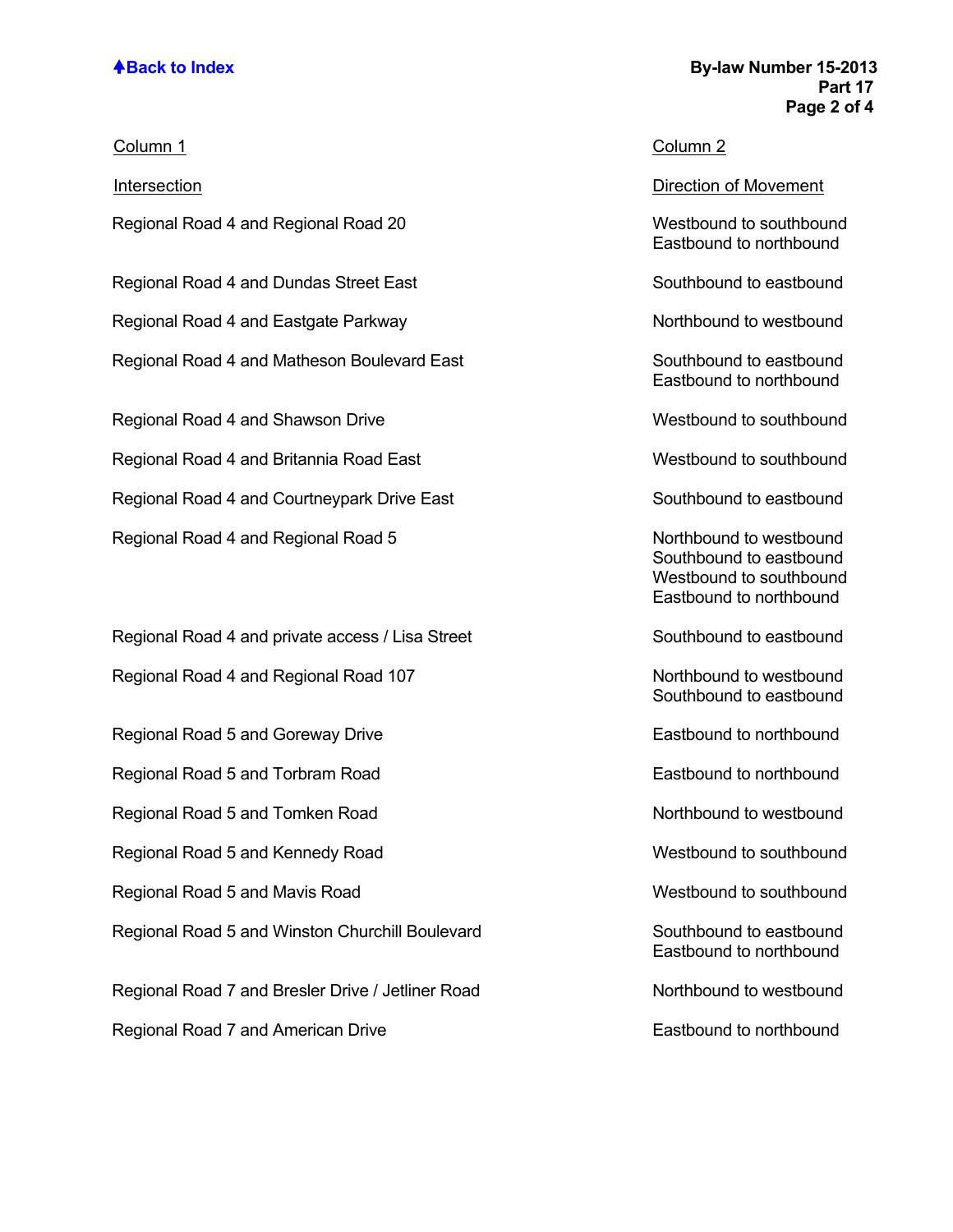| Column 1                                                          | Column 2                                                                                                 |
|-------------------------------------------------------------------|----------------------------------------------------------------------------------------------------------|
| <b>Intersection</b>                                               | <b>Direction of Movement</b>                                                                             |
| Regional Road 7 and Regional Road 107                             | Northbound to westbound<br>Southbound to eastbound<br>Westbound to southbound<br>Eastbound to northbound |
| Regional Road 7 and Castlemore Road / Regional Road 10            | Northbound to westbound<br>Southbound to eastbound                                                       |
| Regional Road 14 and Hurontario Street                            | Westbound to southbound                                                                                  |
| Regional Road 15 and Torbram Road                                 | Northbound to westbound<br>Southbound to eastbound<br>Westbound to southbound<br>Eastbound to northbound |
| Regional Road 15 and Bramalea Road                                | Eastbound to northbound                                                                                  |
| Regional Road 15 and Advance Boulevard                            | Westbound to southbound                                                                                  |
| Regional Road 15 and Tomken Road / West Drive                     | Northbound to westbound                                                                                  |
| Regional Road 15 and First Gulf Boulevard / Rutherford Road South | Westbound to southbound                                                                                  |
| Regional Road 15 and Kennedy Road South / Regional Road 16        | Eastbound to northbound                                                                                  |
| Regional Road 15 and Hurontario Street / Main Street South        | Northbound to westbound<br>Southbound to eastbound<br>Westbound to southbound<br>Eastbound to northbound |
| Regional Road 15 and McLaughlin Road South                        | Southbound to eastbound<br>Westbound to southbound<br>Eastbound to northbound                            |
| Regional Road 15 and Regional Road 18 / Chinguacousy Road         | Northbound to westbound<br>Eastbound to northbound                                                       |
| Regional Road 15 / Halton Regional Road 8 and Regional Road 19    | Northbound to westbound<br>Westbound to southbound                                                       |
| Regional Road 16 and Queen Street East                            | Northbound to westbound<br>Southbound to eastbound                                                       |
| Regional Road 16 / Kennedy Road North and Regional Road 107       | Northbound to westbound                                                                                  |

Southbound to eastbound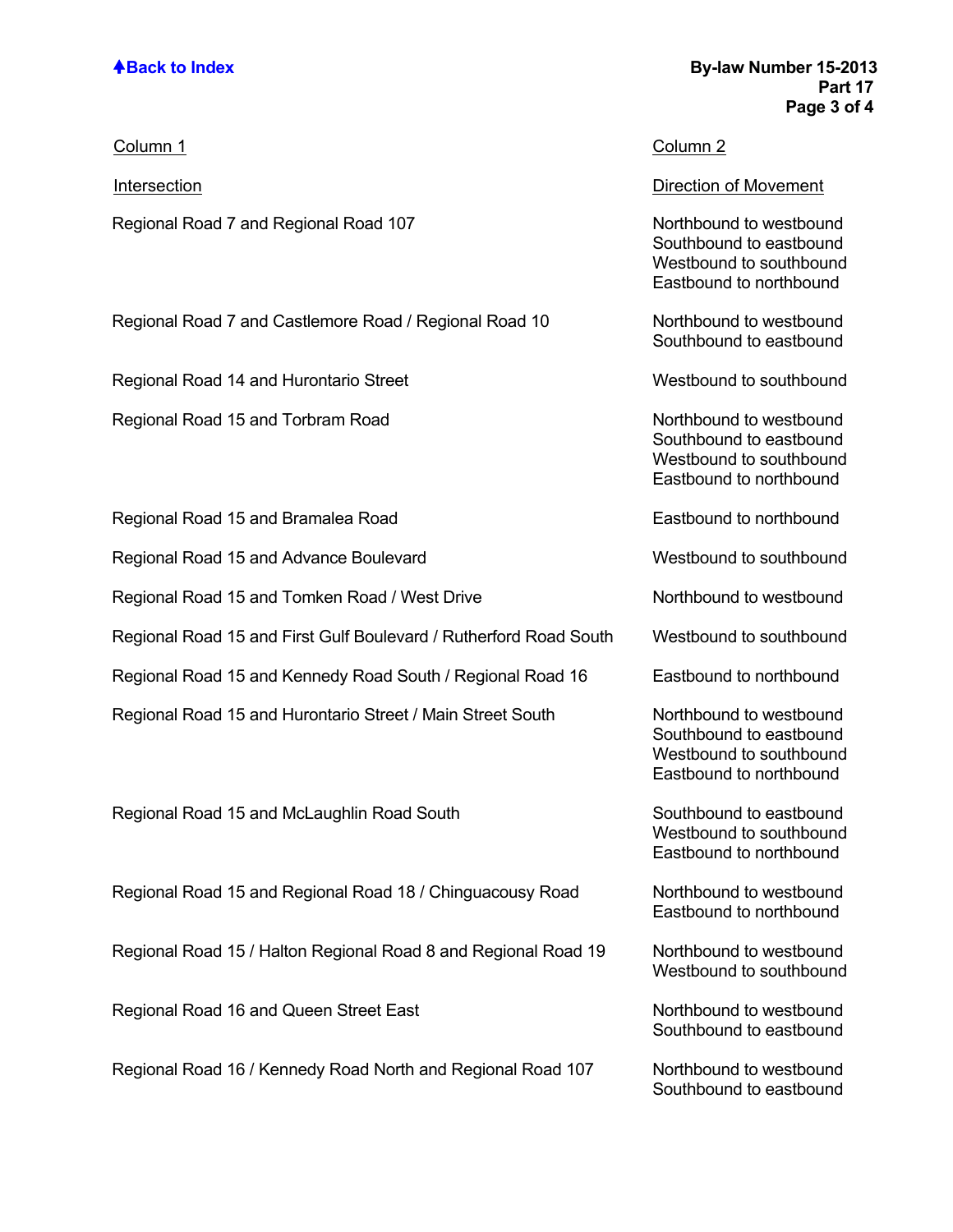# **ABack to Index By-law Number 15-2013**

## **Part 17 Page 4 of 4**

| Column 1                                                         | Column <sub>2</sub>                                                           |
|------------------------------------------------------------------|-------------------------------------------------------------------------------|
| Intersection                                                     | <b>Direction of Movement</b>                                                  |
| Regional Road 17 and Regional Road 20                            | Southbound to eastbound<br>Westbound to southbound                            |
| Regional Road 19 and Royal Windsor Drive                         | Southbound to eastbound                                                       |
| Regional Road 19 and North Sheridan Way / Upper Middle Road East | Northbound to westbound                                                       |
| Regional Road 19 and Dundas Street West                          | Eastbound to northbound                                                       |
| Regional Road 20 and Hurontario Street                           | Northbound to westbound                                                       |
| Regional Road 20 and Stavebank Road / Mavis Road                 | Southbound to eastbound                                                       |
| Regional Road 50 and Regional Road 107                           | Southbound to eastbound                                                       |
| Regional Road 50 and McEwan Drive East / McEwan Drive West       | Westbound to southbound                                                       |
| Regional Road 107 and Goreway Drive / Humberwest Parkway         | Northbound to westbound<br>Southbound to eastbound<br>Eastbound to northbound |
| Regional Road 107 and Central Park Drive                         | Northbound to westbound<br>Westbound to southbound                            |
| Regional Road 107 and Main Street North / Hurontario Street      | Northbound to westbound<br>Southbound to eastbound<br>Westbound to southbound |
| Regional Road 107 and Royal Orchard Drive / Van Kirk Drive       | Southbound to eastbound                                                       |
| Regional Road 107 and Ashby Field Road / private access          | Southbound to eastbound                                                       |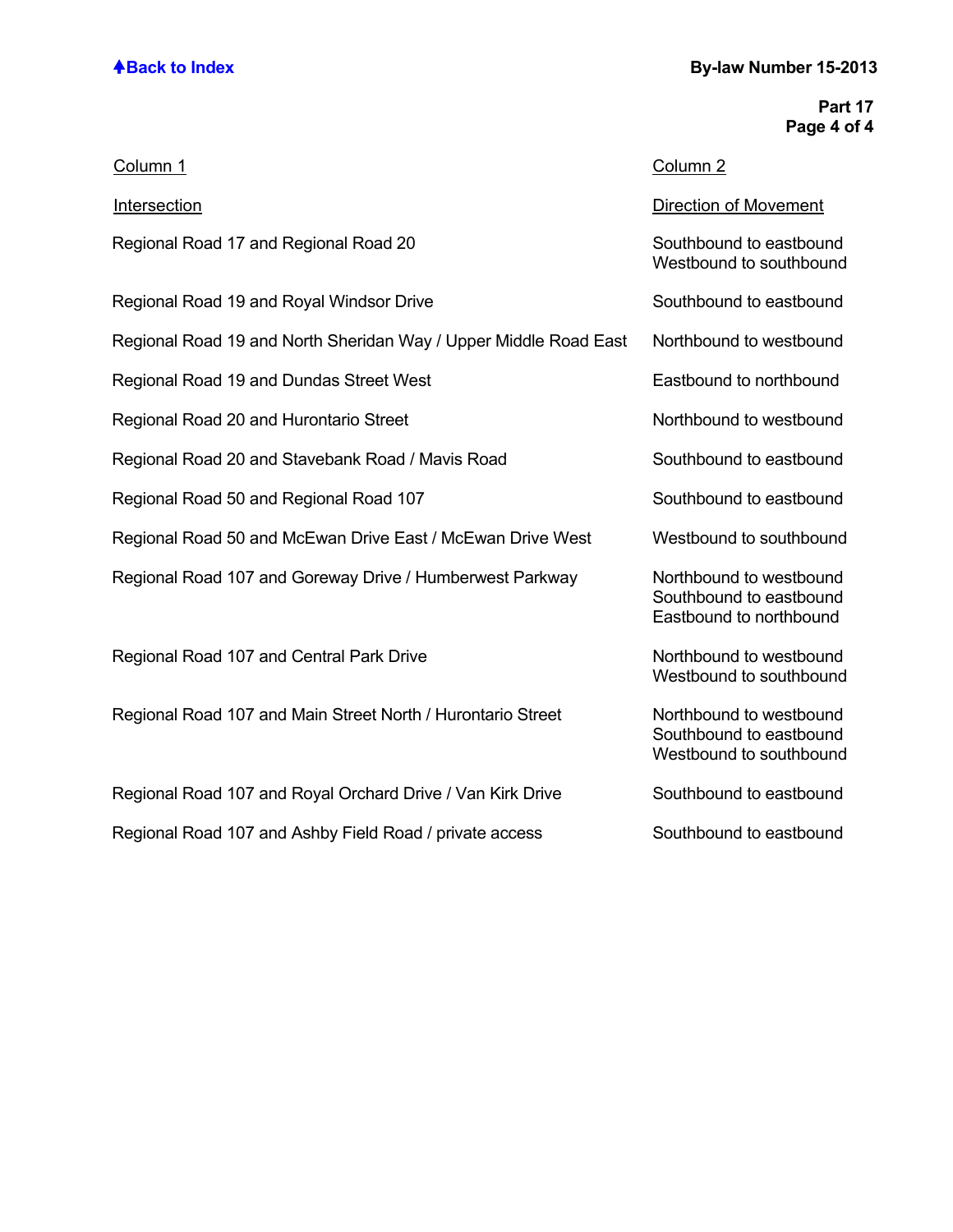## **ABack to Index THE REGIONAL MUNICIPALITY OF PEEL SCHEDULE A PART 18 OF BY-LAW NUMBER 15-2013 HEAVY TRUCK RESTRICTIONS**

| <u>Column 1</u>      | <b>Column 2</b>                                                                                                                                 | Column 3                                            |
|----------------------|-------------------------------------------------------------------------------------------------------------------------------------------------|-----------------------------------------------------|
| Regional<br>Road No. | <b>Between</b>                                                                                                                                  | <b>Prohibited</b><br><b>Times or</b><br><b>Days</b> |
| $\mathbf 1$          | Regional Road 9 and Regional Road 11                                                                                                            | Anytime                                             |
| 4                    | Orenda Road West and Regional Road 14                                                                                                           | 11:00 p.m. to<br>6:30 a.m.                          |
| 4                    | Regional Road 9 and Regional Road 12                                                                                                            | Anytime                                             |
| 6                    | Regional Road 1 and Regional Road 19                                                                                                            | Anytime                                             |
| 8                    | Regional Road 107 and Regional Road 14                                                                                                          | Anytime                                             |
| 8                    | Regional Road 9 and Highway 9                                                                                                                   | Anytime                                             |
| 9                    | Regional Road 1 and Regional Road 19                                                                                                            | Anytime                                             |
| 11                   | Highway 10 and the boundary between the Region of Peel and the<br><b>County of Wellington</b>                                                   | Anytime                                             |
| 12                   | Regional Road 7 and Regional Road 19                                                                                                            | Anytime                                             |
| 16                   | Queen Street East and Regional Road 107                                                                                                         | 11:00 p.m. to<br>7:00 a.m.                          |
| 17                   | Lakeshore Road East and Highway 403 Ramp                                                                                                        | 7:00 p.m.- to<br>7:00 a.m.                          |
| 19                   | Lakeshore Road East and Beryl Road                                                                                                              | 11:00 p.m. to<br>7:00 a.m.                          |
| 19                   | A point located 240 metres north of Royal Windsor Drive (North limit of<br>Canadian National Railway) and the south limit of South Sheridan Way | 11:00 p.m. to<br>7:00 a.m.                          |
| 19                   | North Sheridan Way and Dundas Street West                                                                                                       | 11:00 p.m. to<br>7:00 a.m.                          |
| 19                   | Regional Road 15 and Halton Road 10                                                                                                             | Anytime                                             |
| 20                   | Boundary between the City of Toronto / Region of Peel and Regional<br>Road 4                                                                    | $7:00$ p.m. to<br>7:00 a.m.                         |
| 20                   | Tedlo Street and Stavebank Road / Mavis Road                                                                                                    | $7:00$ p.m. to<br>7:00 a.m.                         |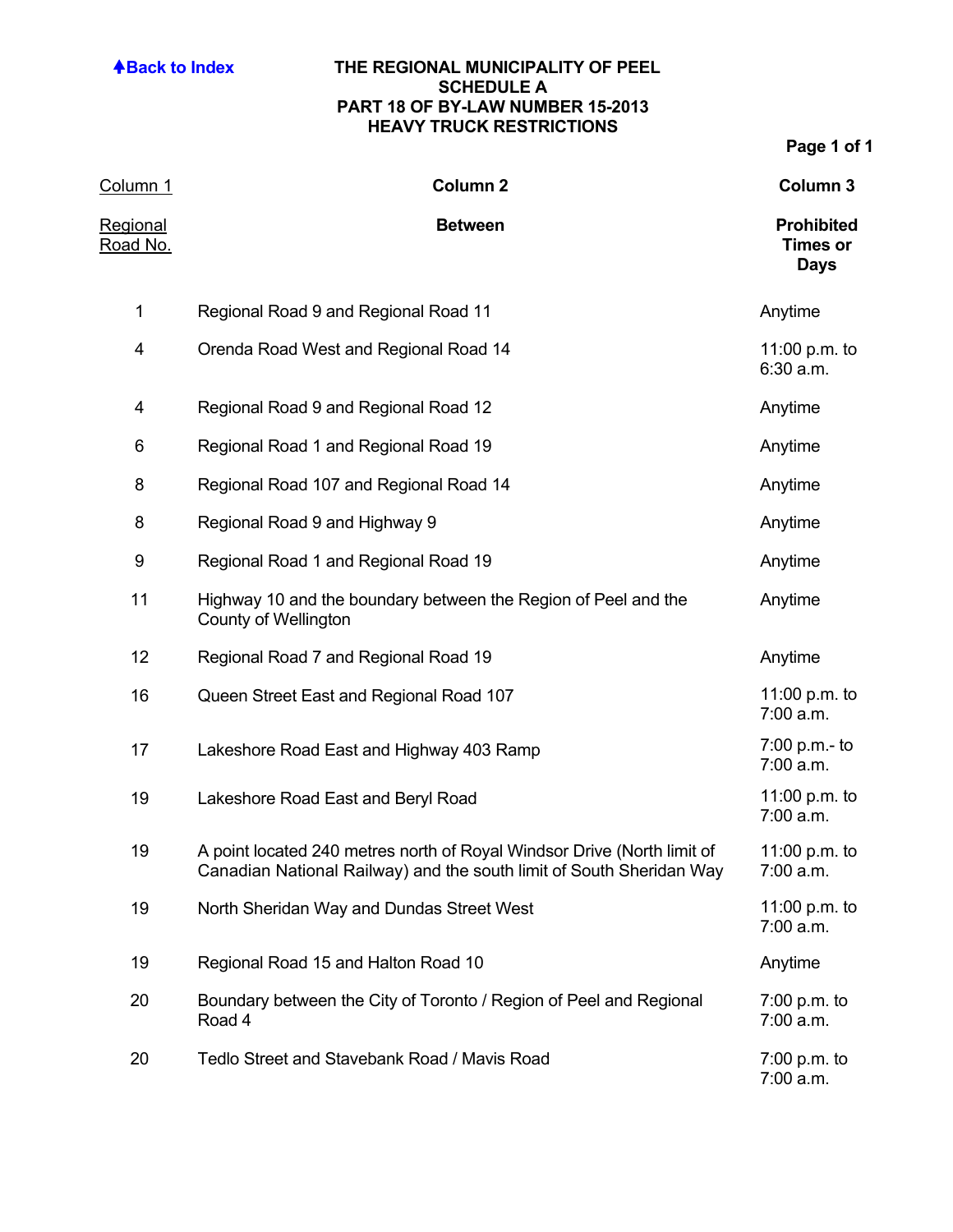## **ABack to Index THE REGIONAL MUNICIPALITY OF PEEL SCHEDULE A PART 19 OF BY-LAW NUMBER 15-2013 TURNING MOVEMENT RESTRICTIONS FOR HEAVY TRUCKS**

| Column 1             | Column <sub>2</sub>       | Column 3                   | Column 4               | Column <sub>5</sub>                |
|----------------------|---------------------------|----------------------------|------------------------|------------------------------------|
| Regional<br>Road No. | Location                  | Direction of<br>Movement   | <b>Prohibited Turn</b> | Prohibited<br><b>Times or Days</b> |
| $\boldsymbol{9}$     | Regional Road 50          | Westbound to<br>Southbound | Left                   | Anytime                            |
| 9                    | Regional Road 50          | Westbound to<br>Northbound | <b>Right</b>           | Anytime                            |
| 9                    | Regional Road 50          | Eastbound to<br>Northbound | Left                   | Anytime                            |
| 9                    | Regional Road 50          | Eastbound to<br>Southbound | <b>Right</b>           | Anytime                            |
| 50                   | <b>Ellwood Drive West</b> | Northbound to<br>westbound | Left                   | Anytime                            |
| 50                   | <b>Ellwood Drive West</b> | Southbound to<br>westbound | Right                  | Anytime                            |
| 50                   | Regional Road 9           | Northbound to<br>Westbound | Left                   | Anytime                            |
| 50                   | Regional Road 9           | Northbound to<br>Eastbound | Right                  | Anytime                            |
| 50                   | Regional Road 9           | Southbound to<br>Eastbound | Left                   | Anytime                            |
| 50                   | Regional Road 9           | Southbound to<br>Westbound | Right                  | Anytime                            |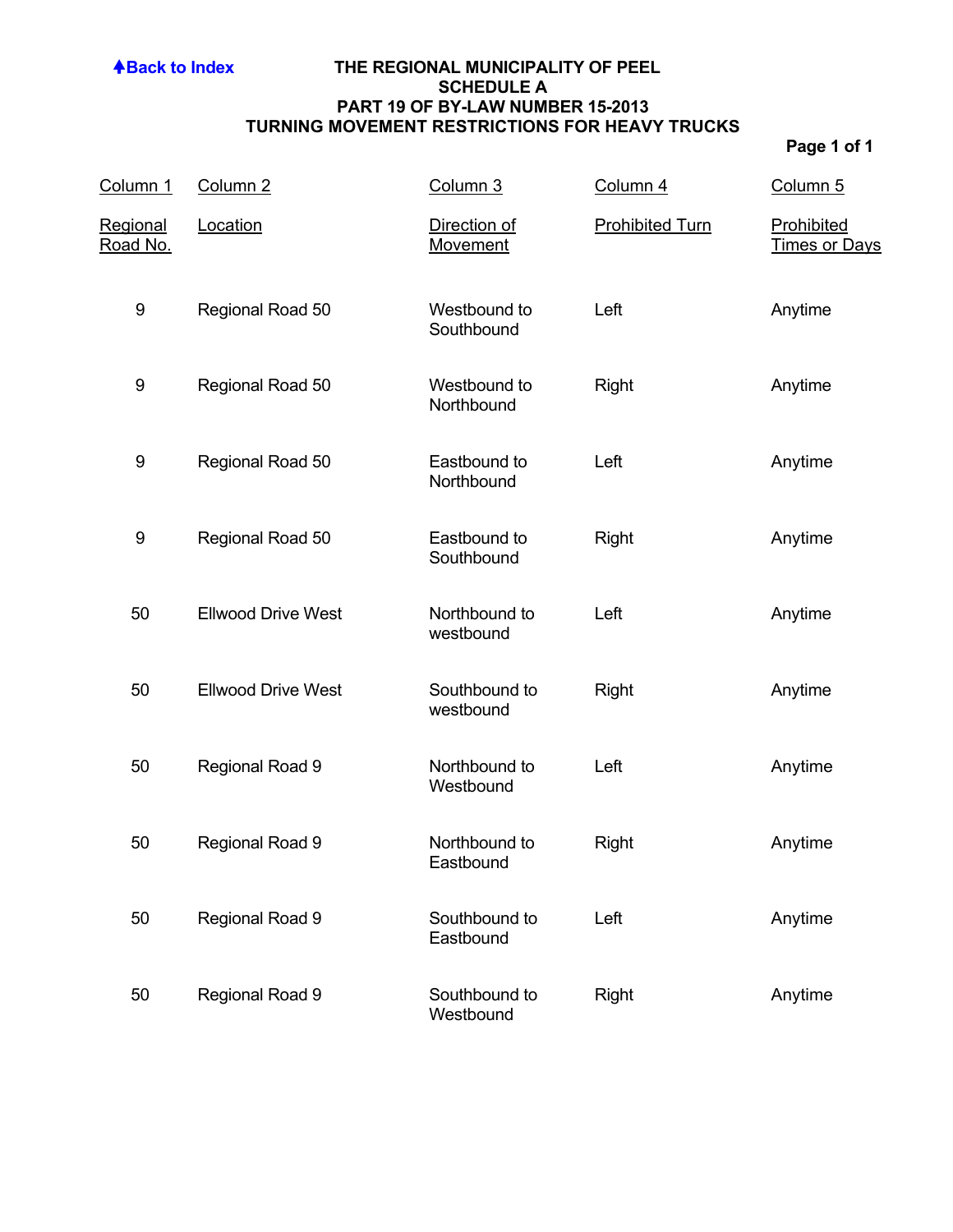## **ABack to Index THE REGIONAL MUNICIPALITY OF PEEL SCHEDULE A PART 20 OF BY-LAW NUMBER 15-2013 TURNING MOVEMENT RESTRICTIONS FOR HEAVY TRUCKS - EXCEPT LOCAL DELIVERIES**

| Column 1                           | Column 2            | Column 3                        | Column 4                  | Column 5                           |
|------------------------------------|---------------------|---------------------------------|---------------------------|------------------------------------|
| <u>Regional</u><br><u>Road No.</u> | Location            | Direction of<br><b>Movement</b> | Prohibited<br><u>Turn</u> | Prohibited<br><u>Times or Days</u> |
| 9                                  | Nancy Street        | Westbound to<br>southbound      | Left                      | Anytime                            |
| 9                                  | <b>Nancy Street</b> | Eastbound to<br>southbound      | Right                     | Anytime                            |
| 9                                  | <b>Jane Street</b>  | Westbound to<br>southbound      | Left                      | Anytime                            |
| 9                                  | <b>Jane Street</b>  | Eastbound to<br>southbound      | Right                     | Anytime                            |
| 50                                 | Elizabeth Street    | Northbound to<br>westbound      | Left                      | Anytime                            |
| 50                                 | Elizabeth Street    | Southbound to<br>westbound      | Right                     | Anytime                            |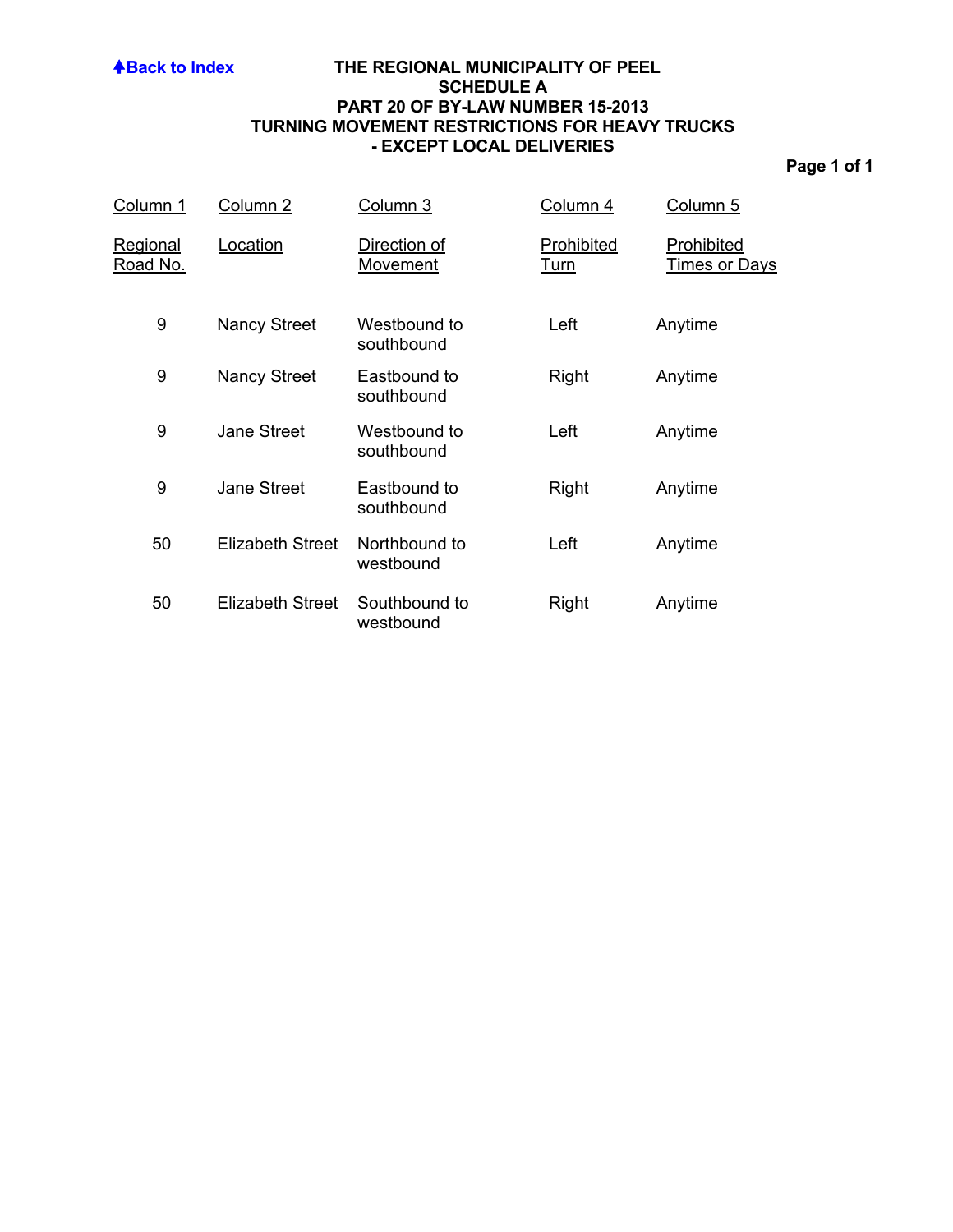## **ABack to Index THE REGIONAL MUNICIPALITY OF PEEL SCHEDULE A PART 21 OF BY-LAW NUMBER 15-2013 LANE RESTRICTIONS FOR HEAVY TRUCKS**

| Column 1                          | Column <sub>2</sub>                                 | Column 3                                       | Column 4                             | Column <sub>5</sub>                       |
|-----------------------------------|-----------------------------------------------------|------------------------------------------------|--------------------------------------|-------------------------------------------|
| <b>Highway</b>                    | <b>Limit</b>                                        | Lane                                           | Direction of<br>Movement             | <b>Prohibited</b><br><u>Times or Days</u> |
| Regional Road 1                   | Eglinton Avenue West to 130<br>metres south         | 1st lane east of<br>centre median              | Northbound to<br>westbound left turn | Anytime                                   |
| Regional Road 1                   | Eglinton Avenue West to 175<br>metres north         | 1st lane west of<br>centre median              | Southbound to<br>eastbound left turn | Anytime                                   |
| <b>Mavis Road</b>                 | Regional Road 3 to 30<br>metres south               | 1st lane east of<br>centre median              | Northbound to<br>westbound left turn | Anytime                                   |
| <b>Mavis Road</b>                 | Regional Road 3 to 30<br>metres north               | 1st lane west of<br>centre median              | Southbound to<br>eastbound left turn | Anytime                                   |
| Regional Road 3                   | Mavis Road to 115 metres<br>east                    | 1st lane north of<br>centre median             | Westbound to<br>southbound left turn | Anytime                                   |
| Regional Road 3                   | Mavis Road to 125 metres<br>west                    | 1st lane south of<br>centre median             | Eastbound to<br>northbound left turn | Anytime                                   |
| Regional Road 3                   | Latimer Drive / private<br>access to 45 metres west | 1st lane south of<br>centre median             | Eastbound to<br>northbound left turn | Anytime                                   |
| Regional Road 4                   | Courtneypark Drive East to<br>67 metres north       | 1 <sup>st</sup> lane west of<br>centre median  | Southbound to<br>eastbound left turn | Anytime                                   |
| Courtneypark<br><b>Drive East</b> | Regional Road 4 to 30<br>metres west                | 1 <sup>st</sup> lane south of<br>centre median | Eastbound to<br>northbound left turn | Anytime                                   |
| Regional Road 5                   | Mavis Road to 70 metres<br>east                     | 1 <sup>st</sup> lane north of<br>centre median | Westbound to<br>southbound left turn | Anytime                                   |
| Regional Road 7                   | Regional Road 107 to 150<br>metres south            | 1st lane east of<br>centre median              | Northbound to<br>westbound left turn | Anytime                                   |
| Regional Road 7                   | Regional Road 107 to 150<br>metres north            | 1st lane west of<br>centre median              | Southbound to<br>eastbound left turn | Anytime                                   |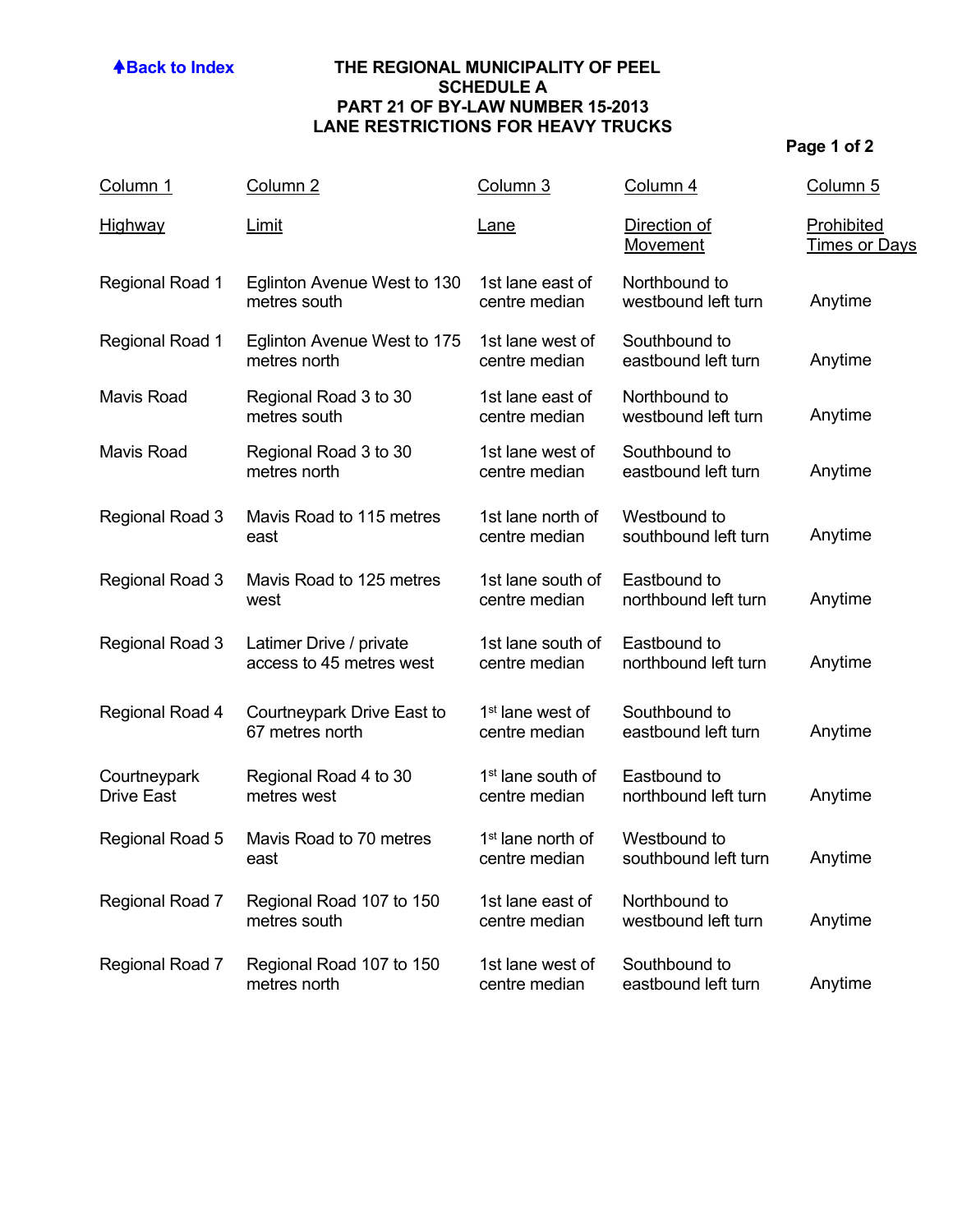## **ABack to Index By-law Number 15-2013 Part 21 Page 2 of 2**

| Column 1                                           | Column <sub>2</sub>                                            | Column 3                           | Column 4                             | Column 5                           |
|----------------------------------------------------|----------------------------------------------------------------|------------------------------------|--------------------------------------|------------------------------------|
| <u>Highway</u>                                     | <b>Limit</b>                                                   | <u>Lane</u>                        | Direction of<br>Movement             | Prohibited<br><u>Times or Days</u> |
| Regional Road 7                                    | Castlemore Road / Regional<br>Road 10 to 125 metres<br>south   | 1st lane east of<br>centre median  | Northbound to<br>westbound left turn | Anytime                            |
| Regional Road 7                                    | Castlemore Road / Regional<br>Road 10 to 105 metres north      | 1st lane west of<br>centre median  | Southbound to<br>eastbound left turn | Anytime                            |
| Regional Road 8                                    | Regional Road 107 to 90<br>metres north                        | 1st lane west of<br>centre line    | Southbound to<br>eastbound left turn | Anytime                            |
| <b>Regional Road</b><br>17                         | Lakeshore Road East to 60<br>metres north                      | 1st lane west of<br>centre median  | Southbound to<br>eastbound left turn | Anytime                            |
| Queensgate<br>Boulevard /<br>private access        | Regional Road 50 to 30<br>metres east                          | 1st lane north of<br>centre median | Westbound to<br>southbound left turn | Anytime                            |
| <b>Regional Road</b><br>107                        | Regional Road 7 to 100<br>metres east                          | 1st lane north of<br>centre median | Westbound to<br>eastbound left turn  | Anytime                            |
| <b>Regional Road</b><br>107                        | Regional Road 7 to 110<br>metres west                          | 1st lane south of<br>centre median | Eastbound to<br>northbound left turn | Anytime                            |
| Main Street North<br>/ Hurontario<br><b>Street</b> | Regional Road 107 to 30<br>metres south                        | 1st lane east of<br>centre median  | Northbound to<br>westbound left turn | Anytime                            |
| / Hurontario<br><b>Street</b>                      | Main Street North Regional Road 107 to 30<br>metres north      | 1st lane west of<br>centre median  | Southbound to<br>eastbound left turn | Anytime                            |
| <b>Regional Road</b><br>107                        | Main Street North /<br>Hurontario Street to 150<br>metres east | 1st lane north of<br>centre median | Westbound to<br>southbound left turn | Anytime                            |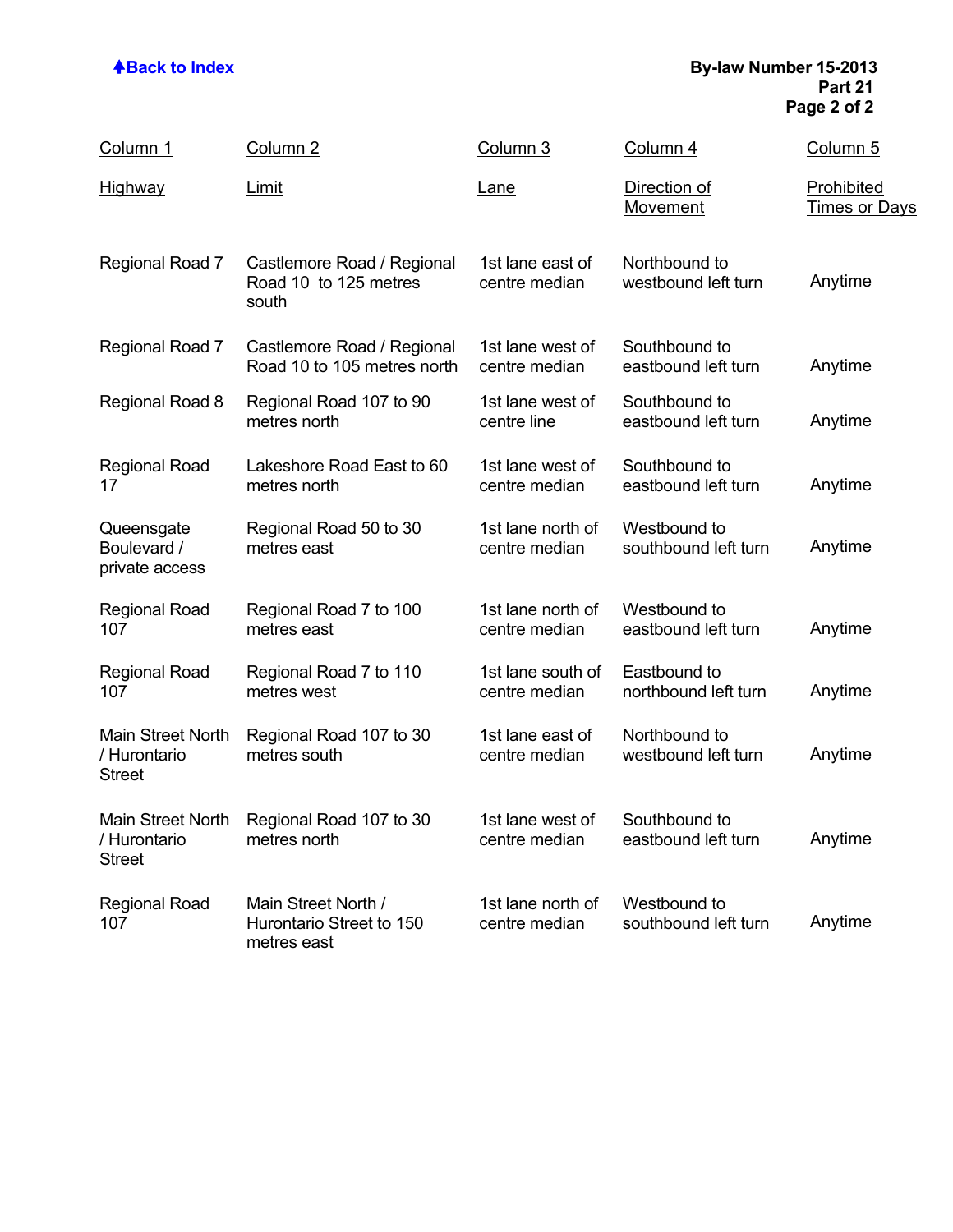## **ABack to Index THE REGIONAL MUNICIPALITY OF PEEL SCHEDULE A PART 22 OF BY-LAW NUMBER 15-2013 AXLE LOAD WEIGHT RESTRICTIONS**

| <u>Column 1</u>                    | Column <sub>2</sub>             | Column 3                                                                | Column 4                             |
|------------------------------------|---------------------------------|-------------------------------------------------------------------------|--------------------------------------|
| <b>Regional</b><br><u>Road No.</u> | <b>From</b>                     | <u>To</u>                                                               | Prohibited<br><b>Months or Times</b> |
| 1                                  | Regional Road 14                | Regional Road 11                                                        | March and April                      |
| 4                                  | Regional Road 9                 | Regional Road 12                                                        | March and April                      |
| 8                                  | Regional Road 50                | Regional Road 107                                                       | March and April                      |
| 8                                  | Regional Road 9                 | The south limit of Highway 9                                            | March and April                      |
| 9                                  | <b>Creditview Road</b>          | The boundary between the Region of Peel and<br>the Region of Halton     | March and April                      |
| 11                                 | The west limit of<br>Highway 10 | The boundary between the Region of Peel and<br>the County of Wellington | March and April                      |
| 12 <sub>2</sub>                    | McLaughlin Road                 | Regional Road 19                                                        | March and April                      |
| 19                                 | Regional Road 15                | Regional Road 107                                                       | March and April                      |
| 19                                 | Regional Road 107               | Regional Road 11                                                        | Anytime                              |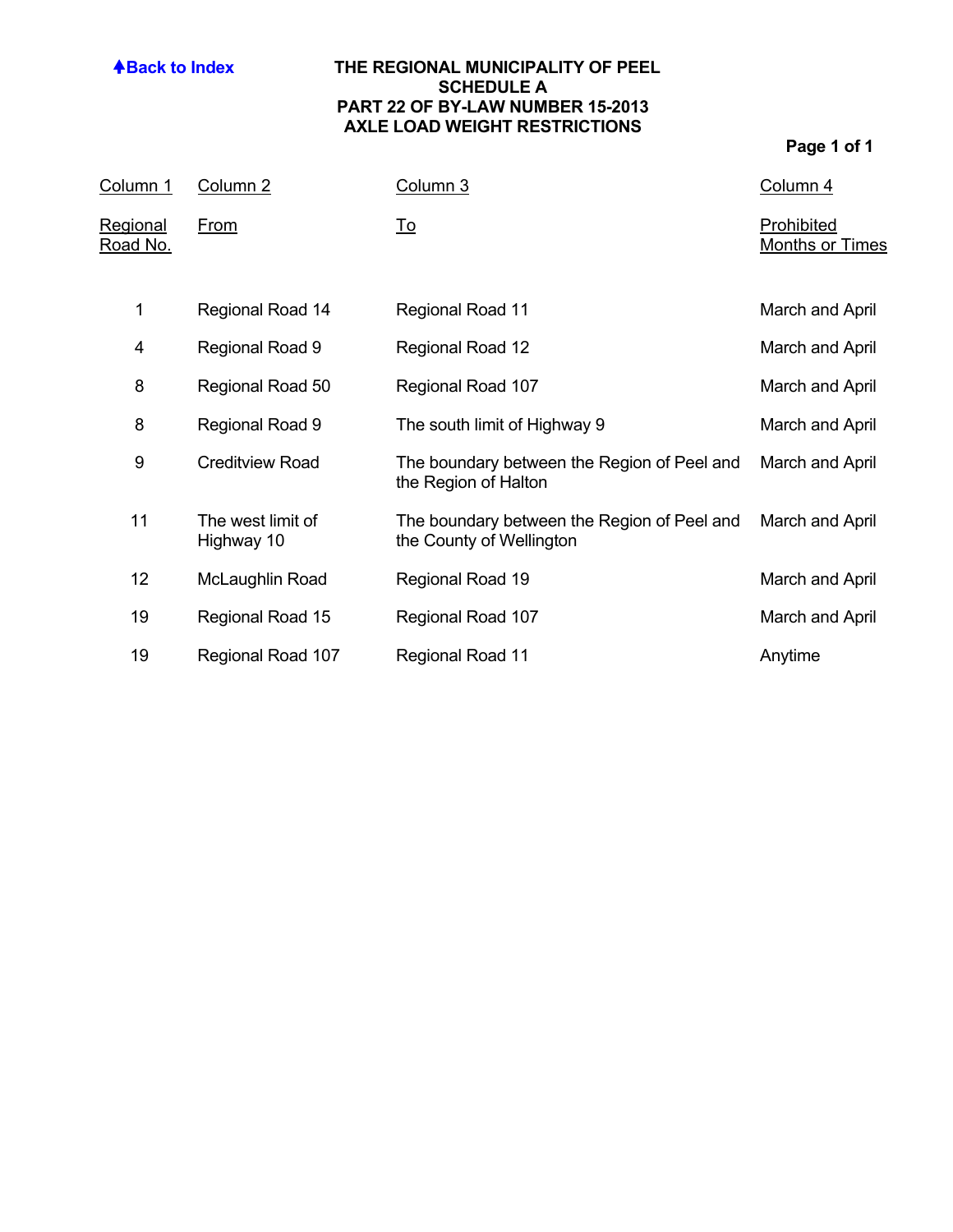## **ABack to Index THE REGIONAL MUNICIPALITY OF PEEL SCHEDULE A PART 23 OF BY-LAW NUMBER 15-2013 TURNING MOVEMENTS PROHIBITED**

| Column 1                                                                                          | Column <sub>2</sub>         | Column 3           | Column 4                           |
|---------------------------------------------------------------------------------------------------|-----------------------------|--------------------|------------------------------------|
| Intersection                                                                                      | <b>Direction</b>            | Turn<br>Prohibited | Prohibited<br><u>Times or Days</u> |
| Region Road 1 at a private access located<br>310 metres north of Dundas Street West               | Northbound to<br>southbound | "U"                | Anytime                            |
| Region Road 1 at a private access located<br>300 metres north of Dundas Street West               | Southbound to<br>northbound | "U"                | Anytime                            |
| Regional Road 1 at a private access<br>located 185 metres south of South<br>Millway               | Eastbound to<br>northbound  | Left               | Anytime                            |
| Regional Road 1 at a private access<br>located 270 metres north of Eglinton<br><b>Avenue West</b> | Northbound to<br>eastbound  | Right              | Anytime                            |
| Regional Road 1 at a private access<br>located 270 metres north of Eglinton<br><b>Avenue West</b> | Southbound to<br>eastbound  | Left               | Anytime                            |
| Regional Road 1 and Regional Road 5                                                               | Northbound to<br>southbound | "U"                | Anytime                            |
| Regional Road 1 at a private access<br>located 142 metres north of Williams<br>Parkway            | Westbound to<br>southbound  | Left               | Anytime                            |
| Regional Road 1 at a private access<br>located 246 metres north of Williams<br>Parkway            | Westbound to<br>southbound  | Left               | Anytime                            |
| Regional Road 2 at a private access<br>located 185 metres north of Regional<br>Road 15            | Eastbound to<br>northbound  | Left               | Anytime                            |
| Regional Road 3 and McLaughlin Road<br>(2 <sup>nd</sup> lane north of centre median)              | Westbound to<br>southbound  | Left               | Anytime                            |
| Regional Road 3 and Joymar Drive /<br><b>Millcreek Drive</b>                                      | Southbound                  | Through            | Anytime                            |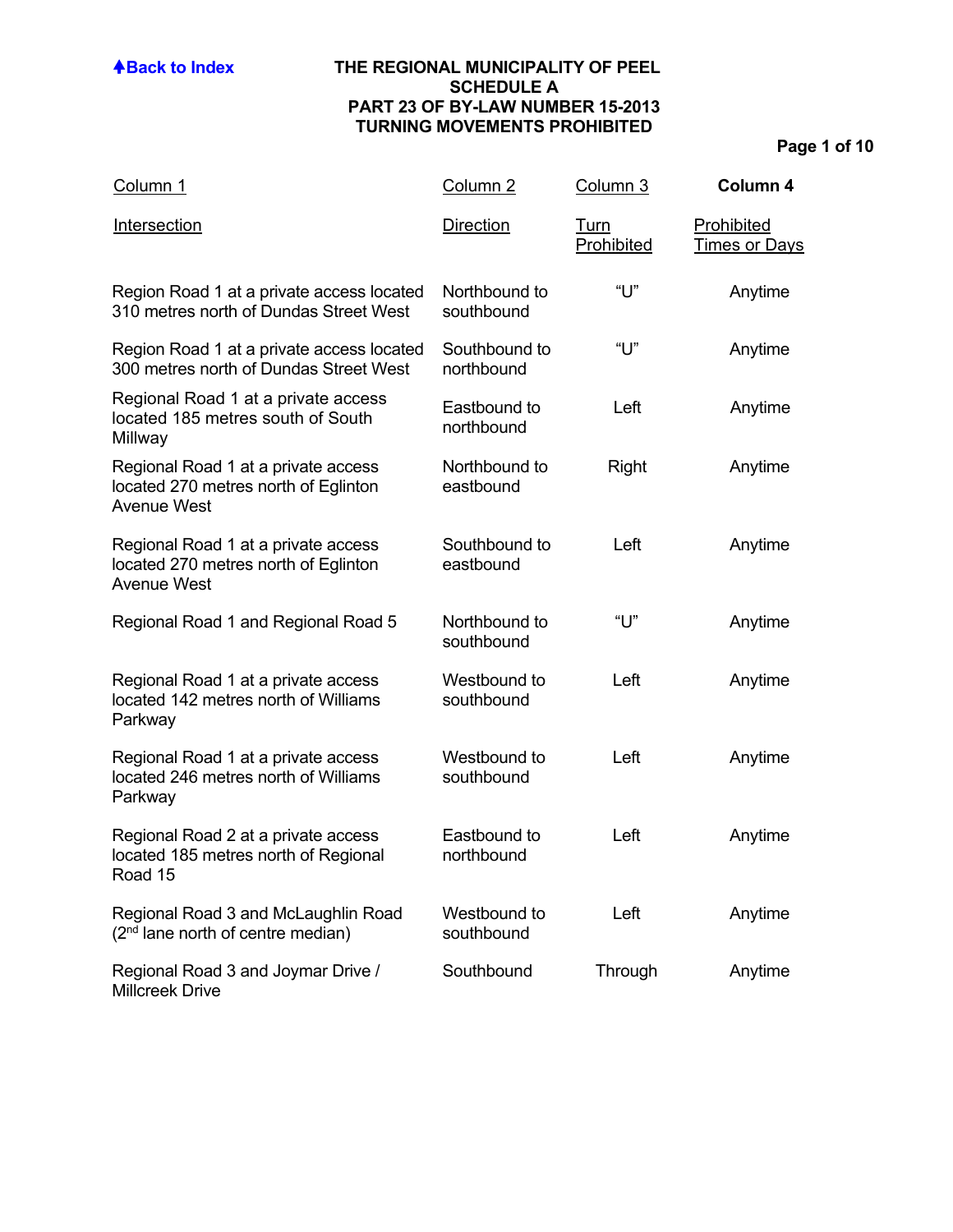| Column 1                                                                                             | Column <sub>2</sub>         | Column 3                  | Column 4                                  |
|------------------------------------------------------------------------------------------------------|-----------------------------|---------------------------|-------------------------------------------|
| <b>Intersection</b>                                                                                  | <b>Direction</b>            | <u>Turn</u><br>Prohibited | <u>Prohibited</u><br><u>Times or Days</u> |
| Regional Road 3 at a private access<br>located 130 metres east of Turney Drive                       | Northbound to<br>westbound  | Left                      | Anytime                                   |
| Regional Road 3 at a private access<br>located 75 metres east of Turney Drive                        | Northbound to<br>westbound  | Left                      | Anytime                                   |
| Regional Road 4 and Rometown Drive                                                                   | Southbound to<br>northbound | "U"                       | Anytime                                   |
| Regional Road 4 and Rometown Drive                                                                   | Eastbound to<br>westbound   | "U"                       | Anytime                                   |
| Regional Road 4 at a private access<br>located 140 metres south of<br><b>Burnhamthorpe Road East</b> | Northbound to<br>southbound | "U"                       | Anytime                                   |
| Regional Road 4 at a private access<br>located 140 metres south of<br><b>Burnhamthorpe Road East</b> | Southbound to<br>northbound | "U"                       | Anytime                                   |
| Regional Road 4 at a private access<br>located 180 metres north of<br><b>Burnhamthorpe Road East</b> | Eastbound to<br>northbound  | Left                      | Anytime                                   |
| Regional Road 4 at a point located 200<br>metres north of Burnhamthorpe Road East                    | Northbound to<br>southbound | "U"                       | Anytime                                   |
| Regional Road 4 at a private access<br>located 210 metres north of Rathburn<br>Road East             | Eastbound to<br>northbound  | Left                      | Anytime                                   |
| Regional Road 4 and Crestlawn Drive                                                                  | Northbound to<br>southbound | "U"                       | Anytime                                   |
| Regional Road 4 and Crestlawn Drive                                                                  | Southbound to<br>northbound | "ሀ"                       | Anytime                                   |
| Regional Road 4 at a point located 120<br>metres north of Eglinton Avenue West                       | Northbound to<br>southbound | "U"                       | Anytime                                   |
| Regional Road 4 at a private access<br>located 260 metres north of Aimco<br><b>Boulevard</b>         | Northbound to<br>southbound | "ሀ"                       | Anytime                                   |
| Regional Road 4 at a private access<br>located 260 metres north of Aimco<br><b>Boulevard</b>         | Southbound to<br>northbound | "ሀ"                       | Anytime                                   |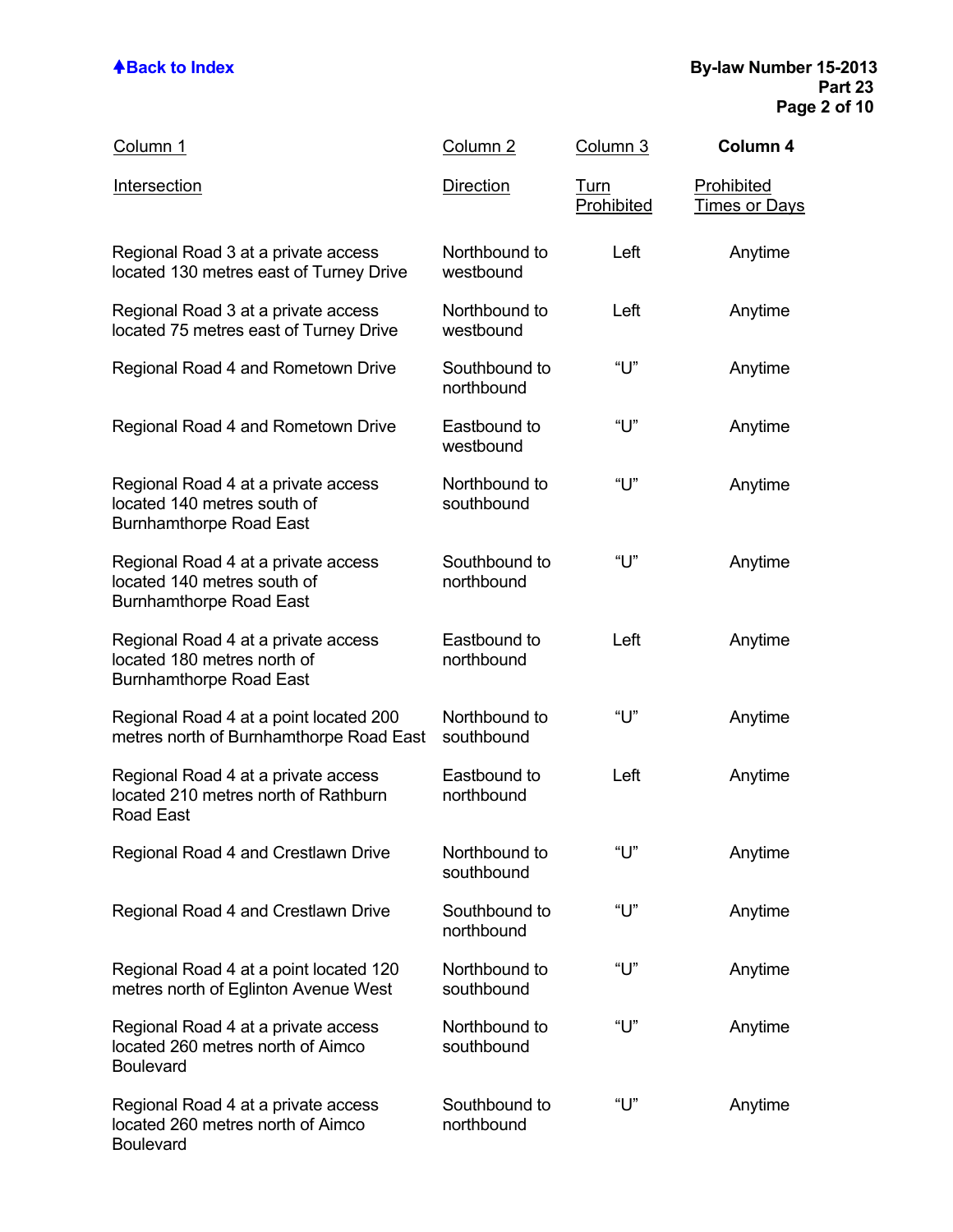| Column 1                                                                                             | Column <sub>2</sub>         | Column 3           | Column 4                           |
|------------------------------------------------------------------------------------------------------|-----------------------------|--------------------|------------------------------------|
| Intersection                                                                                         | <b>Direction</b>            | Turn<br>Prohibited | Prohibited<br><b>Times or Days</b> |
| Regional Road 4 from Aerowood Drive to<br>Highway 401                                                | Northbound to<br>southbound | "ሀ"                | Anytime                            |
| Regional Road 4 from Aerowood Drive to<br>Highway 401                                                | Southbound to<br>northbound | "U"                | Anytime                            |
| Regional Road 4 at a private access<br>located 90 metres south of Britannia Road<br>East             | Northbound to<br>westbound  | Left               | Anytime                            |
| Regional Road 4 at a private access<br>located 90 metres south of Britannia Road<br>East             | Southbound to<br>eastbound  | Left               | Anytime                            |
| Regional Road 4 at a private access<br>located 90 metres south of Britannia Road<br>East             | Eastbound to<br>northbound  | Left               | Anytime                            |
| Regional Road 4 at a private access<br>located 310 metres north of Courtneypark<br><b>Drive East</b> | Northbound to<br>southbound | "U"                | Anytime                            |
| Regional Road 4 at a private access<br>located 310 metres north of Courtneypark<br><b>Drive East</b> | Southbound to<br>northbound | "U"                | Anytime                            |
| Regional Road 4 at a private access<br>located 410 metres north of Courtneypark<br><b>Drive East</b> | Northbound to<br>southbound | "U"                | Anytime                            |
| Regional Road 4 at a private access<br>located 410 metres north of Courtneypark<br><b>Drive East</b> | Southbound to<br>northbound | "U"                | Anytime                            |
| Regional Road 4 and Mid-Way Boulevard                                                                | Northbound to<br>southbound | "U"                | Anytime                            |
| Regional Road 4 at a private access<br>located 182 metres south of Lisa Street                       | Westbound to<br>southbound  | Left               | Anytime                            |
| Regional Road 4 from Lascelles<br><b>Boulevard to Williams Parkway</b>                               | Southbound to<br>northbound | "U"                | Anytime                            |
| Regional Road 4 and Sandalwood<br>Parkway East                                                       | Northbound to<br>southbound | "U"                | Anytime                            |
| Regional Road 4 and Sandalwood<br>Parkway East                                                       | Southbound to<br>northbound | "U"                | Anytime                            |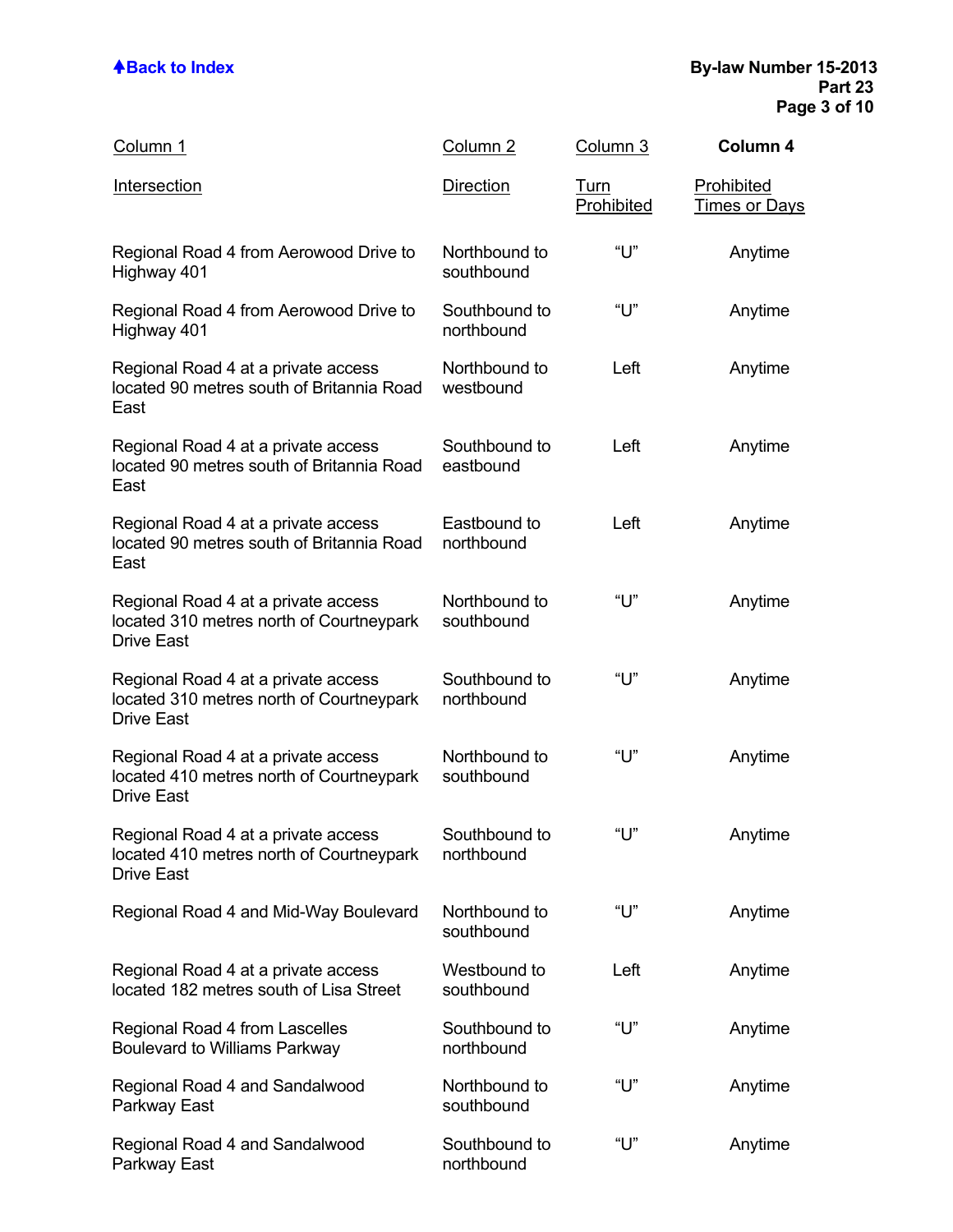| Column 1                                                                                      | Column 2                    | Column 3                  | Column 4                           |
|-----------------------------------------------------------------------------------------------|-----------------------------|---------------------------|------------------------------------|
| Intersection                                                                                  | <b>Direction</b>            | <u>Turn</u><br>Prohibited | <b>Prohibited</b><br>Times or Days |
| Regional Road 4 and Father Tobin Road                                                         | Northbound to<br>southbound | "U"                       | Anytime                            |
| Regional Road 5 at a private access<br>located 190 metres east of Edwards<br><b>Boulevard</b> | Southbound to<br>eastbound  | Left                      | Anytime                            |
| Regional Road 5 at a private access<br>located 190 metres east of Edwards<br><b>Boulevard</b> | Westbound to<br>eastbound   | "ሀ"                       | Anytime                            |
| Regional Road 5 at a private access<br>located 190 metres east of Edwards<br><b>Boulevard</b> | Eastbound to<br>northbound  | Left                      | Anytime                            |
| Regional Road 5 at a private access<br>located 190 metres east of Edwards<br><b>Boulevard</b> | Eastbound to<br>westbound   | "U"                       | Anytime                            |
| Regional Road 5 at a private access<br>located 100 metres east of Hurontario<br><b>Street</b> | Northbound to<br>westbound  | Left                      | Anytime                            |
| Regional Road 5 at a private access<br>located 100 metres east of Hurontario<br><b>Street</b> | Westbound to<br>southbound  | Left                      | Anytime                            |
| Regional Road 5 at a private access<br>located 210 metres east of McLaughlin<br>Road          | Southbound to<br>eastbound  | Left                      | Anytime                            |
| Regional Road 5 at a private access<br>located 155 metres west of McLaughlin<br>Road          | Southbound to<br>eastbound  | Left                      | Anytime                            |
| Regional Road 5 at a private access<br>located 155 metres west of McLaughlin<br>Road          | Westbound to<br>eastbound   | "ሀ"                       | Anytime                            |
| Regional Road 5 and John Watt<br><b>Boulevard / Envoy Drive</b>                               | Westbound to<br>eastbound   | "ሀ"                       | Anytime                            |
| Regional Road 5 and private access /<br><b>West Credit Avenue</b>                             | Westbound to<br>eastbound   | "ሀ"                       | Anytime                            |
| Regional Road 6 at a private access<br>located 75 metres east of McLaughlin<br>Road           | Northbound to<br>westbound  | Left                      | Anytime                            |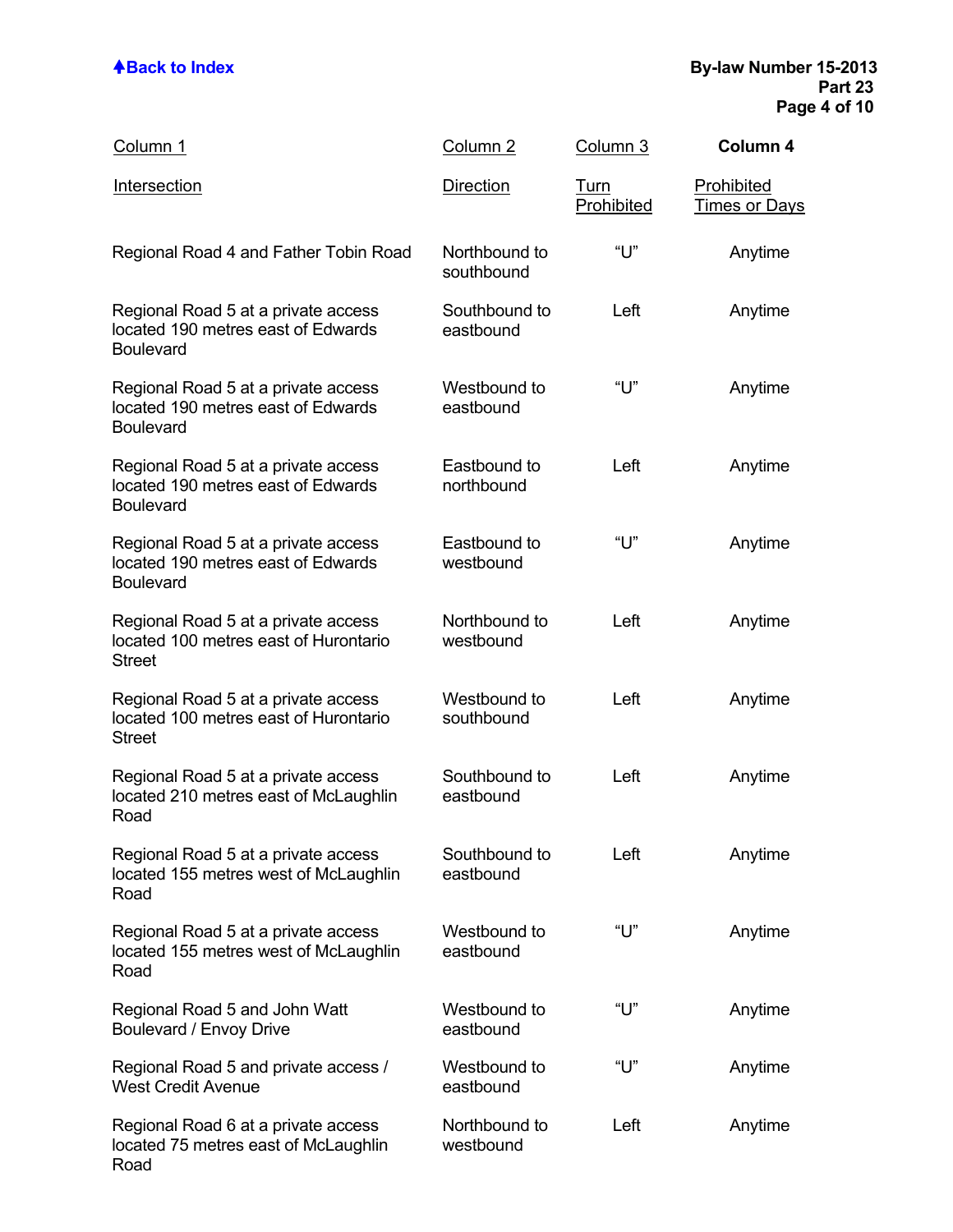Gate / Mountainash Road

| Column 1                                                                                                          | Column <sub>2</sub>         | Column 3                  | Column 4                           |
|-------------------------------------------------------------------------------------------------------------------|-----------------------------|---------------------------|------------------------------------|
| Intersection                                                                                                      | <b>Direction</b>            | <u>Turn</u><br>Prohibited | <b>Prohibited</b><br>Times or Days |
| Regional Road 6 at a private access<br>located 75 metres east of McLaughlin<br>Road                               | Westbound to<br>southbound  | Left                      | Anytime                            |
| Regional Road 6 at a private access<br>located 92 metres east of Major William<br><b>Sharpe Drive</b>             | Northbound to<br>westbound  | Left                      | Anytime                            |
| Regional Road 6 at a private access<br>located 92 metres east of Major William<br><b>Sharpe Drive</b>             | Westbound to<br>southbound  | Left                      | Anytime                            |
| Regional Road 7 at a private access<br>located 135 metres north of Jetliner Road /<br><b>Bresler Drive</b>        | Southbound to<br>northbound | "U"                       | Anytime                            |
| Regional Road 7 and Silver Dart Drive /<br><b>Orlando Drive</b>                                                   | Southbound to<br>northbound | "U"                       | Anytime                            |
| Regional Road 7 and Hull Street                                                                                   | Southbound to<br>northbound | "U"                       | Anytime                            |
| Regional Road 7 and Ironstone Court                                                                               | Northbound to<br>southbound | "U"                       | Anytime                            |
| Regional Road 7 at a private access<br>located 50 metres south of Ripon Street                                    | Northbound to<br>southbound | "U"                       | Anytime                            |
| Regional Road 7 at a private access<br>located 50 metres south of Ripon Street                                    | Southbound to<br>northbound | "U"                       | Anytime                            |
| Regional Road 7 at a private access<br>located 50 metres south of Ripon Street                                    | Westbound to<br>southbound  | Left                      | Anytime                            |
| Regional Road 7 at a private access<br>located 230 metres south of Maritime<br>Ontario Boulevard / private access | Westbound to<br>southbound  | Left                      | Anytime                            |
| Regional Road 7 at a private access<br>located 145 metres south of Countryside<br><b>Drive</b>                    | Eastbound to<br>northbound  | Left                      | Anytime                            |
| Regional Road 9 and Elm Street                                                                                    | Eastbound to<br>northbound  | Left                      | Anytime                            |
| Regional Road 10 at a private access<br>located 370 metres east of Sunnyvale                                      | Southbound to<br>eastbound  | Left                      | Anytime                            |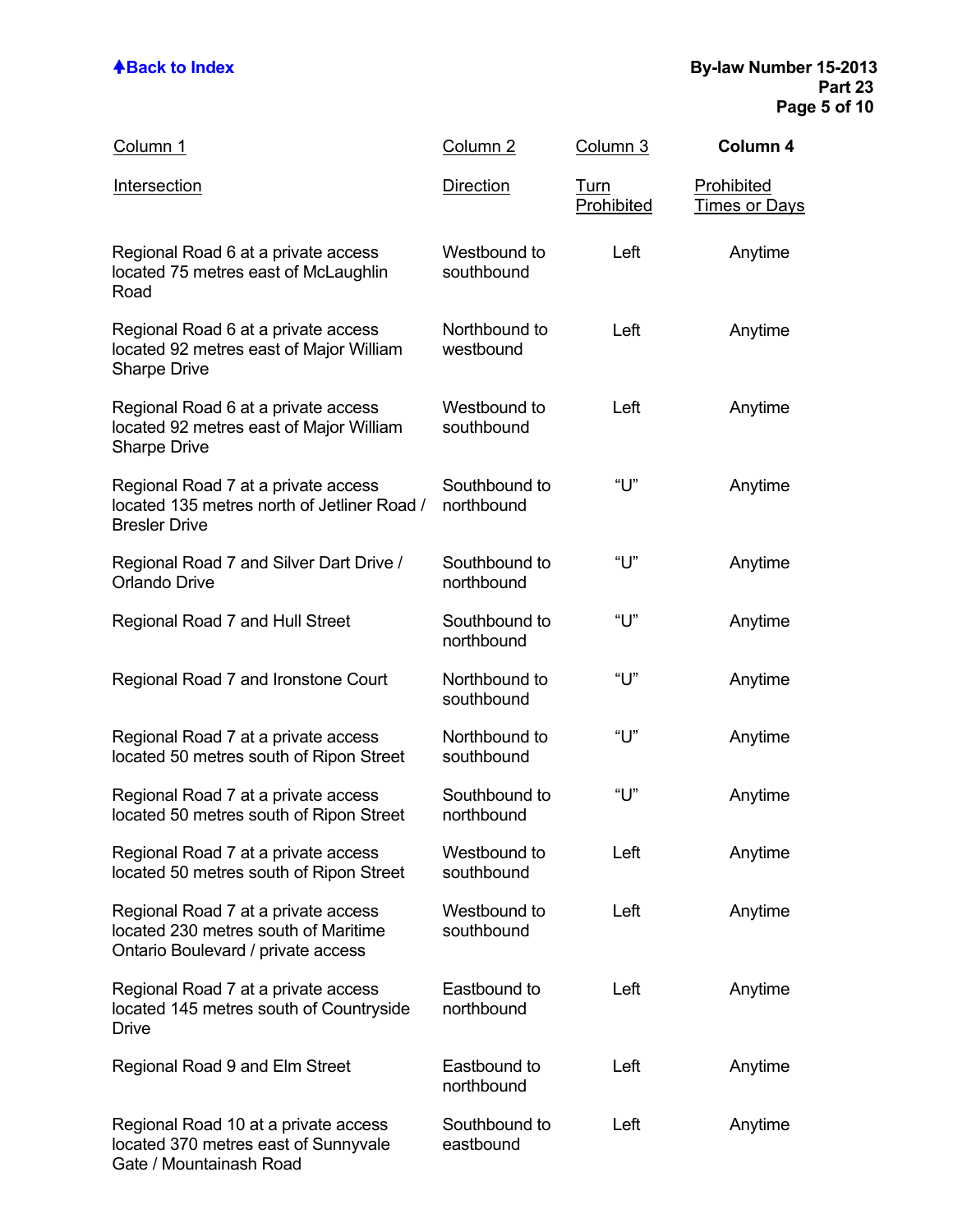| Column 1                                                                                                  | Column 2                    | Column 3                  | Column 4                           |
|-----------------------------------------------------------------------------------------------------------|-----------------------------|---------------------------|------------------------------------|
| Intersection                                                                                              | <b>Direction</b>            | <b>Turn</b><br>Prohibited | <b>Prohibited</b><br>Times or Days |
| Regional Road 10 at a private access<br>located 370 metres east of Sunnyvale<br>Gate / Mountainash Road   | Westbound to<br>eastbound   | "U"                       | Anytime                            |
| Regional Road 10 at a private access<br>located 370 metres east of Sunnyvale<br>Gate / Mountainash Road   | Eastbound to<br>westbound   | "U"                       | Anytime                            |
| Regional Road 10 and Sunnyvale Gate /<br><b>Mountainash Road</b>                                          | Westbound to<br>eastbound   | "U"                       | Anytime                            |
| Regional Road 10 and Sunnyvale Gate /<br><b>Mountainash Road</b>                                          | Eastbound to<br>westbound   | "U"                       | Anytime                            |
| Regional Road 10 and Nasmith Street /<br><b>Great Lakes Drive</b>                                         | Southbound to<br>northbound | "U"                       | Anytime                            |
| Regional Road 14 at a private access<br>located 75 metres west of Regional Road<br>7                      | Southbound to<br>eastbound  | Left                      | Anytime                            |
| Regional Road 14 at a private access<br>located 75 metres west of Regional Road<br>7                      | Eastbound to<br>northbound  | Left                      | Anytime                            |
| Regional Road 14 at a private access<br>located 55 metres west of the Highway<br>410 southbound off ramp  | Westbound to<br>eastbound   | "ሀ"                       | Anytime                            |
| Regional Road 14 at a private access<br>located 65 metres east of Van Kirk Drive                          | Northbound to<br>westbound  | Left                      | Anytime                            |
| Regional Road 15 at a private access<br>located 215 metres east of the Highway<br>410 northbound off ramp | Eastbound to<br>westbound   | "l l"                     | Anytime                            |
| Regional Road 15 and First Gulf<br>Boulevard / Rutherford Road South                                      | Eastbound to<br>westbound   | "U"                       | Anytime                            |
| Regional Road 15 and Lancashire Lane /<br>private access                                                  | Westbound to<br>eastbound   | "U"                       | Anytime                            |
| Regional Road 15 and Lancashire Lane /<br>private access                                                  | Eastbound to<br>westbound   | "U"                       | Anytime                            |
| Regional Road 15 at a private access<br>located 120 metres west of Lancashire                             | Westbound to<br>eastbound   | "l l"                     | Anytime                            |

Lane / private access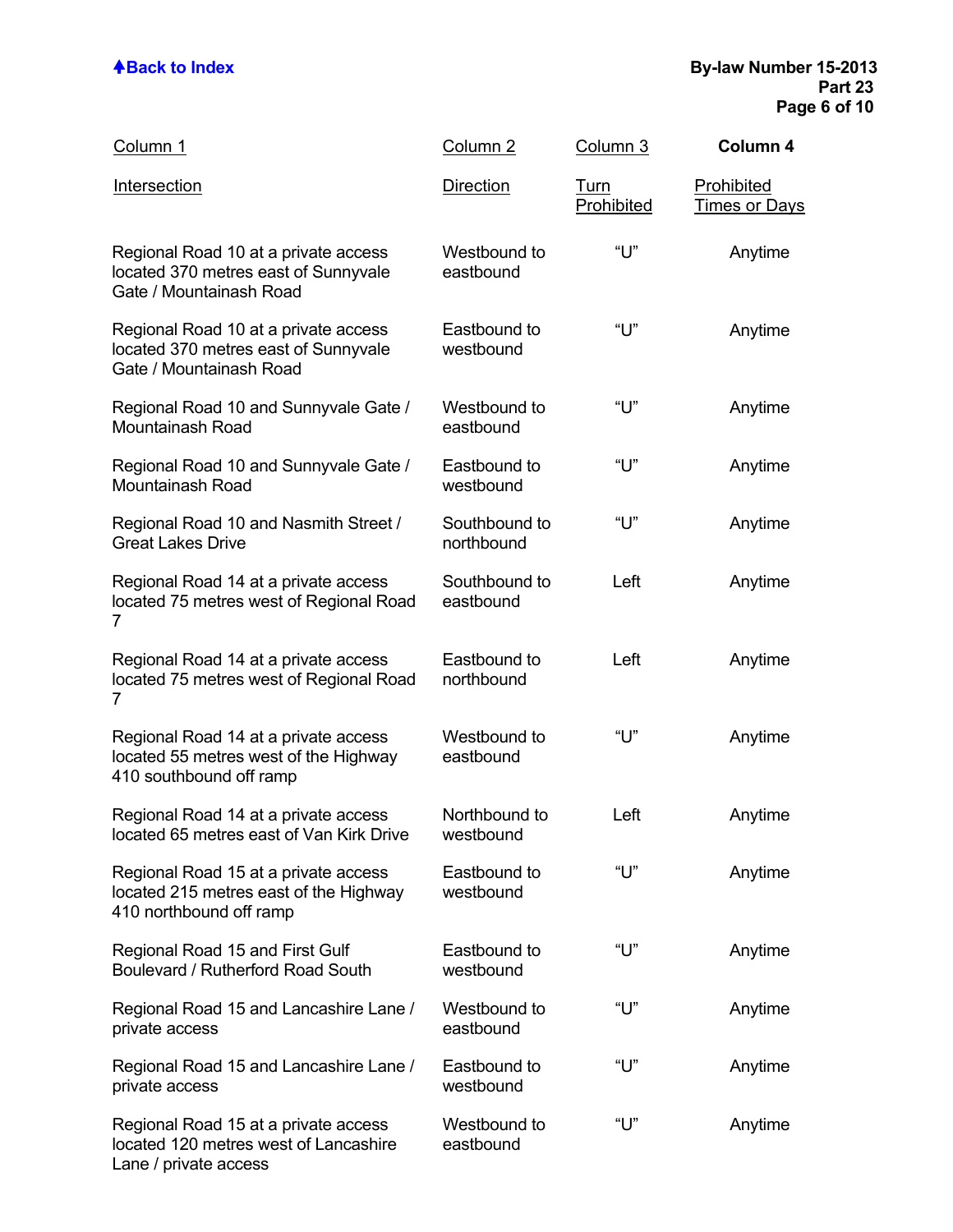| Column 1                                                                                             | Column 2                   | Column 3           | Column 4                           |
|------------------------------------------------------------------------------------------------------|----------------------------|--------------------|------------------------------------|
| <b>Intersection</b>                                                                                  | <b>Direction</b>           | Turn<br>Prohibited | Prohibited<br><u>Times or Days</u> |
| Regional Road 15 at a private access<br>located 230 metres east of McLaughlin<br><b>Road South</b>   | Northbound to<br>westbound | Left               | Anytime                            |
| Regional Road 15 at a private access<br>located 200 metres east of McLaughlin<br>Road south          | Southbound to<br>eastbound | Left               | Anytime                            |
| Regional Road 15 at a private access<br>located 165 metres east of McLaughlin<br>Road South          | Northbound to<br>westbound | Left               | Anytime                            |
| Regional Road 15 at a private access<br>located 200 metres west of McLaughlin<br><b>Road South</b>   | Northbound to<br>westbound | Left               | Anytime                            |
| Regional Road 15 at a private access<br>located 315 metres east of Financial Drive                   | Northbound to<br>westbound | Left               | Anytime                            |
| Regional Road 15 at a private access<br>located 85 metres east of Regional Road<br>1                 | Eastbound to<br>westbound  | "U"                | Anytime                            |
| Regional Road 15 at a private access<br>located 175 metres east of Hereford Street                   | Northbound to<br>westbound | Left               | Anytime                            |
| Regional Road 15 at a private access<br>located 145 metres west of Hereford<br><b>Street</b>         | Northbound to<br>westbound | Left               | Anytime                            |
| Regional Road 15 at a private access<br>located 325 metres east of Heritage Road                     | Northbound to<br>westbound | Left               | Anytime                            |
| Regional Road 16 at a private access<br>located 260 metres north of Regional<br>Road 15              | Westbound to<br>southbound | Left               | Anytime                            |
| Regional Road 16 / Kennedy Road North<br>and Regional Road 107                                       | Westbound to<br>eastbound  | "ሀ"                | Anytime                            |
| Regional Road 16 / Kennedy Road North<br>and Regional Road 107                                       | Eastbound to<br>westbound  | "U"                | Anytime                            |
| Regional Road 17 at a private access<br>located 75 metres south of Village Green<br><b>Boulevard</b> | Eastbound to<br>northbound | Left               | Anytime                            |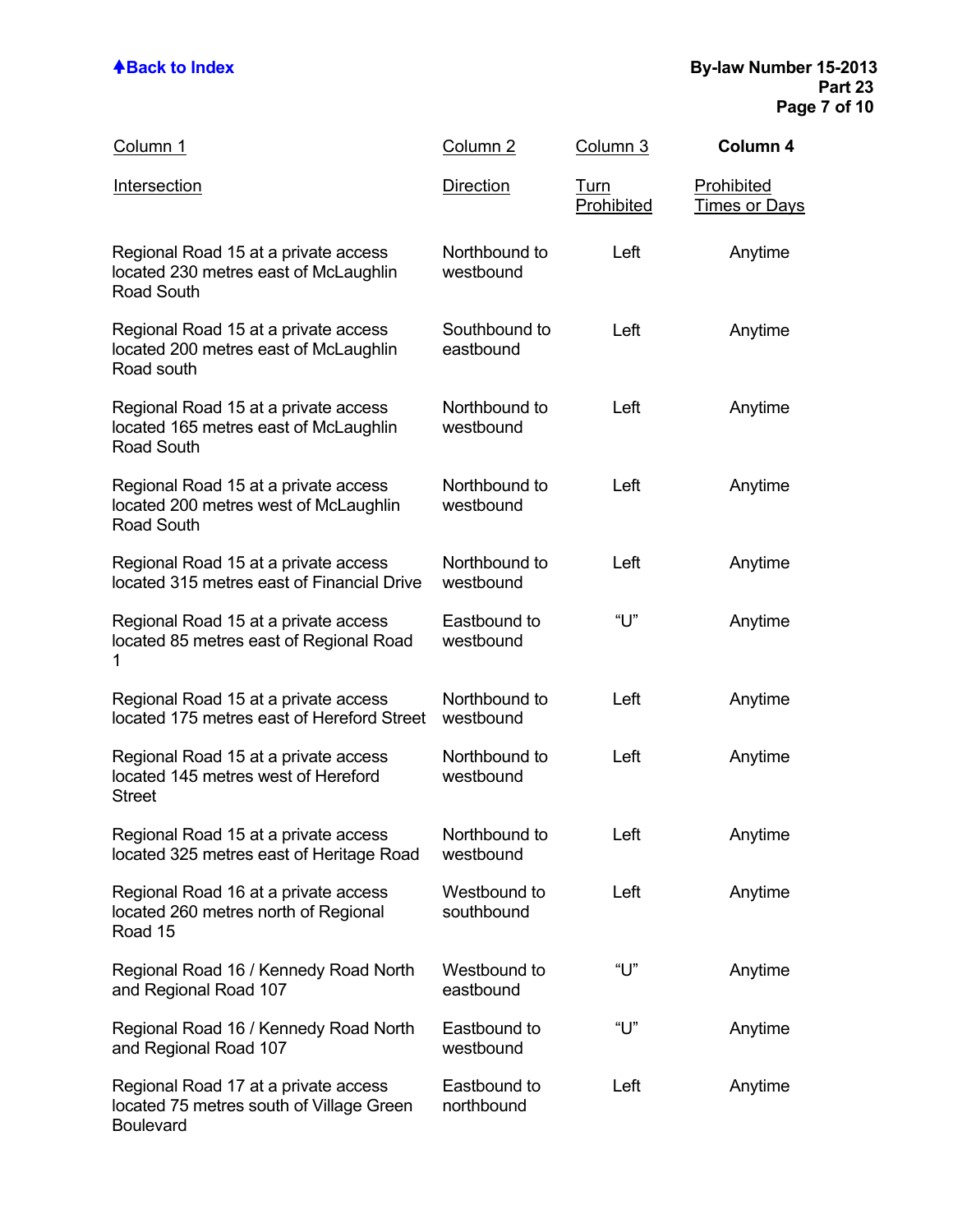| Column 1                                                                                                                                          | Column <sub>2</sub>         | Column 3                  | Column 4                                      |
|---------------------------------------------------------------------------------------------------------------------------------------------------|-----------------------------|---------------------------|-----------------------------------------------|
| <b>Intersection</b>                                                                                                                               | <b>Direction</b>            | <u>Turn</u><br>Prohibited | Prohibited<br><b>Times or Days</b>            |
| Regional Road 17 and South Service<br>Road                                                                                                        | Southbound to<br>northbound | "U"                       | Anytime                                       |
| Regional Road 19 and Hornsgate Drive                                                                                                              | Southbound to<br>northbound | "U"                       | Anytime                                       |
| Regional Road 19 and Green Street                                                                                                                 | Northbound to<br>westbound  | Left                      | 3:00 p.m. to 6:00<br>p.m. Monday to<br>Friday |
| Regional Road 20 at a private access<br>located 150 metres west of boundary of<br>the Region of Peel and City of Toronto                          | Westbound to<br>eastbound   | "U"                       | Anytime                                       |
| Regional Road 20 at a private access<br>located 215 metres west of Hurontario<br><b>Street</b>                                                    | Westbound to<br>eastbound   | "U"                       | Anytime                                       |
| Regional Road 22 at a private access<br>located 350 metres west of Innis Lake<br>Road                                                             | Northbound to<br>westbound  | Left                      | Anytime                                       |
| Regional Road 24 at a point located 80<br>metres east of Heart Lake Road                                                                          | Eastbound to<br>westbound   | "U"                       | Anytime                                       |
| Regional Road 24 at a point located 90<br>metres west of Heart Lake Road                                                                          | Westbound to<br>eastbound   | "U"                       | Anytime                                       |
| Regional Road 24 from a point located<br>113 metres west of Autumn Drive / Maple<br>Grove Road to a point located 12 metres<br>east of Highway 10 | Eastbound to<br>westbound   | "U"                       | Anytime                                       |
| Regional Road 24 at a private access<br>located 65 metres east of Cataract Road /<br>Regional Road 136                                            | Northbound to<br>westbound  | Left                      | Anytime                                       |
| Regional Road 50 at a point located 125<br>metres south of Regional Road 107                                                                      | Southbound to<br>northbound | "U"                       | Anytime                                       |
| Regional Road 50 at a private access<br>located 170 metres north of Langstaff<br>Road / Cottrelle Boulevard                                       | Eastbound to<br>northbound  | Left                      | Anytime                                       |
| Regional Road 50 at a private access<br>located 200 metres north of Coleraine<br><b>Drive</b>                                                     | Eastbound to<br>northbound  | Left                      | Anytime                                       |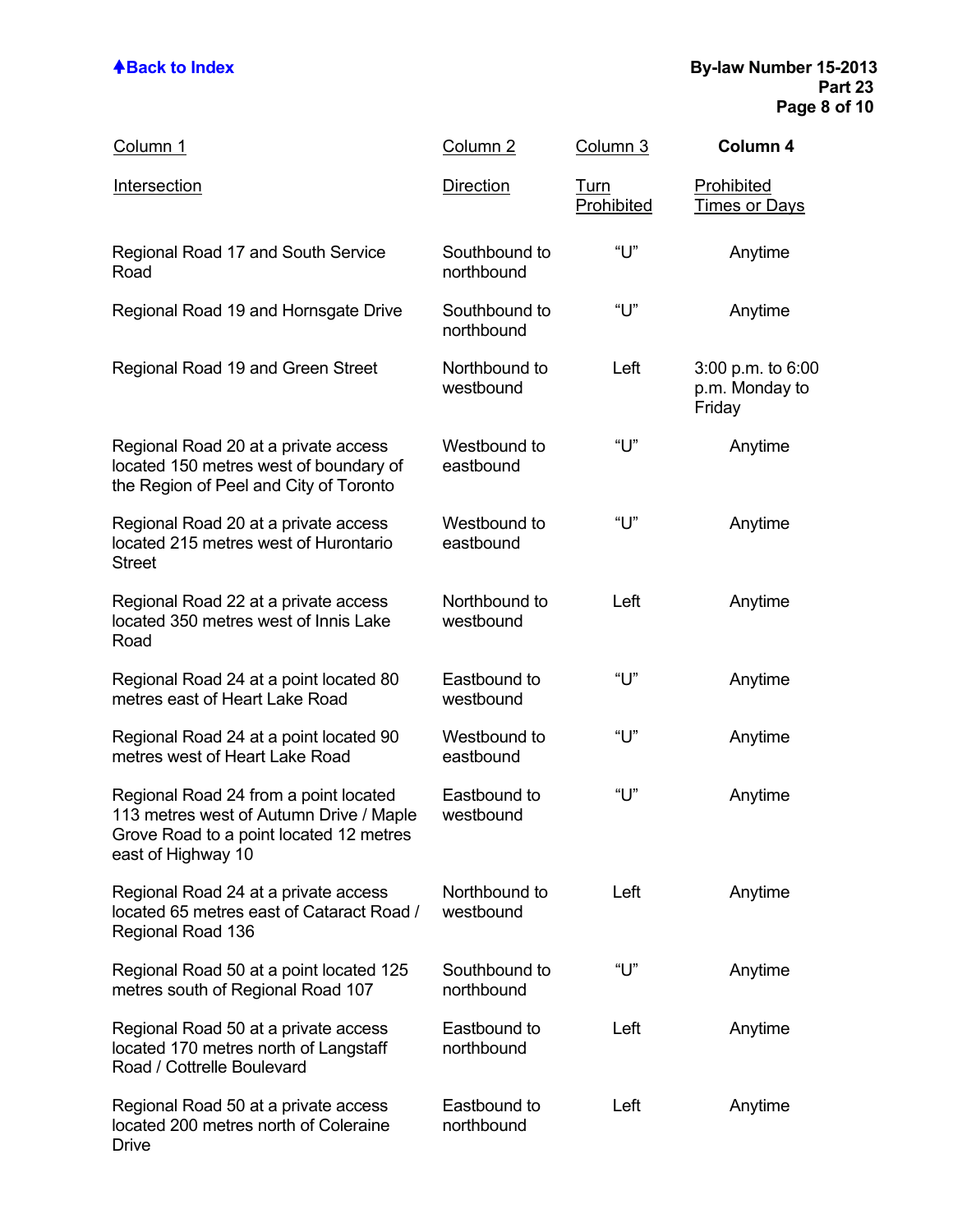| Column 1                                                                                                      | Column <sub>2</sub>         | Column 3                  | Column 4                           |
|---------------------------------------------------------------------------------------------------------------|-----------------------------|---------------------------|------------------------------------|
| Intersection                                                                                                  | <b>Direction</b>            | <u>Turn</u><br>Prohibited | Prohibited<br><u>Times or Days</u> |
| Regional Road 50 at a private access<br>located 180 metres south of Parr<br><b>Boulevard</b>                  | Eastbound to<br>northbound  | Left                      | Anytime                            |
| Regional Road 50 at a private access<br>located 285 metres south of McEwan<br>Drive East / McEwan Drive West  | Eastbound to<br>northbound  | Left                      | Anytime                            |
| Regional Road 50 at a private access<br>located 160 metres south of McEwan<br>Drive East / McEwan Drive West  | Eastbound to<br>northbound  | Left                      | Anytime                            |
| Regional Road 50 at a private access<br>located 165 metres north of McEwan<br>Drive East / McEwan Drive West  | Westbound to<br>southbound  | Left                      | Anytime                            |
| Regional Road 50 at a private access<br>located 65 metres north of Regional<br>Road 9                         | Northbound to<br>westbound  | Left                      | Anytime                            |
| Regional Road 50 at a private access<br>located 65 metres north of Regional<br>Road 9                         | Eastbound to<br>northbound  | Left                      | Anytime                            |
| Regional Road 107 at a private access<br>located 100 metres west of Goreway Drive                             | Northbound to<br>westbound  | Left                      | Anytime                            |
| Regional Road 107 at a private access<br>located 160 metres west of Gateway<br>Boulevard / Chrysler Drive     | Southbound to<br>eastbound  | Left                      | Anytime                            |
| Regional Road 107 and West Drive /<br><b>Laurelcrest Street</b>                                               | Eastbound to<br>westbound   | "U"                       | Anytime                            |
| Regional Road 107 at a point located 15<br>metres north of West Drive / Laurelcrest<br><b>Street</b>          | Northbound to<br>southbound | "U"                       | Anytime                            |
| Regional Road 107 at a private access<br>located 145 metres west of West Drive /<br><b>Laurelcrest Street</b> | Northbound to<br>westbound  | Left                      | Anytime                            |
| Regional Road 107 at Regional Road 16 /<br>Kennedy Road North                                                 | Westbound to<br>eastbound   | "U"                       | Anytime                            |
| Regional Road 107 at Regional Road 16 /<br>Kennedy Road North                                                 | Eastbound to<br>westbound   | "U"                       | Anytime                            |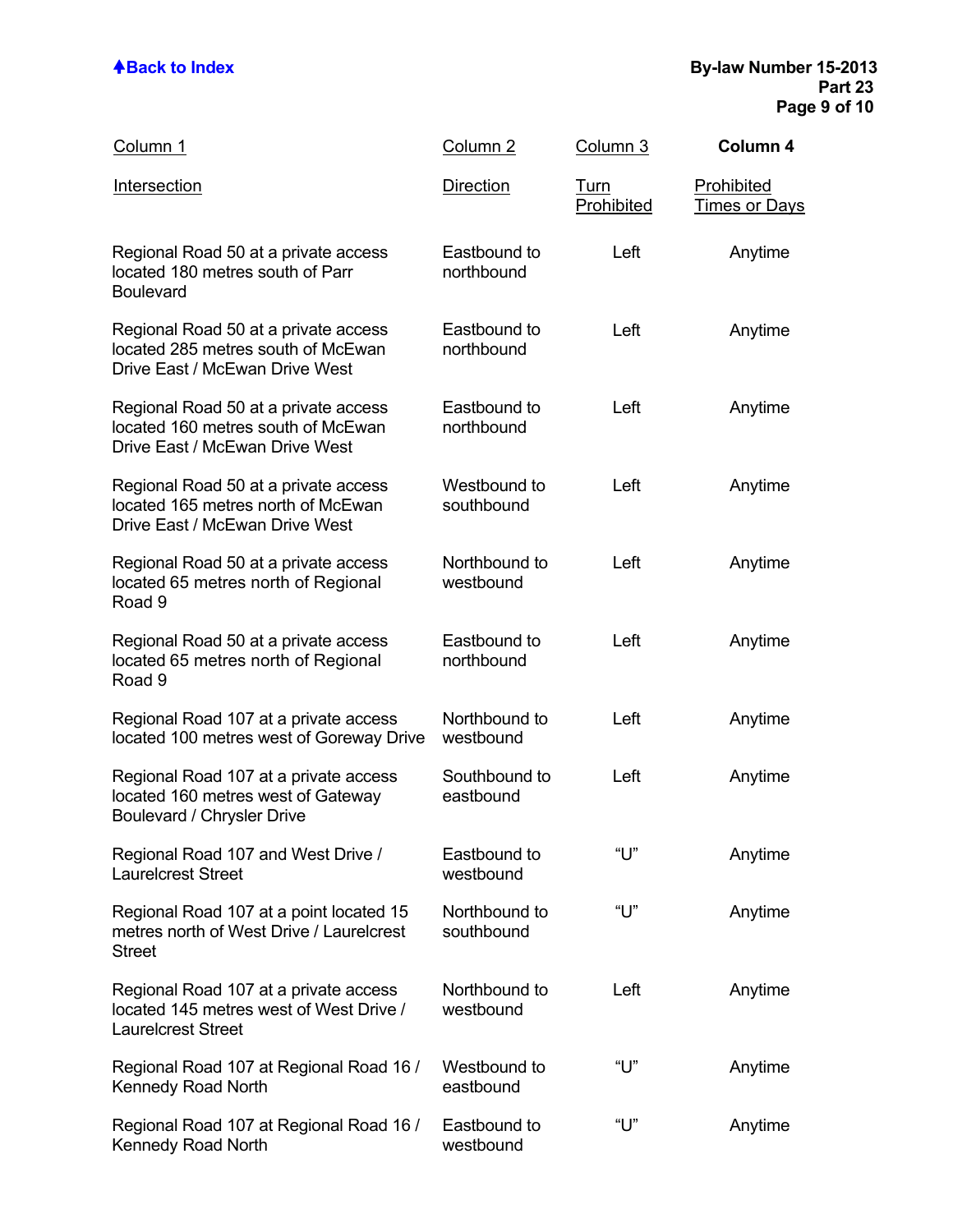| Column 1                                                           | Column 2                    | Column 3                  | Column 4                    |
|--------------------------------------------------------------------|-----------------------------|---------------------------|-----------------------------|
| Intersection                                                       | Direction                   | <u>Turn</u><br>Prohibited | Prohibited<br>Times or Days |
| Regional Road 107 at Yellow Brick Road /<br><b>Sunforest Drive</b> | Northbound to<br>southbound | "U"                       | Anytime                     |